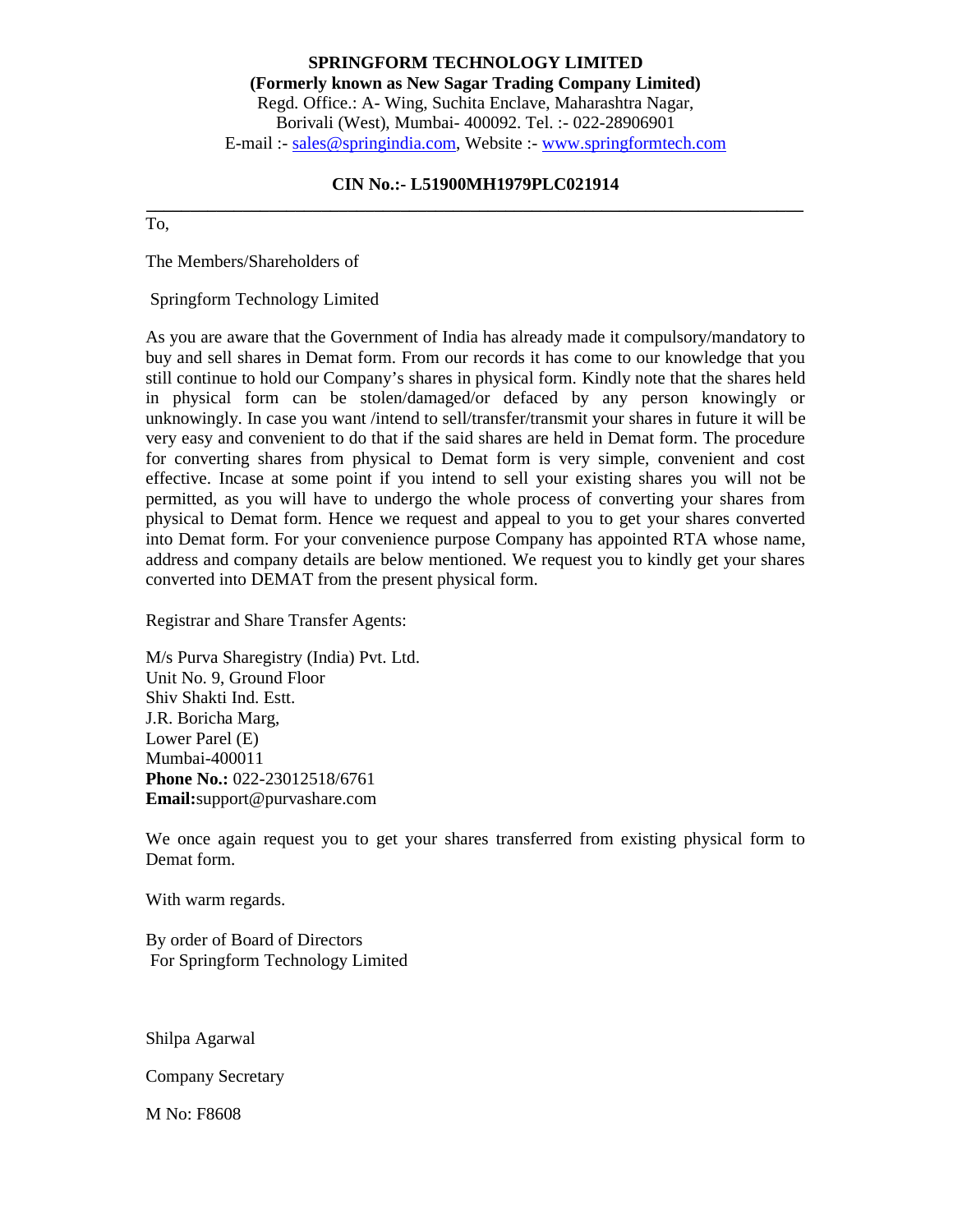## **SPRINGFORM TECHNOLOGY LIMITED**

**(Formerly known as New Sagar Trading Company Limited)** Regd. Office.: 203, A- Wing, Suchita Enclave, Maharashtra Nagar, Borivali (West), Mumbai- 400092. Tel. :- 022-28906901 E-mail :- sales@springindia.com, Website :- www.springformtech.com

#### **CIN No.:- L51900MH1979PLC021914**

**\_\_\_\_\_\_\_\_\_\_\_\_\_\_\_\_\_\_\_\_\_\_\_\_\_\_\_\_\_\_\_\_\_\_\_\_\_\_\_\_\_\_\_\_\_\_\_\_\_\_\_\_\_\_\_\_\_\_\_\_\_\_\_\_\_\_\_\_\_\_\_\_\_\_\_**

### **NOTICE**

**NOTICE** is hereby given that the **Thirty Ninth (39) Annual General Meeting** of **SPRINGFORM TECHNOLOGY LIMITED** will be held on Monday, September 30, 2019 at 05:00 PM at the Registered Office of the Company at 203, A- Wing, Suchita Enclave, Maharashtra Nagar, Borivali (West), Mumbai-400092 to transact the following business:

#### **ORDINARY BUSINESS**

- 1. To receive, consider and adopt the audited financial statements of the Company for the financial year ended March 31, 2019, together with the Report of the Board of Directors and the Auditors thereon.
- 2. To appoint a Director in place of **Mr. Kishor Mavji Shah (DIN 00945921),** who retires by rotation and being eligible offers himself for re-appointment.
- 3. To consider and approve the appointment of **M/s. J. Raai, Chartered Accountant as Statutory Auditors** and fix their remuneration and in this regard to consider and if thought fit, to pass with or without modification(s), the following resolution as an **Ordinary Resolution**:

**"RESOLVED THAT** pursuant to the provisions of Sections 139(1), 142 and other applicable provisions, if any, of the Companies Act, 2013 read with the Companies (Audit and Auditors) Rules, 2014 (including any statutory modification(s) or re-enactment(s) thereof, for the time being in force) M/s. J. Raai, Chartered Accountant, Mumbai (Firm's Registration No: 108292W) be and are hereby appointed as the Statutory Auditors of the Company for a period of four (4) years and who shall hold office from the conclusion of this Annual General Meeting till the conclusion of the Forty Third (43<sup>th</sup>) Annual General Meeting of the Company.

**"RESOLVED FURTHER THAT** the Board of Directors of the Company be and is hereby authorised to fix such remuneration as may be determined by the Audit Committee in consultation with the Statutory Auditors, in addition to reimbursement of all out-of-pocket expenses as may be incurred in connection with the audit of the accounts of the Company and they be also authorized to do all such acts, deeds and things and to sign all such documents, papers and writing as may be necessary to give effect to the aforesaid resolution."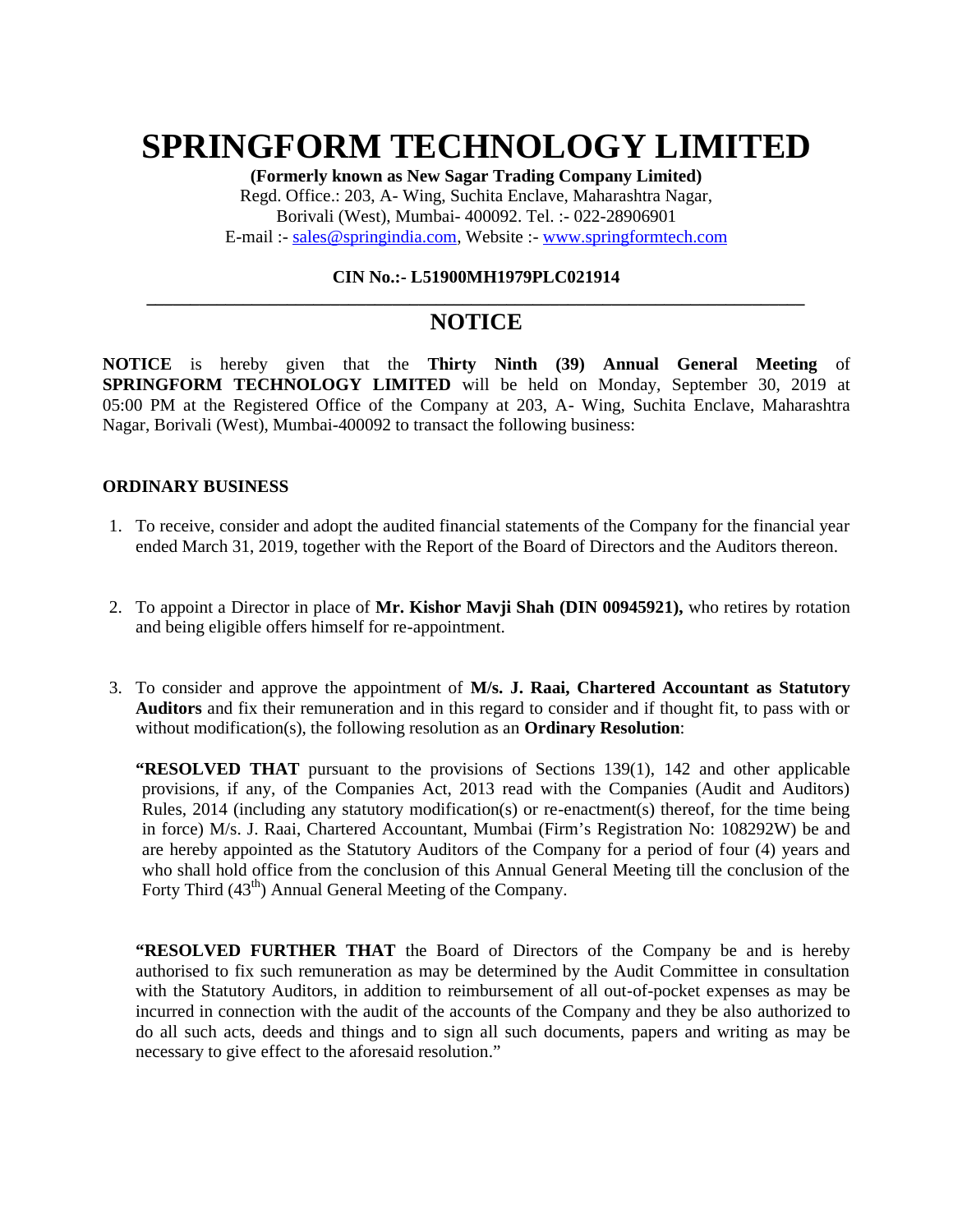#### **SPECIAL BUSINESS:**

#### 4. **Appointment of Mr. Pankaj Shah (DIN: 00945911) as Managing Director of the Company.**

To consider and if thought fit, to pass with or without modification(s), the following resolution as an **Ordinary Resolution**:

**"RESOLVED THAT** pursuant to the provisions of Section 196, 197, 203 and other applicable provisions, if any, of the Companies Act, 2013 ("the Act") read with Schedule V to the Act and the Companies (Appointment and Remuneration of Managerial Personnel) Rules, 2014, including any statutory modification(s) or re-enactment(s) thereof, for the time being in force to the Act:

- 1. Approval of the Company be and is hereby accorded to appoint Mr. Pankaj Shah (DIN: 00945911)as Managing Director of the Company, for a period of 5(five) years with effect from April 1, 2019 on the terms and conditions including remuneration as set out in the Statement annexed to the Notice convening this meeting;
- 2. The Board of Directors of the Company (hereinafter called "the Board" which term shall be deemed to include any Committee which the Board may have constituted or hereinafter constitute to exercise its powers including the power conferred by this resolution), be and is hereby authorized to:
- i. alter or vary the terms and conditions of the said appointment and/or enhance, enlarge, alter or vary the scope and quantum of remuneration, perquisites, benefits, amenities, etc. payable, as may be acceptable to Mr. Pankaj Shah, provided however, that the altered or varied remuneration shall not exceed the maximum limits specified under Schedule V to the Companies Act, 2013 or the Rules made thereunder or any statutory modification(s) or reenactment thereof;
- ii. authorize any Director or the Company Secretary or any other officer of the Company jointly and/ or severally to execute any document(s) and/or to take such decisions or actions as may be necessary to give effect to the foregoing;
- iii. settle any question, difficulty or doubt, that may arise in giving effect to this resolution;
- iv. do all such acts, deeds, matters and things, as it may in its absolute discretion deem necessary and think fit to give effect to this resolution;
- v. delegate all or any of the powers herein conferred to any Committee of Directors or any other officer(s) of the Company."

#### **EXPLANATORY STATEMENT PURSUANT TO SECTION 102 OF THE COMPANIES ACT, 2013**

#### **ITEM NO. 4**

The Board of Directors at its meeting held on May 29, 2019 had appointed Mr. Pankaj Shah as Managing Director (MD) for a period of 5 (five) years commencing from April 1, 2019 up to March 31, 2024, subject to the approval of the members in the ensuing Annual General Meeting. The Board of Directors approved the said appointment based on the recommendation of the Nomination & Remuneration Committee of the Company.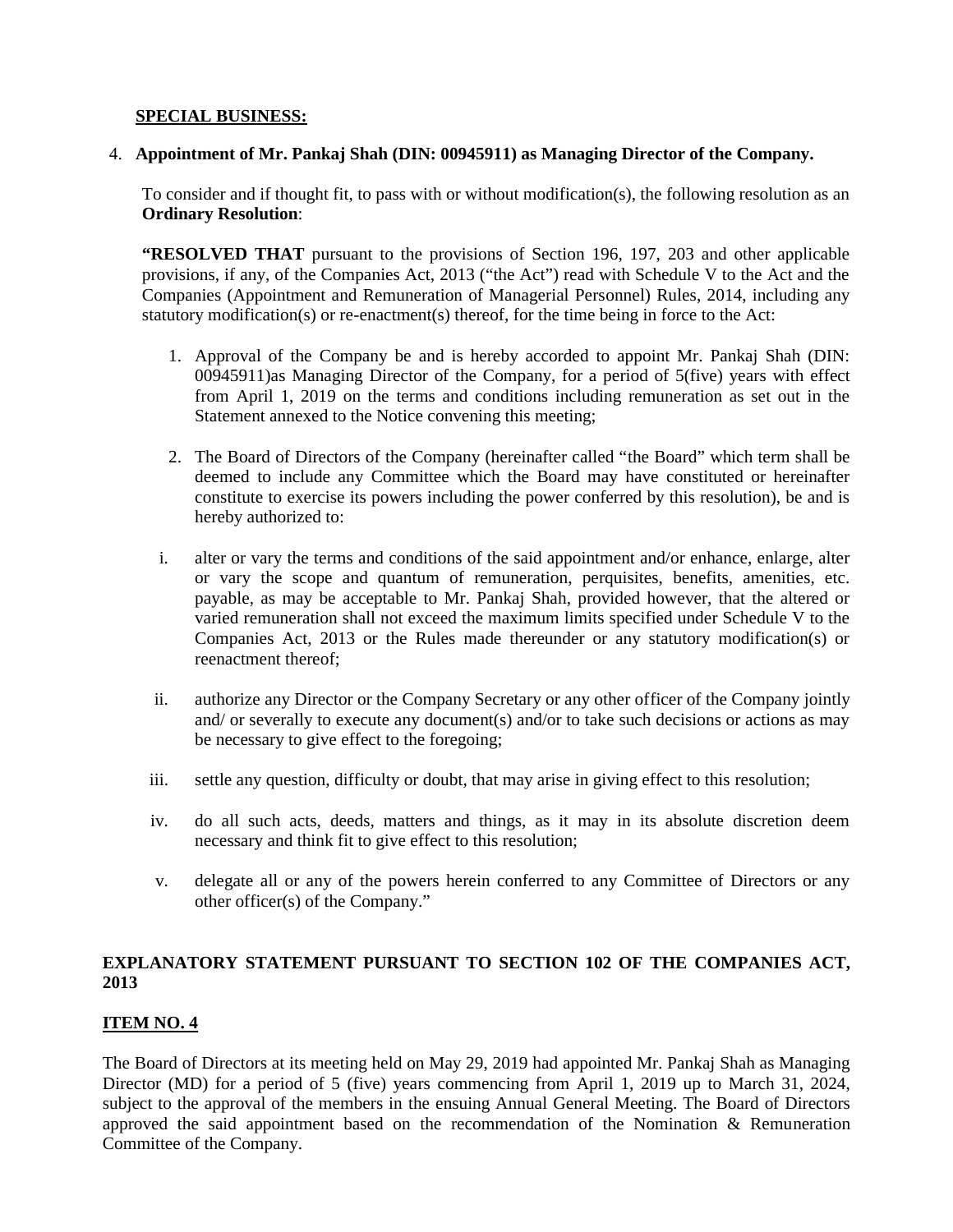#### **Brief profile of Mr. Pankaj Shah is as follow:**

He is a Mechanical Engineer and has working experience of 20 years.

Following are the Companies in which he is holding Directorship and shares. He is also a Committee member of Audit Committee and Nomination and Remuneration Committee of the Company. He is holding 30150 equity shares of the Company.

| Sr no.         | <b>Name of the Company</b>      | <b>Designation</b>        |
|----------------|---------------------------------|---------------------------|
|                | Stripco Springs Private Limited | Director                  |
|                | <b>Dewsoft Solutions LLP</b>    | <b>Designated Partner</b> |
|                | Dataminds Technologies LLP      | <b>Designated Partner</b> |
| $\overline{4}$ | Springform Technology Limited   | Director                  |
|                | Smartcom Infotech LLP           | <b>Designated Partner</b> |

The terms and conditions as to the appointment including remuneration of Mr. Pankaj Shah are broadly stated as under:

- 1. **Tenure -** Five (5) years w.e.f. 1st April, 2019
- 2. **Reporting** To the Board of Directors
- 3. **Salary -** No Remuneration
- 4. **Notice period for termination-**The appointment of Mr. Pankaj Kishor Shah as the Managing Director can be terminated either by the Company or by him, by giving Ninety (90) days advance notice in writing.
- 5. **Reimbursement** He shall also be entitled to reimbursement of actual expenses including telephone, traveling, hotel bill, conveyance, entertainment, miscellaneous expenses and incidents, incurred by him for the business of the Company.

The Board confirms that Mr. Pankaj Shah satisfies all the conditions as set out in Part 1 of Schedule V as also under sub-section 3 of section 196 of the Act, for being eligible to be appointed as Managing Director of the company.

The Board of Directors are of the opinion that the appointment of Mr. Pankaj Shah as Managing Director is in the best interest of the company and accordingly, recommend the Ordinary Resolution set out in ITEM No.4 of the Notice.

Mr. Pankaj Shah is interested in the resolution set out in ITEM No. 4 of the Notice with regard to his appointment and to the extent of his shareholding in the company.Mr. Kishor Shah, being relative of Mr. Pankaj Shah may be deemed to be interested in the said resolution. Except the above, none of the Directors, Key Managerial Personnel of the Company or their relatives is in any way, concerned or interested, financially or otherwise, in this resolution.

By Order of the Board For **Springform Technology Limited**

**Pankaj Shah Managing Director DIN- 00945911**

**Place: Mumbai Date: 14th August, 2019**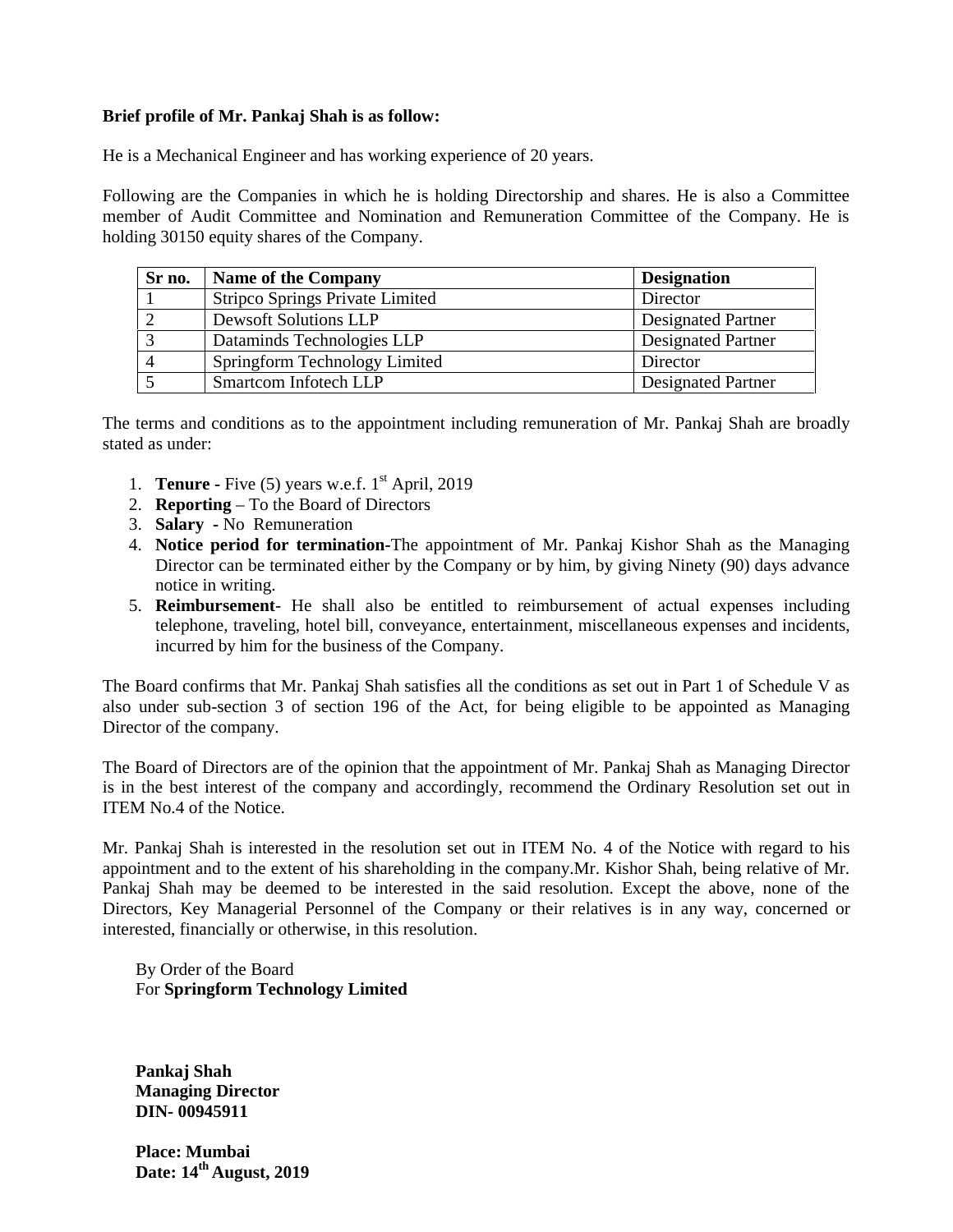#### **NOTES:**

#### 1. **A MEMBER ENTITLED TO ATTEND AND VOTE AT THE 39th ANNUAL GENERAL MEETING (AGM) IS ENTITLED TO APPOINT A PROXY TO ATTEND AND VOTE INSTEAD OF HIMSELF AND THE PROXY NEED NOT BE A MEMBER OF THE COMPANY.**

- 2. The instrument appointing proxy, in order to be effective, must be deposited at the registered office of the Company, duly completed and signed, not less than **48 HOURS** before the commencement of the meeting. Proxies submitted on behalf of companies, societies, etc., must be supported by an appropriate resolution/authority, as applicable. A person appointed as proxy can act as a proxy on behalf of members not exceeding fifty (50) and/or holding in the aggregate not more than 10% of the total share capital of the Company. In case a proxy is proposed to be appointed by member(s) holding more than 10% of the total share capital of the Company carrying voting rights, then such proxy shall not act as a proxy for any other person.
- 3. Member/Proxy, desirous of attending the Meeting, must bring the Attendance Slip (enclosed herewith) to the Meeting duly completed and signed, and hand over the same at the venue entrance.
- 4. During the period beginning 24 hours before the time fixed for the commencement of the AGM and ending with the conclusion of the AGM, a member can inspect the proxies lodged at any time during the business hours of the Company, provided that a prior notice of not less than three days is given in writing to the Company for such inspection.
- 5. The statutory records and registers as are required to be kept for inspection under the Companies Act, 2013, shall be available for inspection by the members at the Registered Office of the Company during office hours on all working days except Sundays between 11.00 a.m. and 4.00 p.m. up to the date of the ensuing AGM and at the meeting, during the meeting hours and shall be accessible to the person attending the meeting.
- 6. The Securities Exchange Board of India (SEBI) has mandated the submission of Permanent Account Number (PAN) by every participant in securities market. Members are requested to submit their self attested PAN details to the Company.
- 7. Pursuant to the provisions of Section 72 of the Companies Act, 2013 read with relevant Rules made thereunder, Members holding shares in single name may avail the facility of nomination in respect of shares held by them. Members holding shares in physical form may avail this facility by sending a nomination in the prescribed Form No. SH-13 duly filled, to the Company.
- 8. Pursuant to Section 101 and Section 136 of the Companies Act, 2013 read with relevant Rules made thereunder, Companies can serve Annual Reports and other communications through electronic mode to those members who have registered their e-mail address with the Company. Hence the Members are requested to register their email addresses and contact details with us by sending an email at sales@springindia.com by quoting their Folio No. in order to facilitate the Company to serve the notices, annual reports and Members communications electronically in a prompt manner. The Notice of the AGM along with the Annual Report 2018-19 is being sent by Registered Post/Courier.
- 9. Requisite details of Director Mr. Kishor Mavji Shah seeking re-appointment at the ensuing AGM is given hereunder. The Director has furnished the necessary declarations for his re-appointment.
- 10. Members may note that the Notice of the Meeting and the Annual Report 2018-19 is available on the Company's website at www.springformtech.com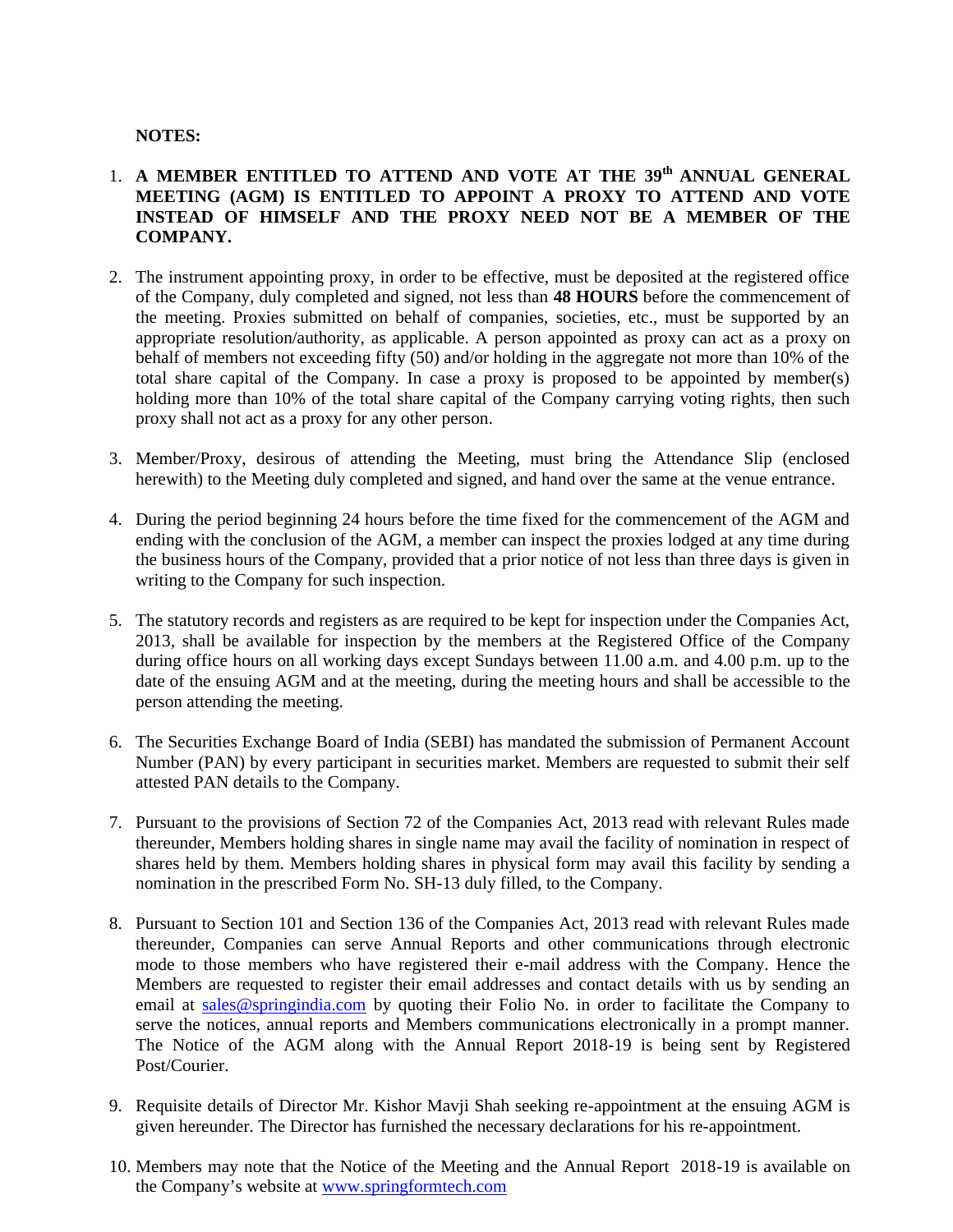#### 11. **Voting Instructions:**

- a) In compliance with provisions of Section 108 of the Companies Act, 2013, Rule 20 of the Companies (Management and Administration) Rules, 2014 as amended by the Companies (Management and Administration) Amendment Rules, 2015 and Regulation 44 of the SEBI (Listing Obligation and Disclosure Requirements) Regulations, 2015, the Company is pleased to provide members facility to exercise their right to vote on resolutions proposed to be considered at the 39<sup>th</sup> AGM by electronic means and the business may be transacted through e-Voting Services. The facility of casting the votes by the members using an electronic voting system from a place other than venue of the AGM ("remote e-voting") will be provided by Central Depository Services Limited ("CSDL").
- b) Ms. Amita Desai, Practicing Company Secretary (Membership No. 4180) has been appointed as the Scrutinizer to scrutinize the voting process including remote e-voting process in a fair and transparent manner.
- c) Members who do not have access to remote e-voting facility may send their votes using Ballot form available on the website of the Company. The Ballot Form shall also be made available to such members upon a request made in writing to the Company at its registered office by mentioning their Folio No. Unsigned, incomplete or incorrectly ticked forms are liable to be rejected and the decision of the Scrutinizer on the validity of the forms will be final. The members are requested to send the Ballot Forms at the Registered Office of the Company and the same shall be addressed to Ms. Amita Desai. **Ballot forms received after Saturday, September 28, 2019 (5.00 p.m. IST) will not be considered.**
- d) A facility for voting by Poll or otherwise will also be made available at the Annual General Meeting to the Members attending the Annual General Meeting who have not already cast their votes by remote e-voting or Ballot Form prior to the Annual General Meeting . The members who have cast their vote by remote e-voting or Ballot Form prior to the Annual General Meeting may also attend the AGM but shall not be entitled to cast their vote again.
- e) Voting Rights shall be reckoned on the paid-up value of equity shares registered in the name of the Members as on **cut-off date i.e. Saturday, September 21, 2019**. A person whose name is recorded in the Register of Members as on the cut-off date, i.e **Saturday, September 21, 2019** only shall be entitled to avail the facility of remote e-voting/ Ballot paper voting/ voting facility provided at the AGM.
- f) Any person becoming member of the Company after the dispatch of the Notice of the AGM and holding shares as on the cut-off date, i.e., **Saturday, September 21, 2019**shall be entitled to vote by remote e-voting/ Ballot paper voting/ voting facility provided at the AGM.
- g) The remote **e-voting period commences on Thursday, September 26, 2019 (9:00 a.m. IST) and ends on Saturday, September 28, 2019 (5:00 p.m. IST).** During this period members of the Company holding shares as on Saturday, September 21, 2019, may cast their vote electronically. The remote e-voting module shall be disabled by CDSL thereafter. Once the vote on a resolution is cast by the member, the member shall not be allowed to change it subsequently.
- h) A member can opt for only one mode of voting i.e., either through remote e-voting or by Ballot voting/ Voting facility provided at the AGM. If a member casts votes by more than one mode, then voting done through e-voting shall prevail and voting through Ballot/ voting facility at the AGM shall be not be considered.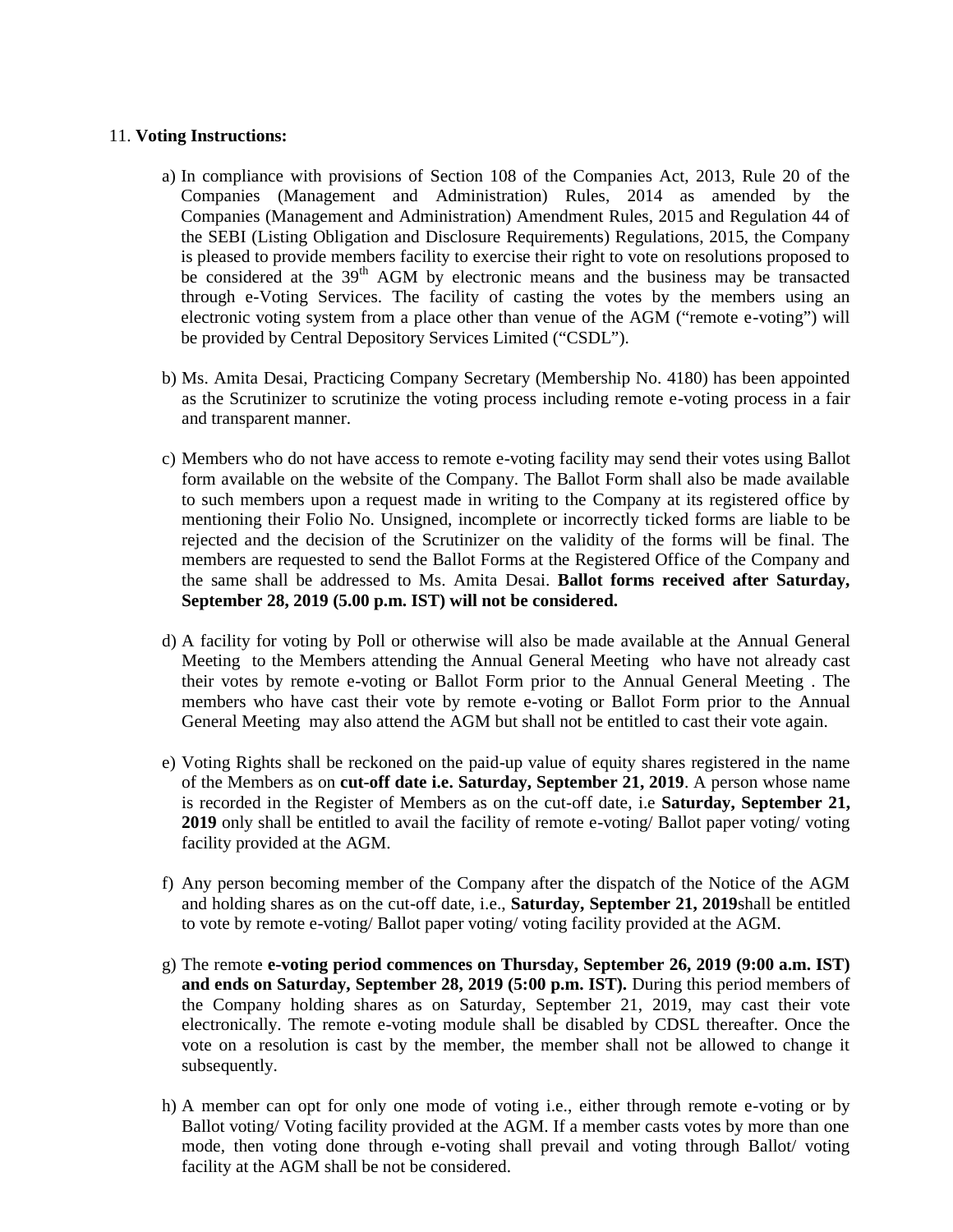#### **The instructions for shareholders voting electronically are as under:**

- (i) The voting period begins on September 26, 2019 at 09:00 AM and ends on September 28, 2019 at 05:00 PM. During this period shareholders' of the Company, holding shares either in physical form or in dematerialized form, as on the cut-off date (record date) of Saturday, September 21, 2019 may cast their vote electronically. The e-voting module shall be disabled by CDSL for voting thereafter.
- (ii) Shareholders who have already voted prior to the meeting date would not be entitled to vote at the meeting venue.
- (iii) The shareholders should log on to the e-voting website www.evotingindia.com.
- (iv) Click on Shareholders.
- (v) Now Enter your User ID
	- a. For CDSL: 16 digits beneficiary ID,
	- b. For NSDL: 8 Character DP ID followed by 8 Digits Client ID,
	- c. Members holding shares in Physical Form should enter Folio Number registered with the Company.
- (vi) Next enter the Image Verification as displayed and Click on Login.
- (vii) If you are holding shares in demat form and had logged on to www.evotingindia.com and voted on an earlier voting of any company, then your existing password is to be used.

(viii) If you are a first time user follow the steps given below:

|             | For Members holding shares in Demat Form and Physical Form                                    |  |  |  |  |  |  |
|-------------|-----------------------------------------------------------------------------------------------|--|--|--|--|--|--|
| <b>PAN</b>  | Enter your 10 digit alpha-numeric *PAN issued by Income Tax Department                        |  |  |  |  |  |  |
|             | (Applicable for both demat shareholders as well as physical shareholders)                     |  |  |  |  |  |  |
|             | Members who have not updated their PAN with the Company/Depository<br>$\bullet$               |  |  |  |  |  |  |
|             | Participant are requested to use the sequence number which is printed on Postal               |  |  |  |  |  |  |
|             | Ballot / Attendance Slip indicated in the PAN field.                                          |  |  |  |  |  |  |
| Dividend    | Enter the Dividend Bank Details or Date of Birth (in dd/mm/yyyy format) as recorded           |  |  |  |  |  |  |
| Bank        | in your demat account or in the company records in order to login.                            |  |  |  |  |  |  |
| Details     | If both the details are not recorded with the depository or company please enter<br>$\bullet$ |  |  |  |  |  |  |
| OR<br>Date  | the member id / folio number in the Dividend Bank details field as mentioned in               |  |  |  |  |  |  |
| Birth<br>οf | instruction $(v)$ .                                                                           |  |  |  |  |  |  |
| (DOB)       |                                                                                               |  |  |  |  |  |  |

(ix) After entering these details appropriately, click on "SUBMIT" tab.

(x) Members holding shares in physical form will then directly reach the Company selection screen. However, members holding shares in demat form will now reach 'Password Creation' menu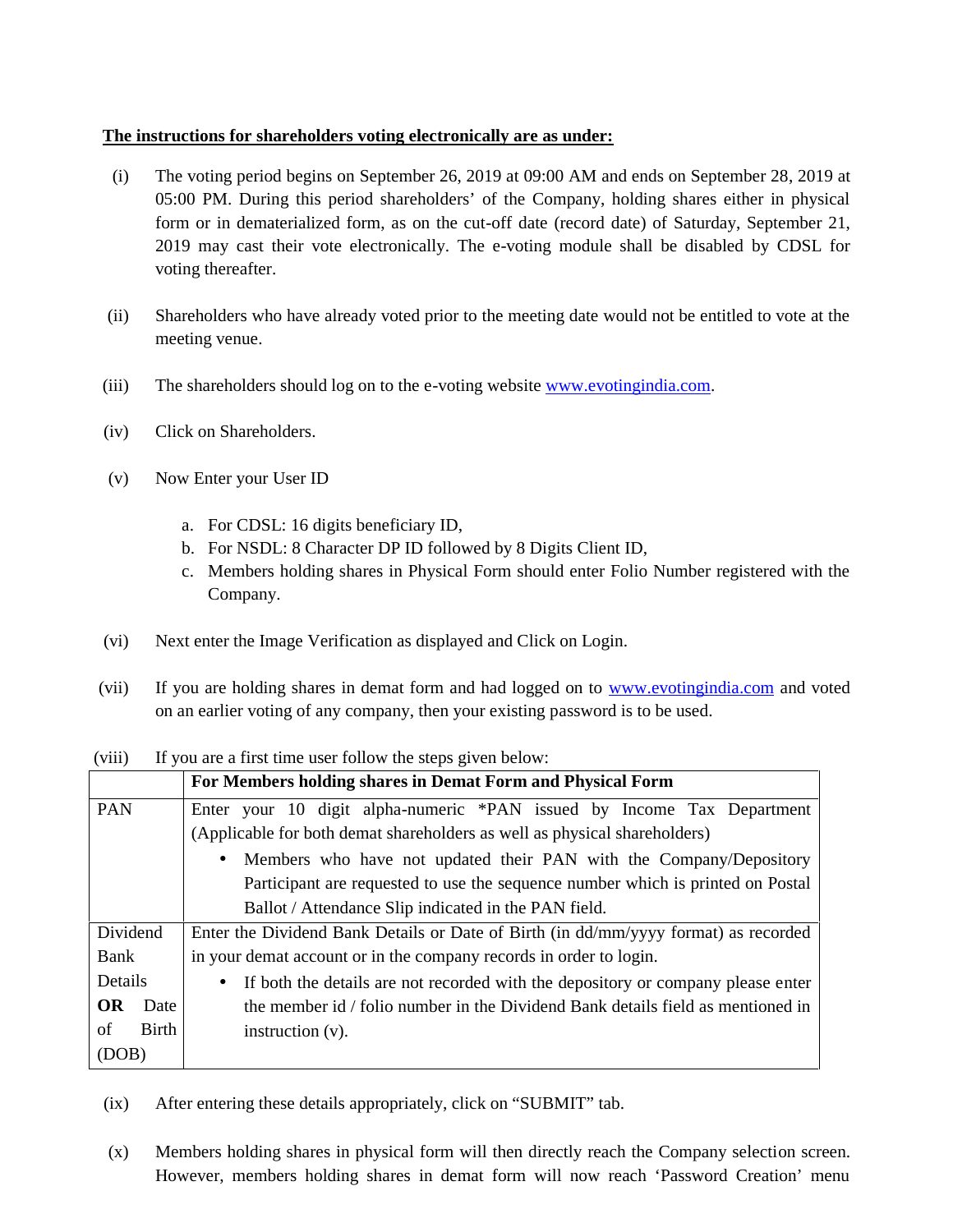wherein they are required to mandatorily enter their login password in the new password field. Kindly note that this password is to be also used by the demat holders for voting for resolutions of any other company on which they are eligible to vote, provided that company opts for e-voting through CDSL platform. It is strongly recommended not to share your password with any other person and take utmost care to keep your password confidential.

- (xi) For Members holding shares in physical form, the details can be used only for e-voting on the resolutions contained in this Notice.
- (xii) Click on the EVSN for the relevant SPRINGFORM TECHNOLOGY LIMITED on which you choose to vote.
- (xiii) On the voting page, you will see "RESOLUTION DESCRIPTION" and against the same the option "YES/NO" for voting. Select the option YES or NO as desired. The option YES implies that you assent to the Resolution and option NO implies that you dissent to the Resolution.
- (xiv) Click on the "RESOLUTIONS FILE LINK" if you wish to view the entire Resolution details.
- (xv) After selecting the resolution you have decided to vote on, click on "SUBMIT". A confirmation box will be displayed. If you wish to confirm your vote, click on "OK", else to change your vote, click on "CANCEL" and accordingly modify your vote.
- (xvi) Once you "CONFIRM" your vote on the resolution, you will not be allowed to modify your vote.
- (xvii) You can also take a print of the votes cast by clicking on "Click here to print" option on the Voting page.
- (xviii) If a demat account holder has forgotten the login password then Enter the User ID and the image verification code and click on Forgot Password & enter the details as prompted by the system.
- (xix) **Shareholders can also cast their vote using CDSL's mobile app m-Voting available for android based mobiles. The m-Voting app can be downloaded from Google Play Store. Apple and Windows phone users can download the app from the App Store and the Windows Phone Store respectively. Please follow the instructions as prompted by the mobile app while voting on your mobile.**

#### (xx) **Note for Non – Individual Shareholders and Custodians**

- Non-Individual shareholders (i.e. other than Individuals, HUF, NRI etc.) and Custodian are required to log on to www.evotingindia.com and register themselves as Corporates.
- A scanned copy of the Registration Form bearing the stamp and sign of the entity should be emailed to helpdesk.evoting@cdslindia.com.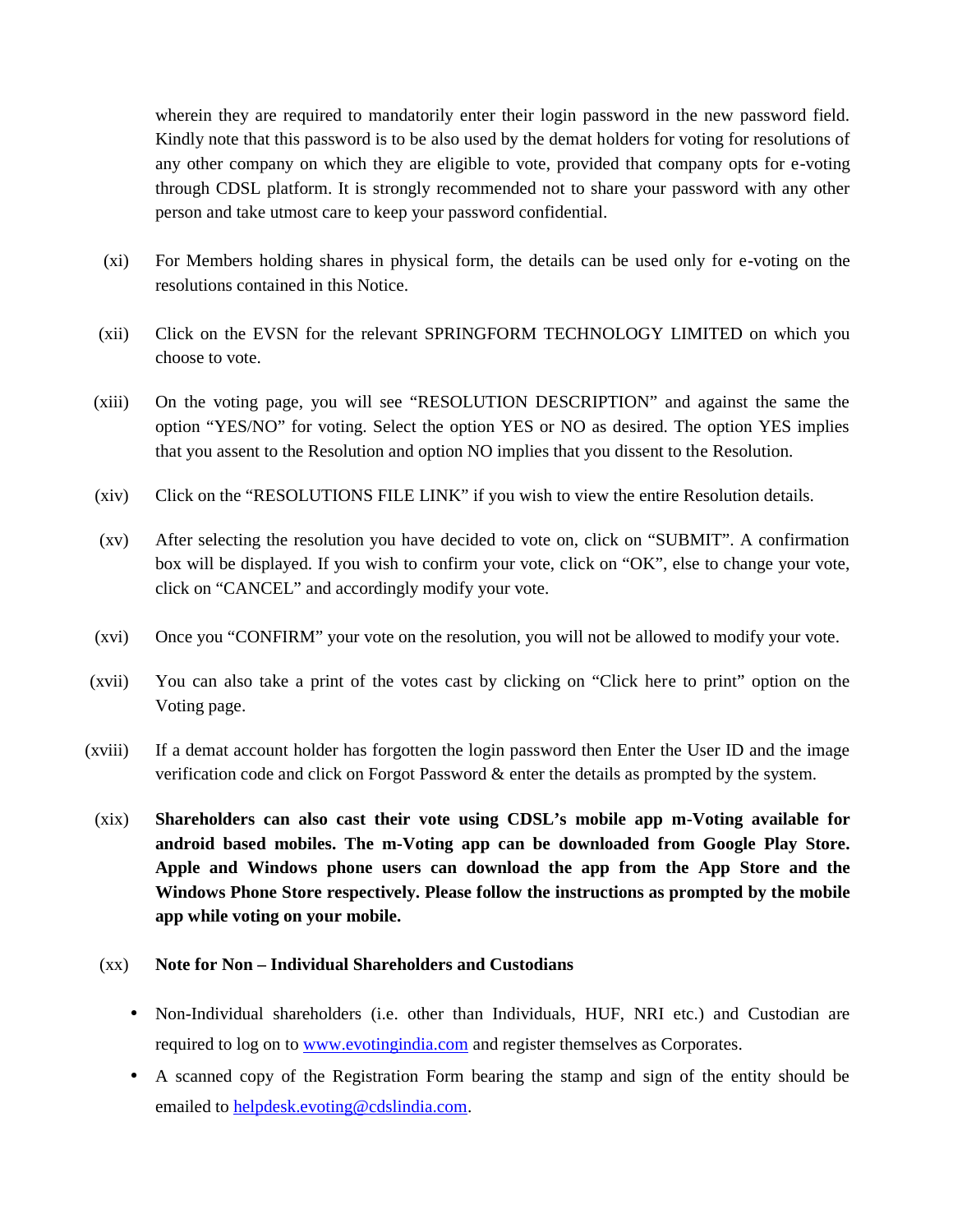- After receiving the login details a Compliance User should be created using the admin login and password. The Compliance User would be able to link the account(s) for which they wish to vote on.
- The list of accounts linked in the login should be mailed to helpdesk.evoting@cdslindia.com and on approval of the accounts they would be able to cast their vote.
- A scanned copy of the Board Resolution and Power of Attorney (POA) which they have issued in favour of the Custodian, if any, should be uploaded in PDF format in the system for the scrutinizer to verify the same.

In case you have any queries or issues regarding e-voting, you may refer the Frequently Asked Questions ("FAQs") and e-voting manual available at www.evotingindia.com, under help section or write an email to helpdesk.evoting@cdslindia.com or call 1800225533.

All grievances connected with the facility for voting by electronic means may be addressed to Mr. Rakesh Dalvi, Manager, (CDSL, ) Central Depository Services (India) Limited, A Wing, 25th Floor, Marathon Futurex, Mafatlal Mill Compounds, N M Joshi Marg, Lower Parel (East), Mumbai - 400013 or send an email to helpdesk.evoting@cdslindia.com or call 1800225533.

#### **18) Voting Results**

- a) The Scrutinizer shall, after the conclusion of voting at the Annual General Meeting, will first count the votes cast at the AGM and thereafter unblock the votes cast through remote e-voting in the presence of at least two witnesses not in the employment of the Company and shall make, not later than three days of the conclusion of the AGM, a consolidated Scrutinizer's Report of the total votes cast in favour or against, if any, to the Chairman or a person authorized by him in writing, who shall countersign the same and declare the result of the voting forthwith.
- b) The Results declared along with the Report of the Scrutinizer shall be placed on the website of the Company: www.springformtech.com and CDSL website: www.evotingindia.comimmediately after the declaration of result by the Chairman or a person authorized by him. The results shall also be communicated to the BSE Limited.
- c) Subject to the receipt of requisite number of votes, the Resolutions shall be deemed to be passed on the date of the AGM, i.e., September 30, 2019.

By Order of the Board For **Springform Technology Limited**

**Pankaj Shah Managing Director DIN- 00945911**

Place: Mumbai Date:  $14<sup>th</sup>$  August, 2019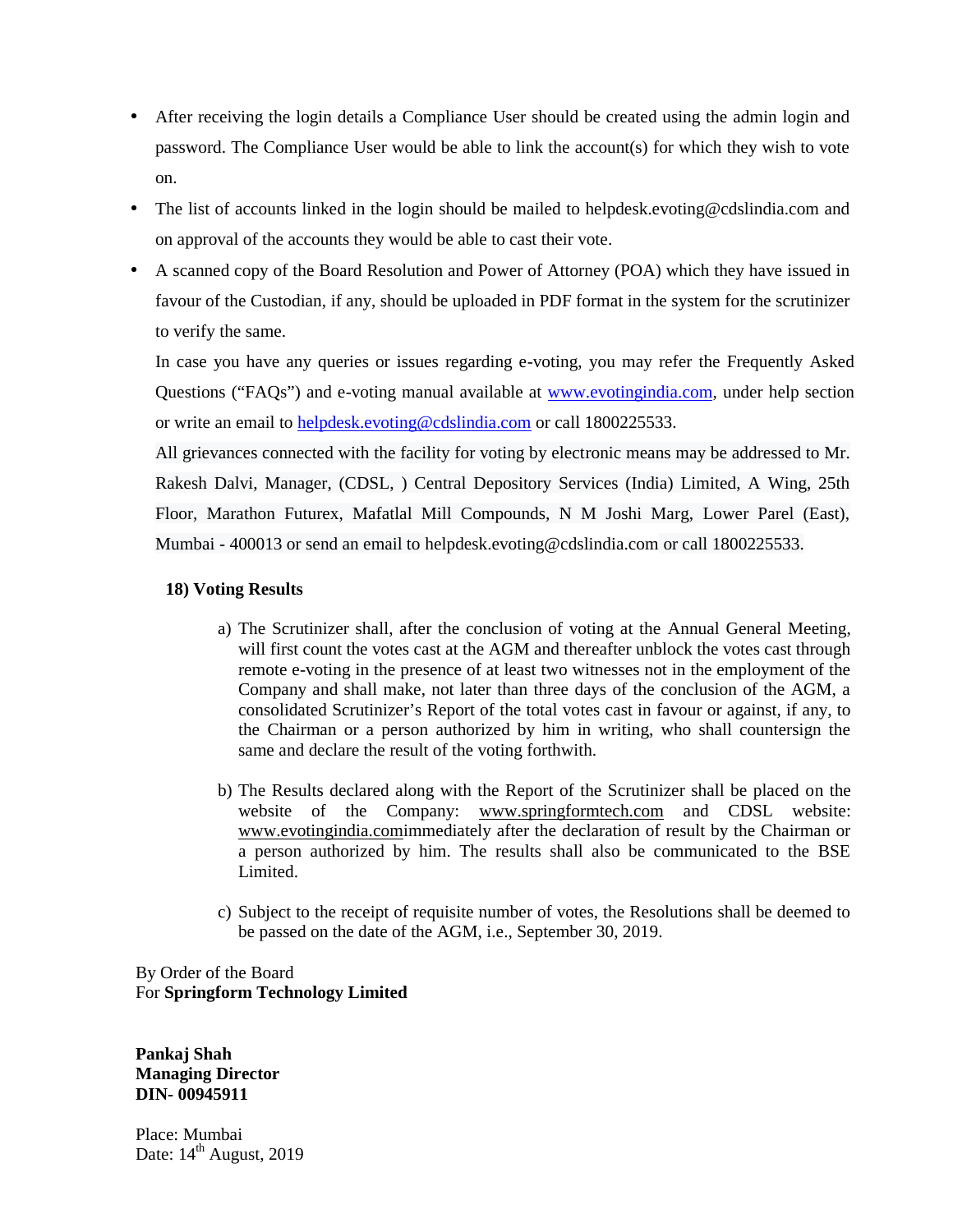**Additional information on Director recommended for appointment/ re-appointment as required under Regulation 36 (3) of SEBI (Listing Obligation and Disclosure requirements) Regulations, 2015**

#### **A. Mr. Kishor Mavji Shah, Director (DIN 00945921)**

#### **a) Brief resume and nature of expertise in specific functional areas of Director**

He has 49 years of experience in Industrial Engineering & Business Management. Having an achievement of bringing sick units to profit and steering organizations to growth, his contribution to the industry for novel management concepts is substantial. He has vast experience in the field of Manufacturing, Management, Finance, Trading, Real Estate, H.R., Social Service & Marketing.

The Company has been started by Mr. Kishor M. Shah a Gujarati and a Native of Gujarat, has strong business acumen in the Engineering field. Being the first person in his Home Town to obtain Diploma in Engineering and then Bachelor of Engineering and further to excel his talent has done Management studies. He has been instrumental in crafting the Management Courses at Jamnalal Bajaj Management Institute. He is a Business Leader, Technical/ Engineering philanthropist.

#### **b) Disclosure of relationship between Directors inter-se**

Mr. Kishor Shah is father of Mr. Pankaj Shah, Managing Director of the Company.

#### **c) Listed Companies (other than the Company) in which Mr. Kishor Shah holds Directorship and committee membership.**

Nil

#### **d) His Shareholding in the Company**

Mr. Kishor Shah is holding 4,900 Equity Shares of Rs.10/- each which is equivalent of 9.80% of Equity Share Capital of the Company.

#### **B. Mr. Pankaj Shah, Director (DIN 00945911)**

#### **a) Brief resume and nature of expertise in specific functional areas of Director**

Mr. Pankaj Kishor Shah , having 20 years of Engineering, Management and Software experience. He has vast experience in the field of Manufacturing, Management, Finance, Trading, Real Estate, H.R. , Social Service & Marketing . Mr. Pankaj Kishor Shah is having 28 years of Engineering & Management experience. He has vast experience in the field of Manufacturing, Management, Finance, Trading, Real Estate, H.R. , Social Service & Marketing . Being a Diploma in Mechanical Engineering and Degree in Production Engineering, he has achieved Technical Excellence and being Felicitated by Presidential Award Udyog Ratna in 1987 for outstanding work in CNC technology.. He has been a Technical Consultant to many Organizations including some Multinational Companies. He has been instrumental in improving the Technology in the Company and trying to bring the same to International levels. He has developed a cost effective ERP system in 1988 to provide solutions for Indian industry. He is an outstanding Contributor in spreading awareness and knowledge of ISO 9001. He is the Director of Dewsoft solutions and Spring Form Technology. He has also made remarkable contributions in social work.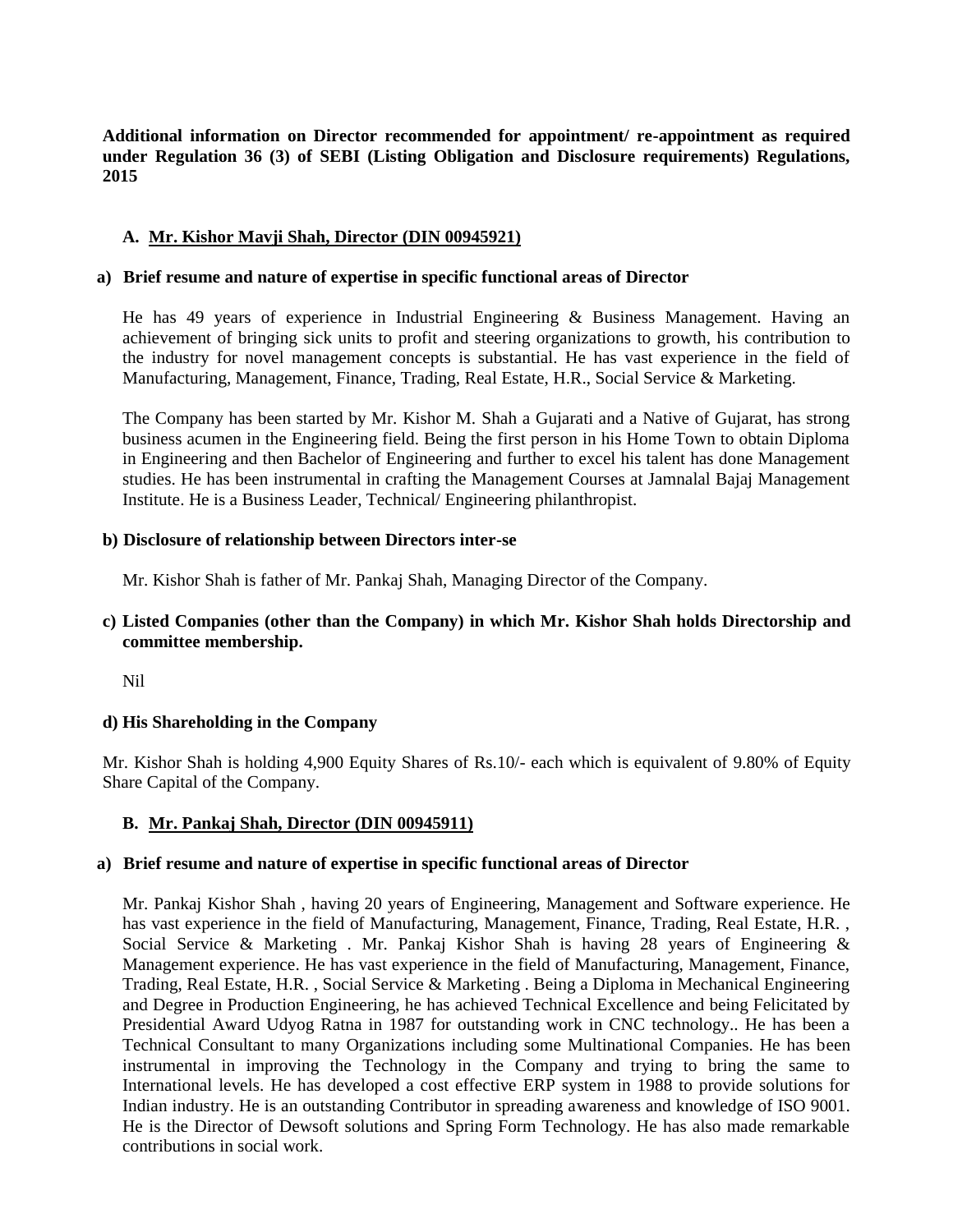#### **b) Disclosure of relationship between Directors inter-se**

Mr. Pankaj Shah is son of Mr. Kishor Shah, Director of the Company.

#### **c) Listed Companies (other than the Company) in which Mr. Pankaj Shah holds Directorship and committee membership.**

Nil

Following are the Companies in which he is holding Directorship and shares. He is also a Committee member of Audit Committee and Nomination and Remuneration Committee of the Company. He is holding 30150 equity shares of the Company.

| Sr no.         | <b>Name of the Company</b>      | <b>Designation</b>        |
|----------------|---------------------------------|---------------------------|
|                | Stripco Springs Private Limited | Director                  |
|                | <b>Dewsoft Solutions LLP</b>    | <b>Designated Partner</b> |
| 3              | Dataminds Technologies LLP      | <b>Designated Partner</b> |
| $\overline{4}$ | Springform Technology Limited   | Director                  |
|                | Smartcom Infotech LLP           | <b>Designated Partner</b> |

#### **d) His Shareholding in the Company**

Mr. Pankaj Kishor Shah is holding 30,150 Equity Shares of Rs.10/- each which is equivalent of 60.30% of Equity Share Capital of the Company.

By Order of the Board For **Springform Technology Limited**

**Pankaj Shah Managing Director DIN- 00945911**

Place: Mumbai Date: 14<sup>th</sup> August, 2019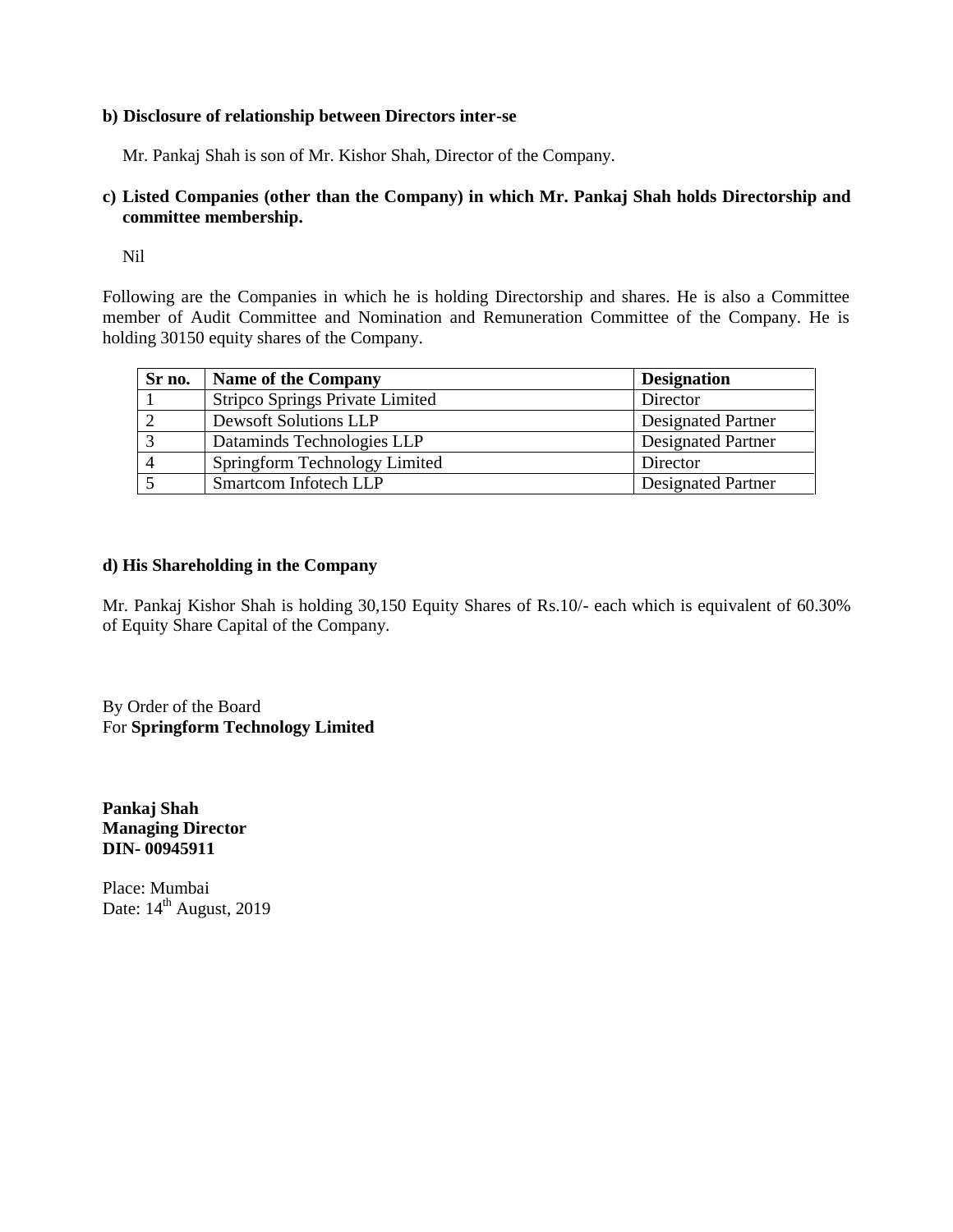#### **Route Map to the AGM Venue**

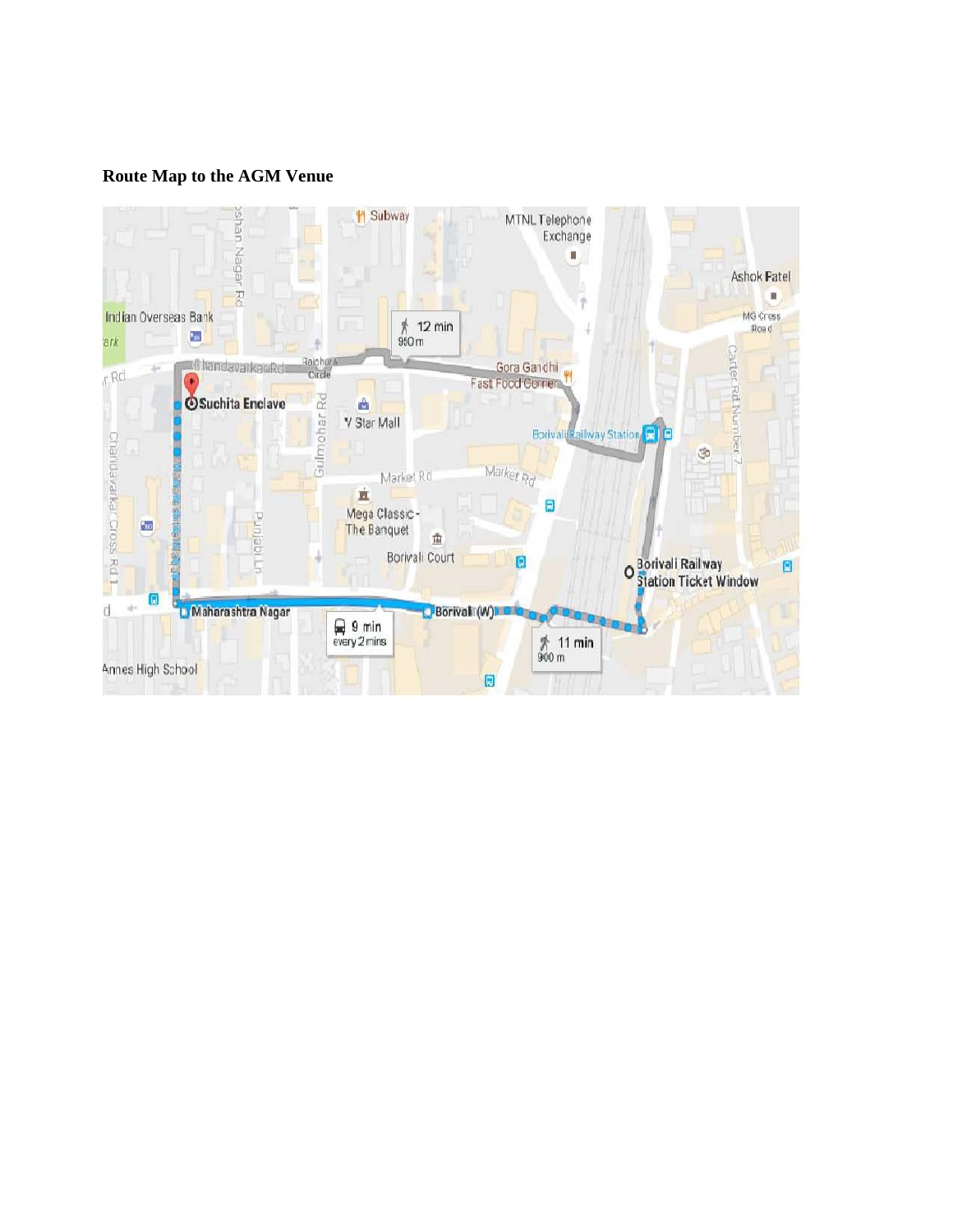#### **SPRINGFORM TECHNOLOGY LIMITED**

**(Formerly known as New Sagar Trading Company Limited)** Regd. Office.: A- Wing, Suchita Enclave, Maharashtra Nagar, Borivali (West), Mumbai- 400092. Tel. :- 022-28906901 E-mail :- sales@springindia.com, Website :- www.springformtech.com

#### **CIN No.:- L51900MH1979PLC021914**

**\_\_\_\_\_\_\_\_\_\_\_\_\_\_\_\_\_\_\_\_\_\_\_\_\_\_\_\_\_\_\_\_\_\_\_\_\_\_\_\_\_\_\_\_\_\_\_\_\_\_\_\_\_\_\_\_\_\_\_\_\_\_**

#### **PROXY FORM MGT-11**

*[Pursuant to section 105(6) of the Companies Act, 2013 and Rule 19(3) of the Companies (Management and Administration) Rules, 2014]*

| Name of the Member( $s$ )        | ٠ |  |
|----------------------------------|---|--|
| Registered address               |   |  |
|                                  |   |  |
|                                  |   |  |
| E-mail ID                        | ٠ |  |
| Folio No. /DP ID & Client $ID^*$ |   |  |
| No. of shares held               |   |  |

\* Applicable in case shares are held in electronic form.

I/We, being the shareholder(s) of\_\_\_\_\_\_\_\_\_\_\_ shares of the SPRINGFORM TECHNOLOGY LIMITED, hereby appoint:

| Name         |           |
|--------------|-----------|
| Address      | ٠         |
| E-mail<br>ID |           |
| Signature    | $\bullet$ |

| Name         | ٠                      |                 |
|--------------|------------------------|-----------------|
| Address      | ٠                      |                 |
| E-mail<br>ID | ٠                      |                 |
| Signature    | $\bullet$<br>$\bullet$ | or failing him: |

| Name         |           |                 |
|--------------|-----------|-----------------|
| Address      |           |                 |
| E-mail<br>ID |           |                 |
| Signature    | $\bullet$ | or failing him: |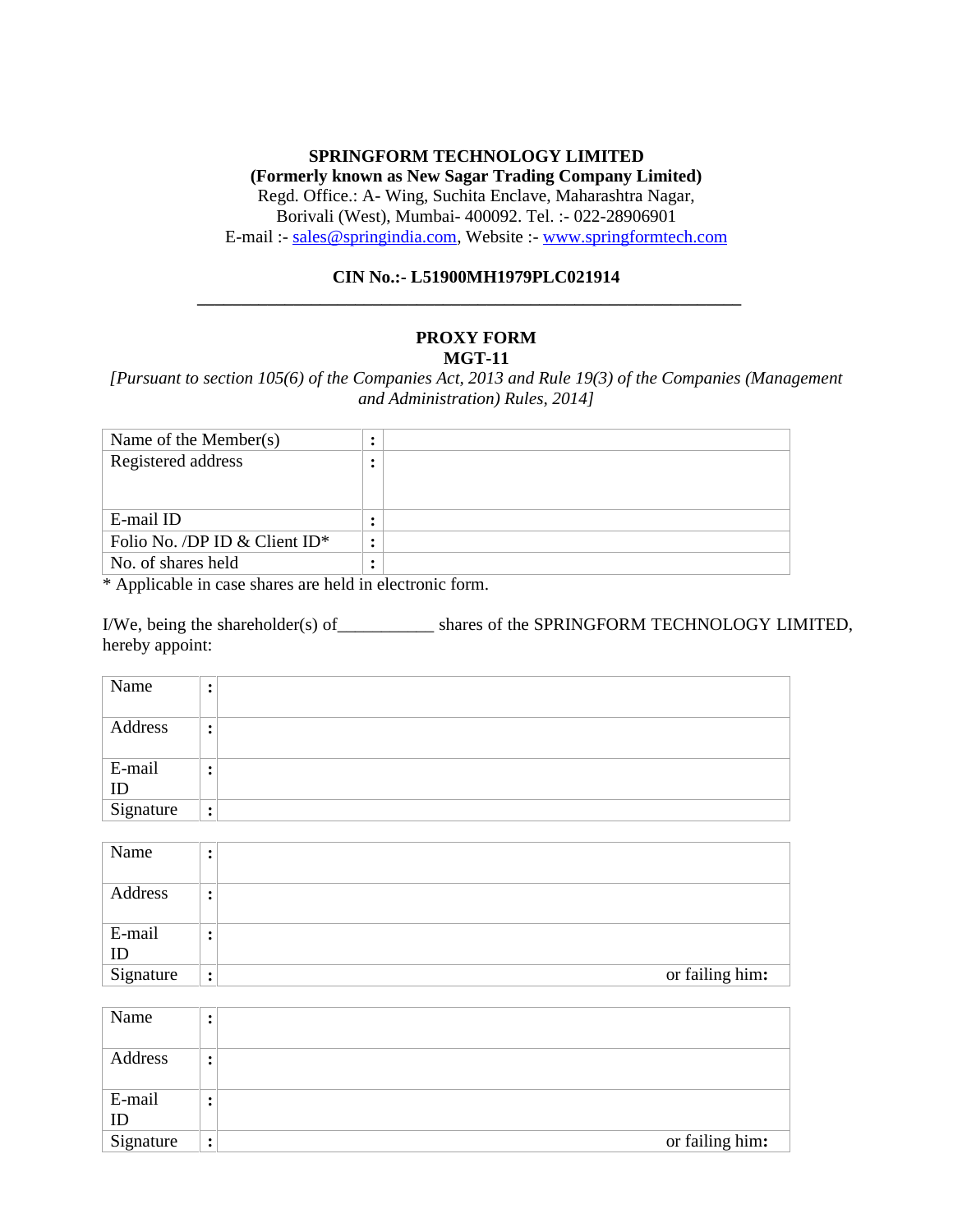as my/our proxy to attend and vote (on a poll) for me/us and on my/our behalf at the 39<sup>th</sup> AGM of Springform Technology Limited to be held on Monday, September 30, 2019 at 5.00 p.m. at 203, A- Wing, Suchita Enclave, Maharashtra Nagar, Borivali (West), Mumbai-400092 and at my adjournment thereof in respect of such resolutions as are indicated below:

|    | <b>Particulars</b>                                                                                                     | For | <b>Against</b> |
|----|------------------------------------------------------------------------------------------------------------------------|-----|----------------|
|    | <b>Ordinary Business</b>                                                                                               |     |                |
| 1. | Adoption of audited financial statements of the Company<br>for the year ended March 31, 2019 together with the Reports |     |                |
| 2. | of the Board of Directors and the Auditors thereon.<br>Appointment of Mr. Kishor Mavji Shah, Director retiring by      |     |                |
|    | rotation and seeking re-appointment.                                                                                   |     |                |
| 3. | Appointment of Mr. Pankaj Kishor Shah, as a Managing<br>Director and fixing their remuneration.                        |     |                |
| 4. | Appointment of M/s. J. Raai, Chartered Accountant as<br>Statutory Auditors and fix their remuneration.                 |     |                |

Signed this <u>equal</u> day of <u>equal</u> 2019

Signature of Member \_\_\_\_\_\_\_\_\_\_\_\_\_\_\_\_\_\_\_

| Signature of first proxy holder | Signature of second proxy holder Signature of third proxy holder |  |
|---------------------------------|------------------------------------------------------------------|--|

Affix One Rupee Revenue Stamp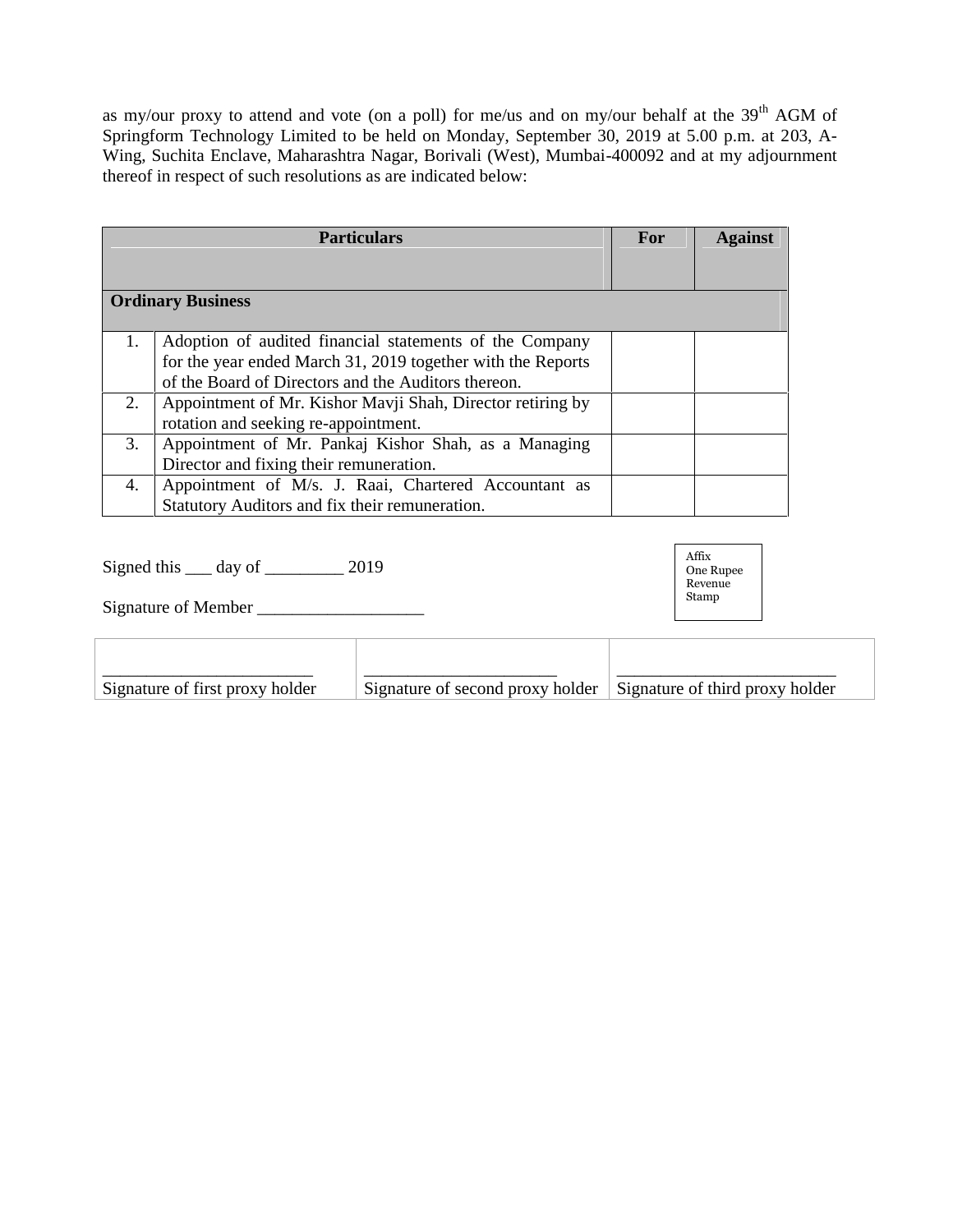#### **Notes:**

- **1. This form of proxy in order to be effective must be duly stamped, completed and signed and must be deposited at the Registered Office of the Company, not later than 48 hours before the commencement of the meeting.**
- 2. Please put a 'X' in the appropriate column against the resolutions indicated in the Box. If you leave the 'For' or 'Against' column blank against any or all the resolutions, your Proxy will be entitled to vote in the manner as he/she thinks appropriate.
- 3. A Proxy need not be a member of the Company.
- 4. In the case of joint holders, the vote of the senior who tenders a vote, whether in person or by proxy, shall be accepted to the exclusion of the vote of the other joint holders. Seniority shall be determined by the order in which the names stand in the Register of Members.
- 5. This form of proxy confers authority to demand or join in demanding a poll.
- 6. The submission by a member of this form of proxy will not preclude such member from attending in person and voting at the Meeting.
- 7. In case a member wishes his/her votes to be used differently, he/she should indicate the number of shares under the columns 'For' or 'Against' as appropriate.
- 8. An instrument of Proxy duly filled, stamped and signed, is valid only for the Meeting to which it relates including any adjournment thereof.
- 9. An instrument of Proxy is valid only if it is properly stamped. Unstamped or inadequately stamped Proxies or Proxies upon which the stamps have not been cancelled are invalid.
- 10. The Proxy-holder should prove his identity at the time of attending the meeting.
- 11. An authorized representative of a body corporate or of the President of India or of the Governor of a State, holding shares in a company, may appoint a Proxy under his signature.
- 12. A proxy form which does not state the name of the Proxy should not be considered valid.
- 13. If an undated Proxy, which is otherwise complete in all respects, is lodged within the prescribed time limit, it should be considered valid.
- 14. If a company receives multiple Proxies for the same holdings of a Member, the proxy which is dated last is considered valid; if they are not dated or bear the same date without specific mention of time, all such multiple Proxies should be treated as invalid.
- 15. If a Proxy had been appointed for the original Meeting and such Meeting is adjourned, any Proxy given for the adjourned Meeting revokes the Proxy given for the original Meeting.
- 16. A Proxy later in date revokes any Proxy/Proxies dated prior to such Proxy.
- 17. A Proxy is valid until written notice of revocation has been received by the company before the commencement of the Meeting or adjourned Meeting, as the case may be. A Proxy need not be informed of the revocation of the Proxy issued by the Member. Even an undated letter of revocation of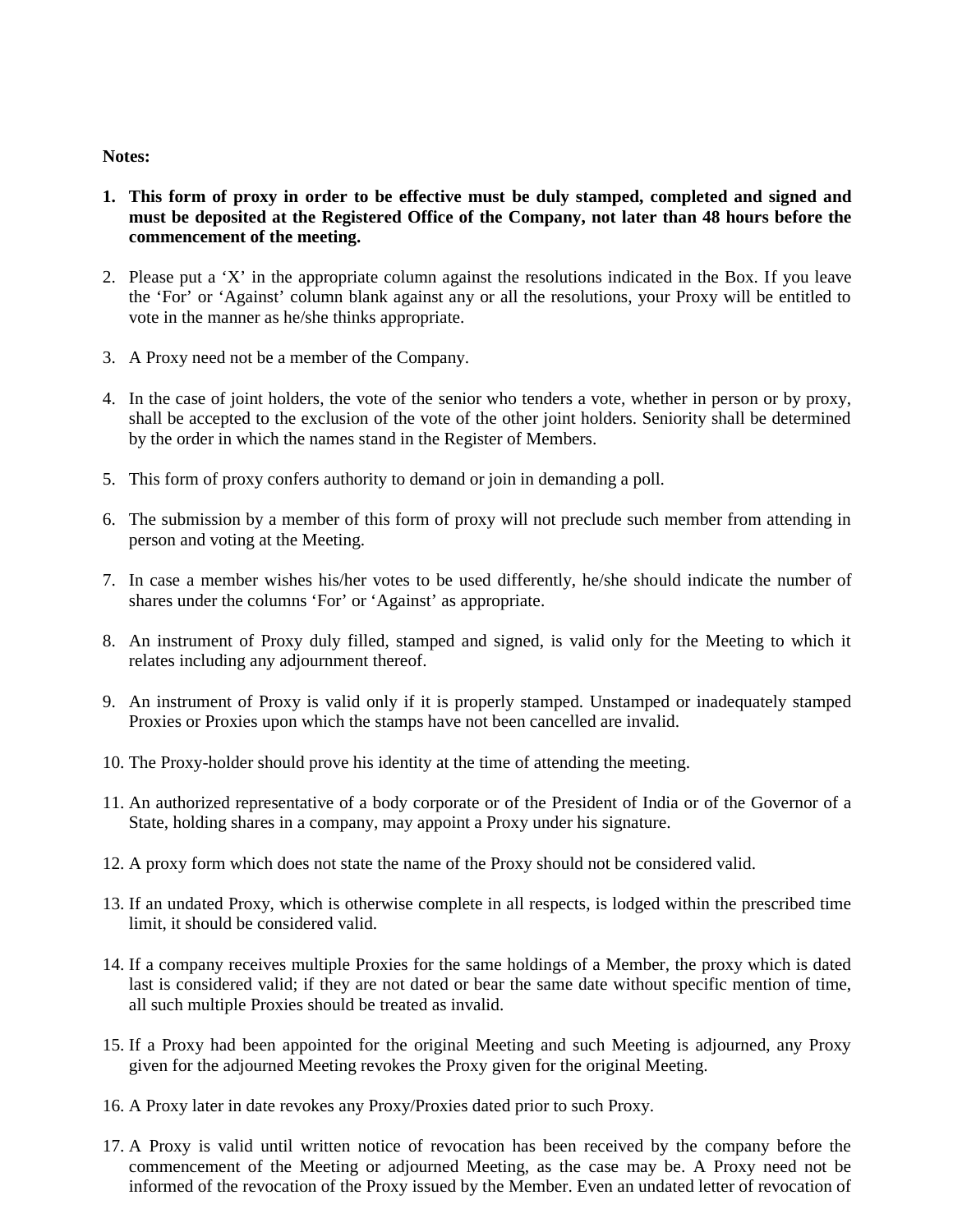Proxy should be accepted. Unless the Articles provide otherwise, a notice of revocation should be signed by the same person who had signed the Proxy.

- 18. Requisitions, if any, for inspection of Proxies should be received in writing from a Member at least three days before the commencement of the Meeting.
- 19. Proxies should be made available for inspection during the period beginning twenty-four hours before the time fixed for the commencement of the Meeting and ending with the conclusion of the Meeting.

\*\*\*\*\*\*\*\*\*\*\*\*\*\*\*\*\*\*\*\*\*\*\*\*\*\*\*\*\*\*\*\*\*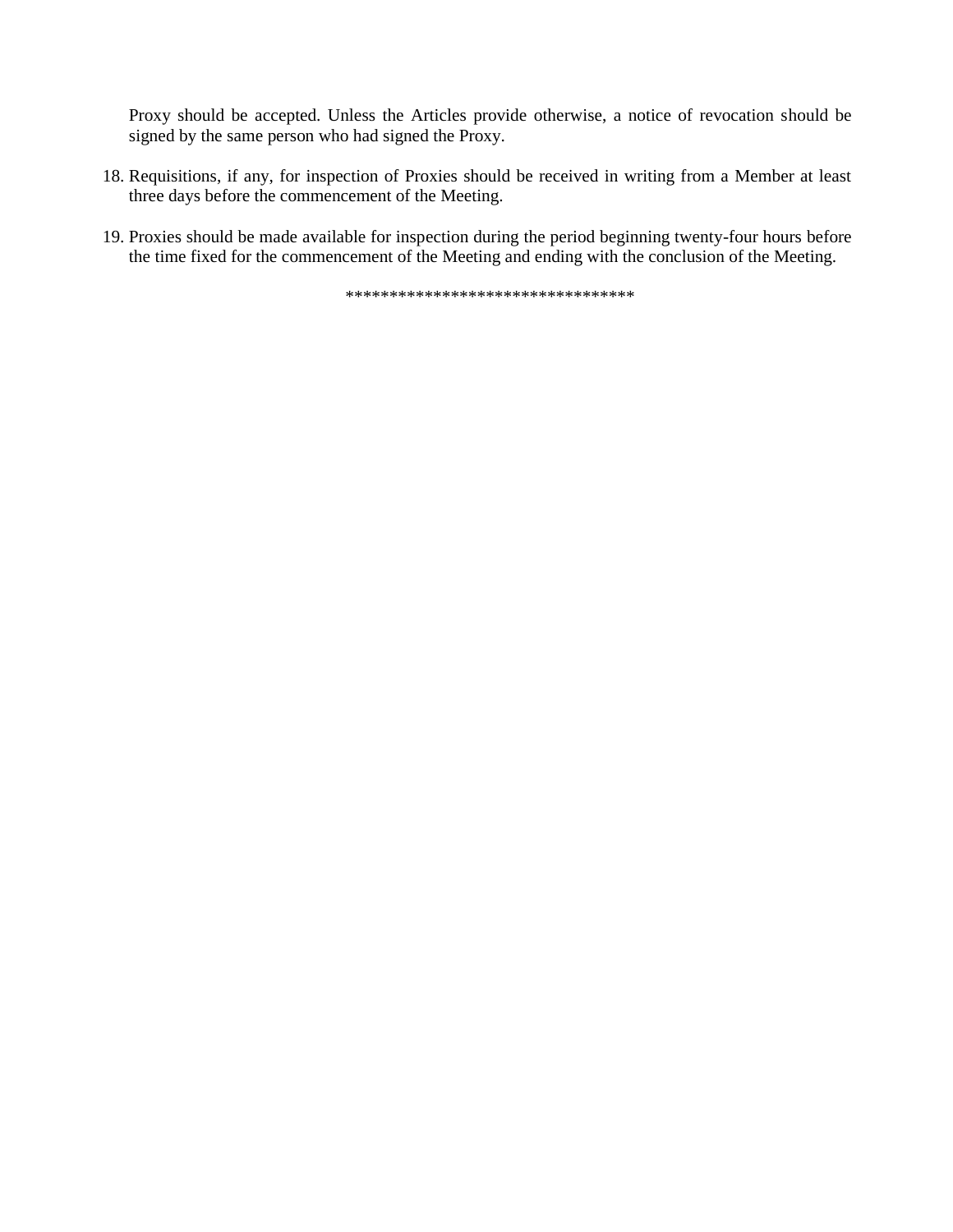## **SPRINGFORM TECHNOLOGY LIMITED**

**(Formerly known as New Sagar Trading Company Limited)** Regd. Office.: 203, A- Wing, Suchita Enclave, Maharashtra Nagar, Borivali (West), Mumbai- 400092. Tel. :- 022-28906901 E-mail :- sales@springindia.com, Website :- www.springformtech.com

#### **CIN No.:- L51900MH1979PLC021914**

**\_\_\_\_\_\_\_\_\_\_\_\_\_\_\_\_\_\_\_\_\_\_\_\_\_\_\_\_\_\_\_\_\_\_\_\_\_\_\_\_\_\_\_\_\_\_\_\_\_\_\_\_\_\_\_\_\_\_\_\_\_\_\_\_\_\_\_\_\_\_\_\_\_\_\_**

|                                                                                             |             | Form No. MGT-12     |                 |                  |
|---------------------------------------------------------------------------------------------|-------------|---------------------|-----------------|------------------|
|                                                                                             |             | <b>Ballot Paper</b> |                 |                  |
| <b>Particulars</b>                                                                          |             | <b>Details</b>      |                 |                  |
| Name of the Member (In Block Letters)                                                       |             |                     |                 |                  |
| Name(s) of the Joint Holder(s), if any                                                      |             |                     |                 |                  |
| Postal address                                                                              |             |                     |                 |                  |
| Registered Folio No.                                                                        |             |                     |                 |                  |
|                                                                                             |             |                     |                 |                  |
| No. of Share                                                                                |             |                     |                 |                  |
| I/We hereby exercise my/our vote in respect of the Ordinary Resolution(s) and Special       |             |                     |                 |                  |
| Resolution(s) enumerated below by recording my/our assent/dissent to the said resolution by |             |                     |                 |                  |
| placing a tick () mark at the appropriate box below.                                        |             |                     |                 |                  |
| <b>Particulars</b>                                                                          | <b>Type</b> | of                  | I assent to the | I dissent to the |
|                                                                                             | resolution  |                     | resolution      | resolution       |
|                                                                                             |             |                     |                 |                  |
| <b>Ordinary Business</b>                                                                    |             |                     |                 |                  |
| financial<br>Adoption of audited                                                            | Ordinary    |                     |                 |                  |
| statements of the Company for the                                                           |             |                     |                 |                  |
| ended<br>March 31, 2019<br>year                                                             |             |                     |                 |                  |
| together with the Reports of the                                                            |             |                     |                 |                  |
| of Directors<br>Board<br>and<br>the                                                         |             |                     |                 |                  |
| Auditors thereon.                                                                           |             |                     |                 |                  |
| Appointment of Mr. Kishor Mavji                                                             | Ordinary    |                     |                 |                  |
| Shah, Director retiring by rotation                                                         |             |                     |                 |                  |
| and seeking re-appointment.                                                                 |             |                     |                 |                  |
| Appointment of Mr. Pankaj Kishor                                                            | Ordinary    |                     |                 |                  |
| Shah, as a Managing Director and                                                            |             |                     |                 |                  |
| fixing their remuneration.                                                                  |             |                     |                 |                  |
| Appointment of M/s. J.Rai & Co.,                                                            | Ordinary    |                     |                 |                  |
| Chartered Accountants<br>the<br><b>as</b>                                                   |             |                     |                 |                  |
| Statutory Auditors and fixing their                                                         |             |                     |                 |                  |
| remuneration.                                                                               |             |                     |                 |                  |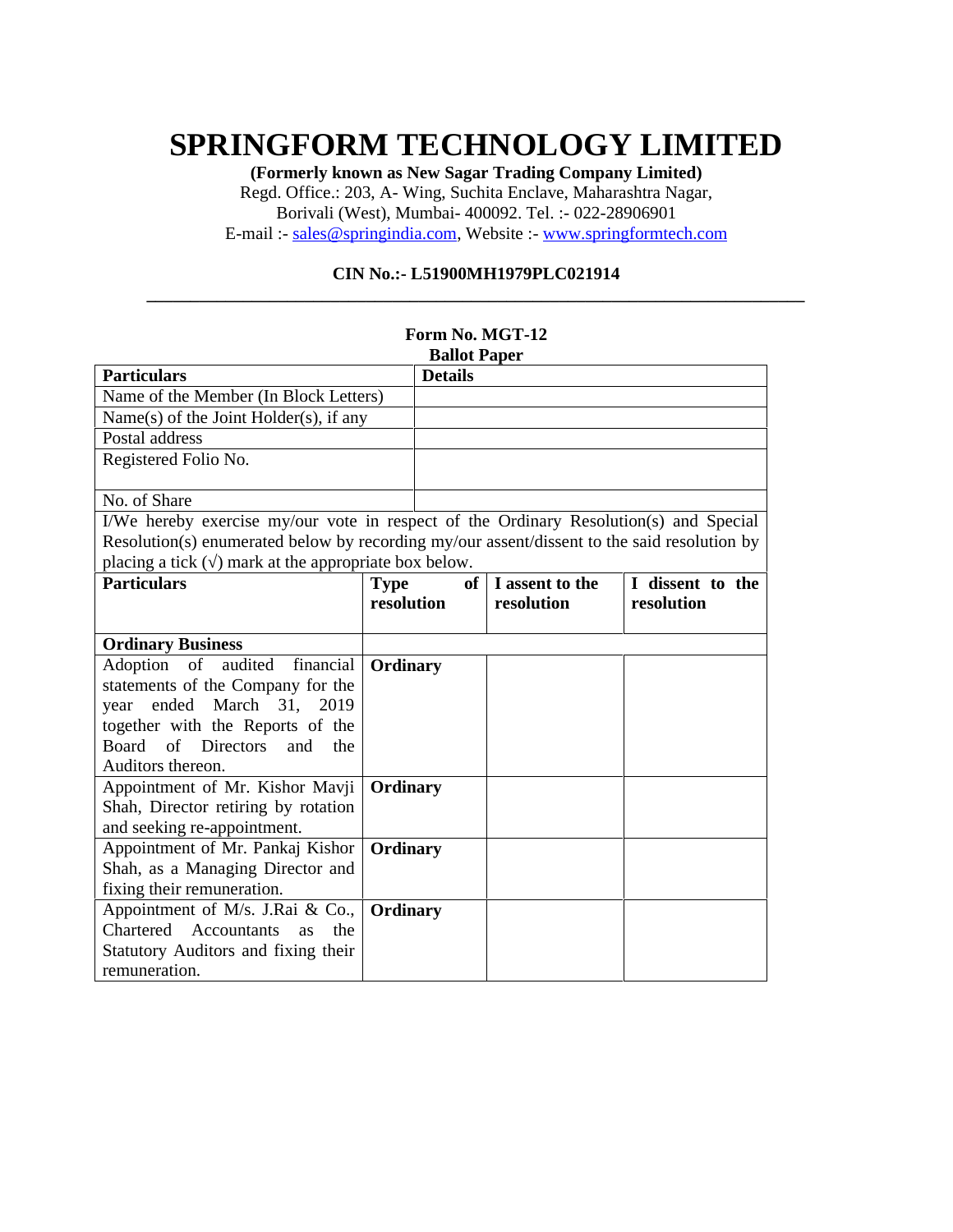#### **INSTRUCTIONS**

- 1. Ballot Form shall also be provided upon a request made in writing to the Company at its registered office or by sending an e-mail at sales@springindia.com.
- 2. Members who do not have access to remote e-voting facility may exercise their voting rights using this Ballot Form so as to reach the Scrutinizer at the Registered Office of the Company not later than **Saturday, September 28, 2019 before 5:00 p.m. Ballot Form received after Saturday, September 28, 2019 (5:00 p.m.) shall be considered as invalid.**
- 3. Voting Rights shall be reckoned on the shares registered in the name of the Members as on the cut-off date i.e. **Saturday, September 21, 2019.**
- 4. Members can opt for only one mode of voting i.e. either through remote e-voting or by Ballot voting/voting facility provided at the Annual General Meeting (AGM). If a Member casts vote by more than one mode, then voting done through remote e-voting shall prevail and Ballot voting/voting done at the AGM shall be treated as invalid.
- 5. Unsigned, incomplete or incorrectly ticked forms are liable to be rejected and the decision of the Scrutinizer on the validity of the forms shall be final.
- 6. There will be only one Ballot Form for every Folio irrespective of the number of Joint Holders.
- 7. In case of joint holders, the Ballot Form should be signed by the first named shareholder and in his/her absence by the next named shareholder. Ballot form signed by a joint holder shall be treated valid if signed as per records available with the Company.
- 8. To avoid fraudulent transactions, the identity/signature of the Members holding shares in electronic is verified as per the records of the Company.
- 9. Where the Ballot Form has been signed by an authorized representative of the body corporate/ trust/ society, etc. a certified copy of the relevant authorisation/board resolution to vote should accompany the Ballot Form.
- 10. The right of voting by Ballot Form shall not be exercised by a proxy.
- 11. The Company will not be responsible if the envelope containing the Ballot Form is lost in transit.
- 12. The voting results along with the Scrutinizer's report shall be placed on the Company's website www.springformtech.com and on the website of CDSL www.evoting.csdl.com. The Company shall also forward the results to Stock Exchanges where the shares of the Company are listed.

----------------------xxx-----------------------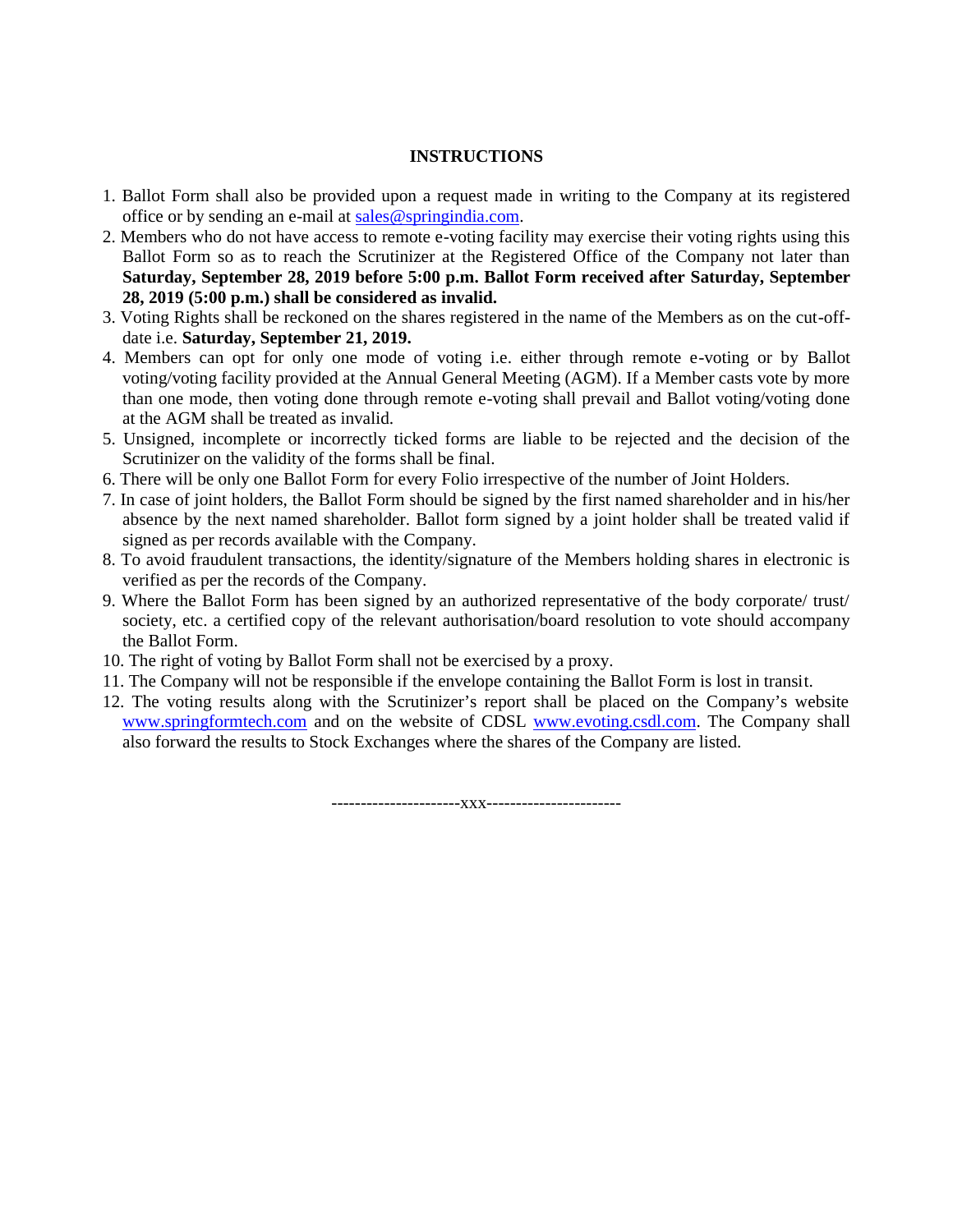## **SPRINGFORM TECHNOLOGY LIMITED**

**(Formerly known as New Sagar Trading Company Limited)** Regd. Office.: A- Wing, Suchita Enclave, Maharashtra Nagar, Borivali (West), Mumbai- 400092. Tel. :- 022-28906901 E-mail :- sales@springindia.com, Website :- www.springformtech.com

#### **CIN No.:- L51900MH1979PLC021914**

**\_\_\_\_\_\_\_\_\_\_\_\_\_\_\_\_\_\_\_\_\_\_\_\_\_\_\_\_\_\_\_\_\_\_\_\_\_\_\_\_\_\_\_\_\_\_\_\_\_\_\_\_\_\_\_\_\_\_\_\_\_\_\_\_\_\_\_\_\_\_\_\_\_\_\_**

#### **ATTENDANCE SLIP**

#### **39thANNUAL GENERAL MEETING HELD ON SEPTEMBER 30, 2019 AT 05:00 P.M.**

| Name and address of the Member(s) |  |
|-----------------------------------|--|
| Joint Holder 1<br>Joint Holder 2  |  |
| Folio No.                         |  |
| No. of shares held                |  |
| e-voting Event Number             |  |
| User ID                           |  |
| Password                          |  |

I/ We certify that I am/ We are registered shareholder/ proxy for the registered shareholder of the Company.

I/ We hereby record my/our presence at the **39THANNUAL GENERAL MEETING** of the Company to be held at the Registered Office of the Company at 203, A- Wing, Suchita Enclave, Maharashtra Nagar, Borivali (West), Mumbai-400092 on Monday, September 30, 2019 at 05:00 PM.

Shareholder's / Proxy's name in **BLOCK** letters Signature of Shareholder / Proxy

**\_\_\_\_\_\_\_\_\_\_\_\_\_\_\_\_\_\_\_\_\_\_\_\_\_\_\_\_\_**

**Note:** Please fill in the attendance slip and hand it over at the entrance of the Meeting Hall. Joint Shareholder(s) may obtain additional attendance slip at the venue of the meeting.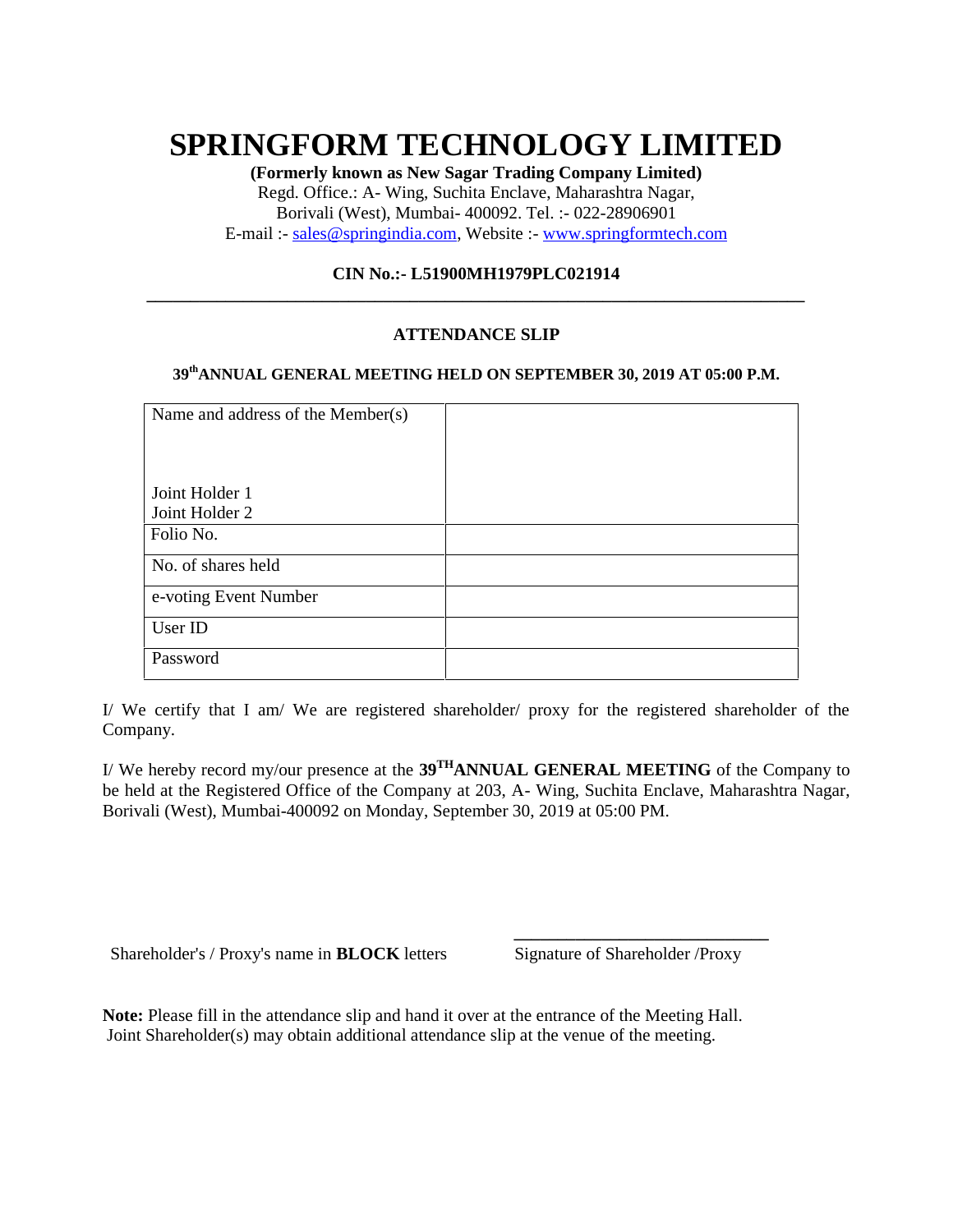#### **CIN No.:- L51900MH1979PLC021914**

**\_\_\_\_\_\_\_\_\_\_\_\_\_\_\_\_\_\_\_\_\_\_\_\_\_\_\_\_\_\_\_\_\_\_\_\_\_\_\_\_\_\_\_\_\_\_\_\_\_\_\_\_\_\_\_\_\_\_\_\_\_\_\_\_\_\_\_\_\_\_\_\_\_\_\_**

#### **DIRECTORS' REPORT**

**To The Members, Springform Technology Limited,** A-203, Suchita Enclave, Maharashtra Nagar, Borivali (West), Mumbai–400092

Your Directors have pleasure in presenting the 39<sup>th</sup> Annual Report of Springform Technology Limited along with the audited financial Statements of the Company for the year ended March 31, 2019.

| <b>Particulars</b>                          | 2018-19<br><b>Current</b> | 2017-18<br><b>Previous</b> |
|---------------------------------------------|---------------------------|----------------------------|
|                                             | Year                      | Year                       |
|                                             | (Rs. in                   | (Rs. in                    |
|                                             | Lakhs)                    | Lakhs)                     |
| <b>Revenue from Operations</b>              | 71.12                     | 56.05                      |
| Other Income                                |                           |                            |
| <b>Total Revenue</b>                        | 71.12                     | 56.05                      |
| Expenditure                                 | 61.68                     | 48.73                      |
| Profit/(Loss) before Prior period Items &   | 9.44                      | 7.32                       |
| tax                                         |                           |                            |
| Less: Prior period Items                    |                           |                            |
| Profit/(Loss) before tax                    | 9.44                      | 7.32                       |
| Less: Tax Expense                           | 4.12                      | 1.65                       |
| Profit /(Loss) after tax                    | 5.32                      | 5.67                       |
| Add: Balance B/F from the previous year     | 38.28                     | 32.61                      |
| Balance Profit /(Loss) C/F to the next year | 43.60                     | 38.28                      |

#### **1. FINANCIAL SUMMARY OR HIGHLIGHTS/ PERFORMANCE OF THE COMPANY:**

Pursuant to the notification dated February 16, 2015 issued by the Ministry of Corporate Affairs, the Company has adopted the Indian Accounting Standards ("Ind AS") notified under the Companies (Indian Accounting Standards) Rules, 2015 with effect from April 1, 2016.

However, Ind AS is applicable to the Company from April 1, 2017, but the Company has adopted Ind AS from April 1, 2016. Financial statements for the year ended and as at March 31, 2016 have been restated to conform to Ind AS. Note 1 to the financial statement provides further explanation on the transition to Ind AS.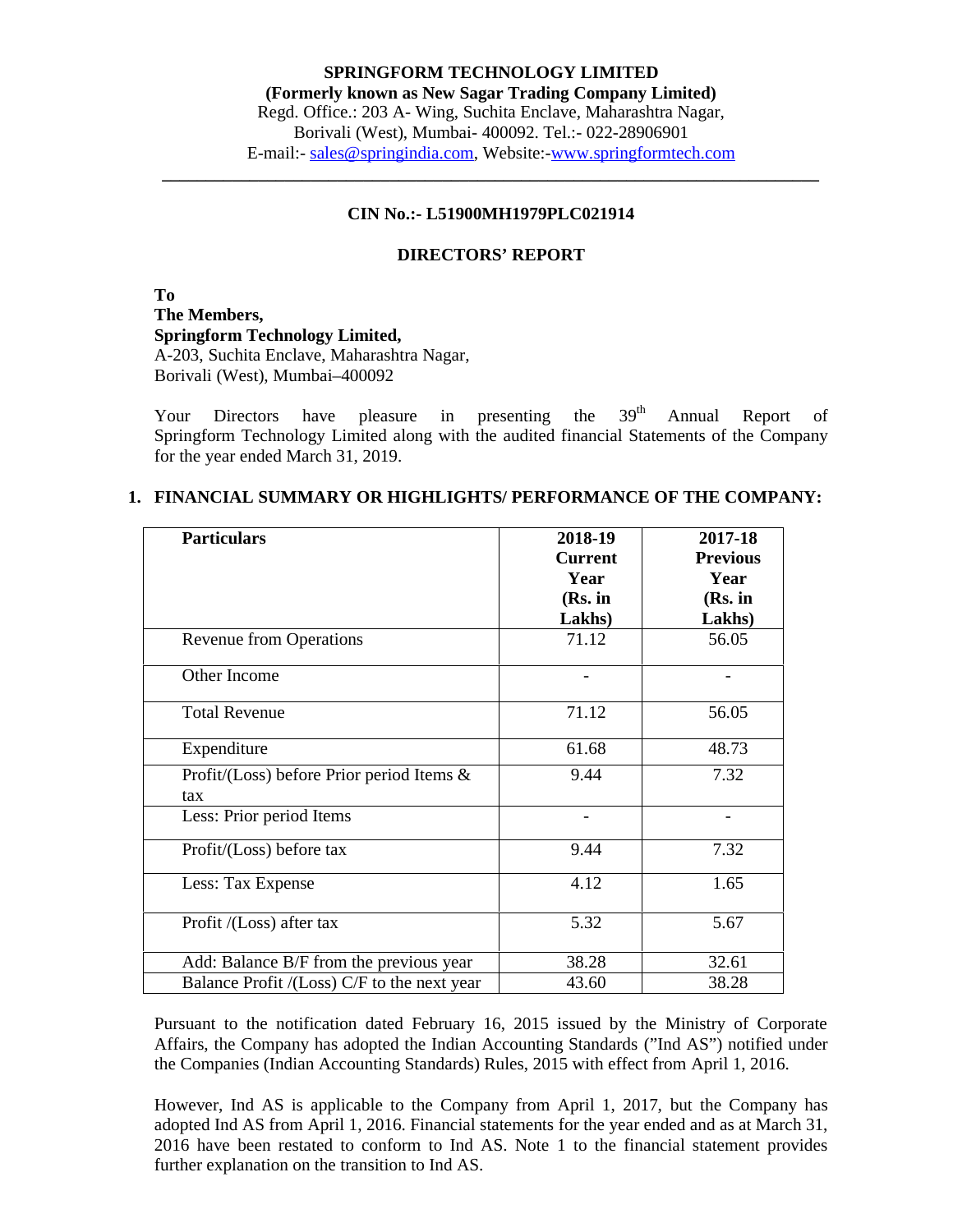Since the Company does not have any subsidiaries, associates and joint venture companies during the year under review, it does not need to consolidate its accounts.

#### **2. COMPANY PERFORMANCE**

During the year under review, revenue from operation is Rs.71.12 Lacs and Net Profit of Rs.5.32 Lacs against the total revenue from operation during the previous year of Rs.56.05 Lacs and Net Profit of Rs.5.67 Lacs.

#### **3. DISCLOSURES OF AMOUNTS, IF ANY, TRANSFER TO ANY RESERVES**

An amount of Rs. 5.32 Lacs has been transferred to General Reserves from the profits of the year under review.

#### **4. DIVIDEND**

Your Board wishes to plough back the profits during the year and hence do not recommend any dividend during the year under review.

#### **5. BRIEF DESCRIPTION OF THE COMPANY'S WORKING DURING THE YEAR/STATE OF COMPANY'S AFFAIR**

The Company is engaged in the business of development of software, dealing in hardware and providing of information technology services. There has been no change in the business of the Company during the year under review.

#### **6. MATERIAL CHANGES AND COMMITMENT AFFECTING THE FINANCIAL POSITION OF THE COMPANY THAT OCCURRED BETWEEN THE END OF THE FINANCIAL YEAR TO WHICH THE FINANCIAL STATEMENTS RELATE AND THE DATE OF THE REPORT**

There are no material changes affecting the financial position of the Company subsequent to the close of Financial Year 2018-19 till the date of this Report.

#### **7. DETAILS OF SUBSIDIARY, JOINT VENTURE OR ASSOCIATE COMPANIES**

The Company does not have any Subsidiary, Joint Venture or an Associate Company.

#### **8. DETAILS OF DIRECTORS AND KEY MANAGERIAL PERSONNEL**

As per Section 152 and other applicable provisions of the Companies Act, 2013 **Mr. Kishor Mavji Shah**, being liable to retire by rotation at ensuing Annual General Meeting of the Company has offered himself for re-appointment.

Mr. Pankaj Kishor Shah (DIN- 00945911) was appointed as Managing Director of the Company at the 34<sup>th</sup> Annual General Meeting for a period of five years with effect from 1<sup>st</sup> April, 2014. Based on the recommendation of Nomination and Remuneration Committee and the Board, his re-appointment for a term of five consecutive years with effect from  $1<sup>st</sup>$  April, 2019 is proposed at the ensuing  $39<sup>th</sup>$  Annual General Meeting for approval of the Members by way of Ordinary Resolution.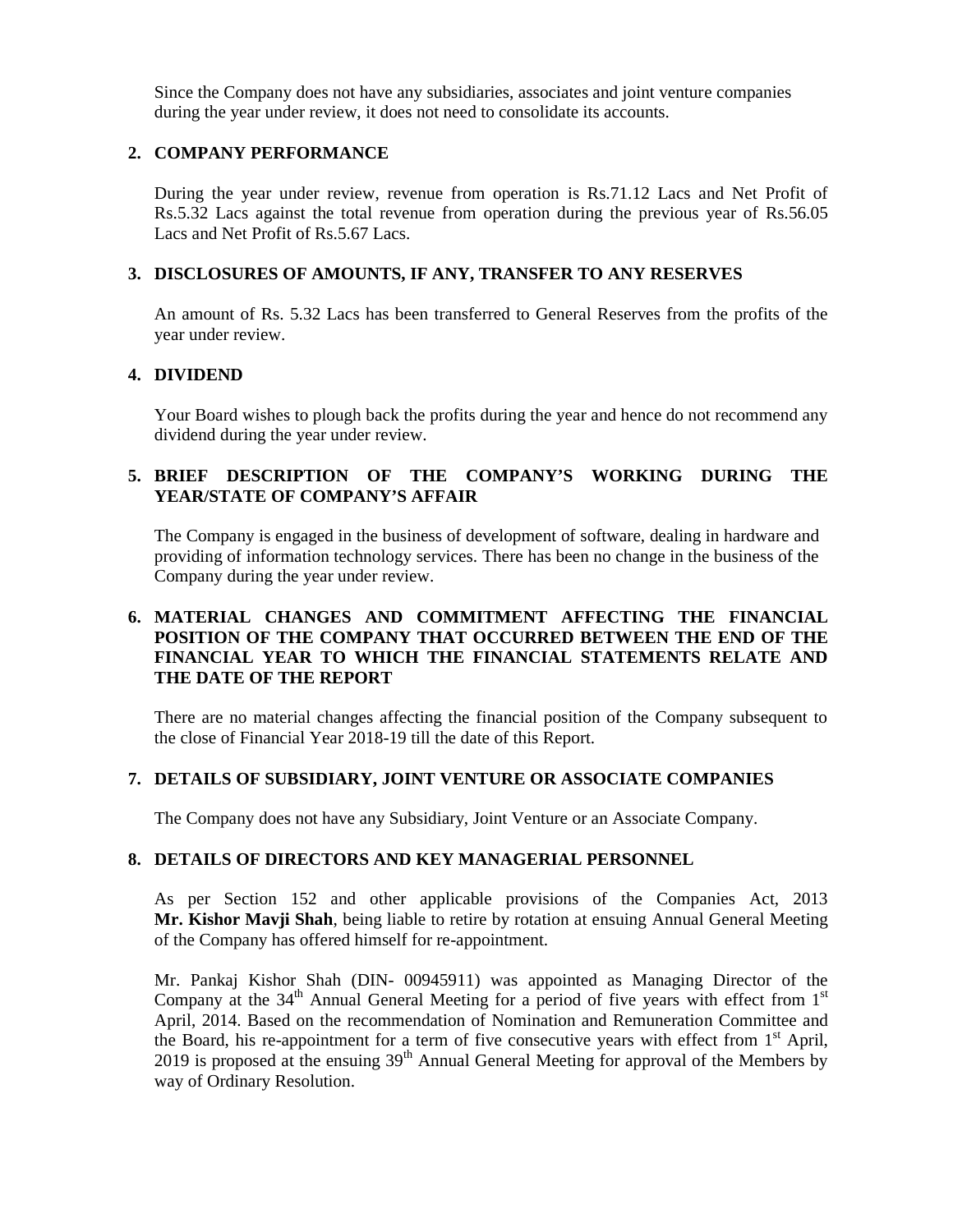During the year under review, pursuant to the provisions of Section 203 of the Act, the Key Managerial Personnel of your Company are:

- Mr. Pankaj Shah, Managing Director,
- Ms. Nina Sardesai, Chief Financial Officer and
- Ms. Shilpa Agarwal, Company Secretary & Compliance officer.

During the year under review, Ms. Mahima Ved (ACS 41198) resigned as Company Secretary & Compliance officer with effect from October 29, 2018.

Ms. Shilpa Agarwal (FCS 8608) was appointed as the Company Secretary & Compliance officer of the Company with effect from January 01, 2019.

#### **INDEPENDENT DIRECTORS**

During the year under review, in terms of Section 149 of the Act and Regulation 16(1) of the SEBI (Listing Obligations and Disclosure Requirements) Regulations, 2015, (referred to as "Listing Regulations") Mr. Prasana Prushty and Ms Bharvi Shah are the Independent Directors of the Company as on March 31, 2019. The Independent Directors have submitted a declaration that each of them meet the criteria for independence as laid down under Section 149(6) of the Act read with Rules framed thereunder and Regulation 16 of the Listing Regulations. They are not aware of any circumstance or situation, which exists or is anticipated, that could impair or impact their ability to discharge their duties with an objective independent judgment and without any external influence as required under Regulation 25 of Listing Regulations.

#### **COMMITTEES OF THE BOARD**

The Company has 2 (two) Committees of the Board namely, Audit Committee and Nomination and Remuneration Committee. Both the Committees comprises of majority of Independent Directors.

#### **DISCLOSURE OF COMPOSITION OF AUDIT COMMITTEE**

The Audit Committee consists of the following members;

- a. Mr. Prasana Prusty-- Independent Director
- b. Ms. Bharvi Shah--Independent Director
- c. Mr. Pankaj Kishor Shah—Managing Director

#### **DISCLOSURE OF COMPOSITION OF NOMINATION AND REMUNERATION COMMITTEE**

The Nomination and Remuneration Committee consists of the following members;

- a. Mr. Kishor Shah—Non-Executive Director
- b. Ms. Bharvi Shah--Independent Director
- c. Mr. Prasana Prusty-- Independent Director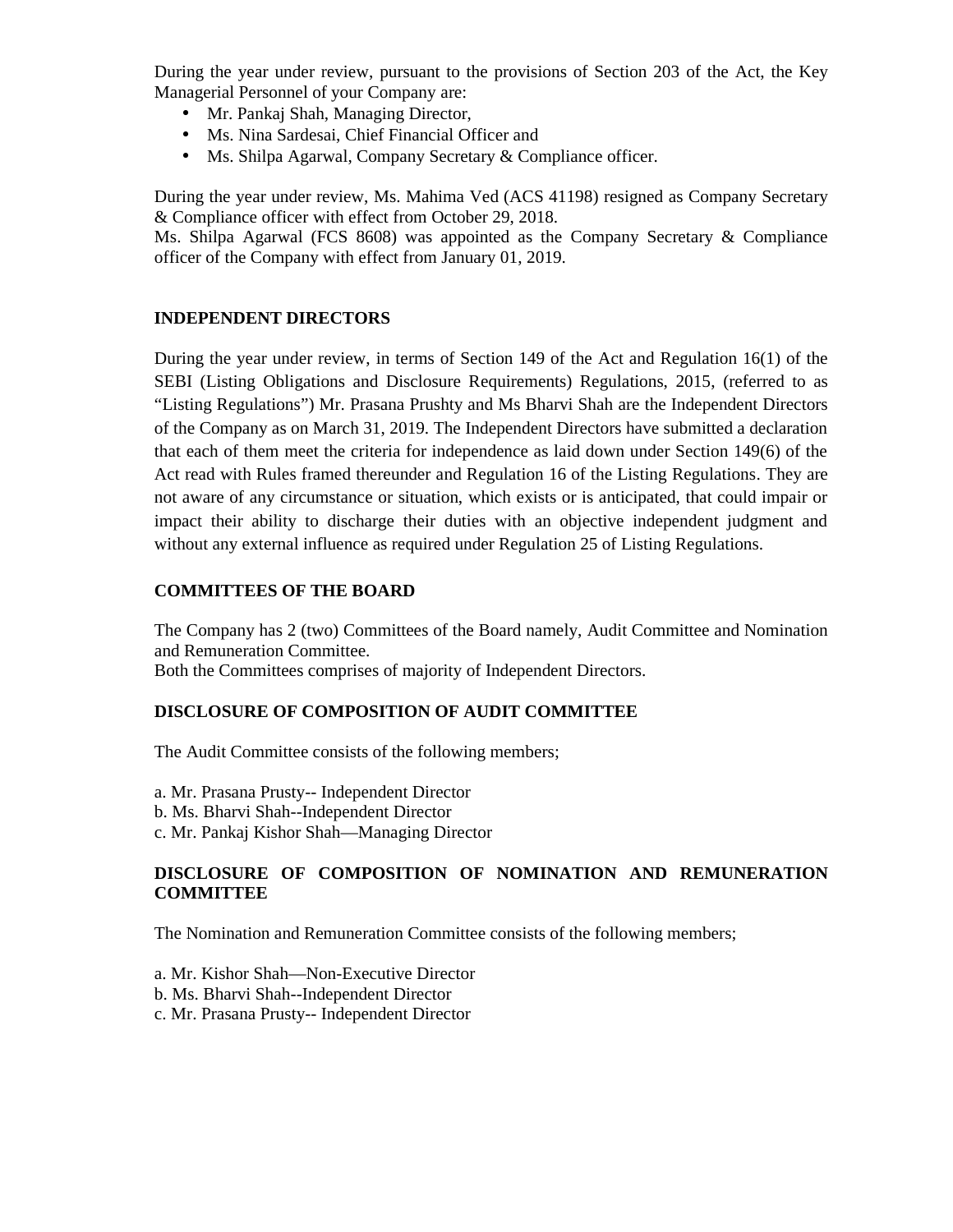#### **ANNUAL EVALUATION OF PERFORMANCE OF BOARD**

Your Company is highly committed and having dedicated professional as Directors on the Board of the Company. The annual evaluation process of the Board of Directors, individual Directors and Committees was conducted in accordance with the provisions of the Act and the Listing Regulations. The evaluation is done based on criteria namely, the quality, quantity and timeliness of flow of information between the company, management and the Board that is necessary for the Board to effectively and reasonably perform their duties. Additionally, the Chairman of the Board was also evaluated after taking into account the views of Executive Directors and Non-Executive Directors in the aforesaid meeting.

The Board evaluated its performance after seeking inputs from all the directors on the basis of criteria such as the Board composition and structure, effectiveness of Board information and functioning, etc. Further, the performance of the Committees was evaluated by the Board after seeking inputs from the committee members on the basis of criteria such as the composition of committees, effectiveness of committee meetings, etc. The Board and the NRC reviewed the performance of individual Directors on the basis of criteria such as the contribution of the individual Director to the Board and Committee Meeting like preparedness on the issues to be discussed, meaningful and constructive contribution and inputs in meetings, etc. In the Board meeting that followed the meeting of the Independent Directors and the meeting of NRC, performance of the Board, its Committees, and individual Directors was also discussed. Performance evaluation of Independent Directors was done by the entire Board, excluding the Independent Director being evaluated.

#### **9. UNSECURED LOAN FROM DIRECTORS**

During the year under review the Company has not received an unsecured loan from any of the Directors.

#### **10. NUMBER OF MEETINGS OF THE BOARD AND ITS COMMITTEE**

A calendar of meetings is prepared and circulated in advance to the Directors. The Board meets at regular intervals to discuss and decide on Company / business policy and strategy. The notice and agenda with notes on each agenda item for the Board Meeting is circulated at least a week prior to the date of the meeting.

#### **Meeting of Board**

During the year under review, the Board met 7 times namely on May 29, 2018, August 14, 2018, October 9, 2018, November 14, 2018, December 28, 2018, February 13, 2019 and March 29, 2019:

Following is the attendance of each of the Directors at the Board Meetings held during the year under review:

| Sr. | <b>Name of the Directors</b> | <b>No. of Board Meetings</b> |                 |  |  |  |
|-----|------------------------------|------------------------------|-----------------|--|--|--|
| No. |                              | <b>Entitled to Attend</b>    | <b>Attended</b> |  |  |  |
|     | Pankaj Kishor Shah           |                              |                 |  |  |  |
|     | Kishor Mavji Shah            |                              |                 |  |  |  |
|     | Bharvi Mansukhlal Shah       |                              |                 |  |  |  |
|     | Prasana Chandramani Prusty   |                              |                 |  |  |  |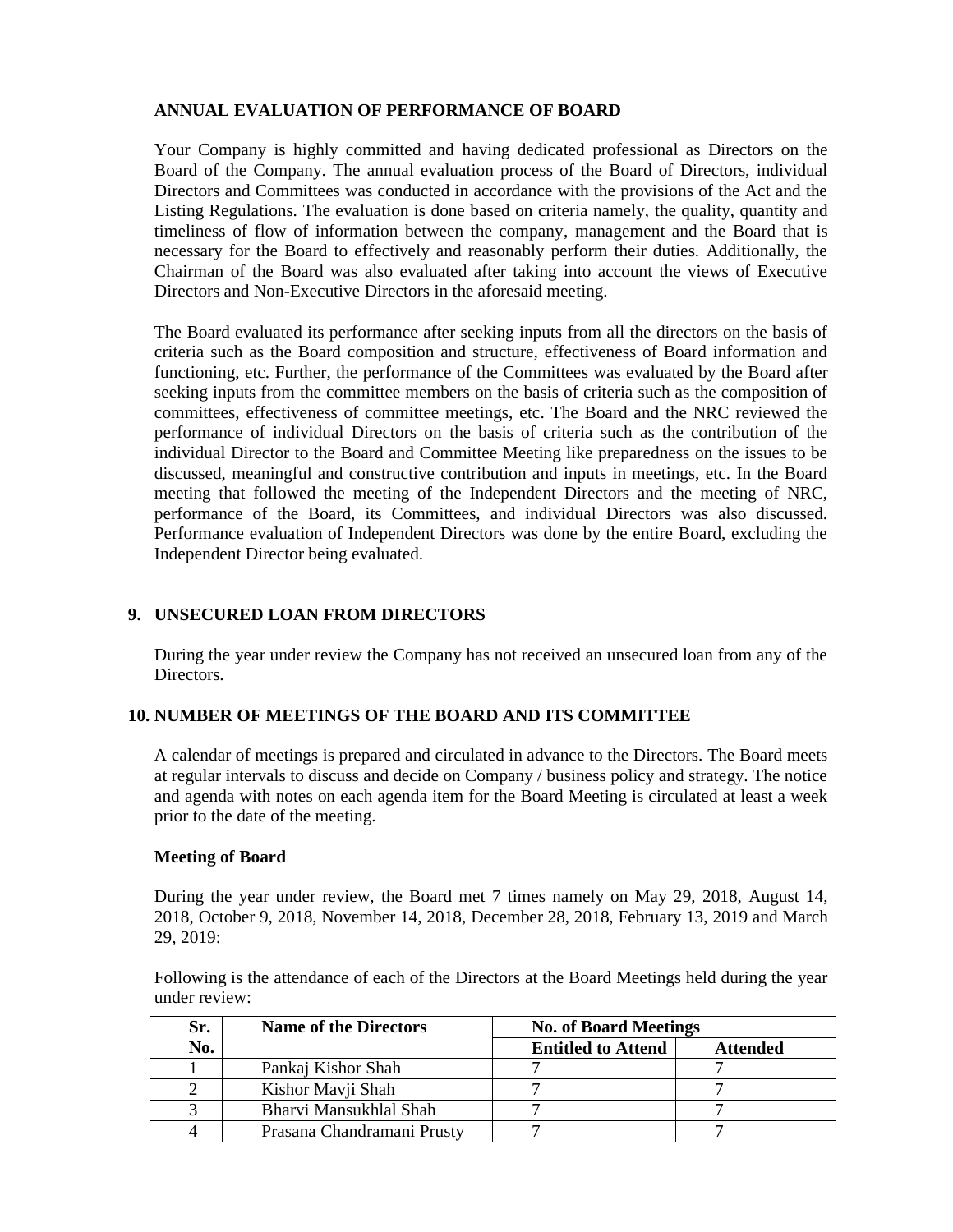#### **Audit Committee**

During the year under review, the Audit Committee met 5 times namely on May 29, 2018, August 14, 2018, November 14, 2018 and February 13, 2019.

Following is the attendance of each of the members of the Audit Committee at their Meetings held during the year under review:

| Sr. | <b>Name of the Directors</b> | <b>No. of Audit Committee Meetings</b> |                 |  |  |  |  |
|-----|------------------------------|----------------------------------------|-----------------|--|--|--|--|
| No. |                              | <b>Entitled to Attend</b>              | <b>Attended</b> |  |  |  |  |
|     | Pankaj Kishor Shah           |                                        |                 |  |  |  |  |
|     | Bharvi Mansukhlal Shah       |                                        |                 |  |  |  |  |
|     | Prasana Chandramani Prusty   |                                        |                 |  |  |  |  |

#### **Nomination and Remuneration Committee**

During the year under review, the Nomination and Remuneration Committee met 1time namely on December 28, 2018.

Following is the attendance of each of the members of the Audit Committee at their Meetings held during the year under review:

| Sr. | <b>Name of the Directors</b> | <b>No. of Audit Committee Meetings</b> |                 |  |  |  |
|-----|------------------------------|----------------------------------------|-----------------|--|--|--|
| No. |                              | <b>Entitled to Attend</b>              | <b>Attended</b> |  |  |  |
|     | Kishor Shah                  |                                        |                 |  |  |  |
|     | Bharvi Mansukhlal Shah       |                                        |                 |  |  |  |
|     | Prasana Chandramani Prusty   |                                        |                 |  |  |  |

#### **11. COMPLIANCE OF APPLICABLE SECRETARIAL STANDARDS**

Your Directors states that Company has complied with all applicable Secretarial Standards issued be Institute of Company Secretaries of India revised and notified on October 01, 2017.

#### **12. DIRECTOR'S RESPONSIBILITY STATEMENT**

As required under clause (c) of sub-section (3) of section 134 of the Companies Act, 2013, directors, to the best of their knowledge and belief, state that

- (i) in the preparation of the annual accounts for the year ended March 31, 2019, the applicable accounting standards have been followed along with proper explanation relating to material departures ;
- (ii) they have, in the selection of the accounting policies, consulted the Statutory Auditors and have applied them consistently and made judgments and estimates that are reasonable and prudent so as to give a true and fair view of the state of affairs of the Company as at  $31<sup>st</sup>$  March, 2019 and of its profits for the year ended on that date;
- (iii)they have taken proper and sufficient care for the maintenance of adequate accounting records in accordance with the provisions of the Companies Act, 2013 for safeguarding the assets of the Company and for preventing and detecting fraud and other irregularities; and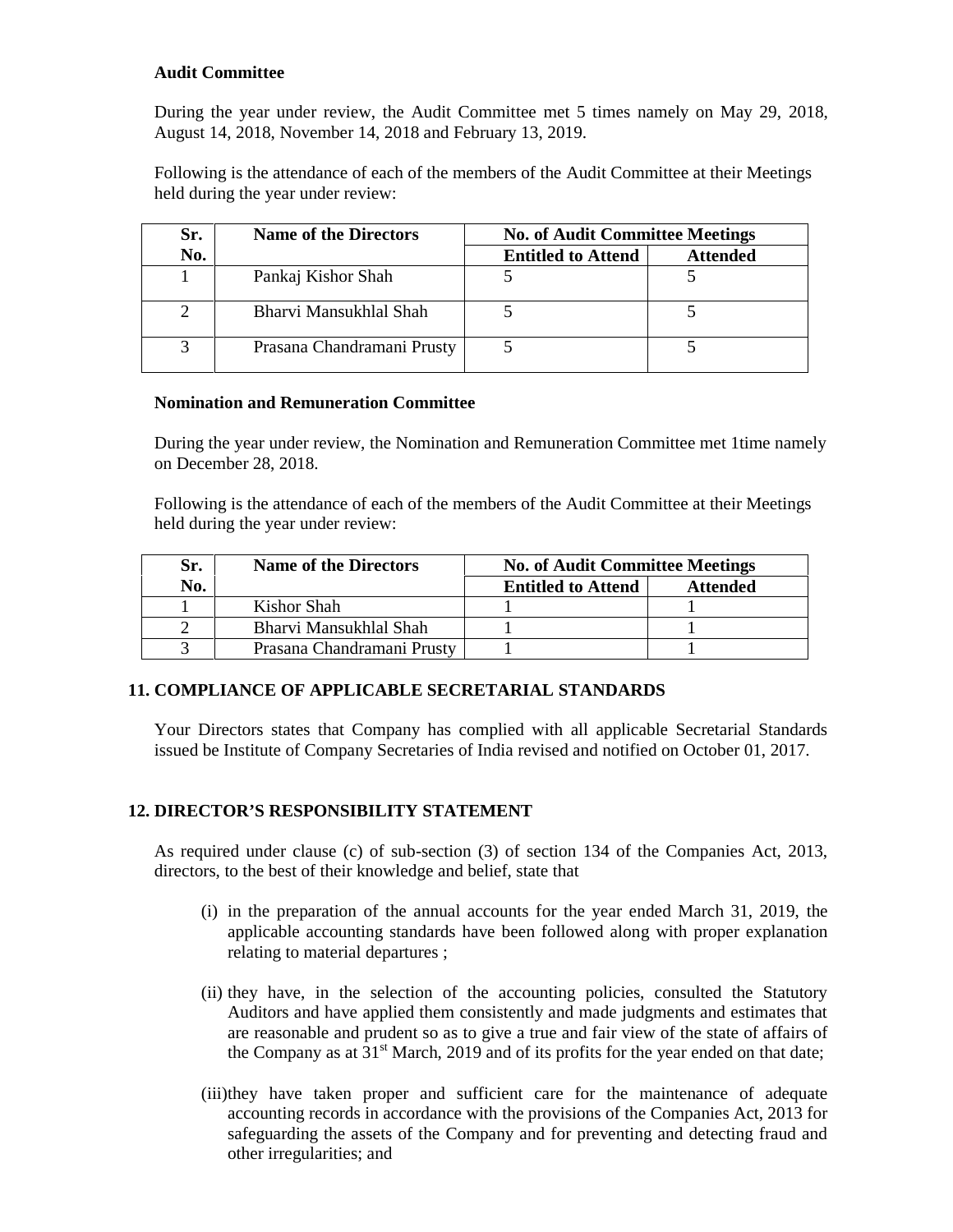- (iv)they have prepared the annual accounts for the year ended  $31<sup>st</sup>$  March, 2019 on a 'going concern' basis; and
- (v) they have laid down internal financial controls, which are adequate and are operating effectively.
- (vi)they have devised proper systems to ensure compliance with the provisions of all applicable laws and that such systems are adequate and operating effectively.

#### **13. MAINTAINENCE OF COST RECORDS**

The Company is not required to maintain Cost Records as specified by the Central Government under Section 148 (1) of the Companies Act, 2013.

#### **14. COMPANY'S POLICY RELATING TO DIRECTORS APPOINTMENT, PAYMENT OF REMUNERATION AND DISCHARGE OF THEIR DUTIES**

In terms of the applicable provisions of the Companies Act, 2013 read with the Rules made thereunder, your Board has formulated a Policy on appointment, removal and remuneration of Directors, Key Managerial Personnel and Senior Management Personnel and also on Board diversity, Succession Planning and Evaluation of Directors. The Remuneration Policy is provided in **Annexure "A".**

#### **15. ISSUE OF SHARES**

The Company has not issued any kind of shares during the year under review.

#### **16. PARTICULARS OF LOANS, GUARANTEES OR INVESTMENTS MADE UNDER SECTION 186 OF THE COMPANIES ACT, 2013:**

There was no loan given or guarantee given or investment made or security provided pursuant to Section 186 of the Companies Act, 2013 during the year under review.

#### **17. PARTICULARS OF CONTRACTS OR ARRANGEMENTS MADE WITH RELATED PARTIES MADE PURSUANT TO SECTION 188 OF THE COMPANIES ACT, 2013**

All transactions with the related parties entered into during the year under review were approved by the Board/Audit Committee that the same were at arm's length and in the ordinary course of business and in accordance with the provisions of Companies Act, 2013 and the Rules made thereunder.

Details of each of the Related Party Transaction entered into by the Company during the year under review are annexed herewith in Form AOC-2 as "**Annexure B**".

All transactions with related parties are placed before the Audit Committee for approval. Prior omnibus approval was obtained for all transactions with the related parties. The Audit Committee reviews all transactions entered into pursuant to the omnibus approval so granted on a quarterly basis.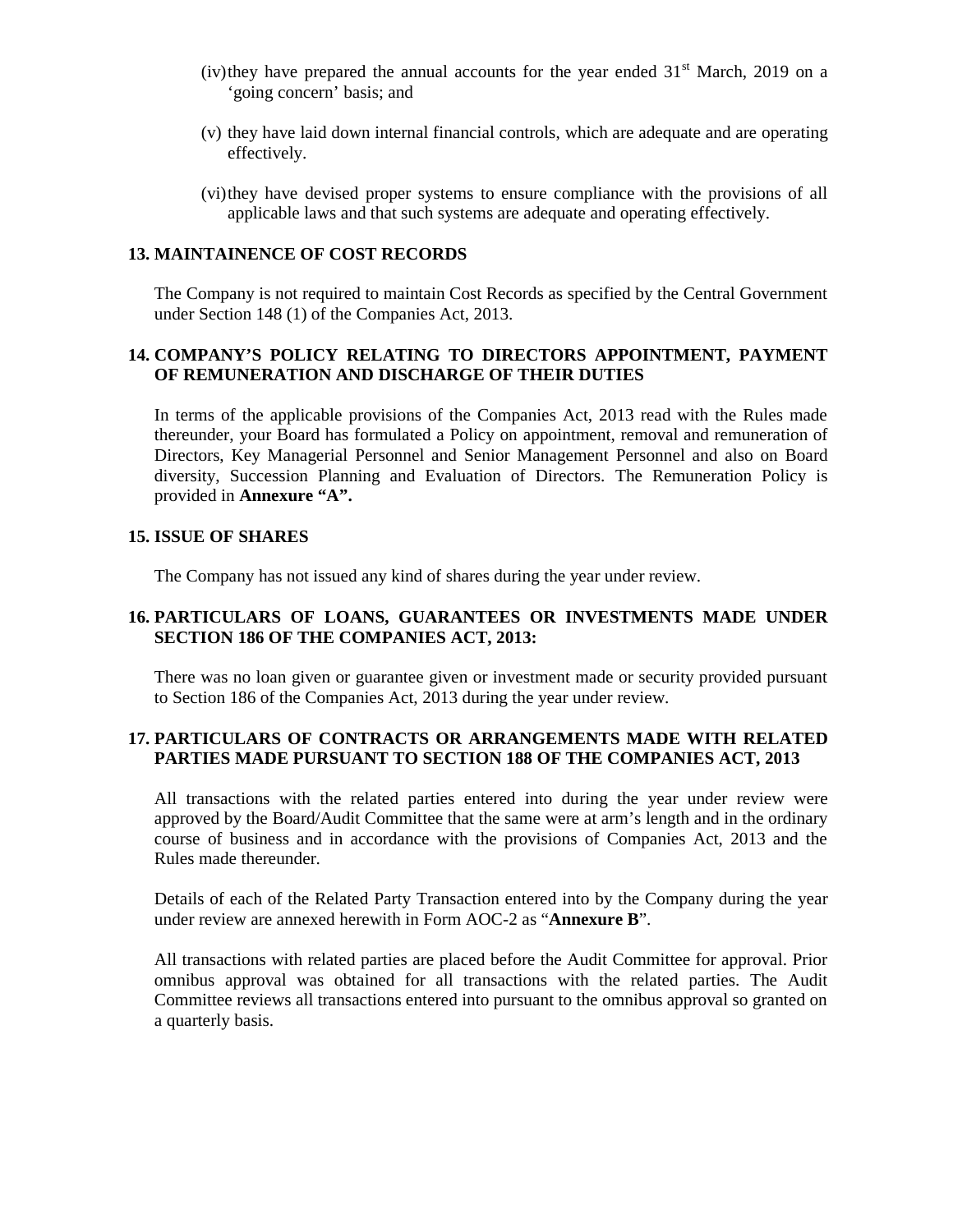#### **18. CONSERVATION OF ENERGY, TECHNOLOGY ABSORPTION, FOREIGN EXCHANGE EARNINGS AND OUTGO**

The information pertaining to Conservation of Energy, Technology Absorption, Foreign Exchange Earnings and outgo as required under Section 134 (3)(m) of the Companies Act, 2013 read with Rule 8(3) of the Companies (Accounts) Rules, 2014 is furnished in "**Annexure C**".

#### **19. STATEMENT INDICATING DEVELOPMENT AND IMPLEMENTATION OF RISK MANAGEMENT POLICY**

The Company has developed & implemented Risk Management Policy. However, Company has not come across any element of risk which may threaten the existence of the Company.

#### **20. DISCLOSURE UNDER THE SEXUAL HARASSMENT OF WOMEN AT WORKPLACE (PREVENTION, PROHIBITION AND REDRESSAL) ACT, 2013**

The Company has in place an Anti Sexual Harassment Policy in line with the requirements of the Sexual Harassment of Women at Workplace (Prevention, Prohibition and Redressal) Act, 2013.

The following is a summary of sexual harassment complaints received and disposed off during the year 2018-19.

No of complaints received: Nil No of complaints disposed off: Nil

#### **21. CORPORATE SOCIAL RESPONSIBILITY**

The provisions of Section 135 of the Companies Act, 2013 read with Companies (Corporate Social Responsibility Policy) Rules, 2014 are not applicable to the Company as on March 31, 2019. Hence, your Company is not required to adopt the Corporate Social Responsibility Policy or constitute Corporate Social Responsibility Committee during the year under review.

#### **22. VIGIL MECHANISM POLICY**

The Company is committed to adhere to the highest standards of ethical, moral and legal conduct of business operations and in order to maintain these standards the Company encourages the employees to voice their genuine concerns without fear of censure therefore pursuant to Section 177(9) of Companies Act, 2013 and Regulation 22 of SEBI (Listing Obligations and Disclosure Requirements) Regulation 2015, your Company has built in and set up the Vigil Mechanism Policy, under this policy all the employees and Directors of the Company are eligible to report genuine concern about unethical behavior, actual or suspected fraud or violation of the Company's code of conduct or ethics policy. The Vigil Mechanism Policy has been disclosed on the website of the Company.

#### **23. DEPOSITS**

The Company has not accepted any deposits from the public and as such there are no outstanding deposits in terms of the Companies (Acceptance of Deposits) Rules, 2014.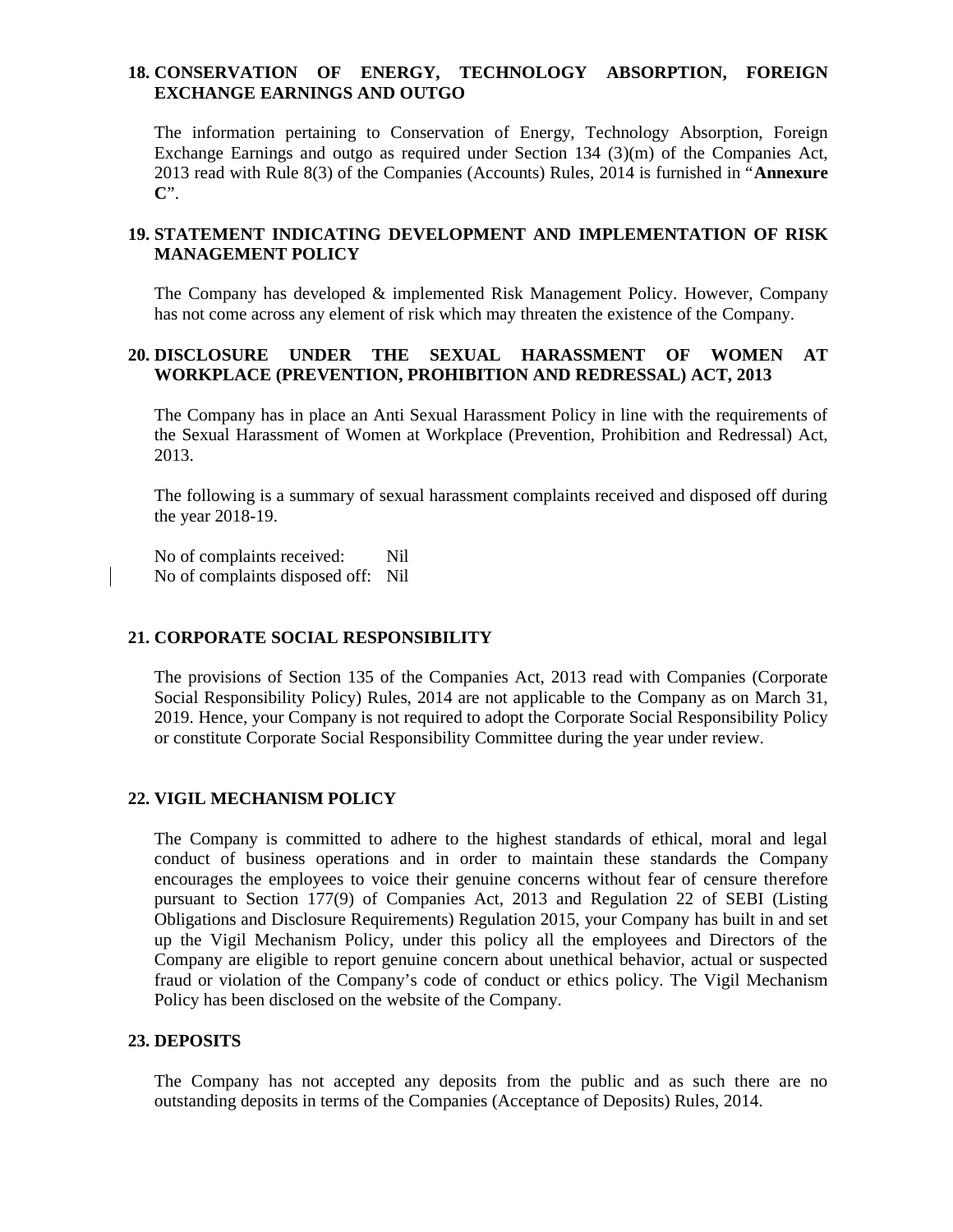#### **24. INFORMATION REGARDING REMUNERATION OF PERSONNEL**

The disclosure pertaining to remuneration and other details as required to be furnished pursuant to Section 197 (12) read with Rule 5(1) of Companies (Appointment & Remuneration of Managerial Personnel) Rules, 2014 are as follows:

- **a.** The ratio of the remuneration of each director to the median remuneration of the employees of the Company for the financial year ended on 31st March, 2019 is**NIL as none of the Directors are paid any remuneration.**
- **b.** The percentage increase in remuneration of each director, Chief Executive Officer, Chief Financial Officer, Company Secretary in the financial year -**NIL**
- **c.** The percentage increase in the median remuneration of employees in the financial year is **NIL**
- **d.** The number of permanent employees on the rolls of Company : Eight **(8)**
- **e.** Average percentile increase already made in the salaries of employees other than the managerial personnel in the last financial year and its comparison with the percentile increase in the managerial remuneration and justification thereof and point out if there are any exceptional circumstances for increase in the managerial remuneration: **NIL as no remuneration was paid to any managerial personnel during the year under review.**
- **f.** Affirmation that the remuneration is as per the remuneration policy of the Company: **The Board of Director affirms that remuneration is as per the Remuneration Policy of the Company.**

The statement containing particulars of top 10 employees and the employees drawing remuneration in excess of limits prescribed under Section 197 (12) of the Act read with Rule 5 (2) and (3) of the Companies (Appointment and Remuneration of Managerial Personnel) Rules, 2014 are attached as "**Annexure D**".

#### **25. DETAILS OF SIGNIFICANT MATERIAL ORDERS PASSED BY THE REGULATORS / COURTS / TRIBUNAL IMPACTING THE GOING CONCERN STATUS AND COMPANY'S OPERATION IN FUTURE**

There are no significant material orders passed by any regulators / courts / tribunal which would impact the going concern status of the Company and its future operations.

#### **26. INTERNAL FINANCIAL CONTROLS AND ADEQUACY**

According to Section  $134(5)$ (e) of the Act, the term Internal Financial Control ('IFC') means the policies and procedures adopted by the Company for ensuring the orderly and efficient conduct of its business, including adherence to Company's policies, the safeguarding of its assets, the prevention and detection of frauds and errors, the accuracy and completeness of the accounting records, and the timely preparation of reliable financial information. The Company's internal control systems are commensurate with its size and the nature of its operations. The Audit Committee also deliberates with the members of the management, considers the systems as laid down and meets the internal auditors and statutory auditors to ascertain their views on the internal financial control systems. Further details are provided in the Management Discussion and Analysis Report which forms a part of the Annual Report.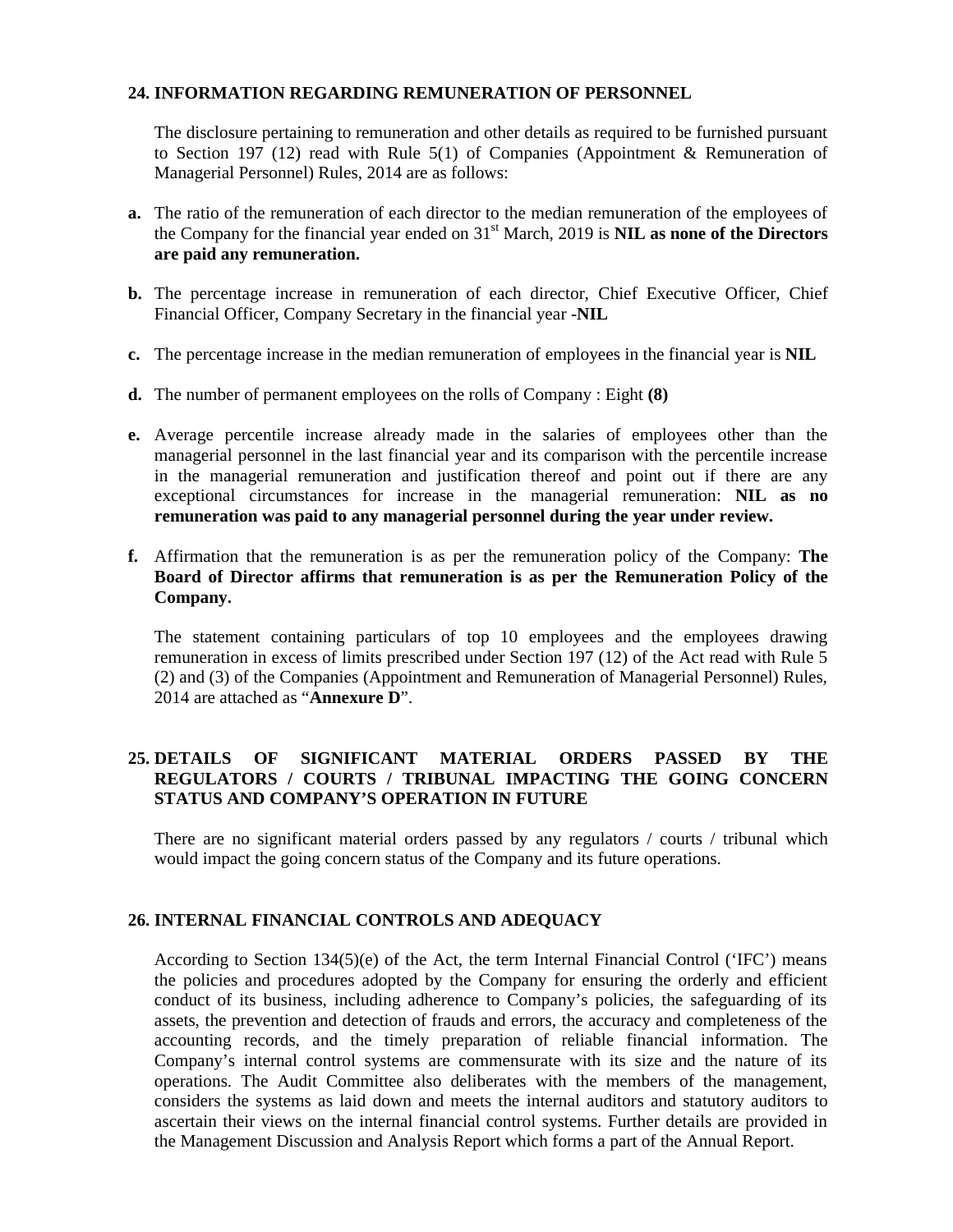#### **27. DISCLOSURE REGARDING ISSUE OF EMPLOYEE STOCK OPTIONS**

The Company does not have any Employee Stock Option Scheme/ Plan

#### **28. EXTRACT OF ANNUAL RETURN**

The extracts of Annual Return in Form MGT-9 pursuant to the provisions of Section 92 read with Rule 12 of the Companies (Management and administration) Rules, 2014 is furnished in **"Annexure E"**.

#### **29. STATUTORY AUDITORS**

The members at the Extra Ordinary General Meeting held on  $5<sup>th</sup>$  January, 2019 had appointed M/s. J. Raai, Chartered Accountant, Mumbai (Firm's Registration No: 108292W) as Statutory Auditors of the Company to fill the casual vacancy caused by resignation of M/s. V. R. Renuka & Co., Chartered Accountants, Mumbai for the financial year 2018-19 and to hold the office from the conclusion of the Extra Ordinary General Meeting till the conclusion of ensuing Annual General Meeting of the Company at a remuneration as may be fixed by the Board of Directors in consultation with them.

Accordingly, their appointment is proposed to made for five (5) consecutive years that is for FY 2018-19 to FY 2022-23 and their term shall be from  $39<sup>th</sup>$  Annual General Meeting to  $43<sup>rd</sup>$ Annual General Meeting to be held for the F.Y. 2022-23. They have furnished a certificate of their eligibility and consent under Section 139 (1) and 141 of the Companies Act and the Rules framed thereunder for their continuance as Statutory Auditor of the Company for the FY 2018- 19 to FY 2022-23.

#### **30. SECRETARIAL AUDIT REPORT**

Pursuant to Section 204 of the Companies Act, 2013 read with Companies (Appointment and Remuneration of Managerial Personnel) Rules, 2014, the Board of Directors had appointed M/s Amita Desai & Co., Practicing Company Secretaries, Mumbai, to undertake the Secretarial Audit of the Company for the FY 2018-19. The Secretarial Audit Report is attached to this Report in "**Annexure F"**. The Report contain a qualification for which the reply of the Board is given below.

#### **31. EXPLANATION ON AUDITORS REPORTS**

#### A. **Auditors Report**

The explanations / comments made by the Auditors are self-explanatory and hence do not require any clarification

#### B. **Secretarial Report**

The explanation made by the Board relating to one qualification made by Secretarial Auditor in their Report with reference to the shareholding of promoter(s) and promoter group is still not in dematerialized form as required under sub- regulation 2 of Regulation 31 of SEBI (Listing Obligations and Disclosure Requirements), 2015. The Board took note and submit that the Company has already obtained connectivity with CDSL and is in process of getting connectivity from NSDL and Promoters have already applied for getting their shares dematerialized and hence the Company shall ensure to get the same done in due course of time during this financial year 2019-20.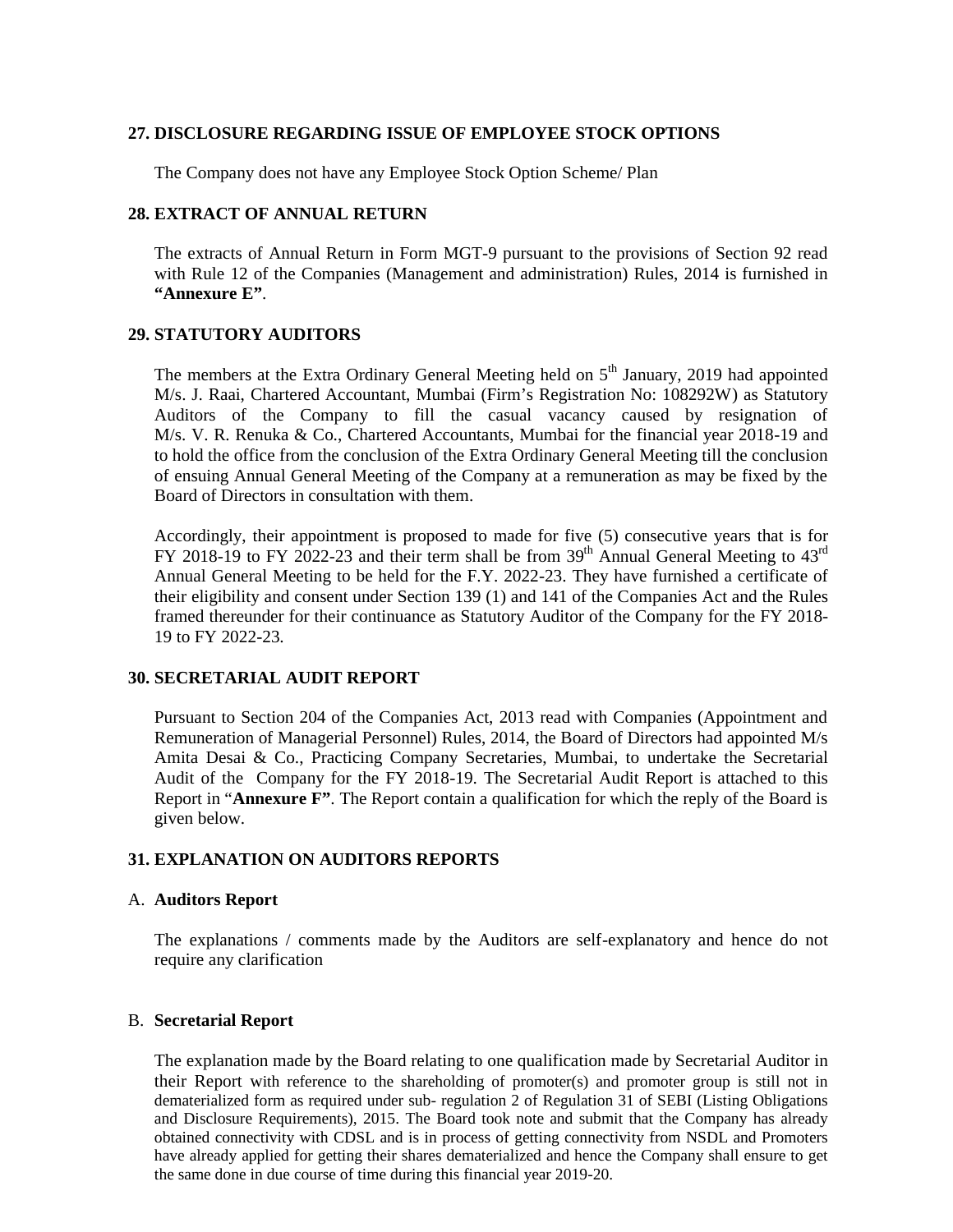#### **32. MANAGEMENT'S DISCUSSION AND ANALYSIS REPORT AND CORPORATE GOVERNANCE REPORT**

A separate section on Management Discussion and Analysis as per Regulation 34 of Listing Regulation and para B of Schedule V is attached to this Report in "**Annexure G"**.

Corporate Governance compliance and disclosure is not applicable to your Company as the Company does not fit in to criteria for such disclosure requirement as per Regulation 15 (2) of Listing Regulation and hence the disclosure as per part C to E of Schedule V is not applicable to your Company.

The disclosure required under Regulation 34 of Listing Regulation and para A, B and F of Schedule V is applicable to the Company. Para A is with respect to the Related Party Disclosure, which has been complied with as per Accounting Standard on Related Party Disclosure. Part F is for disclosure with respect to demat suspense account / unclaimed suspense account. The details of the same is not given as there is no such account with the Company.

#### **33. REPORTING OF FRAUDS**

During the year under review, there have been no frauds reported by the Statutory Auditors of the Company under sub-section (12) of Section 143 of Companies Act, 2013.

#### **34. ACKNOWLEDGEMENT**

Your Directors record their appreciation for the full co-operation received from the banks, other agencies and departments. The Directors are also thankful to staff and workers for their sincere co-operation and performance. The Directors also thank customers, business partners, vendors, investors and lenders of the Company for their continuous support.

#### **FOR AND BEHALF OF THE BOARD**

**PANKAJ KISHOR SHAH KISHOR SHAH MANAGING DIRECTOR DIRECTOR ADDRESS:** 7/8, Neel Kamal, **ADDRESS:** 7/8, Neel Kamal, Roshan Nagar, Borivali (West), Roshan Nagar, Borivali (West), Mumbai-400092 Mumbai-400092

**Place: Mumbai Date: August 14, 2019**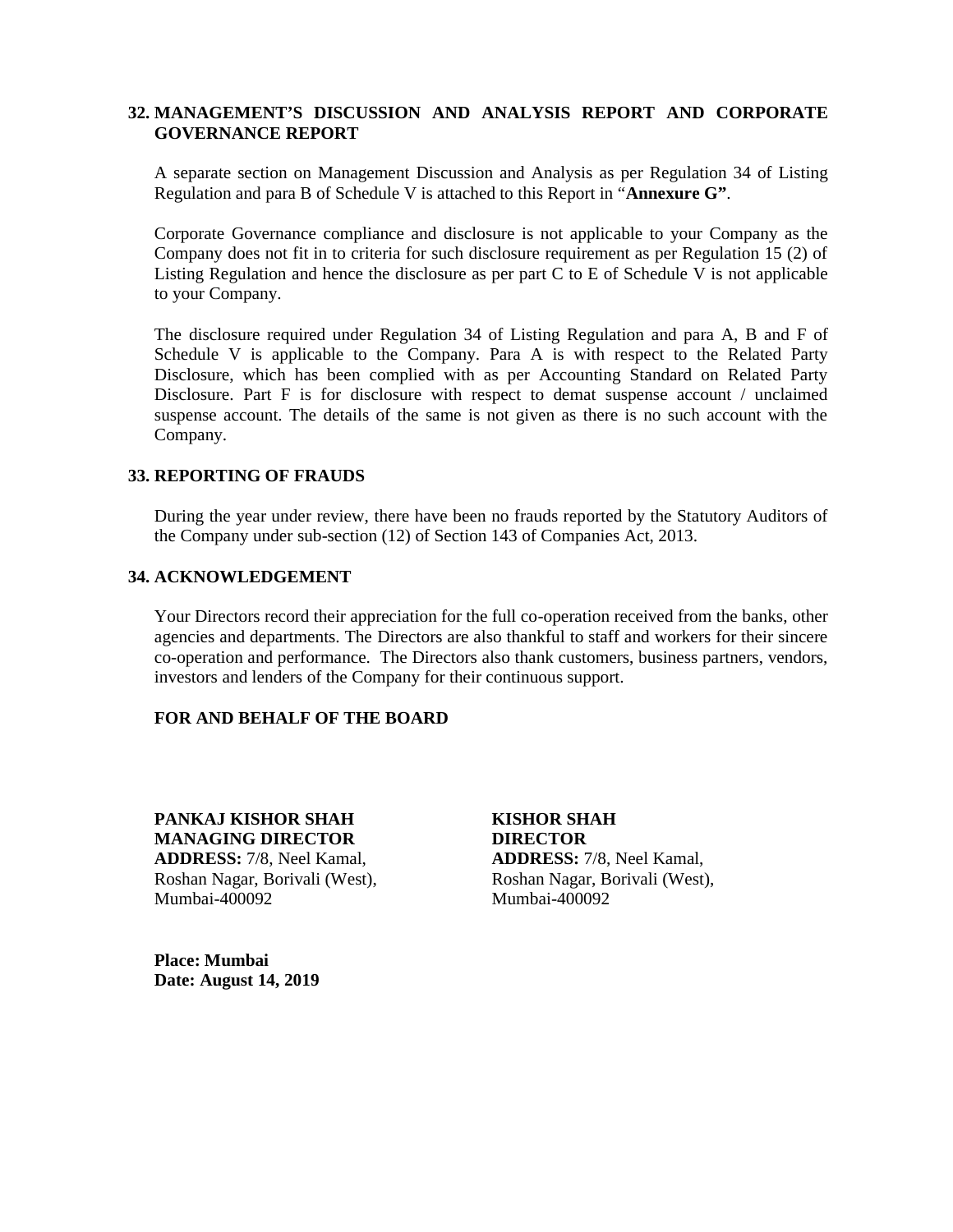#### **ANNEXURE "A" REMUNERATION POLICY**

The Company has a separately established remuneration committee. It functions in accordance with the following Remuneration Committee Charter.

#### **REMUNERATION COMMITTEE CHARTER**

#### **Composition**

The remuneration committee comprises of three members, directors from the Board with the following being the current members:

| Sr. | Name of the Member | <b>Designation</b>              |
|-----|--------------------|---------------------------------|
| No. |                    |                                 |
|     | Mr. Prasana Prusty | Member and Independent Director |
|     | Ms. Bharvi Shah    | Member and Independent Director |
|     | Mr. Pankaj Shah    | Member and Managing Director    |

#### **Role**

The role of the committee is to review and make recommendations as to remuneration packages for directors including employee incentive plans.

#### **Operations**

The committee must meet at least once a year and otherwise as required. Minutes of all meetings of the committee are to be kept. Committee meetings will be governed by the same rules as set out Spring Form Technology constitution, as they apply to meetings of the Board.

#### **Responsibilities**

Remuneration and Incentive Policies:

The committee is to make decisions with respect to appropriate remuneration and incentive policies for executive directors which:

 motivate executive directors and to pursue long term growth and success of Spring Form Technology within an appropriate control framework;

demonstrate a clear correlation between key performance and remuneration; and

• align the interests of key leadership with the long-term interests of Spring form Technology's shareholders.

#### **Employee Remuneration Packages**

The committee is to ensure and review that:

 executive remuneration packages involve a balance between fixed and incentive pay, reflecting short and long term performance objectives appropriate to Springform Technology circumstances and objectives;

 a proportion of' remuneration is structured and formulated in a manner designed to link reward to corporate and individual performances; and

• recommendations are made to the Board with respect to the quantum of bonuses to be paid to employees.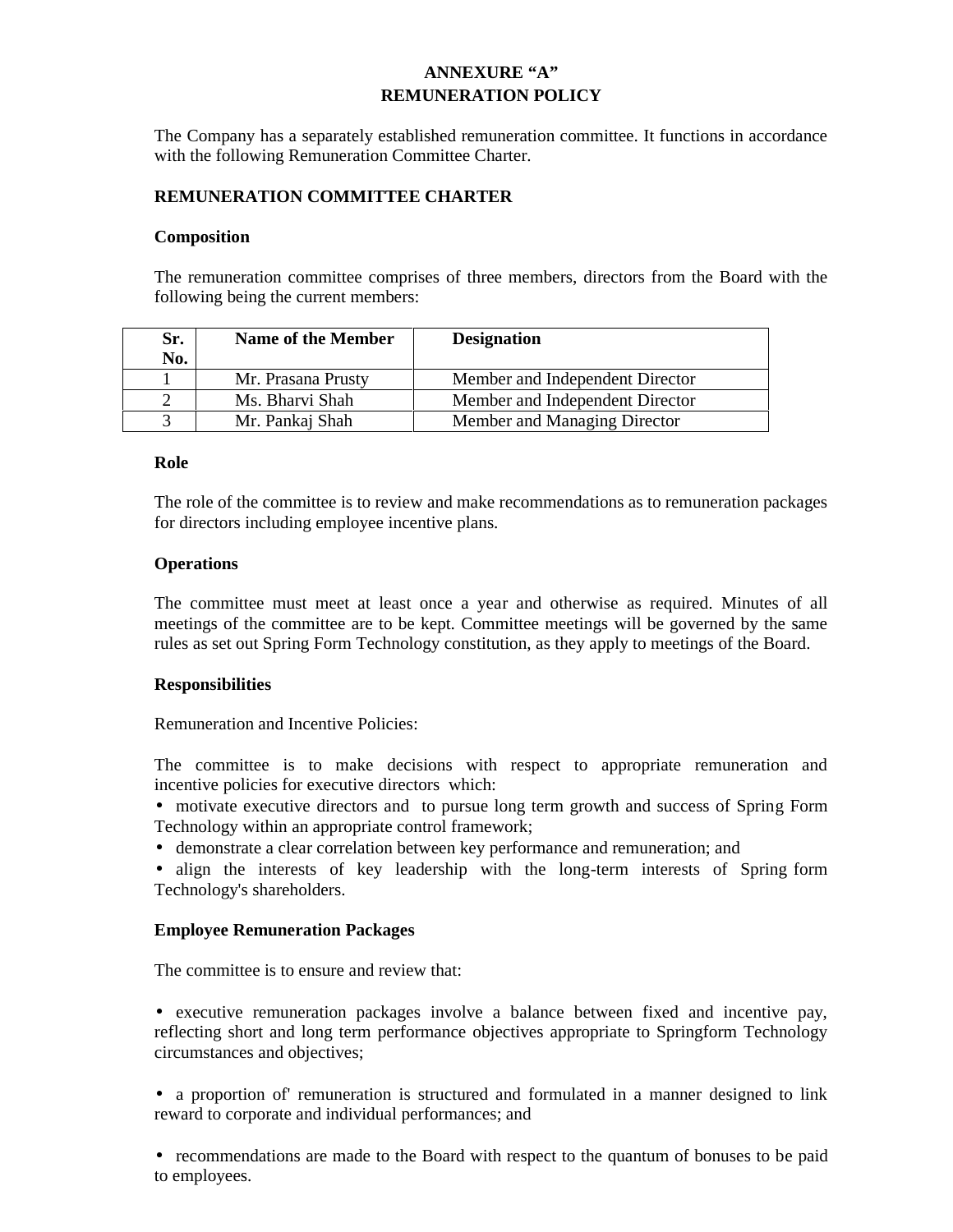• fees paid to the KMPs are within the aggregate amount approved by shareholders and make recommendations to the Board with respect to the need for increases to this aggregate amount at the Company's annual general meeting;

• non-executive directors are remunerated by way of fees.

 non-executive directors are not provided with retirement benefits other than statutory superannuation entitlements; and

 non-executive directors are not entitled to participate in equity-based remuneration schemes designed for executives without due consideration and appropriate disclosure to the Company's shareholders.

• incentive Plans and Benefits Programs

 review and make recommendations concerning long-term incentive compensation plans. Except as otherwise delegated by the Board, the committee will act on behalf of the Board to administer employee benefit plans, and as such will discharge any responsibilities under those plans, including making and authorizing grants, in accordance with the terms of those plans; and

 ensure that incentive plans are designed around appropriate and realistic performance targets that measure relative performance and provide benefits when they are achieved; and

 continually review and if necessary improve any existing benefit programs established for employees.

#### **FOR AND BEHALF OF THE BOARD**

**PANKAJ KISHOR SHAH KISHOR SHAH DIN: 00945911 DIN: 00945921 MANAGING DIRECTOR DIRECTOR ADDRESS:** 7/8, Neel Kamal, **ADDRESS:** 7/8, Neel Kamal, Mumbai-400092 Mumbai-400092

Roshan Nagar, Borivali (West), Roshan Nagar, Borivali (West),

**Place: Mumbai Date: August 14, 2019**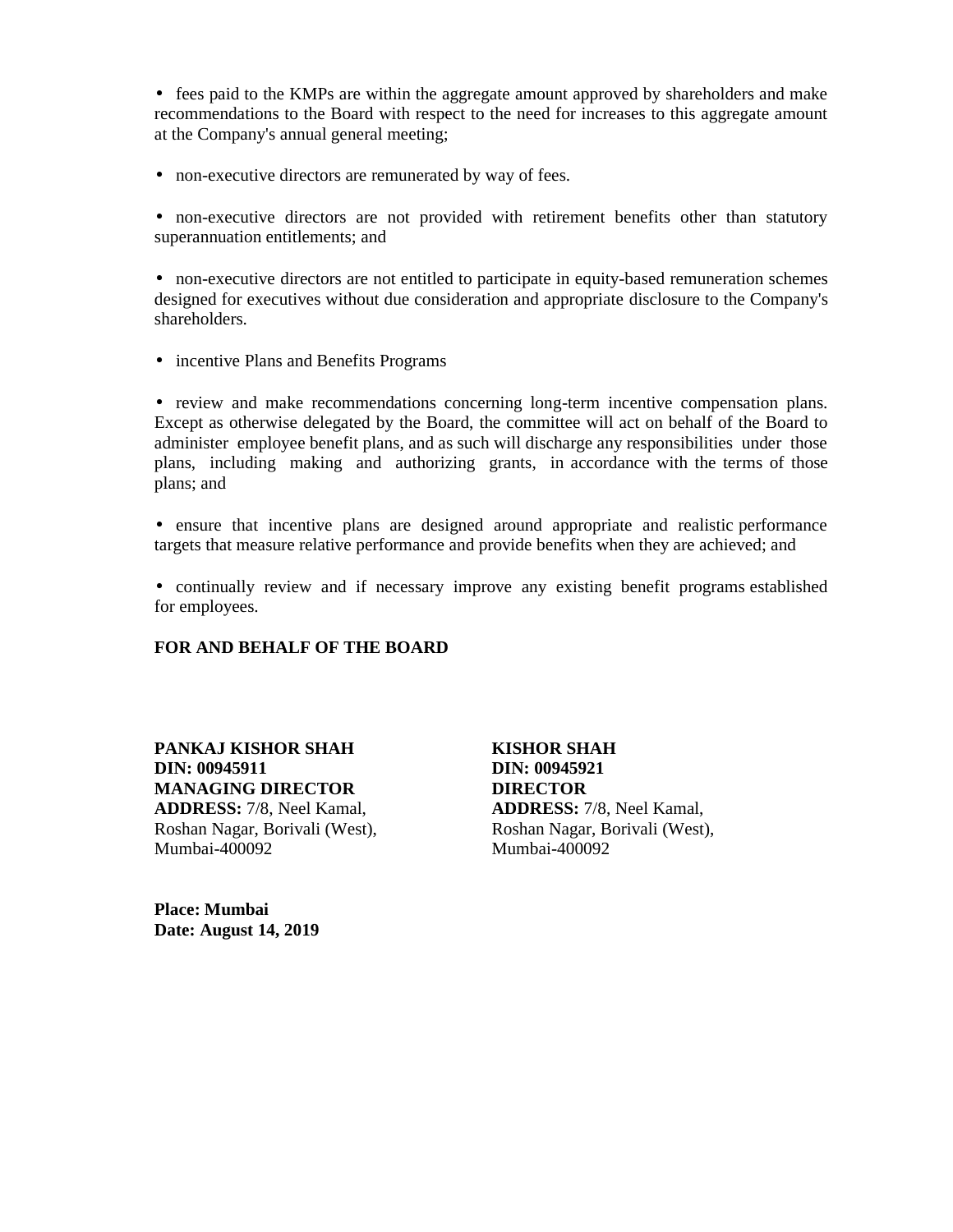#### **ANNEXURE "B"**

#### **Form No. AOC-2**

#### **(Pursuant to clause (h) of sub-section (3) of section 134 of the Act and Rule 8(2) of the Companies (Accounts) Rules, 2014)**

Form for disclosure of particulars of contracts/arrangements entered into by the Company with related parties referred to in sub-section (1) of section 188 of the Companies Act, 2013 including certain arm's length transactions under third proviso thereto.

#### **1. Details of contracts or arrangements or transactions not at arm's length basis:**

There were no contracts or arrangement or transactions enter into during the year under review which was not at arm's length basis.

#### **2. Details of material contracts or arrangement or transactions at arm's length basis**

The details of material contracts or arrangement or transactions at arm's length basis for the year ended March 31, 2019 are as follows:

| Sr. No.        | Name of<br><b>Related Party</b>     | <b>Nature of</b><br><b>Transaction</b> | <b>Duration of</b><br>the contracts | <b>Salient terms</b> | <b>Amount</b> in<br><b>INR</b> |
|----------------|-------------------------------------|----------------------------------------|-------------------------------------|----------------------|--------------------------------|
| $\mathbf 1$    | Dewsoft<br><b>Solutions LLP</b>     | Availing/Render<br>ing of Services     | on going                            | Refer note no.2      | 16,66,160/                     |
| $\overline{2}$ | <b>Spring Fastners</b>              | Sales of<br>Services                   | on going                            | Refer note no.2      | $11,50,500/-$                  |
| 3              | Spring India                        | Sales of<br><b>Services</b>            | on going                            | Refer note no.2      | $22,42,000/$ -                 |
| $\overline{4}$ | Spire India                         | Sales of<br>Services                   | on going                            | Refer note no.2      | $24,48,500/-$                  |
| 5              | <b>Stripco Springs</b><br>Pvt. Ltd. | Sales of<br>Services                   | on going                            | Refer note no.2      | $10,000/-$                     |

#### **Note:**

- 1. Appropriate approvals have been taken for related party transaction.
- 2. Salient terms of the contracts or arrangements or transactions including the value, if any:
	- Warranty Period : 6 (Six) months
	- Payment Terms for Software installation of Warehouse(s):
		- i. 75% of the total invoice order amount paid along with the Purchase Order.
		- ii. 25% of the total invoice order amount at the time of installation of the software.

#### **FOR AND BEHALF OF THE BOARD**

**PANKAJ KISHOR SHAH KISHOR SHAH DIN: 00945911 DIN: 00945921 MANAGING DIRECTOR DIRECTOR ADDRESS:** 7/8, Neel Kamal, **ADDRESS:** 7/8, Neel Kamal, Mumbai-400092 Mumbai-400092 **Place: Mumbai Date: August 14, 2019**

Roshan Nagar, Borivali (West), Roshan Nagar, Borivali (West),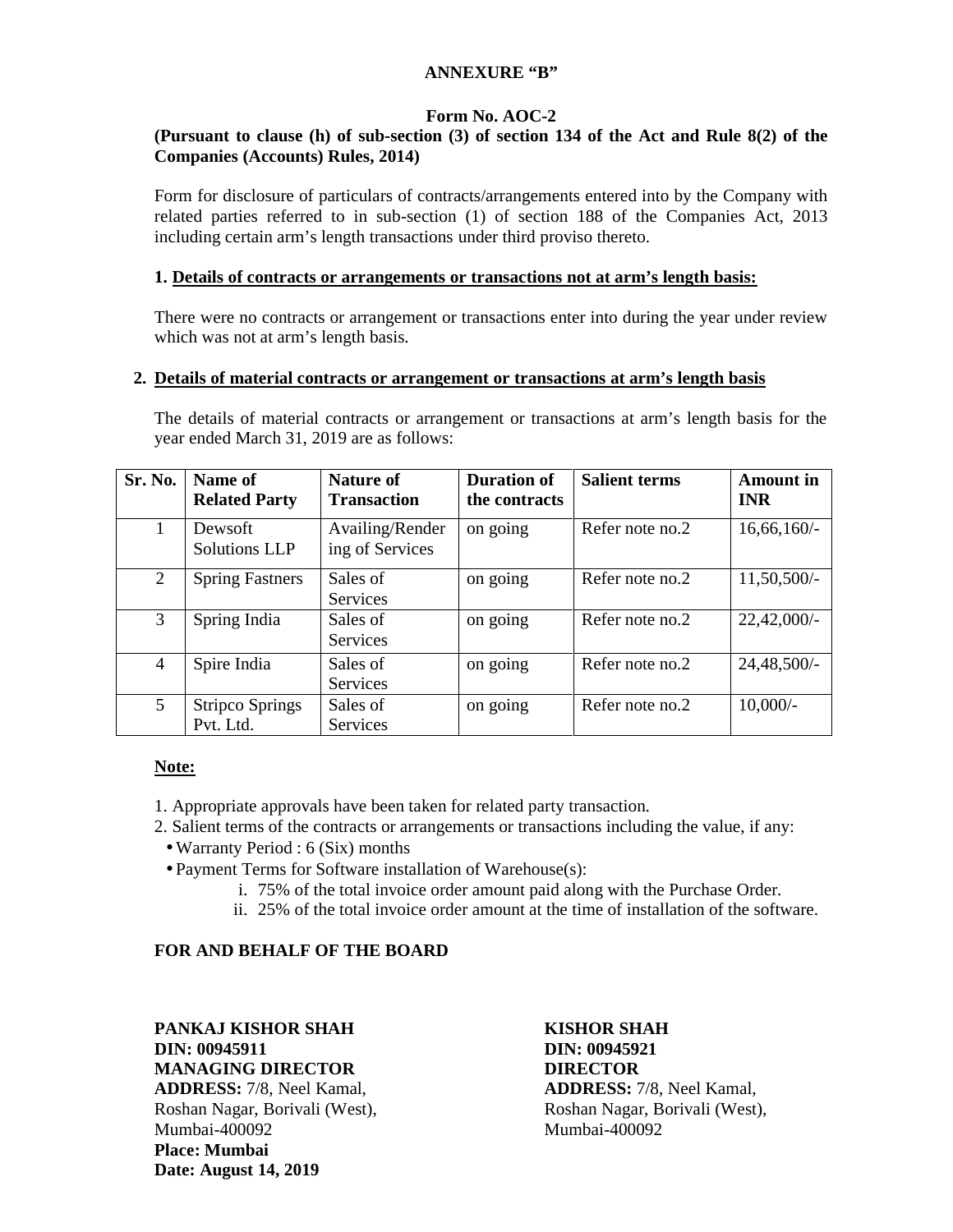#### **Annexure "C"**

#### **Particulars required under Section 134 (3) (m) of the Companies Act, 2013 read with Rule 8 of the Companies (Accounts) Rules, 2014**

#### **[A] CONSERVATION OF ENERGY**

#### **(a) the Steps taken or impact on conservation of energy:**

Your Board is committed towards conservation of energy and for the purpose use of LED lighting system is increased in place of conventional lighting and the Company has been migrating to LED lighting in phases.

#### **(b) Steps taken by company for utilising alternate source of energy**

Company is in the process of phasing out air-conditioning systems that use ozone depleting coolants. Also timers and motion sensors are installed at the office for continuous. Additionally, the Company continues to analyse energy consumption.

#### **(c) Capital investment on energy conservation equipments: NIL**

#### **[B] TECHNOLOGY ABSORPTION:**

- (i) The efforts made towards technology absorption Information Technology (IT) is a critical for growth of business and hence your Company has introduced new technologies in its day to day operations.
- (ii) the benefits derived like product improvement, cost reduction, product development or import substitution- **NIL**;
- (iii)in case of imported technology (imported during the last three years reckoned from the beginning of the financial year)- **NIL;**
	- (a) the details of technology imported;
	- (b) the year of import;
	- (c) whether the technology been fully absorbed;
	- (d) if not fully absorbed, areas where absorption has not taken place, and the reasons thereof; and
- (iv) the expenditure incurred on Research and Development-**NIL**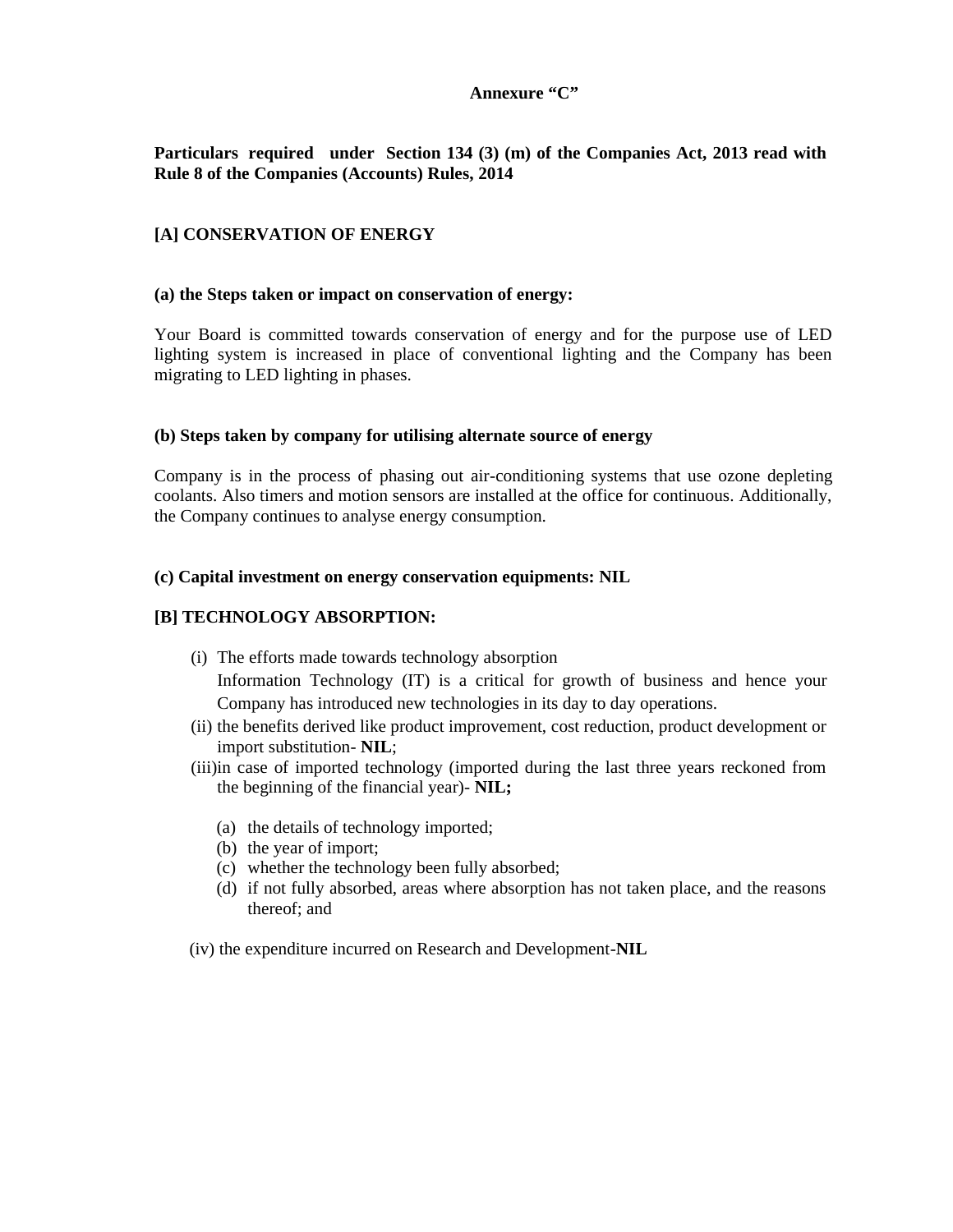#### **[C] FOREIGN EXCHANGE EARNINGS AND OUTGO**

#### **Details of earnings in foreign exchange: Nil**

| <b>Particulars</b>                       | <b>Current Year</b>              | <b>Previous Year</b>                       |
|------------------------------------------|----------------------------------|--------------------------------------------|
|                                          | 1 <sup>st</sup><br>April 2018 to | 1 <sup>st</sup><br><b>April</b> 2017<br>to |
|                                          | 31 <sup>st</sup> March 2019      | 31 <sup>st</sup> March 2018                |
| Export of Goods calculated on            |                                  |                                            |
| <b>FOB Basis</b>                         |                                  |                                            |
| Interest and dividend                    |                                  |                                            |
| Royalty                                  |                                  |                                            |
| Know-how                                 |                                  |                                            |
| Professional and Consultancy             |                                  |                                            |
| fees                                     |                                  |                                            |
| Other Income                             |                                  |                                            |
| in<br>foreign<br>earning<br><b>Total</b> |                                  |                                            |
| exchange                                 |                                  |                                            |

#### **Details of expenditure in foreign exchange: Nil**

| <b>Particulars</b>             | <b>Current Year</b><br>$1^{\rm st}$<br>April 2018 to<br>31 <sup>st</sup> March 2019 | <b>Previous Year</b><br>$1st$ April 2017<br>to<br>31 <sup>st</sup> March 2018 |
|--------------------------------|-------------------------------------------------------------------------------------|-------------------------------------------------------------------------------|
|                                |                                                                                     |                                                                               |
| Import of Capital<br>Goods     |                                                                                     |                                                                               |
| calculated on CIF Basis:       |                                                                                     |                                                                               |
| (i) raw material               |                                                                                     |                                                                               |
| (ii) component and spare parts |                                                                                     |                                                                               |
| (iii) capital goods – Software |                                                                                     |                                                                               |
| Purchase                       |                                                                                     |                                                                               |
| Expenditure on account of:     |                                                                                     |                                                                               |
| Royalty                        |                                                                                     |                                                                               |
| Know-how                       |                                                                                     |                                                                               |
| Professional and Consultancy   |                                                                                     |                                                                               |
| fees                           |                                                                                     |                                                                               |
| Interest                       |                                                                                     |                                                                               |
| Other matters                  |                                                                                     |                                                                               |
| Dividend paid                  |                                                                                     |                                                                               |
| Total expenditure in foreign   |                                                                                     |                                                                               |
| exchange                       |                                                                                     |                                                                               |

#### **FOR AND BEHALF OF THE BOARD**

**PANKAJ KISHOR SHAH KISHOR SHAH DIN: 00945911 DIN: 00945921 MANAGING DIRECTOR DIRECTOR ADDRESS:** 7/8, Neel Kamal, **ADDRESS**: 7/8, Neel Kamal, Mumbai-400092 Mumbai-400092 **Place: Mumbai Date: August 14, 2019**

# Roshan Nagar, Borivali (West), Roshan Nagar, Borivali (West),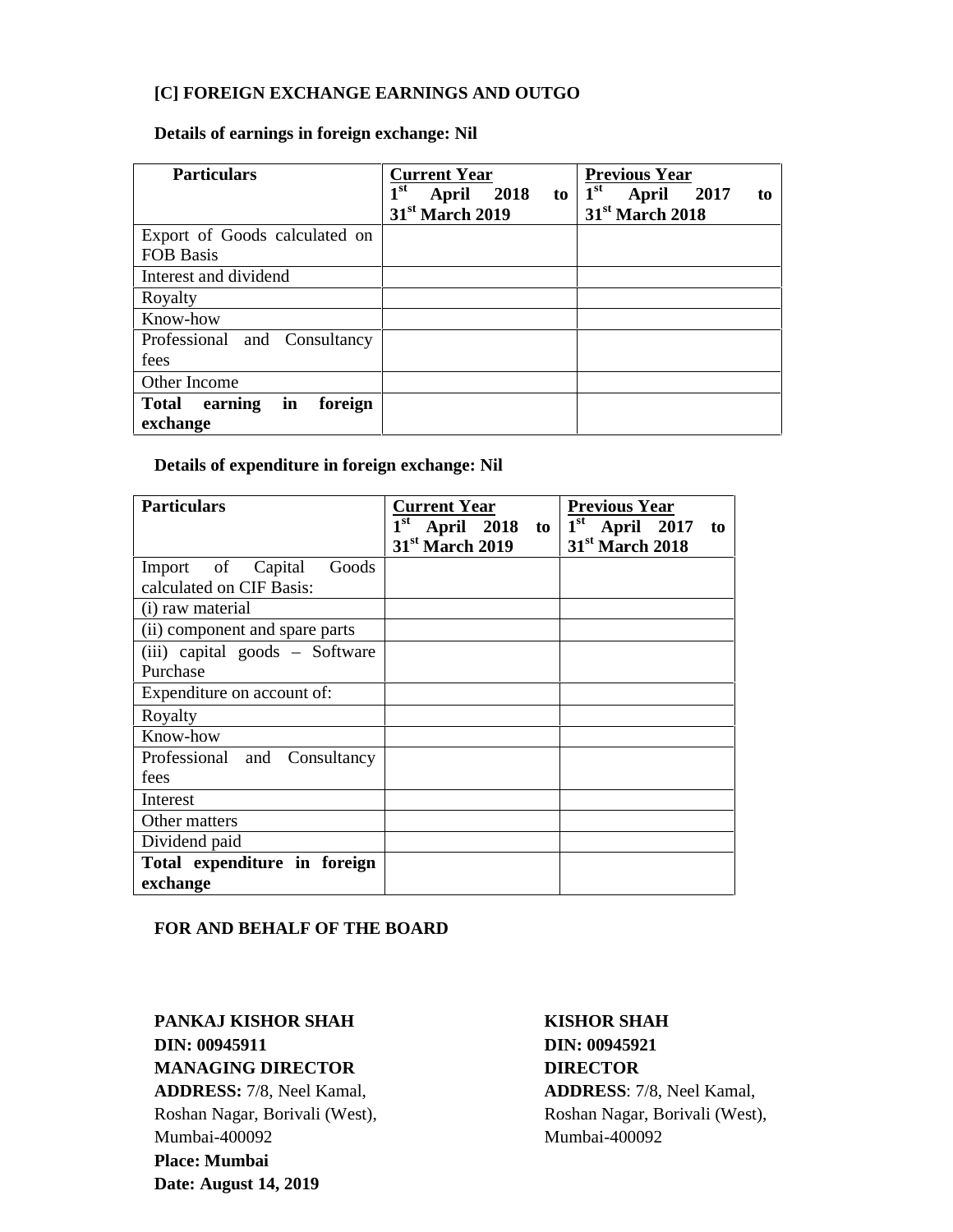#### **Annexure "D"**

#### **Statement pursuant to Rule 5 (2) of Companies (Appointment & Remuneration of Managerial Personnel) Rules, 2014**

**A. Names of the top ten employees and every emloyees in terms of remuneration drawn exceeding the Limits**

| Name of                          | <b>Designation</b>                                   | <b>Gross</b>               | % increase of                                                   | <b>Ratio of</b>               |
|----------------------------------|------------------------------------------------------|----------------------------|-----------------------------------------------------------------|-------------------------------|
| <b>Employee</b>                  |                                                      | <b>Remuneration</b><br>Rs. | remuneration in<br>fiscal 2019 as<br>compared to<br>fiscal 2018 | remuneration to<br><b>MRE</b> |
| Shilpa Agarwal                   | Company<br>Secretary<br>and<br>Compliance<br>Officer | $90,000/-$                 |                                                                 |                               |
| Namita<br>Sopan<br>Kakde         | Computer<br>Operator                                 | $1,23,000/-$               |                                                                 |                               |
| Suresh<br>Swati<br>Pawar         | Computer<br>Operator                                 | 1,83,380/-                 |                                                                 |                               |
| Suhas<br>Sanjana<br>Panchal      | Computer<br>Operator                                 | 1,30,008/-                 |                                                                 |                               |
| Nina<br>Jayaram<br>Sardesai      | Chief<br>Financial<br>Officer                        | $2,42,000/-$               |                                                                 |                               |
| Amish Shah                       | Programer                                            | 5,88,000/-                 | --                                                              |                               |
| Shobha<br>Hanumanta<br>Mane      | Hardware<br>Engineer                                 | $1,47,007/-$               |                                                                 |                               |
| Narendra<br>J.<br><b>Breatha</b> | Out-door<br>Work                                     | $2,30,855/-$               |                                                                 |                               |

#### **Notes:**

1) Gross remuneration comprises salary, allowances and incentives. And does not include Company's PF Contribution.

2) The nature of employment is contractual.

3) Ms. Nina Sardesai is holding 4.80% of the paid capital of the Company.

4) Company has Eight employees.

**FOR AND BEHALF OF THE BOARD**

**PANKAJ KISHOR SHAH KISHOR SHAH DIN: 00945911 DIN: 00945921 MANAGING DIRECTOR DIRECTOR**

**ADDRESS:** 7/8, Neel Kamal, **ADDRESS:** 7/8, Neel Kamal, Roshan Nagar, Borivali (West), Roshan Nagar, Borivali (West), Roshan Nagar, Borivali (West), Rumbai-400092 Mumbai-400092

**Place: Mumbai Date: August 14, 2019**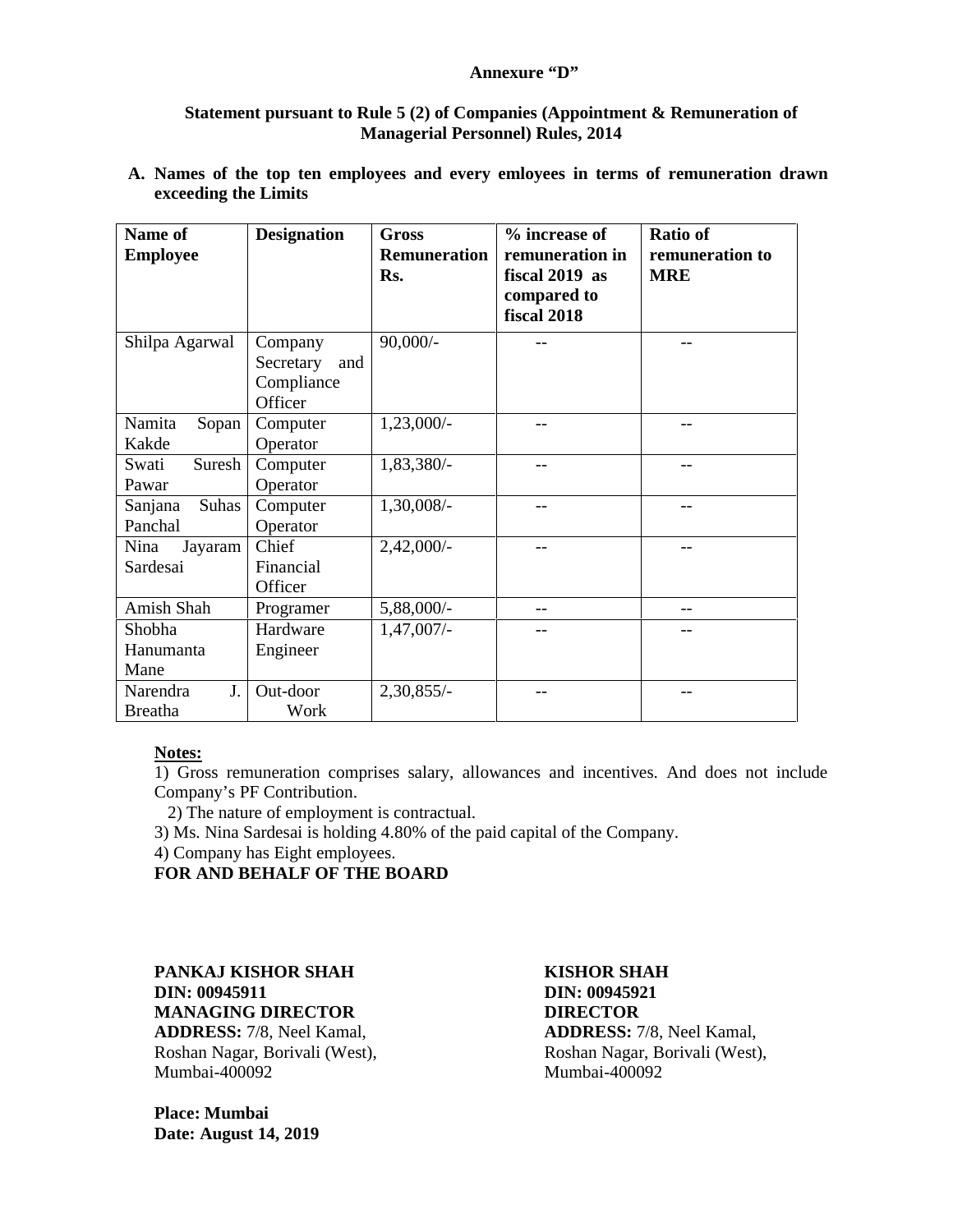#### **Annexure "E"**

#### **Extracts of Annual Return in Form MGT 9 pursuant to the provisions of Section 92 read with Rule 12 of the Companies (Management and administration) Rules, 2014**

#### **Form No. MGT-9**

#### **EXTRACT OF ANNUAL RETURN**

#### **As on the financial year ended on 31st March, 2019**

[Pursuant to section 92(3) *of the Companies Act, 2013* and rule 12(1) of the Companies (Management and Administration) Rules, 2014]

#### **I. REGISTRATION AND OTHER DETAILS**

| $\rm(i)$ | <b>CIN</b>                                              | L51900MH1979PLC021914                      |
|----------|---------------------------------------------------------|--------------------------------------------|
| (ii)     | <b>Registration Date</b>                                | 20/11/1979                                 |
| (iii)    | <b>Name of the Company</b>                              | SPRINGFORM TECHNOLOGY LIMITED              |
| (iv)     | Category/ Sub Category of the Company Limited By Shares |                                            |
|          | Company                                                 |                                            |
| (v)      | Address of Registered Office of                         | A-203, Suchita Enclave, Maharashtra Nagar, |
|          | <b>Company and Contact Details</b>                      | Borivali (West), Mumbai-400092             |
| (vi)     | <b>Whether Listed Company</b>                           | Yes                                        |
| vii)     | Name, Address & contact details of                      | Purva Sharegistry (India) Pvt. Ltd.        |
|          | the Registrar & Transfer Agent, if                      | Unit No. 9, Ground Floor, Shiv Shakti Ind. |
|          | any.                                                    | Estt., J.R. Boricha Marg, Lower Parel (E)  |
|          |                                                         | Mumbai-400011                              |
|          |                                                         | Phone No.: 022-23012518/6761               |
|          |                                                         | Email:support@purvashare.com               |
|          |                                                         |                                            |

#### **II. PRINCIPAL BUSINESS ACTIVITIES OF THE COMPANY**

All business activities contributing 10% or more of total turnover of the Company:-

| Sr. No   Name and Description of Main   NIC Code of the $\%$ to total turnover |                           |                |
|--------------------------------------------------------------------------------|---------------------------|----------------|
| <b>Products or services</b>                                                    | <b>Product or Service</b> | of the Company |
| <b>Software Services</b>                                                       | 62013                     | 100%           |

#### **III. PARTICULARS OF HOLDING, SUBSIDIARY & ASSOCIATE COMPANY**

The Company does not have any Holding, Subsidiary & Associate Company.

#### **IV. EQUITY BREAKUP AS % OF TOTAL EQUITY**

#### **(i).** *Category-wise Shareholding*

| Category of Share-   No. of Shares held at the Beginning   No. of Shares held at the end of the $\frac{1}{2}$ |             |          |       |      |    |       |          |       |      |    |      |  |
|---------------------------------------------------------------------------------------------------------------|-------------|----------|-------|------|----|-------|----------|-------|------|----|------|--|
| holder                                                                                                        | of the year |          |       |      |    | year  |          |       |      |    | Cha  |  |
|                                                                                                               |             |          |       |      |    |       |          |       |      |    | nge  |  |
|                                                                                                               |             |          |       |      |    |       |          |       |      |    | duri |  |
|                                                                                                               |             |          |       |      |    |       |          |       |      |    | ng   |  |
|                                                                                                               |             |          |       |      |    |       |          |       |      |    | the  |  |
|                                                                                                               |             |          |       |      |    |       |          |       |      |    | year |  |
|                                                                                                               | Demat       | Physical | Total | $\%$ | ΟÌ | Demat | Physical | Total | $\%$ | of |      |  |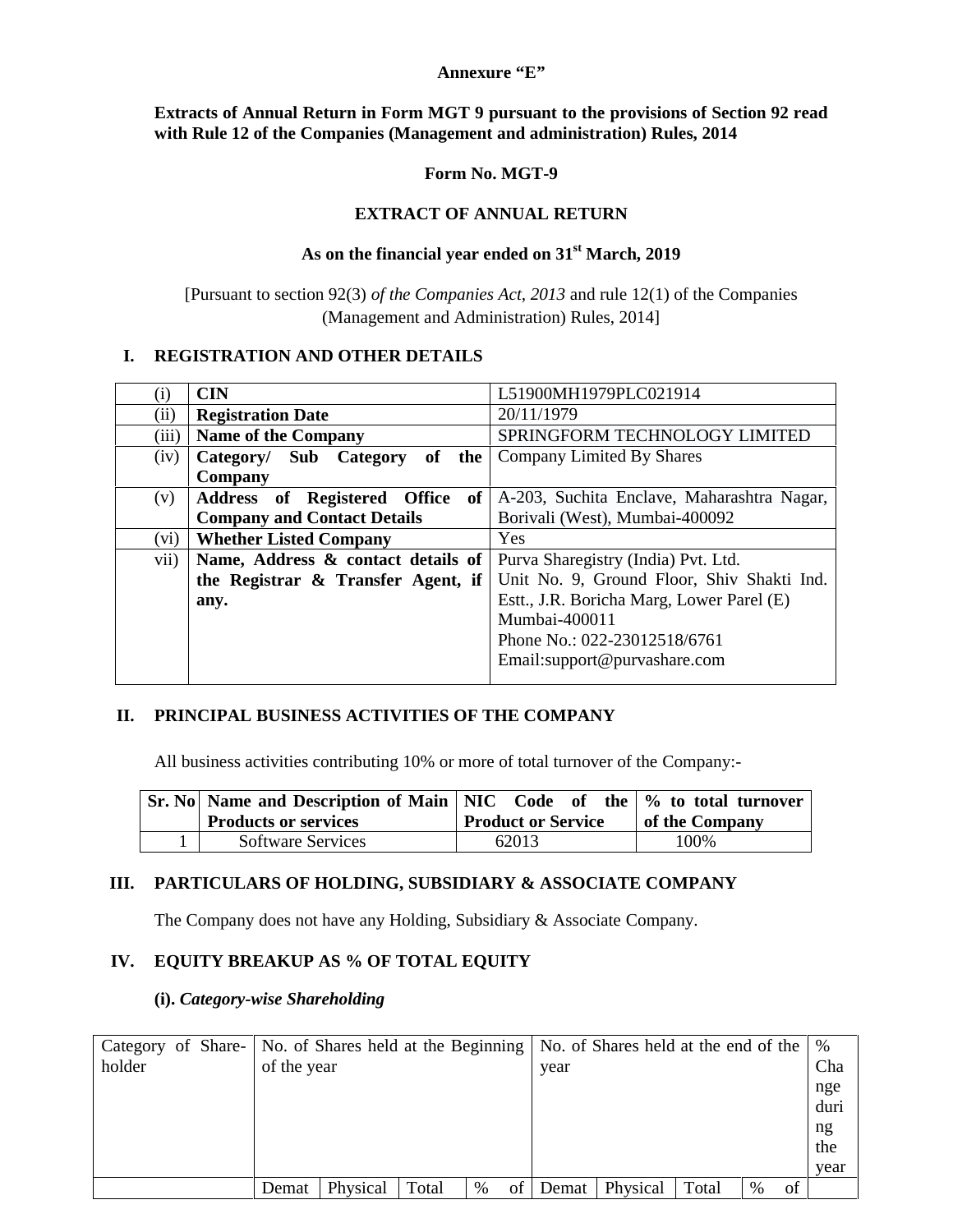|                                                |                |        |        | Total         |        |        | Total         |   |
|------------------------------------------------|----------------|--------|--------|---------------|--------|--------|---------------|---|
|                                                |                |        |        | <b>Shares</b> |        |        | <b>Shares</b> |   |
| <b>A. Promoters</b>                            |                |        |        |               |        |        |               |   |
| $(1)$ Indian                                   |                |        |        |               |        |        |               |   |
| Individual / HUF                               | $\blacksquare$ | 35,050 | 35,050 | 70.10         | 35,050 | 35,050 | 70.10         | ٠ |
| <b>Central Govt</b>                            | ۰              |        |        |               |        |        |               |   |
| <b>State Govt</b>                              | ٠              |        |        |               |        |        |               |   |
| <b>Bodies Corporation</b>                      | ٠              |        |        |               |        |        |               |   |
| Banks / FI                                     | ٠              |        |        |               |        |        |               | ٠ |
| Any other                                      | ٠              |        |        |               |        |        |               |   |
| Sub-total (A) 1<br>2. Foreign                  | $\blacksquare$ | 35,050 | 35,050 | 70.10         | 35,050 | 35,050 | 70.10         | ۰ |
| (a) NRIs-Individual                            | ۰              |        |        |               |        |        |               | ٠ |
| (b)Other Individual                            | ٠              |        |        |               |        |        |               |   |
| (c) Bodies Corp.                               |                |        |        |               |        |        |               |   |
| (d) Banks $\sqrt{FI}$                          | $\blacksquare$ |        |        |               |        |        |               |   |
|                                                | ٠              |        |        |               |        |        |               |   |
| (e) Any other                                  | ۰              |        |        |               |        |        |               | ۰ |
| Sub-total (A) 2                                | ۰              |        |        |               |        |        |               |   |
| <b>Total</b>                                   | ÷,             | 35,050 | 35,050 | 70.10         | 35,050 | 35,050 | 70.10         |   |
| <b>Shareholding of</b><br>Promoter $(A) = (A)$ |                |        |        |               |        |        |               |   |
| $1 + (A) 2$                                    |                |        |        |               |        |        |               |   |
| <b>Public</b>                                  |                |        |        |               |        |        |               |   |
| <b>Shareholding</b>                            |                |        |        |               |        |        |               |   |
| 1. Institutions                                |                |        |        |               |        |        |               |   |
| (a) Mutual                                     | ä,             |        |        |               |        |        |               |   |
| funds                                          |                |        |        |               |        |        |               |   |
| (b) Banks                                      | ۰              |        |        |               |        |        |               |   |
| (c) Central Govt                               | ٠              |        |        |               |        |        |               | ۰ |
| (d) State Govt                                 | ٠              |        |        |               |        |        |               |   |
| $(e)$ Venture                                  | ۰              |        |        |               |        |        |               |   |
| Capital funds                                  |                |        |        |               |        |        |               |   |
| (f) Insurance                                  | ٠              |        |        |               |        |        |               |   |
| Companies                                      |                |        |        |               |        |        |               |   |
| (g)Foreign                                     |                |        |        |               |        |        |               |   |
| Venture Capital                                |                |        |        |               |        |        |               |   |
| Funds                                          |                |        |        |               |        |        |               |   |
| (h) Others                                     | ä,             |        |        |               |        |        |               |   |
| (Specify)                                      |                |        |        |               |        |        |               |   |
| Sub-total                                      |                |        |        |               |        |        |               |   |
| $(B)$ $(1)$                                    |                |        |        |               |        |        |               |   |
| 1. Non                                         |                |        |        |               |        |        |               |   |
| <b>Institutions</b>                            |                |        |        |               |        |        |               |   |
| (a) Bodies                                     |                |        |        |               |        |        |               |   |
| Corp.                                          |                |        |        |               |        |        |               |   |
| (i) Indian                                     |                |        |        |               |        |        |               |   |
| (ii) overseas                                  |                |        |        |               |        |        |               |   |
| (b)Individuals                                 |                |        |        |               |        |        |               |   |
| Individual<br>$i$ .                            |                |        |        |               |        |        |               |   |
| Shareholders                                   |                |        |        |               |        |        |               |   |
| holding share                                  |                |        |        |               |        |        |               |   |
| capital nominal                                |                |        |        |               |        |        |               |   |
| Shares upto Rs.                                |                |        |        |               |        |        |               |   |
| 1 Lakh                                         |                | 14,950 | 14,950 | 29.90         | 14,950 | 14,950 | 29.90         |   |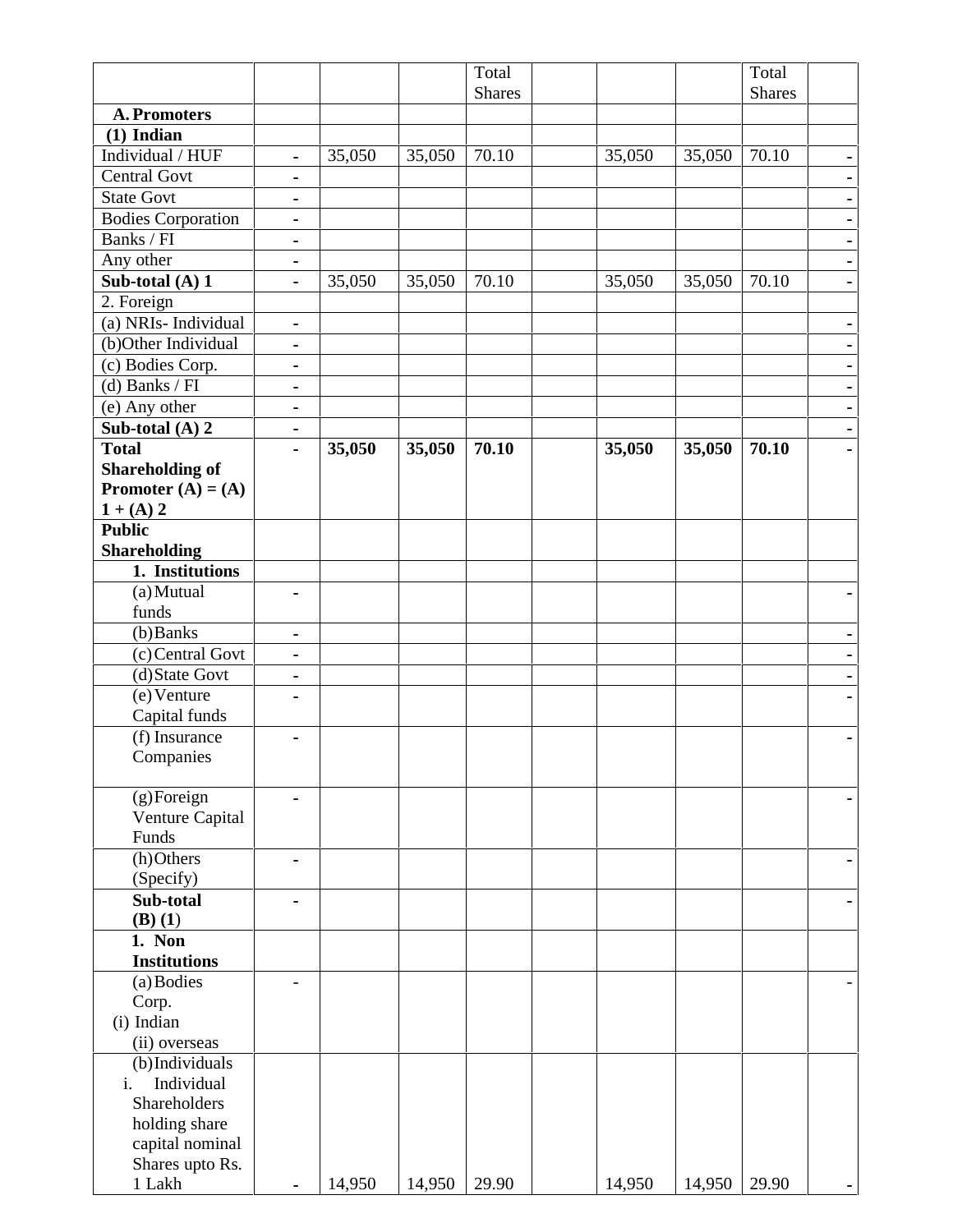| ii Individual         |   |        |        |       |   |        |        |       |  |
|-----------------------|---|--------|--------|-------|---|--------|--------|-------|--|
| <b>Shareholders</b>   |   |        |        |       |   |        |        |       |  |
| holding share         |   |        |        |       |   |        |        |       |  |
| capital in            |   |        |        |       |   |        |        |       |  |
| excess of             |   |        |        |       |   |        |        |       |  |
| nominal Shares        |   |        |        |       |   |        |        |       |  |
| of Rs. 1 Lakh         |   |        |        |       |   |        |        |       |  |
| (c) Others            |   |        |        |       |   |        |        |       |  |
| specify               |   |        |        |       |   |        |        |       |  |
| Sub-total $(B)$ $(2)$ |   | 14,950 | 14,950 | 29.90 |   | 14,950 | 14,950 | 29.90 |  |
| <b>Total Public</b>   |   |        |        |       |   |        |        |       |  |
| Shareholding $(B)=$   |   |        |        |       |   |        |        |       |  |
| $(B) (1) + (B) (2)$   |   |        |        |       |   |        |        |       |  |
| (C) Shares held by    |   |        |        |       |   |        |        |       |  |
| custodian for ADRs    |   |        |        |       |   |        |        |       |  |
| & GDRs                |   |        |        |       |   |        |        |       |  |
| <b>Grand Total</b>    | ۰ | 50,000 | 50,000 | 100   | ۰ | 50,000 | 50,000 | 100   |  |
| $(A)+(B)+(C)$         |   |        |        |       |   |        |        |       |  |

# (ii). *Shareholding of Promoters*

| Sr. No | Name<br><b>Of</b><br>Shareholder                           | Shareholding<br>begging of the year |                                                        | the<br>at                                                               | year                | Shareholding at the end of the            | % Change in<br>share-<br>holding<br>during<br>the<br>year                      |                                                           |
|--------|------------------------------------------------------------|-------------------------------------|--------------------------------------------------------|-------------------------------------------------------------------------|---------------------|-------------------------------------------|--------------------------------------------------------------------------------|-----------------------------------------------------------|
|        |                                                            | of<br>No.<br>shares                 | of<br>$\%$<br>total<br>shares<br>of the<br>Comp<br>any | $\%$<br>of<br>shares<br>pledged<br>encumb<br>ered to<br>total<br>shares | No.<br>of<br>shares | % of total<br>shares of<br>the<br>Company | $\%$<br>of<br>shares<br>pledge<br>d<br>encum<br>bered<br>to<br>total<br>shares | % Change in<br>share-<br>holding<br>during<br>the<br>year |
| 1.     | Pankaj<br>Shah<br>with<br>jointly<br>Rupali<br>Ms.<br>Shah | 20050                               | 40.10                                                  | $\overline{\phantom{a}}$                                                | 30,150              | 60.30                                     |                                                                                | 20.20                                                     |
| 2.     | Rajiv<br>Shah<br>with<br>jointly<br>Pankaj Shah            | 10100                               | 20.20                                                  |                                                                         | $\overline{0}$      | $\overline{0}$                            | $\blacksquare$                                                                 | (20.20)                                                   |
| 3.     | Kishor Shah<br>jointly Pankaj<br>Shah                      | 4900                                | 9.80                                                   | $\overline{\phantom{0}}$                                                | 4900                | 9.80                                      |                                                                                |                                                           |
|        | Total                                                      | 35,050                              | 70.10                                                  |                                                                         | 35,050              | 70.10                                     |                                                                                | 0.00                                                      |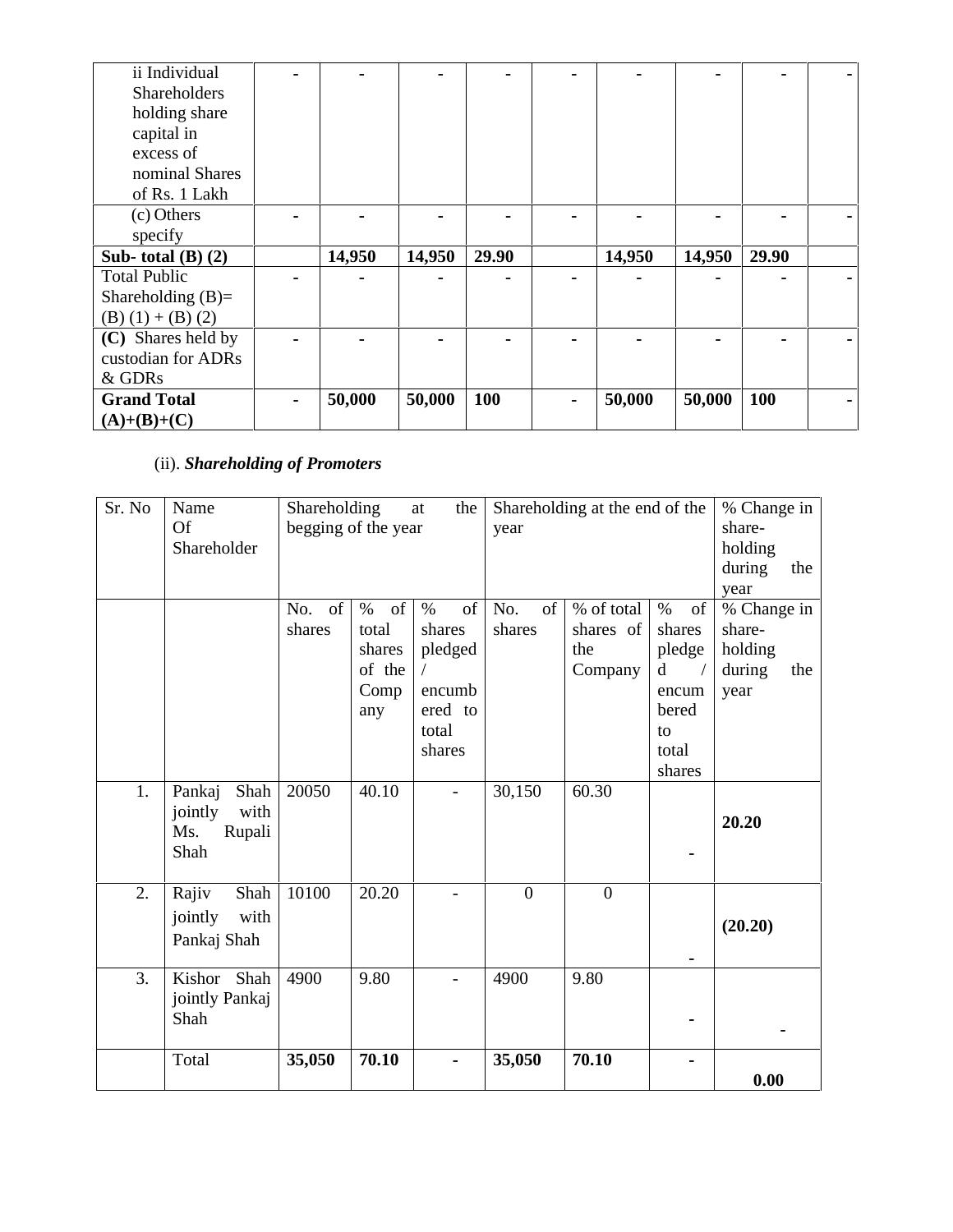| Sr. No. |                                                                                                                                                                                                                             | Shareholding at the beginning<br>of the year                                            |                                                       | <b>Cumulative shareholding</b><br>during the year |                                                        |  |  |
|---------|-----------------------------------------------------------------------------------------------------------------------------------------------------------------------------------------------------------------------------|-----------------------------------------------------------------------------------------|-------------------------------------------------------|---------------------------------------------------|--------------------------------------------------------|--|--|
| 1.      | Pankaj<br>Mr.<br><b>Shah</b>                                                                                                                                                                                                | <b>No. of Shares</b>                                                                    |                                                       | No. of shares                                     | of total<br>$\frac{6}{10}$<br>shares of the<br>Company |  |  |
|         | At<br>the<br>beginning of<br>the year                                                                                                                                                                                       | 20,050                                                                                  | 40.10                                                 | 20,050                                            | 40.10                                                  |  |  |
|         | wise<br>Date<br>increase<br>in<br>/decrease<br>Promoters<br>Shareholding<br>during<br>the<br>year<br>specifying the<br>for<br>reason<br>increase<br>decrease (e.g.<br>allotment<br>transfer<br>bonus / sweat<br>equity etc. | Increase<br>in<br>10,100<br>Equity<br>shares by transfer<br>from Mr. Rajiv<br>Shah      | 20.20                                                 | 10,100                                            | 20.20                                                  |  |  |
|         | At the end of<br>the year                                                                                                                                                                                                   | 30,150                                                                                  | 60.30                                                 | 30,150                                            | 60.30                                                  |  |  |
| 2.      | Mr.<br>Rajiv<br><b>Shah</b>                                                                                                                                                                                                 | <b>No. of Shares</b>                                                                    | of total<br>$\frac{0}{0}$<br>shares of the<br>Company | No. of shares                                     | of total<br>$\frac{0}{0}$<br>shares of the<br>Company  |  |  |
|         | the<br>At<br>beginning of<br>the year                                                                                                                                                                                       | 10,100                                                                                  | 20.20                                                 | 10,100                                            | 20.20                                                  |  |  |
|         | wise<br>Date<br>increase<br>/decrease<br>in<br>Promoters<br>Shareholding                                                                                                                                                    | in<br>Decrease<br>10,100<br>Equity<br>shares by transfer<br>Mr.<br>Pankaj<br>to<br>Shah | (20.20)                                               | (10, 100)                                         | (20.20)                                                |  |  |

# **(iii)Change in Promoters holding (Please specify if there is no change)**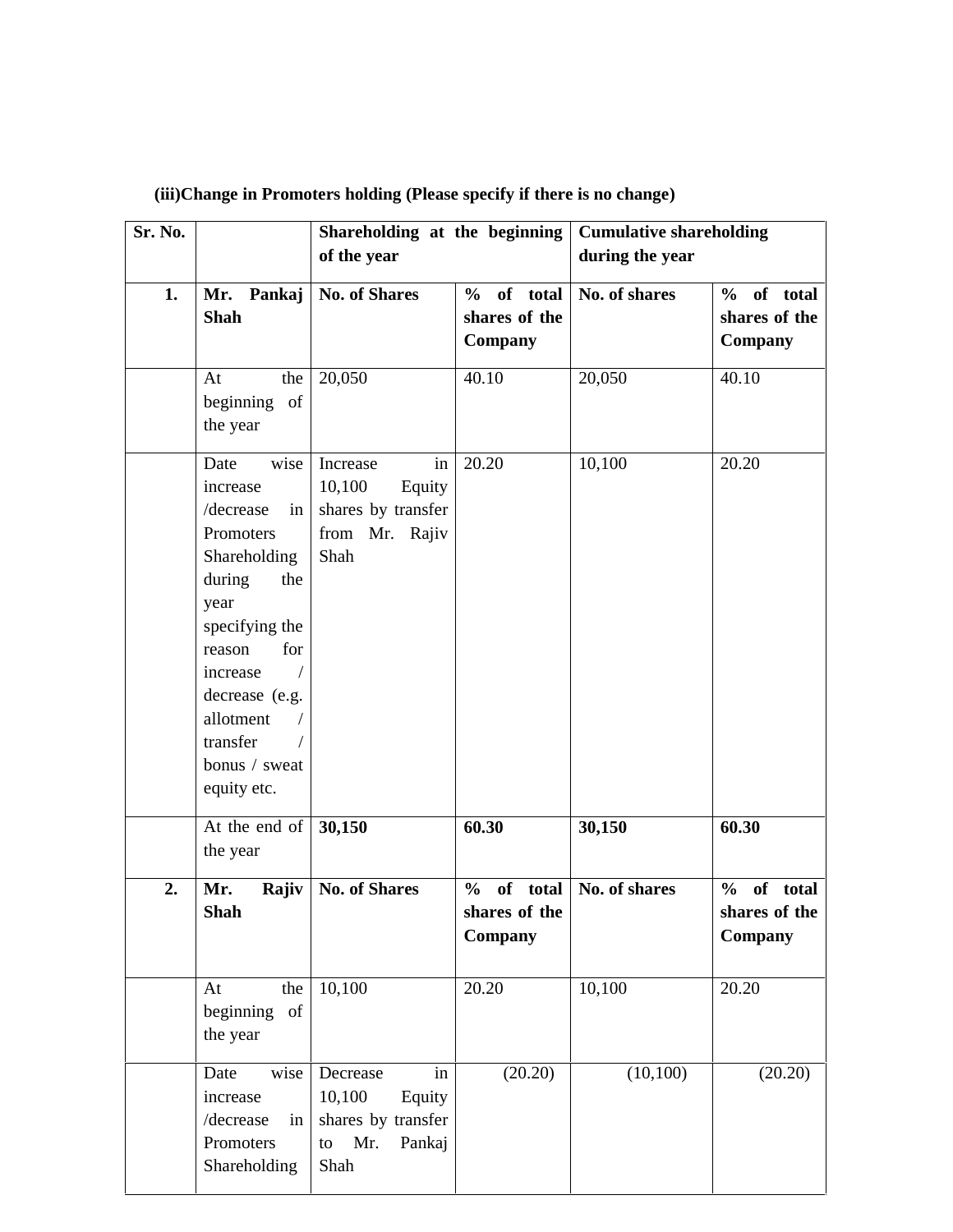| during<br>the  |          |          |                  |          |
|----------------|----------|----------|------------------|----------|
| year           |          |          |                  |          |
| specifying the |          |          |                  |          |
| for<br>reason  |          |          |                  |          |
| increase       |          |          |                  |          |
| decrease (e.g. |          |          |                  |          |
| allotment      |          |          |                  |          |
| transfer       |          |          |                  |          |
| bonus / sweat  |          |          |                  |          |
| equity etc.    |          |          |                  |          |
|                |          |          |                  |          |
| At the end of  | $\bf{0}$ | $\bf{0}$ | $\boldsymbol{0}$ | $\bf{0}$ |
| the year       |          |          |                  |          |
|                |          |          |                  |          |

# **(i) Shareholding of top ten Shareholders (other than Directors, Promoters and Holders of GDRs and ADRs)**

| Sl.            |                                                                                                                                                                                                          | Shareholding               | at<br>the                               | Cumulative          | shareholding                                    |
|----------------|----------------------------------------------------------------------------------------------------------------------------------------------------------------------------------------------------------|----------------------------|-----------------------------------------|---------------------|-------------------------------------------------|
| No.            |                                                                                                                                                                                                          | beginning                  |                                         | during the year     |                                                 |
|                | For each of the Top 10<br><b>Shareholders</b>                                                                                                                                                            | No.<br>of<br><b>Shares</b> | $\%$<br>of<br>total<br>shares of<br>the | No.<br>of<br>shares | of<br>$\%$<br>total<br>shares of the<br>Company |
| $\mathbf{1}$   | Ms. Nina J. Sardesai                                                                                                                                                                                     |                            | Company                                 |                     |                                                 |
|                | At the beginning of the<br>year                                                                                                                                                                          | 2,400                      | 4.80                                    | 2400                | 4.80                                            |
|                | wise<br>Date<br>increase<br>in<br>decrease<br>Promoters<br>Shareholding during the<br>year specifying the reason<br>for increase / decrease (e.g.<br>allotment / transfer / bonus<br>/ sweat equity etc. |                            |                                         |                     |                                                 |
|                | At the end of the year (or<br>on the date of separate-on<br>, if separated during the<br>year)                                                                                                           | 2,400                      | 4.80                                    | 2400                | 4.80                                            |
| $\overline{2}$ | Mr. Narendra Jageshwar<br>Beratha Jt. Mrs. Maya<br>Narendra<br>Jageshwar<br>Baretha                                                                                                                      |                            |                                         |                     |                                                 |
|                | At the beginning of the<br>year                                                                                                                                                                          | 2,400                      | 4.80                                    | 2400                | 4.80                                            |
|                | wise<br>increase<br>Date<br>Promoters<br>decrease<br>in<br>Shareholding during the<br>year specifying the reason<br>for increase / decrease (e.g.<br>allotment / transfer / bonus<br>/ sweat equity etc. |                            |                                         |                     |                                                 |
|                | At the end of the year (or<br>on the date of separate-on                                                                                                                                                 | 2,400                      | 4.80                                    | 2400                | 4.80                                            |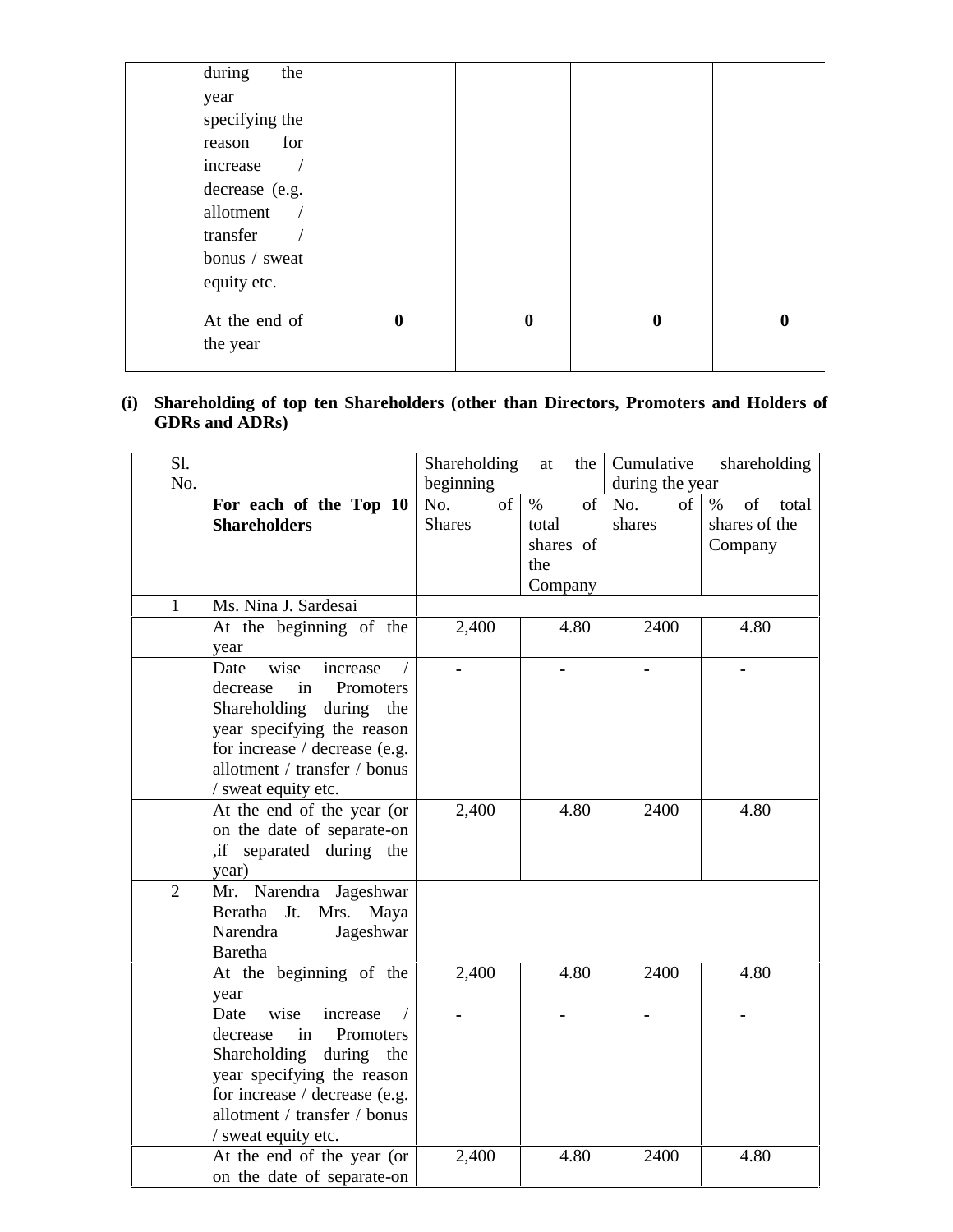|                | if separated during the                                 |                          |            |            |            |
|----------------|---------------------------------------------------------|--------------------------|------------|------------|------------|
| 3              | year)<br>Tushar Narendra Giri                           |                          |            |            |            |
|                |                                                         |                          |            |            |            |
|                | Jointly with Meena                                      |                          |            |            |            |
|                | Narendra Giri                                           |                          |            |            |            |
|                | At the beginning of the                                 | 2,400                    | 4.80       | 2400       | 4.80       |
|                | year                                                    |                          |            |            |            |
|                | wise<br>increase<br>Date                                | Decrease                 | (4.80)     | (2400)     | (4.80)     |
|                | decrease<br>in<br>Promoters                             | due<br>to<br>of          |            |            |            |
|                | Shareholding during the<br>year specifying the reason   | transfer<br>2,400 equity |            |            |            |
|                | for increase / decrease (e.g.                           | Shares.                  |            |            |            |
|                | allotment / transfer / bonus                            |                          |            |            |            |
|                | / sweat equity etc.                                     |                          |            |            |            |
|                | At the end of the year (or                              | <b>NIL</b>               | <b>NIL</b> | <b>NIL</b> | <b>NIL</b> |
|                | on the date of separate-on                              |                          |            |            |            |
|                | , if separated during the                               |                          |            |            |            |
|                | year)                                                   |                          |            |            |            |
| $\overline{4}$ | Mr. Kirtikumar Kunverji                                 |                          |            |            |            |
|                | Gala Jt. Mrs. Hemlataben                                |                          |            |            |            |
|                | Kirtikumar Gala<br>At the beginning of the              | 1,900                    | 3.80       | 1,900      | 3.80       |
|                | year                                                    |                          |            |            |            |
|                | Date<br>wise<br>increase                                | Decrease                 | (3.80)     | (1,900)    | (3.80)     |
|                | decrease<br>in<br>Promoters                             | due<br>to                |            |            |            |
|                | Shareholding during the                                 | transfer<br>of           |            |            |            |
|                | year specifying the reason                              | $1,900$ equity           |            |            |            |
|                | for increase / decrease (e.g.                           | Shares.                  |            |            |            |
|                | allotment / transfer / bonus                            |                          |            |            |            |
|                | / sweat equity etc.<br>At the end of the year (or       | <b>NIL</b>               | <b>NIL</b> | <b>NIL</b> | <b>NIL</b> |
|                | on the date of separate on,                             |                          |            |            |            |
|                | if separated during the                                 |                          |            |            |            |
|                | year)                                                   |                          |            |            |            |
| 5              | Hemlataben<br>Mrs.                                      |                          |            |            |            |
|                | Kirtikumar<br>Gala<br>Jtly                              |                          |            |            |            |
|                | Kirtikumar Kunverji Gala                                |                          |            |            |            |
|                | At the beginning of the                                 | 1,200                    | 2.40       | 1,200      | 2.40       |
|                | year                                                    |                          |            |            |            |
|                | wise<br>increase<br>Date<br>decrease<br>in<br>Promoters |                          |            |            |            |
|                | Shareholding during the                                 |                          |            |            |            |
|                | year specifying the reason                              |                          |            |            |            |
|                | for increase / decrease (e.g.                           |                          |            |            |            |
|                | allotment / transfer / bonus                            |                          |            |            |            |
|                | / sweat equity etc.                                     |                          |            |            |            |
|                | At the end of the year (or                              | 1,200                    | 2.40       | 1,200      | 2.4        |
|                | on the date of separate-on                              |                          |            |            |            |
|                | , if separated during the                               |                          |            |            |            |
| 6              | year)<br>Mrs. Dollar Dhiraj Bheda                       |                          |            |            |            |
|                | Jtly. Mr. Bhavin Dhiraj                                 |                          |            |            |            |
|                | Bheda                                                   |                          |            |            |            |
|                | At the beginning of the                                 | 950                      | 1.90       | 950        | 1.90       |
|                | year                                                    |                          |            |            |            |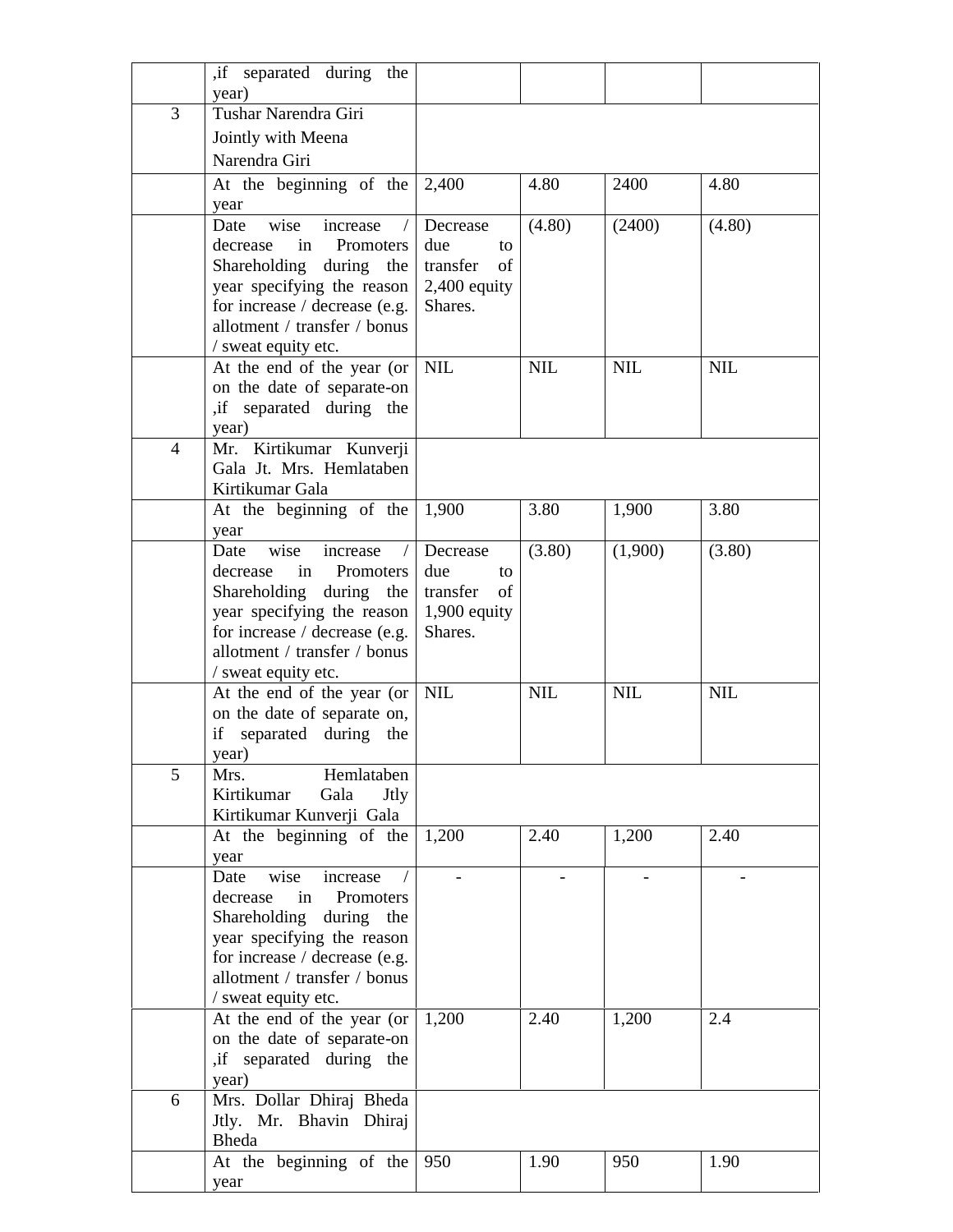|   | wise<br>Date<br>increase<br>decrease<br>Promoters<br>in<br>Shareholding during the<br>year specifying the reason<br>for increase / decrease (e.g.<br>allotment / transfer / bonus<br>/ sweat equity etc.    | Decrease<br>due<br>to<br>transfer<br>of<br>950 Equity<br><b>Shares</b>    | (1.9)      | (950)      | (1.9)      |
|---|-------------------------------------------------------------------------------------------------------------------------------------------------------------------------------------------------------------|---------------------------------------------------------------------------|------------|------------|------------|
|   | At the end of the year (or<br>on the date of separate-on<br>, if separated during the<br>year)                                                                                                              | <b>NIL</b>                                                                | <b>NIL</b> | <b>NIL</b> | <b>NIL</b> |
| 7 | Mr. Tejas Narendra Giri<br>Jt. Meena Narendra Giri                                                                                                                                                          |                                                                           |            |            |            |
|   | At the beginning of the<br>year                                                                                                                                                                             | 950                                                                       | 1.90       | 950        | 1.90       |
|   | wise<br>Date<br>increase<br>in<br>Promoters<br>decrease<br>Shareholding during the<br>year specifying the reason<br>for increase / decrease (e.g.<br>allotment / transfer / bonus<br>/ sweat equity etc.    | Decrease<br>due<br>to<br>transfer<br>of<br>950 Equity<br><b>Shares</b>    | (1.9)      | (950)      | (1.9)      |
|   | At the end of the year (or<br>on the date of separate-on,<br>if separated during the<br>year)                                                                                                               | <b>NIL</b>                                                                | <b>NIL</b> | <b>NIL</b> | <b>NIL</b> |
| 8 | Hemlataben<br>Mrs.<br>Kirtikumar Gala Jtly Amit<br>Kirtikumar Gala                                                                                                                                          |                                                                           |            |            |            |
|   | At the beginning of the<br>year                                                                                                                                                                             | 500                                                                       | 1.00       | 500        | 1.00       |
|   | wise<br>increase<br>Date<br>decrease<br>in<br>Promoters<br>Shareholding<br>during the<br>year specifying the reason<br>for increase / decrease (e.g.<br>allotment / transfer / bonus<br>/ sweat equity etc. |                                                                           |            |            |            |
|   | At the end of the year (or<br>on the date of separate-on,<br>if separated during the<br>year)                                                                                                               | 500                                                                       | 1.00       | 500        | 1.00       |
| 9 | Mr. Ivon Alex Rebello Jtly<br>Mrs. Priscilla Ivon Rebello                                                                                                                                                   |                                                                           |            |            |            |
|   | At the beginning of the<br>year                                                                                                                                                                             | 200                                                                       | 0.40       | 200        | 0.40       |
|   | increase<br>Date<br>wise<br>decrease<br>Promoters<br>in<br>Shareholding<br>during the<br>year specifying the reason<br>for increase / decrease (e.g.<br>allotment / transfer / bonus<br>/ sweat equity etc. | Decrease<br>due<br>to<br>transfer<br>of<br><b>Shares</b><br>200<br>Equity | (0.40)     | (200)      | (0.40)     |
|   | At the end of the year (or<br>on the date of separate-on                                                                                                                                                    | <b>NIL</b>                                                                | <b>NIL</b> | <b>NIL</b> | <b>NIL</b> |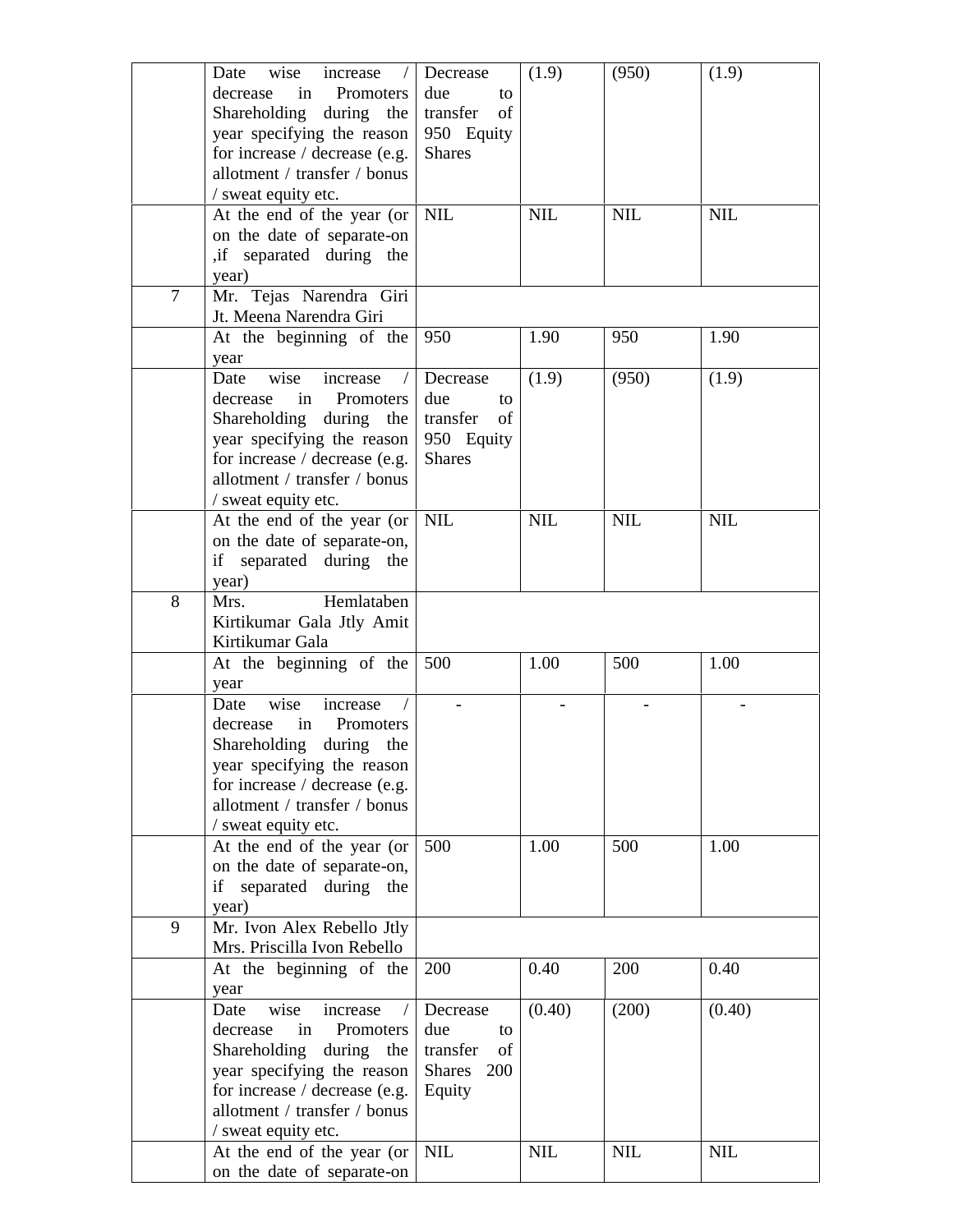|    | , if separated during the<br>year)                                                                                                                                                                   |                                                                 |            |            |            |
|----|------------------------------------------------------------------------------------------------------------------------------------------------------------------------------------------------------|-----------------------------------------------------------------|------------|------------|------------|
| 10 | Mr. Varjivan Meghji Shah<br>Jt. Mrs. Javerben Varjivan<br>Shah                                                                                                                                       |                                                                 |            |            |            |
|    | At the beginning of the<br>year                                                                                                                                                                      | 100                                                             | 0.20       | 100        | 0.20       |
|    | Date<br>wise increase<br>in Promoters<br>decrease<br>Shareholding during the<br>year specifying the reason<br>for increase $/$ decrease (e.g.<br>allotment / transfer / bonus<br>/ sweat equity etc. | Decrease<br>due<br>to<br>transfer<br>of<br>Shares 100<br>Equity | (0.40)     | (200)      | (0.40)     |
|    | At the end of the year (or<br>on the date of separate-on,<br>if<br>separated during the<br>year)                                                                                                     | NIL                                                             | <b>NIL</b> | <b>NIL</b> | <b>NIL</b> |

# **(v) Shareholding of Directors and Key Managerial Personnel**

| Sr.<br>No.     |                                                                                                                                                                                                      | <b>Shareholding</b><br>beginning                                           | at<br>the                                    | <b>Cumulative</b><br>shareholding during<br>the year |                                                             |
|----------------|------------------------------------------------------------------------------------------------------------------------------------------------------------------------------------------------------|----------------------------------------------------------------------------|----------------------------------------------|------------------------------------------------------|-------------------------------------------------------------|
|                | For each of the Directors and<br><b>KMP</b>                                                                                                                                                          | No.<br>of<br><b>Shares</b>                                                 | % of total<br>of<br>shares<br>the<br>Company | of<br>No.<br>shares                                  | $\frac{0}{0}$<br>of<br>total<br>shares of<br>the<br>Company |
|                | <b>DIRECTORS</b>                                                                                                                                                                                     |                                                                            |                                              |                                                      |                                                             |
| 1              | PANKAJ KISHOR SHAH<br>(Managing Director)                                                                                                                                                            |                                                                            |                                              |                                                      |                                                             |
|                | At the beginning of the year                                                                                                                                                                         | 20,050                                                                     | 40.10                                        | 20,050                                               | 40.10                                                       |
|                | Date wise increase / decrease<br>Shareholding<br>Promoters<br>in<br>during the year specifying the<br>reason for increase / decrease<br>allotment / transfer /<br>(e.g.                              | Increase<br>in<br>10,100<br>Equity shares<br>by<br>transfer<br>from<br>Mr. | 20.20                                        | 10,100                                               | 20.20                                                       |
|                | bonus / sweat equity etc.                                                                                                                                                                            | Rajiv Shah                                                                 |                                              |                                                      |                                                             |
|                | At the end of the year                                                                                                                                                                               | 30,150                                                                     | 60.30                                        | 30,150                                               | 60.30                                                       |
| $\overline{2}$ | <b>KISHOR MAVJI SHAH</b><br>(Whole-Time Director)                                                                                                                                                    |                                                                            |                                              |                                                      |                                                             |
|                | At the beginning of the year                                                                                                                                                                         | 4,900                                                                      | 9.80                                         | 4,900                                                | 9.80                                                        |
|                | Date wise increase / decrease<br>Shareholding<br>Promoters<br>in<br>during the year specifying the<br>reason for increase / decrease<br>allotment / transfer /<br>(e.g.<br>bonus / sweat equity etc. |                                                                            |                                              |                                                      |                                                             |
|                | At the end of the year                                                                                                                                                                               | 4,900                                                                      | 9.80                                         | 4,900                                                | 9.80                                                        |
| 3              | <b>PRASANA PRUSTY</b>                                                                                                                                                                                |                                                                            |                                              |                                                      |                                                             |
|                | At the beginning of the year<br>Date wise increase / decrease<br>Shareholding<br>Promoters<br>in<br>during the year specifying the                                                                   | 100                                                                        | 0.20                                         | 100                                                  | 0.20                                                        |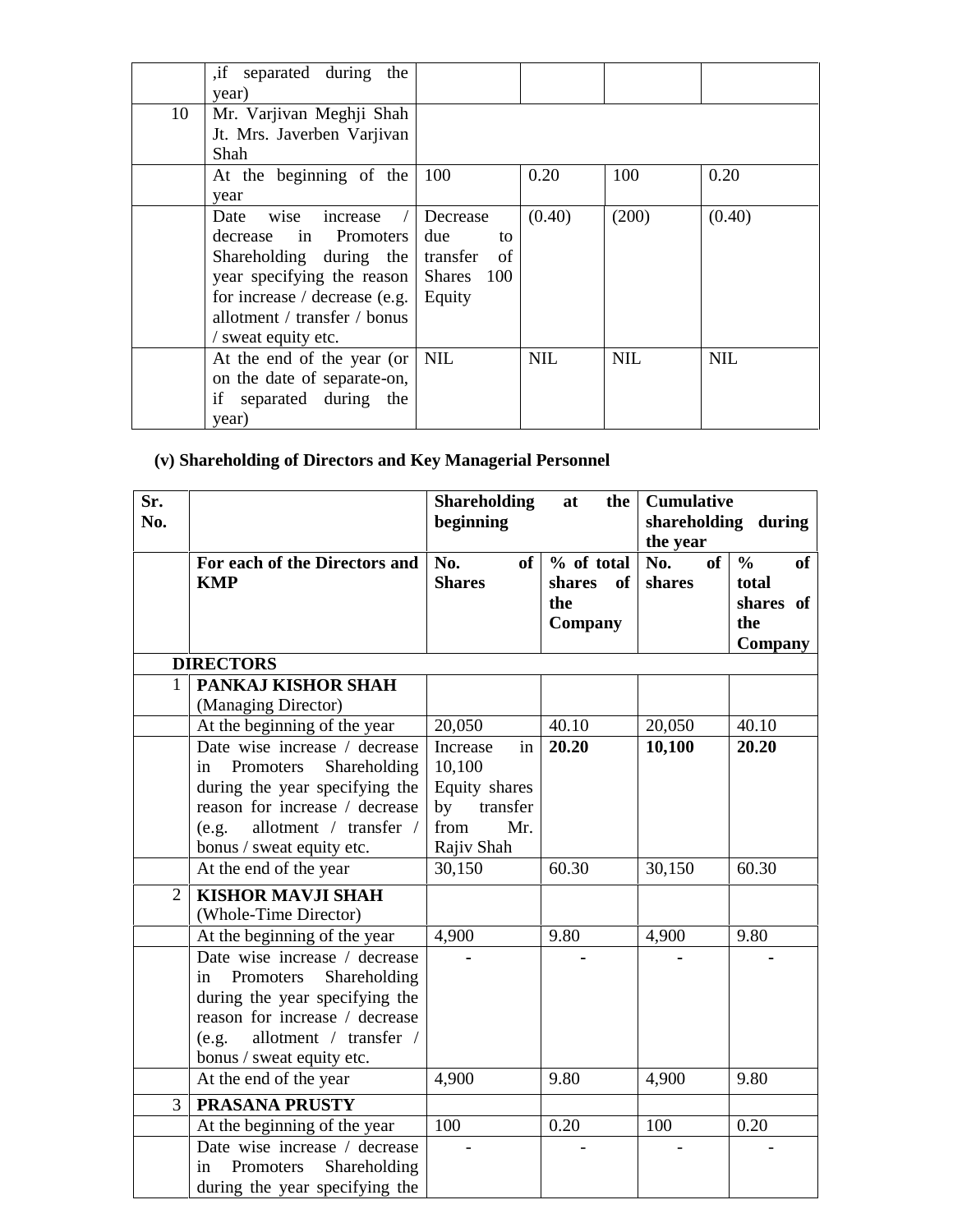|                | reason for increase / decrease |      |      |      |      |
|----------------|--------------------------------|------|------|------|------|
|                | (e.g. allotment / transfer /   |      |      |      |      |
|                | bonus / sweat equity etc.      |      |      |      |      |
|                | At the end of the year         | 100  | 0.20 | 100  | 0.20 |
| 4              | <b>BHARVI SHAH</b>             |      |      |      |      |
|                | At the beginning of the year   | 100  | 0.20 | 100  | 0.20 |
|                | Date wise increase / decrease  |      |      |      |      |
|                | in Promoters Shareholding      |      |      |      |      |
|                | during the year specifying the |      |      |      |      |
|                | reason for increase / decrease |      |      |      |      |
|                | $(e.g.$ allotment / transfer / |      |      |      |      |
|                | bonus / sweat equity etc.      |      |      |      |      |
|                | At the end of the year         | 100  | 0.20 | 100  | 0.20 |
| $\overline{5}$ | <b>NINA J SERDESAI</b>         |      |      |      |      |
|                | At the beginning of the year   | 2400 | 4.80 | 2400 | 4.80 |
|                | Date wise increase / decrease  |      |      |      |      |
|                | in Promoters Shareholding      |      |      |      |      |
|                | during the year specifying the |      |      |      |      |
|                | reason for increase / decrease |      |      |      |      |
|                | $(e.g.$ allotment / transfer / |      |      |      |      |
|                | bonus / sweat equity etc.      |      |      |      |      |
|                | At the end of the year         | 2400 | 4.80 | 2400 | 4.80 |

## **INDEBTNESS**

# **Indebtness of the Company including interest outstanding / accrued but not due for payment**

|                                              | <b>Secured</b> | <b>Unsecured</b> | <b>Deposits</b> | <b>Total</b>      |
|----------------------------------------------|----------------|------------------|-----------------|-------------------|
|                                              | Loans          | Loans            |                 | <b>Indebtness</b> |
| Indebtness at the beginning of the financial | <b>NIL</b>     | <b>NIL</b>       | <b>NIL</b>      | <b>NIL</b>        |
| year                                         |                |                  |                 |                   |
| Principal Amount                             |                |                  |                 |                   |
| Interest due but not paid<br>11.             |                |                  |                 |                   |
| Interest accrued but not due<br><i>iii.</i>  |                |                  |                 |                   |
| Total $(i+iii+iii)$                          |                |                  |                 |                   |
| Change in Indebtedness during the financial  |                |                  |                 |                   |
| year                                         |                |                  |                 |                   |
| Addition                                     |                |                  |                 |                   |
| Reduction                                    |                |                  |                 |                   |
| <b>Net Change</b>                            |                |                  |                 |                   |
| Indebtness at the end of financial year      |                |                  |                 |                   |
| Principal Amount<br>$\mathbf{1}$ .           |                |                  |                 |                   |
| ii.<br>Interest due but not paid             |                |                  |                 |                   |
| iii.<br>Interest accrued but not due         |                |                  |                 |                   |
| Total (i+ii+iii)                             |                |                  |                 |                   |

# **I REMUNERATION OF DIRECTORS AND KEY MANAGERIAL PERSONNEL**

# A. *Remuneration to Managing Director, Whole time director and / or Manager*

| <b>Sl. No.   Particulars</b> |  |  |                                 |  | of   Name of MD   Name of MD   Total Amount |
|------------------------------|--|--|---------------------------------|--|---------------------------------------------|
| Remuneration                 |  |  | /WTD / Manager   /WTD / Manager |  |                                             |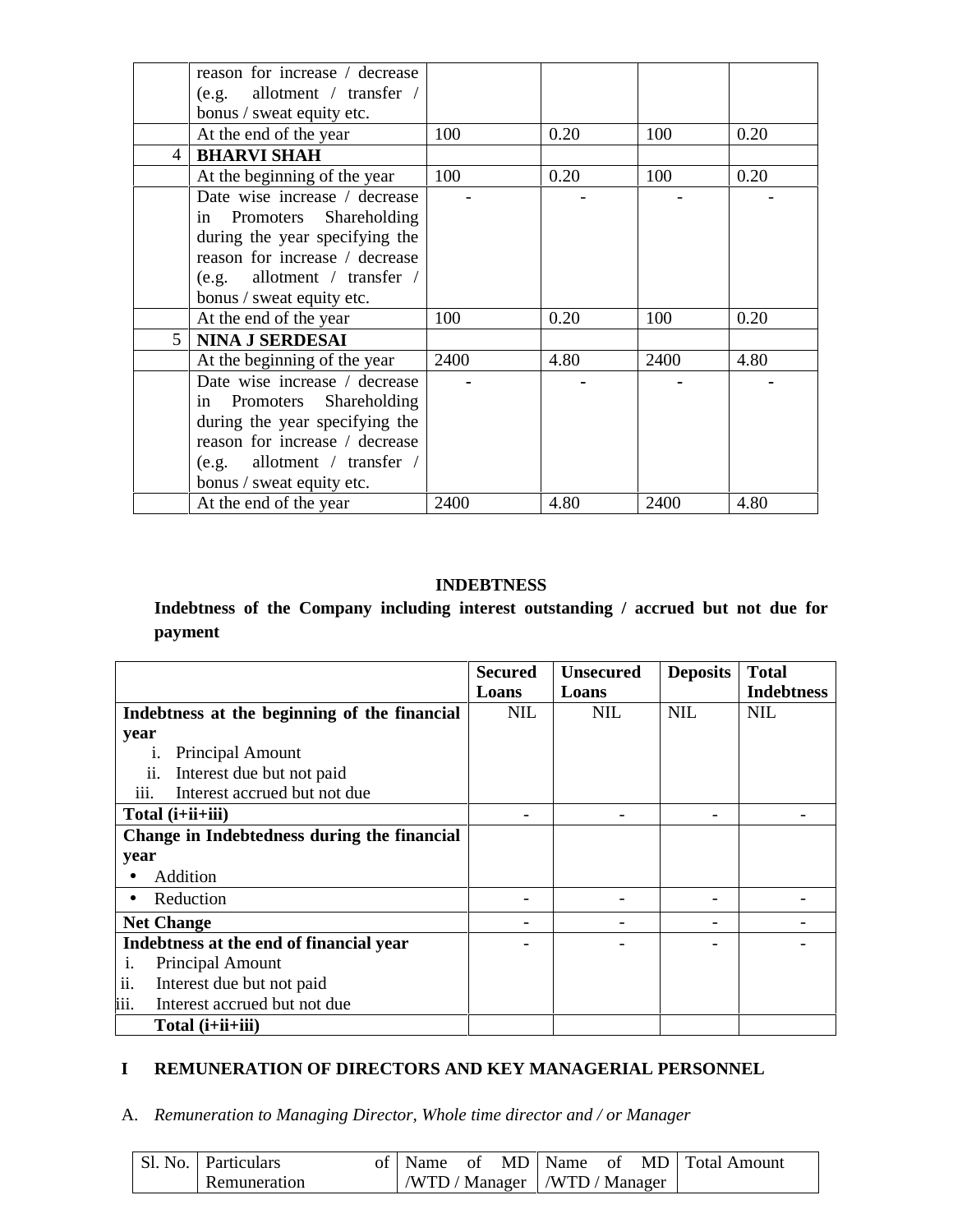| 1                        | Gross Salary            | <b>NIL</b> | <b>NIL</b> | <b>NIL</b> |
|--------------------------|-------------------------|------------|------------|------------|
|                          | a. Salary<br>as<br>per  |            |            |            |
|                          | provisions contained    |            |            |            |
|                          | in section $17(1)$ of   |            |            |            |
|                          | Tax Act,<br>Income      |            |            |            |
|                          | 1961                    |            |            |            |
|                          | b. Value of Perquisites |            |            |            |
|                          | under section $17(2)$   |            |            |            |
|                          | of Income Tax Act,      |            |            |            |
|                          | 1961                    |            |            |            |
|                          |                         |            |            |            |
|                          | c. Profit in lieu of    |            |            |            |
|                          | salary under section    |            |            |            |
|                          | $17(3)$ of Income Tax   |            |            |            |
|                          | Act, 1961               |            |            |            |
| $\overline{2}$           | <b>Stock Option</b>     | <b>NIL</b> | <b>NIL</b> | <b>NIL</b> |
| 3                        | <b>Sweat Equity</b>     | <b>NIL</b> | <b>NIL</b> | <b>NIL</b> |
| $\overline{\mathcal{A}}$ | Commission              | <b>NIL</b> | <b>NIL</b> | <b>NIL</b> |
|                          | as % of profit          |            |            |            |
|                          | Others, Specify<br>-    |            |            |            |
| 5                        | Others, please specify  | <b>NIL</b> | <b>NIL</b> | <b>NIL</b> |
|                          | Total                   | <b>NIL</b> | <b>NIL</b> | <b>NIL</b> |
|                          | Ceiling as per the Act  |            |            |            |

# B. *Remuneration to other Directors*

| Sl. No.        | <b>Particulars of Remuneration</b>   | of<br>Name<br>other | Total      |
|----------------|--------------------------------------|---------------------|------------|
|                |                                      | directors           | Amount     |
| 1              | <b>Independent Directors</b>         | <b>NIL</b>          | <b>NIL</b> |
|                | • Fee for attending board committee  |                     |            |
|                | meetings                             |                     |            |
|                | • Commission                         |                     |            |
|                | • Others, please specify             |                     |            |
|                | Total $(1)$                          | <b>NIL</b>          | <b>NIL</b> |
| $\overline{2}$ | <b>Other Non-Executive Directors</b> | <b>NIL</b>          | <b>NIL</b> |
|                | • Fee for attending board committee  |                     |            |
|                | meetings                             |                     |            |
|                | • Commission                         |                     |            |
|                | Others, please specify               |                     |            |
|                | Total $(2)$                          | <b>NIL</b>          | <b>NIL</b> |
|                | Total $(B) = (1) + (2)$              | <b>NIL</b>          | <b>NIL</b> |
|                | <b>Total Managerial Remuneration</b> | <b>NIL</b>          | <b>NIL</b> |
|                | Overall Ceiling as per the Act       | <b>NIL</b>          | <b>NIL</b> |

# C. *Remuneration to Key Managerial Personnel other than MD / WTD/ Manager*

| SI. No. | <b>Particulars of Remuneration</b> | <b>Key Managerial Personnel</b> |                             |            | <b>Total Amount</b> |
|---------|------------------------------------|---------------------------------|-----------------------------|------------|---------------------|
|         |                                    | CEO/<br><b>MD</b>               | Company<br><b>Secretary</b> | <b>CFO</b> |                     |
|         | Gross Salary                       | <b>NIL</b>                      |                             | <b>NIL</b> |                     |
|         | a. Salary as per provisions        |                                 |                             |            |                     |
|         | contained in section $17(1)$       |                                 |                             |            |                     |
|         | of Income Tax Act, 1961            |                                 |                             |            |                     |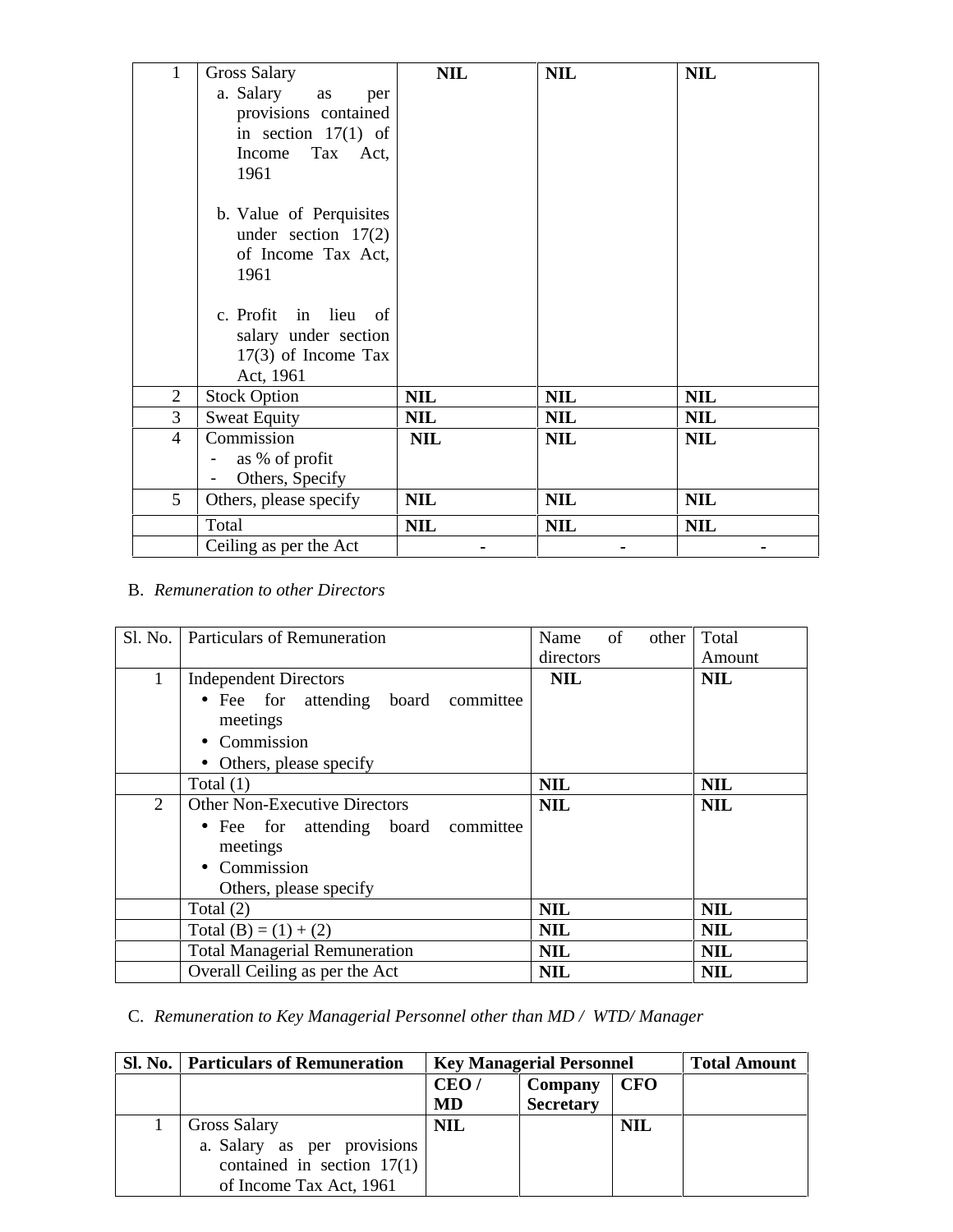|   | b. Value of Perquisites under     |            |            |            |            |
|---|-----------------------------------|------------|------------|------------|------------|
|   | section $17(2)$ of Income         |            |            |            |            |
|   | Tax Act, 1961                     |            |            |            |            |
|   | c. Profit in lieu of salary under |            |            |            |            |
|   | section $17(3)$ of Income         |            |            |            |            |
|   | Tax Act, 1961                     |            |            |            |            |
| 2 | <b>Stock Option</b>               | <b>NIL</b> | <b>NIL</b> | <b>NIL</b> | <b>NIL</b> |
| 3 | <b>Sweat Equity</b>               | <b>NIL</b> | <b>NIL</b> | <b>NIL</b> | <b>NIL</b> |
| 4 | Commission                        | <b>NIL</b> | <b>NIL</b> | <b>NIL</b> | <b>NIL</b> |
|   | as % of profit                    |            |            |            |            |
|   | Others, Specify                   |            |            |            |            |
| 5 | Others, please specify            | <b>NIL</b> | <b>NIL</b> | <b>NIL</b> | <b>NIL</b> |
|   | Total                             | <b>NIL</b> |            | <b>NIL</b> |            |

## **PENALTIES / PUNISHMENT / COMPOUNDING OF OFFENCES:**

| $\mathbf{Type}$               | of<br><b>Section</b><br>the<br><b>Companies</b> | <b>Brief</b><br><b>Description</b> | of<br><b>Details</b><br><b>Penalty</b><br><b>Punishment</b> | <b>Authority</b><br>(RD / NCLT/<br>Court) | <b>Appeal</b><br>if<br>made,<br>(give<br>any |  |
|-------------------------------|-------------------------------------------------|------------------------------------|-------------------------------------------------------------|-------------------------------------------|----------------------------------------------|--|
|                               | Act                                             |                                    | Compounding<br>fees imposed                                 |                                           | details)                                     |  |
| A. COMPANY                    |                                                 |                                    |                                                             |                                           |                                              |  |
| Penalty                       | <b>NIL</b>                                      | <b>NIL</b>                         | <b>NIL</b>                                                  | <b>NIL</b>                                | <b>NIL</b>                                   |  |
| Punishment                    | <b>NIL</b>                                      | <b>NIL</b>                         | <b>NIL</b>                                                  | <b>NIL</b>                                | <b>NIL</b>                                   |  |
| Compounding                   | <b>NIL</b>                                      | <b>NIL</b>                         | NHL                                                         | <b>NIL</b>                                | <b>NIL</b>                                   |  |
| <b>B. DIRECTORS</b>           |                                                 |                                    |                                                             |                                           |                                              |  |
| Penalty                       | <b>NIL</b>                                      | <b>NIL</b>                         | <b>NIL</b>                                                  | <b>NIL</b>                                | <b>NIL</b>                                   |  |
| Punishment                    | <b>NIL</b>                                      | <b>NIL</b>                         | <b>NIL</b>                                                  | NIL                                       | <b>NIL</b>                                   |  |
| Compounding                   | <b>NIL</b>                                      | <b>NIL</b>                         | <b>NIL</b>                                                  | <b>NIL</b>                                | <b>NIL</b>                                   |  |
| <b>C. OFFICERS IN DEFAULT</b> |                                                 |                                    |                                                             |                                           |                                              |  |
| Penalty                       | <b>NIL</b>                                      | <b>NIL</b>                         | <b>NIL</b>                                                  | <b>NIL</b>                                | <b>NIL</b>                                   |  |
| Punishment                    | <b>NIL</b>                                      | <b>NIL</b>                         | <b>NIL</b>                                                  | <b>NIL</b>                                | <b>NIL</b>                                   |  |
| Compounding                   | <b>NIL</b>                                      | <b>NIL</b>                         | <b>NIL</b>                                                  | <b>NIL</b>                                | <b>NIL</b>                                   |  |

### **FOR AND BEHALF OF THE BOARD**

**PANKAJ KISHOR SHAH KISHOR SHAH DIN: 00945911 DIN: 00945921 MANAGING DIRECTOR<br>
ADDRESS:** 7/8, Neel Kamal, **ADDRESS:** 7/8, Nee

**ADDRESS:** 7/8, Neel Kamal, **ADDRESS:** 7/8, Neel Kamal, Roshan Nagar, Borivali (West), Roshan Nagar, Borivali (West), Roshan Nagar, Borivali (West), Rumbai-400092 Mumbai-400092 Mumbai-400092

**Place: Mumbai**

**Date: August 14, 2019**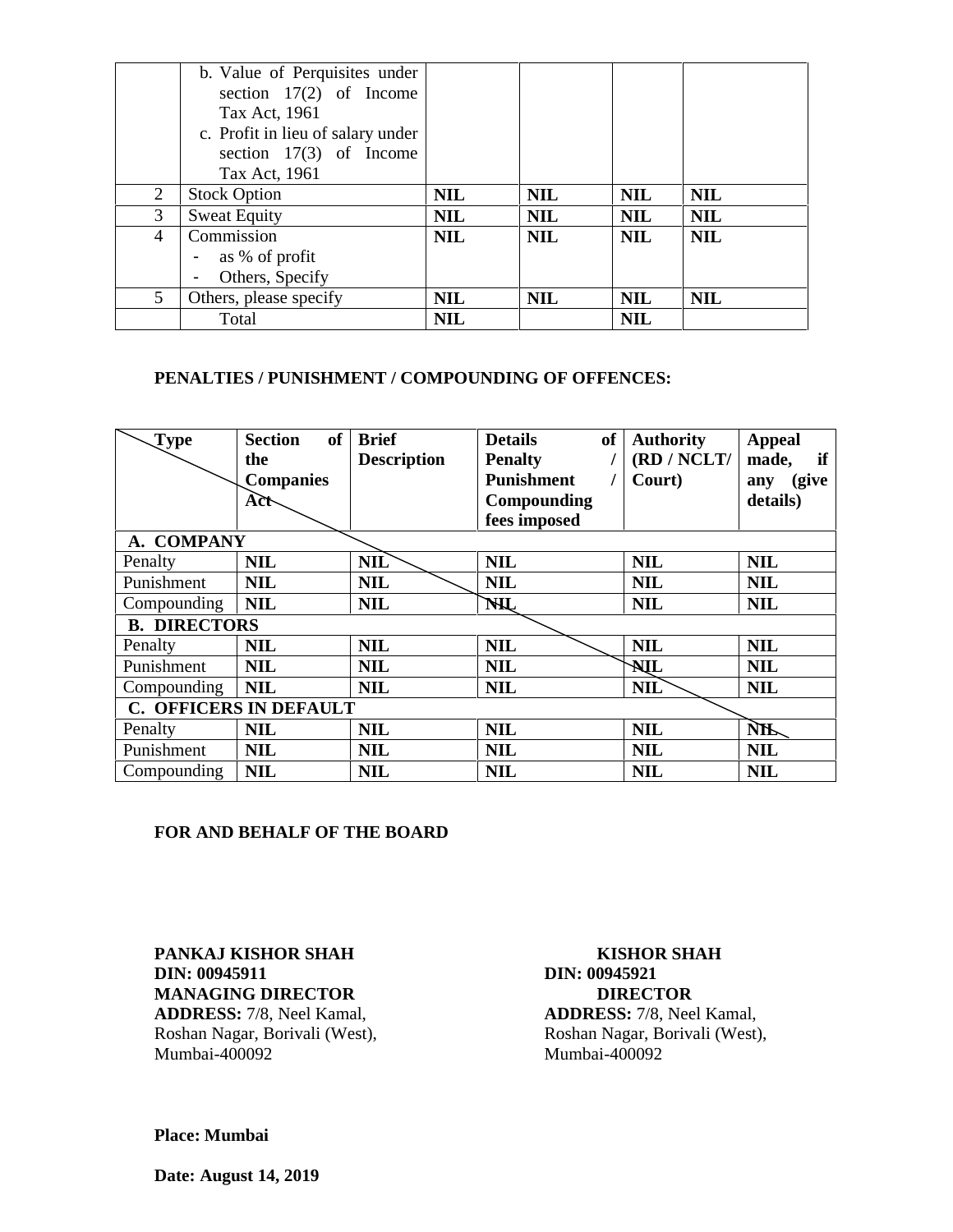## **SECRETARIAL AUDIT REPORT Form No. MR-3**

### FOR THE FINANCIAL YEAR ENDED ON MARCH 31, 2019.

*[Pursuant to section 204(1) of the Companies Act, 2013 and rule No.9 of the Companies (Appointment and Remuneration of Managerial Personnel) Rules, 2014]*

### **To,**

**The Members, SPRINGFORM TECHNOLOGY LIMITED** 203, A- Wing, Suchita Enclave, Maharashtra Nagar, Borivali (West), Mumbai-400092

We have conducted the secretarial audit of the compliance of applicable statutory provisions and the adherence to good corporate practices by **SPRINGFORM TECHNOLOGY LIMITED** ("hereinafter called **"the Company"**) for the financial year from April 01, 2018 to March 31, 2019 (hereinafter referred to as "**the Audit Period**"). Secretarial Audit was conducted in a manner that provided us a reasonable basis for evaluating the corporate conducts/statutory compliances and expressing our opinion thereon.

Based on our verification of the Company's books, papers, minute books, forms and returns filed and other records maintained by the Company and also the information provided by the Company, its officers, agents and authorized representatives during the conduct of secretarial audit, and as per the explanations given to us and the representations made by the Management of the Company, we hereby report that in our opinion, the Company had, during the Audit Period generally complied with the statutory provisions listed hereunder and also that the Company has proper Board-processes and compliance-mechanism in place to the extent, in the manner and subject to the reporting made hereinafter:

We have examined the books, papers, minute books, forms and returns filed during the Audit Period and other records made available to us and maintained by the Company and as shown to us during our audit and according to the provisions of the following laws:

- i. The Companies Act, 2013 (the Act) and the rules made there under;
- ii. The Securities Contracts (Regulation) Act, 1956 ('SCRA') and the rules made thereunder;
- iii. The Depositories Act, 1996 and the Regulations and Bye-laws framed thereunder;
- iv. Foreign Exchange Management Act, 1999 and the rules and regulations made there under to the extent of Foreign Direct Investment, Overseas Direct Investment and External Commercial Borrowings (**Not applicable during the audit period**);
- v. The following Regulations and Guidelines prescribed under the Securities and Exchange Board of India Act, 1992 ('SEBI Act'):
	- a. The Securities and Exchange Board of India Listing Obligations and Disclosure Requirements Regulations, 2015;
	- b. The Securities and Exchange Board of India (Substantial Acquisition of Shares and Takeovers) Regulations, 2011;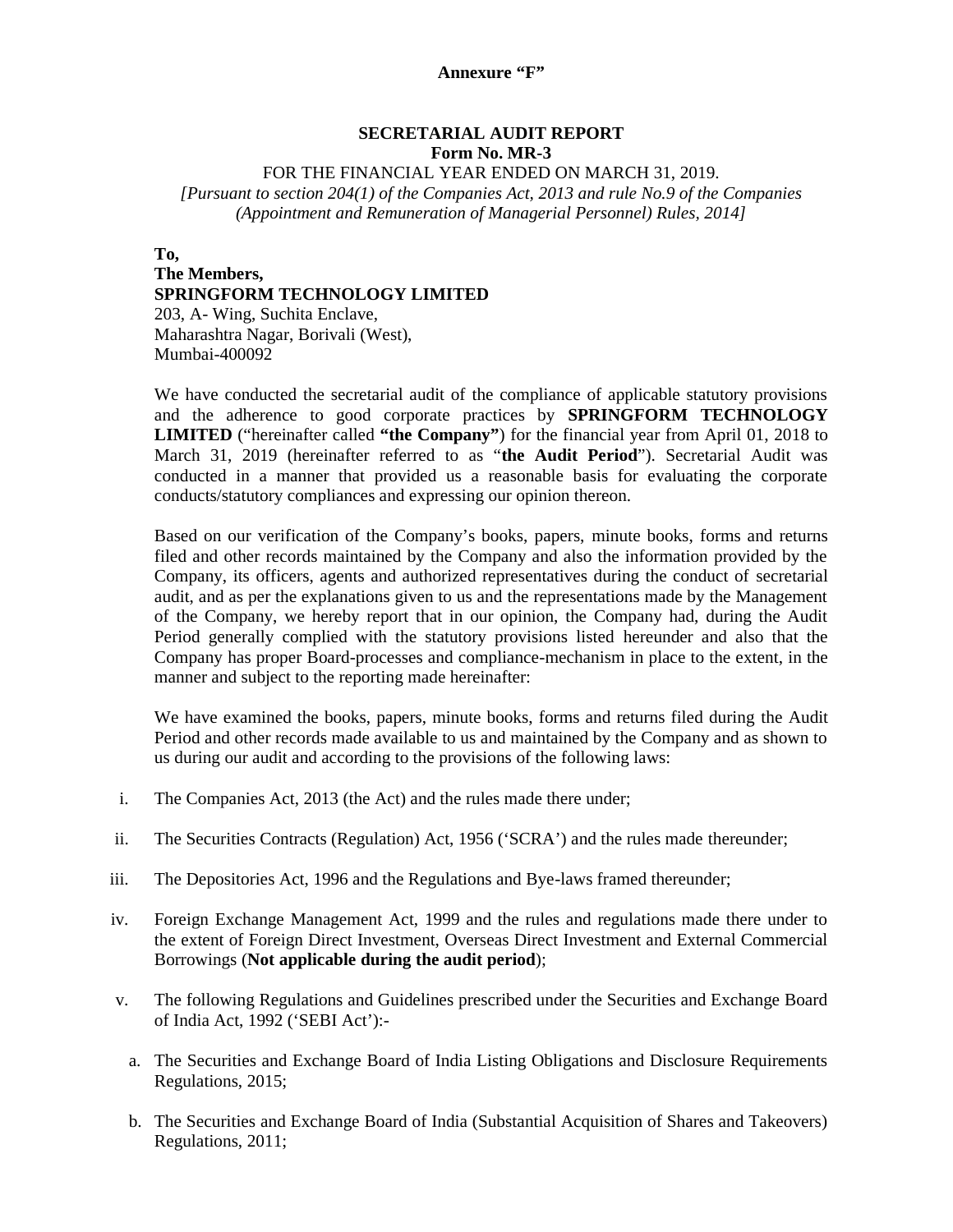- c. The Securities and Exchange Board of India (Prohibition of Insider Trading) Regulations, 1992;
- d. The Securities and Exchange Board of India (Issue of Capital and Disclosure Requirements) Regulations, 2009;
- e. Securities and Exchange Board of India (Share Based Employee Benefits) Regulations, 2014 **(**Not applicable to the Company during the Audit period);
- f. The Securities and Exchange Board of India (Issue and Listing of Debt Securities) Regulations, 2008 (Not applicable to the Company during the Audit period);
- g. The Securities and Exchange Board of India (Registrars to an Issue and Share Transfer Agents) Regulations, 1993 regarding the Companies Act and dealing with client;
- h. The Securities and Exchange Board of India (Delisting of Equity Shares) Regulations, 2009**)**; and
- i. The Securities and Exchange Board of India (Buyback of Securities) Regulations, 1998.
- vi. The Information Technology Act, 2000 and Rules made thereunder is specifically applicable law to the Company.

We have also examined compliance with the applicable clauses of the Secretarial Standards issued by The Institute of Company Secretaries of India [SS 1(Board Meetings) and SS 2 (General Meetings)]

During the Audit Period and as per the explanation and clarification given to us and the representations made by the management, the Company had generally complied with the provisions of the Act, Rules, Regulations, Guidelines etc. mentioned above*, except to the extent* as mentioned below:

*I. The shareholding of promoter(s) and promoter group is still not in dematerialised form as required under sub- regulation 2 of Regulation 31 of SEBI (Listing Obligations and Disclosure Requirements), 2015;*

### **We further report that**

The Board of Directors of the Company is duly constituted with proper balance of Executive Directors, Non-Executive Directors and Independent Directors. During the Audit Period, there were no changes in the composition of the Board of Directors.

Adequate notice was given to all directors to schedule the Board Meetings and agenda along with the detailed notes on agenda were sent at least seven (7) days in advance and a system exists for seeking and obtaining further information and clarifications on the agenda items before the meeting and for meaningful participation at the meeting.

All the decisions were carried out unanimously. None of the members of the Board have expressed dissenting views on any of the agenda items during the Audit period.

**We further report that** as per the explanations given to us and the representations made by the management and relied upon by us there are adequate systems and processes in the Company commensurate with the size and operations of the Company to monitor and ensure compliance with applicable laws, rules, regulations and guidelines.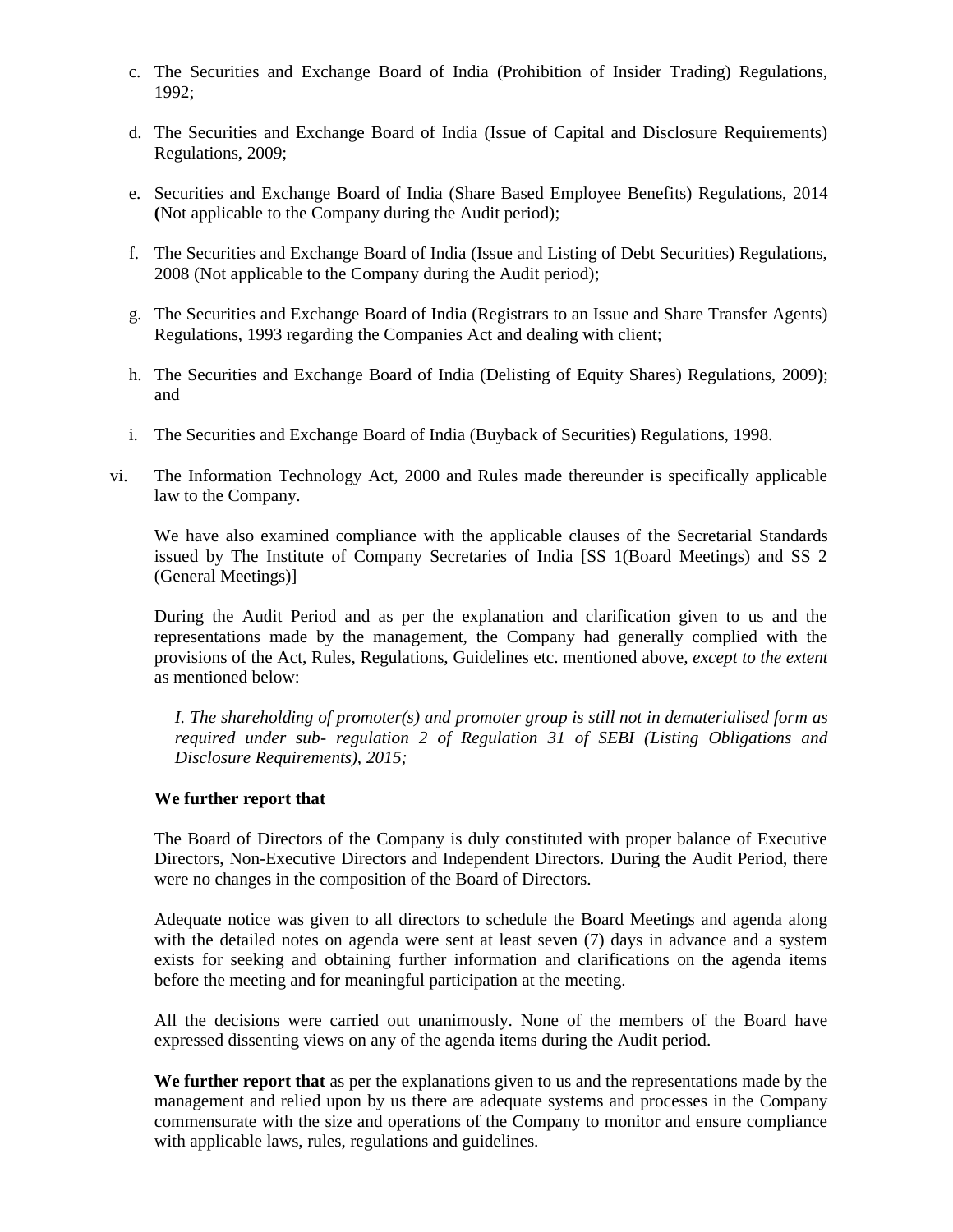**We further report that** during the Audit Period there was no specific event or actions having major bearing on the Company's affairs in pursuance of the above refereed laws, rules, regulation and guidelines etc.

**August 14, 2019**

**Mumbai For Amita Desai & Co.**

**Company Secretaries**

**Amita Desai Proprietor FCS 4180 CP 2339**

This report is to be read with our letter of even date which is annexed as 'ANNEXURE A' and forms an integral part of this report.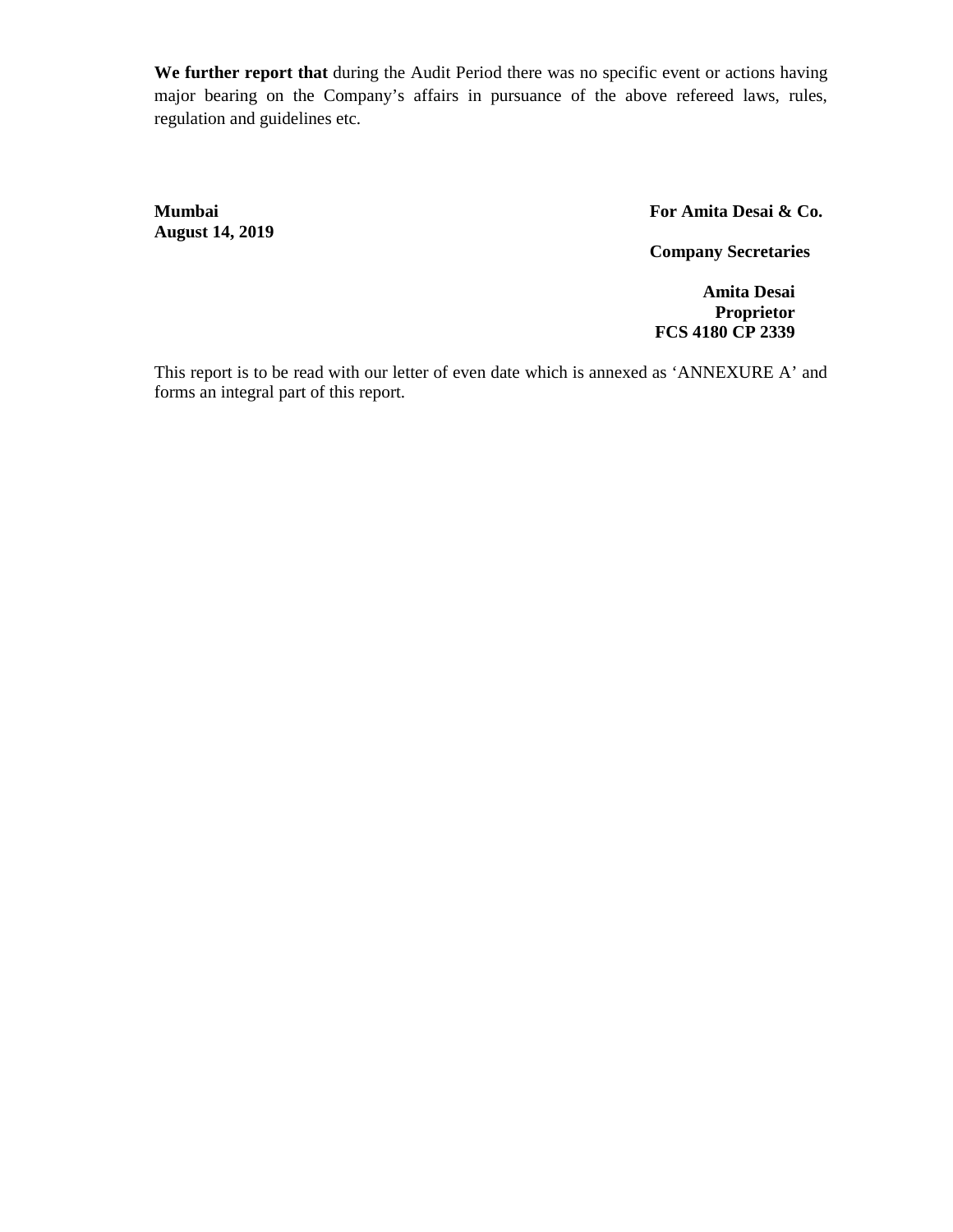# **ANNEXURE – A**

# **(To the Secretarial Audit report of Springform Technology Limited for the Financial year 2018-19)**

To, The Members, **SPRINGFORM TECHNOLOGY LIMITED** 203, A- Wing, Suchita Enclave, Maharashtra Nagar, Borivali (West), Mumbai-400092

Our Secretarial Audit Report for the financial year from April 01, 2018 to March 31, 2019 of even date is to be read along with this letter.

- 1. Maintenance of secretarial and other record is the responsibility of the management of the Company. Our responsibility is to express an opinion on these secretarial records based on our audit of the relevant records maintained and furnished to us by the Company along with the explanation where so required.
- 2. We have followed the audit practices and processes as were appropriate to obtain reasonable assurance about the correctness of the contents of the Secretarial records. The verification was done on test basis to ensure that correct facts are reflected in secretarial records. We believe that the processes and practices, we followed provide a reasonable basis for our opinion.
- 3. We have not verified the correctness and appropriateness of financial records and Books of Accounts of the Company.
- 4. Wherever required, we have obtained the Management Representation about the compliance of laws, rules and regulations and happening of events etc. and also got Management Representation that there are no specifically applicable laws to the Company except mentioned in the Report.
- 5. The compliance of the provisions of Corporate and other applicable laws, rules, regulations, standards is the responsibility of management. Our examination was limited to the verification of procedures on test basis.
- 6. The Secretarial Audit Report is neither an assurance as to the future viability of the Company nor of the efficiency or effectiveness with which the management has conducted the affairs of the Company.

**August 14, 2019**

**Mumbai For Amita Desai & Co.**

**Company Secretaries**

**Amita Desai Proprietor FCS 4180 CP 2339**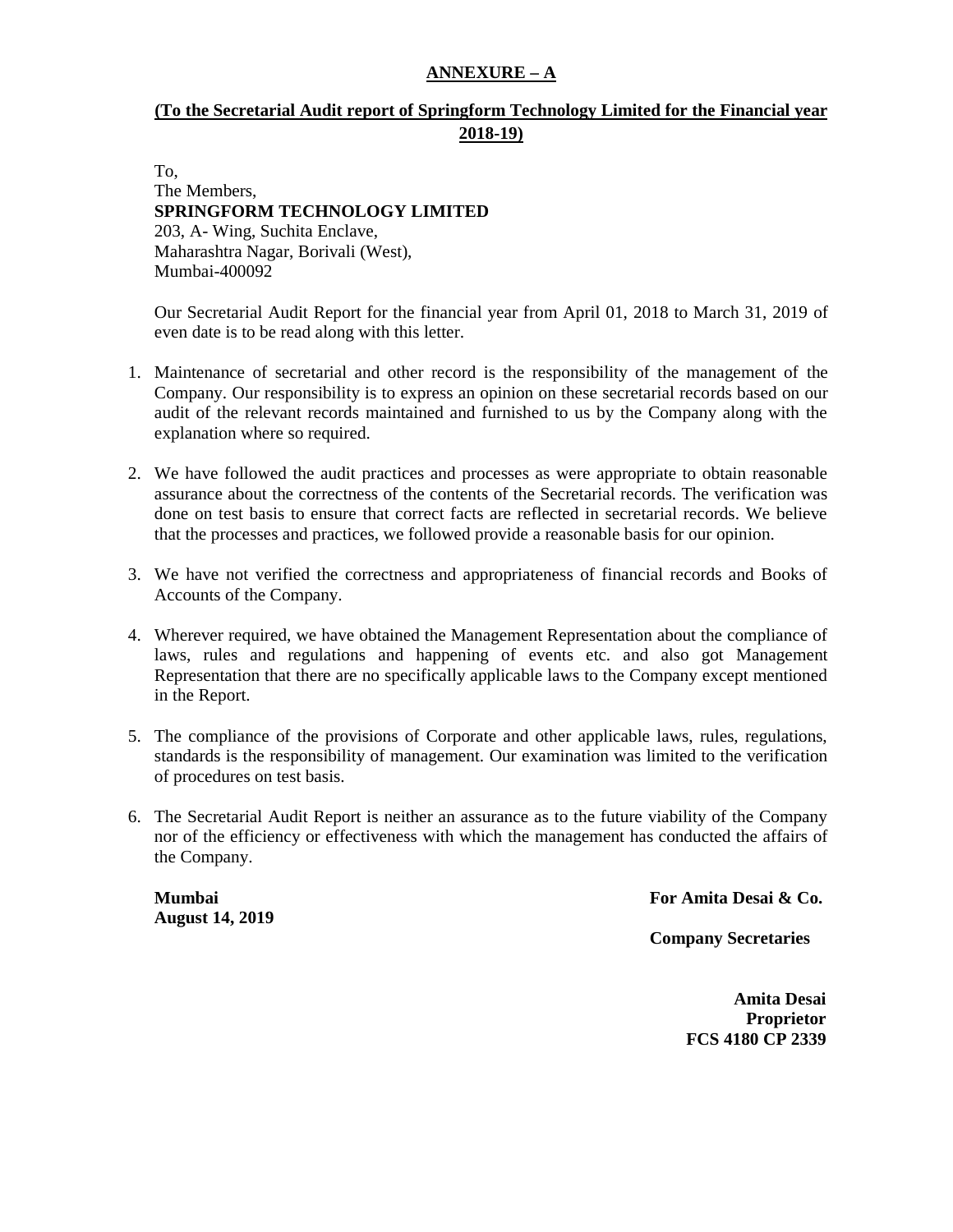### **Annexure "G" Management Discussion and Analysis**

### **I. OVERVIEW:**

The Company is engaged in providing services in the field of Information Technology. The Company develops and sells software product / solutions and provides support. The solutions are developed based on market requirements or specific to a customer requirement. The Company has leading edge in the integration technology.

We enable our clients renew and simplify their existing experience with usage of Software and IT infrastructure. We partner with them in designing and implementing new solutions to their most complex problems in a dynamic business environment. The Company is a public limited company incorporated and domicile in India having its registered office in Mumbai and the shares of the Company are listed on BSE Limited in India.

### **II.INDUSTRY STRUCTURE AND DEVELOPMENT:**

In present scenario it is hard to overestimate strategic significance of New Information Technology. Information Technology (IT) has brought immense change in the working environment of the companies. The nature of products, services, process, companies, industries and competition itself has transformed. Efficiency and Innovation is encouraged bringing in more developments and opportunities. Over the years various technology solutions and technology providers have emerged making IT user friendly and interactive. Use of foreign technology services has reduced overall expenditure and improved quality, innovation and faster delivery of technology solutions. In the last few years, enterprises around the world are embracing the reality that digital transforms with innovation which are scalable and affect every aspect of business in positive direction with growth potential. This requires new business models, new ways of working and integrated capability across strategy, design and technology. Government of India also supports digital India as new reform.

### **III.OPPORTUNITIES AND THREATS:**

New initiative of Government Policies to for Digital India has given tremendous growth potential to IT companies. IT support is backbone for enterprise. IT support increases scalability of venture. The integration technology is a start in India and has massive potential with years ahead.

IT sector face tremendous threat from computer virus and hacking. Computer virus cause huge economic damage every year. Viruses get an unauthorized access to the computer systems and damage data, files, programs. Another threat faced by the Company is competition in this technology which has taken attention of big players thus a division of market, resulting in loss of business. This results into great loss for the Company.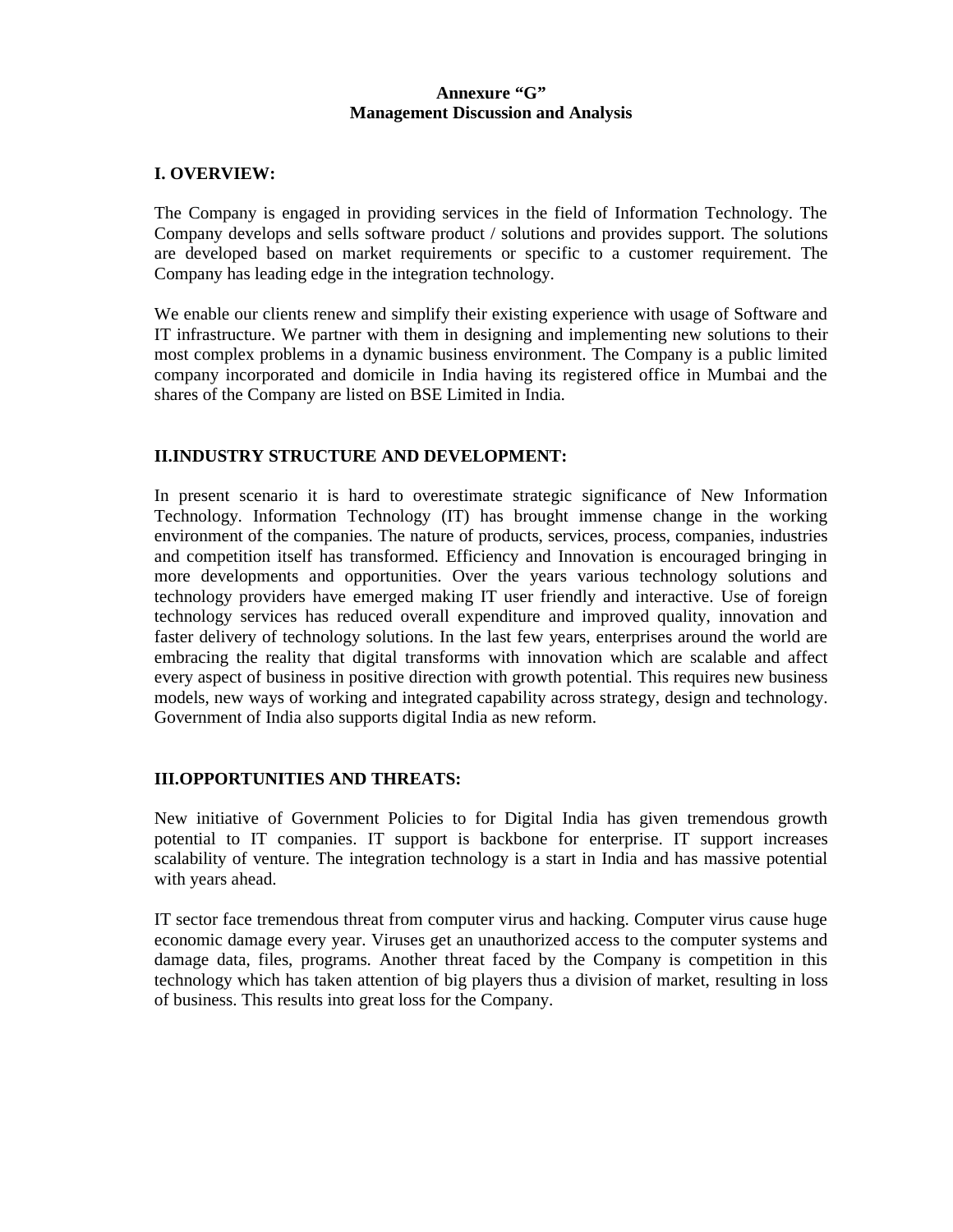## **IV. SEGMENT-WISE OR PRODUCT-WISE PERFROMANCE**

The Company is operating in single segment of software development and providing IT services. The Company has all tailor made software product on the shelf.

# **V.OUTLOOK, RISKS AND CONCERNS**

Following are certain factors due to which actual performance differs from anticipated results and these are risks and concerns faced by Company -

- Recruitment and retention of highly-skilled technology professionals.
- Ability of management team and key managerial personnel.
- Breakdown of computer with virus attack, disruption of telecommunication could negatively impact our performance.
- $\triangleright$  General natural disasters like earthquakes, floods, tsunami etc.
- $\triangleright$  Stricter compliance regime.

# **VI. INTERNAL CONTROL SYSTEMS AND THEIR ADEQUACY**

The Company has an adequate internal financial control system commensurate with the size of its business operations and operating effectively throughout the year.

# **VII. FINANCIAL PERFORMANCE WITH RESPECT TO OPERATIONAL PERFORMANCE**

During the year under review, Company made Total Turnover of Rs. 71.12 Lacs by way of Sales & Service of Computer Software and the net Profit Rs. 5.32 Lacs. The Company is hopeful of achieving higher Turnover and profitability barring unforeseen circumstances in next FY.

# **VIII. MATERIAL DEVELOPMENT IN HUMAN RESOURCES:**

The Company is engaged in specialized technology services, it enables it to attract and retain best talent.

### HUMAN CAPITAL:

Human Capital is collection of resources- all talent, skills, ability, experience and intelligence. Company's human capital is most important assets. The Company is making efforts to attract retain and motivate best employees. Providing required training for this specialized technology is also a motivating factor to employees transiting into a new era of technology and improving their skill.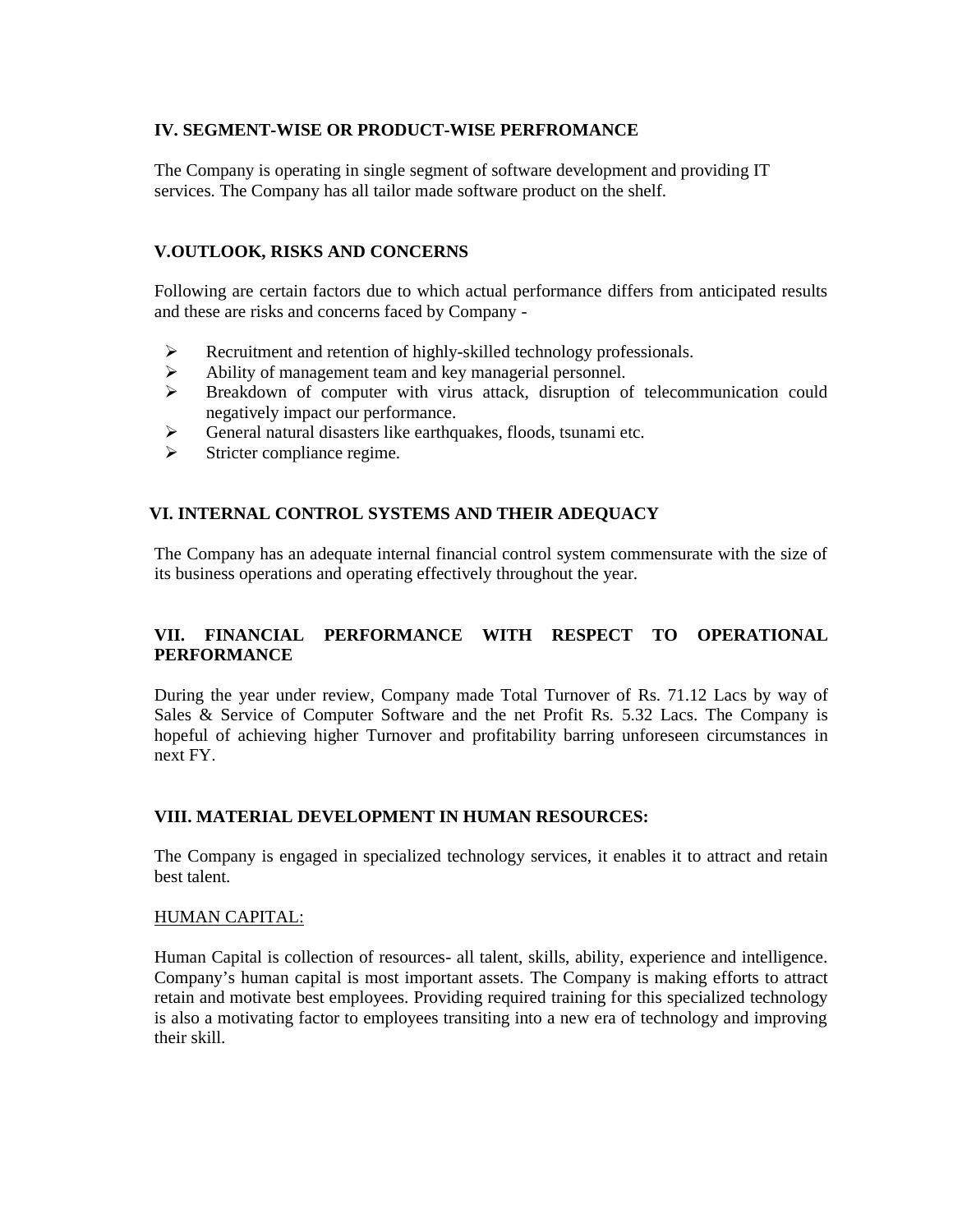### TRAINING AND DEVELOPMENT:

In an ever changing and fast paced corporate world, training and development is an indispensable function. The Company provides training programs for new recruits to get familiar with working environment of the Company and their job profile. Development programs are conducted for officers, functional heads and directors to get updated with changes in corporate laws. Training allows employees to acquire new skills, sharpen existing ones, perform better, increase productivity and be better leaders.

### COMPENSATION:

The Company have appropriate remuneration policy adequate to attract retain and motivate employees. Remuneration policy is linked with performance of individual employee and performance of Company.

# **IX. DETAILS OF SIGNIFICANT CHANGES ( i.e. CHANGE OF 25% OR MORE AS COMPARED TO THE IMMEDIATELY PREVIOUS FINANICAL YEAR ) IN KEY FINANCIAL RATIOS ALONG WITH DETAILED EXPLANATION, IF ANY THEREOF , INCLUDING THE FOLLOWING**

- (a) Debtors turnover
- (b) Inventory turnover
- (c) Interest coverage ratio
- (d) Current ratio
- (e) Debt- equity ratio
- (f) Operating profit margin
- (g) Net profit margin
- (h) Sector specific equivalent ratio

There is no significant changes in key financial ration which is more than 25% compared to immediately previous financial year

### **X. . THE RETURN ON NET WORTH**

The Return on Net worth of the Company has increased from 1.29 times to 1.46 times from immediately previous financial year due to increase in sales and developing software in house.

### **FOR AND BEHALF OF THE BOARD**

**PANKAJ KISHOR SHAH KISHORE SHAH MANAGING DIERCTOR DIRECTOR DIN: 00945911 DIN: 00945921 ADDRESS:** 7/8, Neel Kamal, **ADDRESS:** 7/8, Neel Kamal, Roshan Nagar, Borivali (West), Roshan Nagar, Borivali (West), Mumbai – 400092 Mumbai – 400092

**Place: Mumbai Dated: August 14, 2019**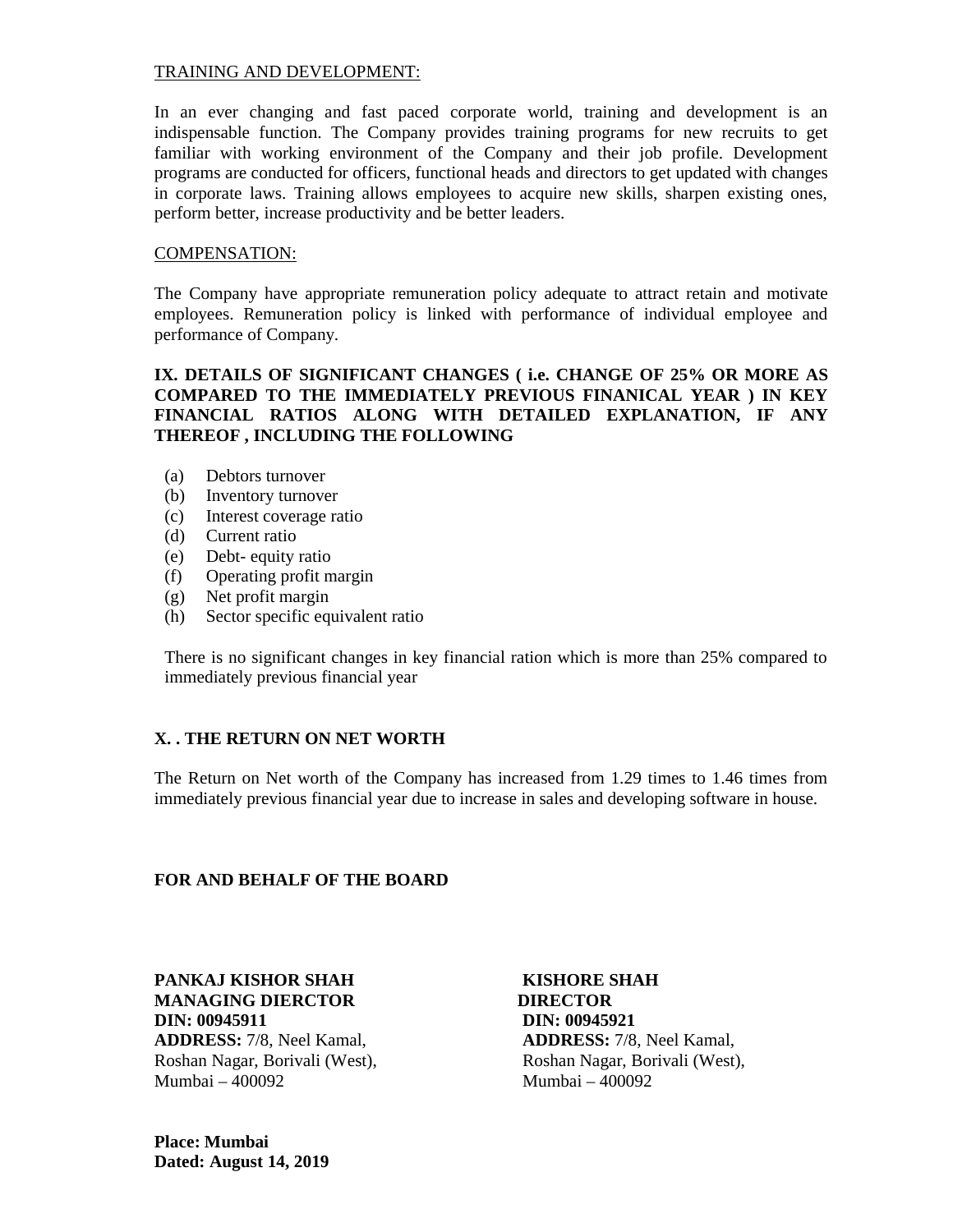

**Chartered Accountant**

**\_\_\_\_\_\_\_\_\_\_\_\_\_\_\_\_\_\_\_\_\_\_\_\_\_\_\_\_\_\_\_\_\_\_\_\_\_\_\_\_\_\_\_\_\_\_\_\_\_\_\_\_\_\_\_\_\_\_\_\_\_\_\_\_\_\_\_\_\_\_\_\_\_\_\_**

# **B-104, MANISH MAHAL, 1ST FLOOR, OFF. VEERA DESAI ROAD, NEAR ANDHERI TEL. EXC., ANDHERI – WEST, MUMBAI – 400 053. Mobile – 9892240607, email – cajraai@gmail.com**

# **INDEPENDENT AUDITORS' REPORT**

## **TO THE MEMBERS OF SPRINGFORM TECHNOLOGY LTD.,**

### **Report on the Standalone Indian Accounting Standards (Ind AS) Financial Statements**

1. We have audited the accompanying standalone financial statements of **Springform Technology Limited** ("the Company"), which comprise the Balance Sheet as at March 31, 2019, the Statement of Profit and Loss and the Cash Flow Statement for the year then ended, and a summary of the significant accounting policies and other explanatory information.

In our opinion and to the best of our information and according to the explanations given to us, the aforesaid standalone financial statements give the information required by the Companies Act, 2013 ("the Act") in the manner so required and give a true and fair view in conformity with the Indian Accounting Standards prescribed under section 133 of the Act read with the Companies (Indian Accounting Standards) Rules, 2015, as amended, ("Ind AS") and other accounting principles generally accepted in India, of the state of affairs of the Company as at March 31, 2019, the profit and total comprehensive income, changes in equity and its cash flows for the year ended on that date.

### Basis for Opinion

We conducted our audit of the standalone financial statements in accordance with the Standards on Auditing specified under section 143(10) of the Act (SAs). Our responsibilities under those Standards are further described in the Auditor's Responsibilities for the Audit of the Standalone Financial Statements section of our report. We are independent of the Company in accordance with the Code of Ethics issued by the Institute of Chartered Accountants of India (ICAI) together with the independence requirements that are relevant to our audit of the standalone financial statements under the provisions of the Act and the Rules made thereunder, and we have fulfilled our other ethical responsibilities in accordance with these requirements and the ICAI'sCode of Ethics. We believe that the audit evidence we have obtained is sufficient and appropriate to provide a basis for our audit opinion on the standalone financial statements.

### **Management's Responsibility for the Standalone Ind AS Financial Statements**

2. The Company's Board of Directors is responsible for the matters stated in Section 134(5) of the Companies Act, 2013 ("the Act") with respect to the preparation of these standalone Ind AS financial statements to give a true and fair view of the financial position, financial performance, cash flows in accordance with the accounting principles generally accepted in India, including the Indian Accounting Standards specified in the Companies (Indian Accounting Standards) Rules, 2015 (as amended) under Section 133 of the Act. This responsibility also includes maintenance of adequate accounting records in accordance with the provisions of the Act for safeguarding of the assets of the Company and for preventing and detecting frauds and other irregularities; selection and application of appropriate accounting policies; making judgments and estimates that are reasonable and prudent; and design, implementation and maintenance of adequate internal financial controls, that were operating effectively for ensuring the accuracy and completeness of the accounting records, relevant to the preparation and presentation of the standalone Ind AS financial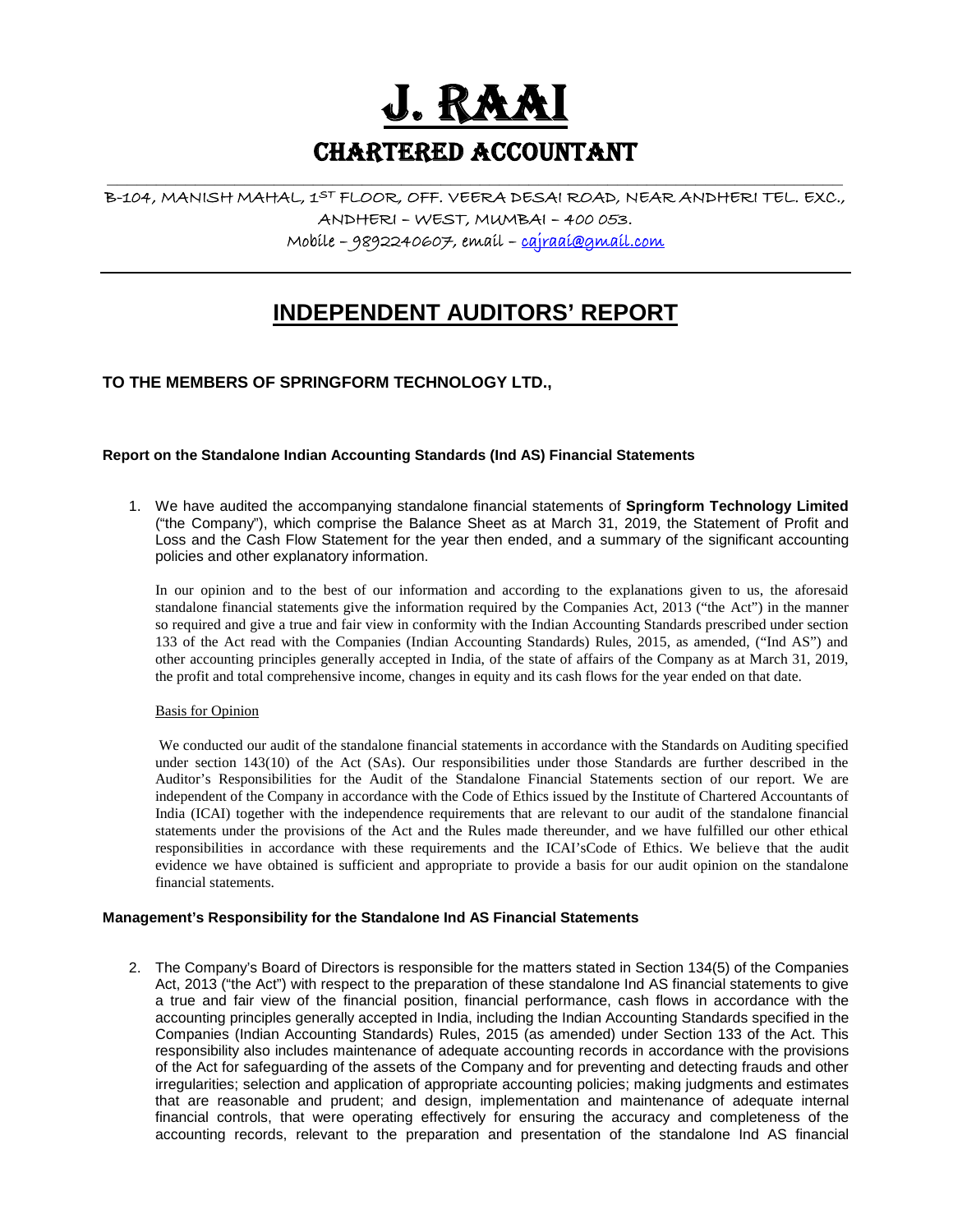statements that give a true and fair view and are free from material misstatement, whether due to fraud or error.

In preparing the standalone financial statements, management is responsible for assessing the Company's ability to continue as a going concern, disclosing, as applicable, matters related to going concern and using the going concern basis of accounting unless management either intends to liquidate the Company or to cease operations, or has no realistic alternative but to do so.

The Board of Directors are responsible for overseeing the Company's financial reporting process.

### **Auditors' Responsibility**

- 3. Our responsibility is to express an opinion on these standalone Ind AS financial statements based on our audit.
- 4. We have taken into account the provisions of the Act and the Rules made there under including the accounting and auditing standards and matters which are required to be included in the audit report under the provisions of the Act and the Rules made there under.
- 5. We conducted our audit of the standalone Ind AS financial statements in accordance with the Standards on Auditing specified under Section 143(10) of the Act and other applicable authoritative pronouncements issued by the Institute of Chartered Accountants of India. Those Standards and pronouncements require that we comply with ethical requirements and plan and perform the audit to obtain reasonable assurance about whether the standalone Ind AS financial statements are free from material misstatement.
- 6. An audit involves performing procedures to obtain audit evidence about the amounts and the disclosures in the standalone Ind AS financial statements. The procedures selected depend on the auditors' judgment, including the assessment of the risks of material misstatement of the standalone Ind AS financial statements, whether due to fraud or error. In making those risk assessments, the auditor considers internal financial controls relevant to the Company's preparation of the standalone Ind AS financial statements that give a true and fair view, in order to design audit procedures that are appropriate in the circumstances. An audit also includes evaluating the appropriateness of the accounting policies used and the reasonableness of the accounting estimates made by the Company's Directors, as well as evaluating the overall presentation of the standalone Ind AS financial statements.
- 7. We believe that the audit evidence we have obtained is sufficient and appropriate to provide a basis for our audit opinion on the standalone Ind AS financial statements.

### **Opinion**

8. In our opinion and to the best of our information and according to the explanations given to us, the aforesaid standalone Ind AS financial statements give the information required by the Act in the manner so required and give a true and fair view in conformity with the accounting principles generally accepted in India, of the state of affairs of the Company as at March 31, 2019, and, its cash flows for the year ended on that date.

### **Report on Other Legal and Regulatory Requirements**

- 9. As required by the Companies (Auditor's Report) Order, 2016, issued by the Central Government of India in terms of sub-section (11) of section 143 of the Act ("the Order"), and on the basis of such checks of the books and records of the Company as we considered appropriate and according to the information and explanations given to us, we give in the **Annexure B** a statement on the matters specified in paragraphs 3 and 4 of the Order.
- 10. As required by Section 143 (3) of the Act, we report that: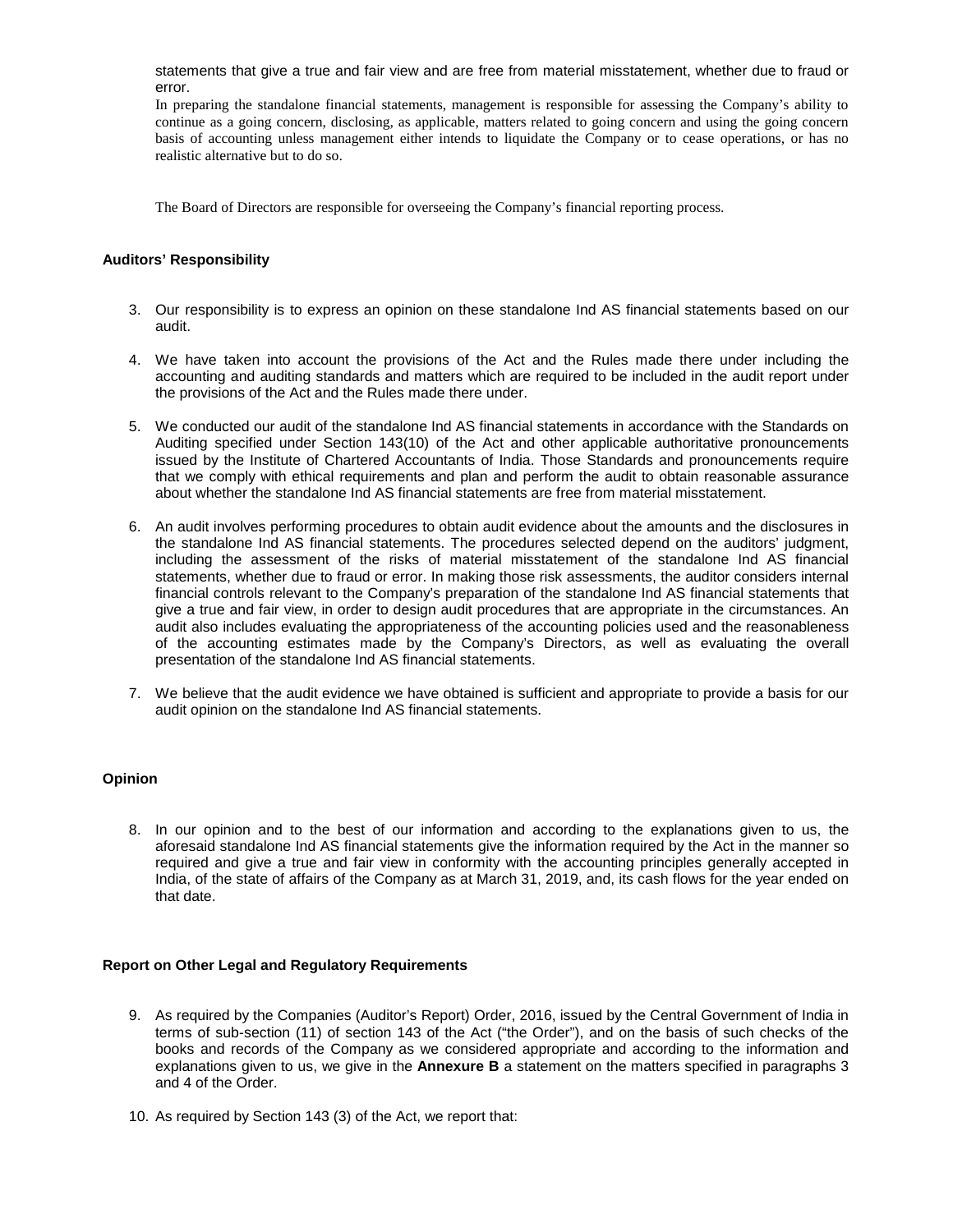- a) We have sought and obtained all the information and explanations which to the best of our knowledge and belief were necessary for the purposes of our audit.
- *b)* In our opinion, proper books of account as required by law have been kept by the Company so far as it appears from our examination of those books.
- c) The Balance Sheet, the Statement of Profit and Loss (including other comprehensive income), the Cash Flow Statement and the Statement of Changes in Equity dealt with by this Report are in agreement with the books of account.
- d) In our opinion, the aforesaid standalone Ind AS financial statements comply with the Indian Accounting Standards specified under Section 133 of the Act.
- e) On the basis of the written representations received from the directors as on March 31, 2019 taken on record by the Board of Directors, none of the directors is disqualified as on March 31, 2019 from being appointed as a director in terms of Section 164 (2) of the Act.
- f) With respect to the maintenance of accounts and other matters connected therewith, reference is made to our comments in paragraph 10 (b) above.
- g) With respect to the adequacy of the internal financial controls over financial reporting of the Company and the operating effectiveness of such controls, refer to our separate Report in **Annexure A**.
- h) With respect to the other matters to be included in the Auditors' Report in accordance with Rule 11 of the Companies (Audit and Auditors) Rules, 2014, in our opinion and to the best of our knowledge and belief and according to the information and explanations given to us:
	- (1) The Company does not have any pending litigations as at March 31, 2019 which would impact its financial position in its standalone Ind AS financial statements;
	- (2) The Company has no long-term contracts nor any derivative contracts and hence doesn't require any provision as at March 31, 2019, as required under the applicable law or accounting standards, for material foreseeable losses;
	- (3) There were no amounts which were required to be transferred to the Investor Education and Protection Fund by the Company during the year ended March 31, 2019.
- i) As required by the Companies (Auditor's Report) Order, 2016 ("the Order") issued by the Central Government in terms of Section 143(11) of the Act, we give in "Annexure B" a statement on the matters specified in paragraphs 3 and 4 of the Order.

### **For J. Raai Chartered Accountant**

**CA Jagajeevandas Raai Proprietor. Membership No. 031499 Firm Registration No. 108292W**

**Place: Mumbai Date: May 29, 2019**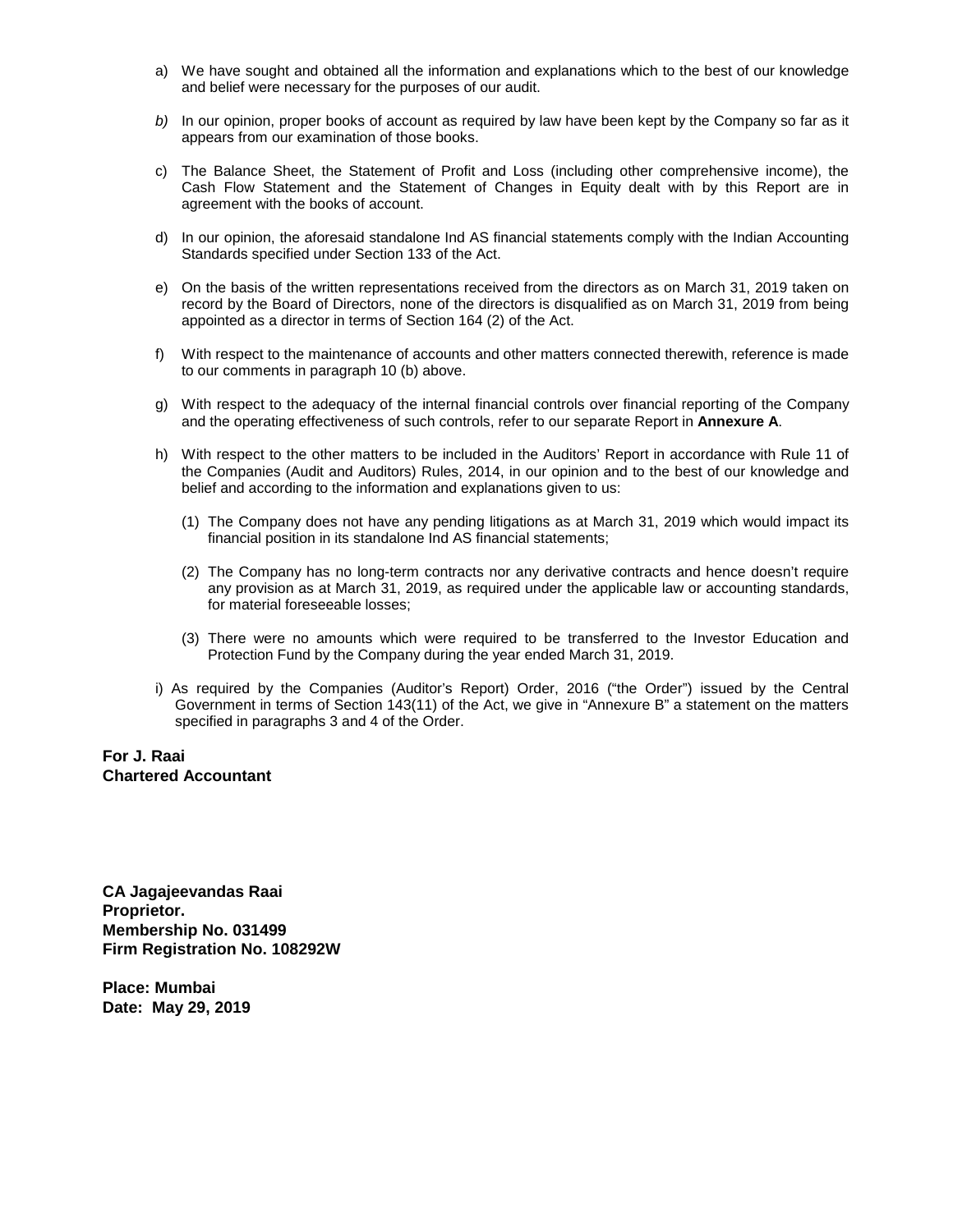### **ANNEXURE 'A' TO INDEPENDENT AUDITORS' REPORT**

(Referred to in Paragraph 10(g) of the Independent Auditor's Report of even date to the members of **SPRINGFORM TECHNOLOGY LIMITED** on the Standalone Ind AS financial statements as of and for the year ended March 31, 2019)

### **Report on the Internal Financial Controls under Clause (i) of Sub-section 3 of Section 143 of the Act**

**1.** We have audited the internal financial controls over financial reporting of **Springform Technology Limited** ("the Company") as of March 31, 2019, in conjunction with our audit of the standalone Ind AS financial statements of the Company for the year ended on that date.

### **Management's Responsibility for Internal Financial Controls**

2. The Company's management is responsible for establishing and maintaining internal financial controls based on the internal control over financial reporting criteria established by the Company considering the essential components of internal control stated in the Guidance Note on Audit of Internal Financial Controls over Financial Reporting issued by the Institute of Chartered Accountants of India (ICAI).These responsibilities include the design, implementation and maintenance of adequate internal financial controls that were operating effectively for ensuring the orderly and efficient conduct of its business, including adherence to company's policies, the safeguarding of its assets, the prevention and detection of frauds and errors, the accuracy and completeness of the accounting records, and the timely preparation of reliable financial information, as required under the Act.

### **Auditors' Responsibility**

- 3. Our responsibility is to express an opinion on the Company's internal financial controls over financial reporting based on our audit. We conducted our audit in accordance with the Guidance Note on Audit of Internal Financial Controls Over Financial Reporting (the "Guidance Note") and the Standards on Auditing specified under Section 143(10) of the Act to the extent applicable to an audit of internal financial controls, both applicable to an audit of internal financial controls and both issued by the ICAI. Those Standards and the Guidance Note require that we comply with ethical requirements and plan and perform the audit to obtain reasonable assurance about whether adequate internal financial controls over financial reporting were established and maintained and if such controls operated effectively in all material respects.
- 4. Our audit involves performing procedures to obtain audit evidence about the adequacy of the internal financial controls system over financial reporting and their operating effectiveness. Our audit of internal financial controls over financial reporting included obtaining an understanding of internal financial controls over financial reporting, assessing the risk that a material weakness exists, and testing and evaluating the design and operating effectiveness of internal control based on the assessed risk. The procedures selected depend on the auditor's judgement, including the assessment of the risks of material misstatement of the financial statements, whether due to fraud or error.
- 5. We believe that the audit evidence we have obtained is sufficient and appropriate to provide a basis for our audit opinion on the Company's internal financial controls system over financial reporting.

### **Meaning of Internal Financial Controls over Financial Reporting**

6. A company's internal financial controls over financial reporting is a process designed to provide reasonable assurance regarding the reliability of financial reporting and the preparation of financial statements for external purposes in accordance with generally accepted accounting principles. A company's internal financial controls over financial reporting includes those policies and procedures that (1) pertain to the maintenance of records that, in reasonable detail, accurately and fairly reflect the transactions and dispositions of the assets of the company; (2) provide reasonable assurance that transactions are recorded as necessary to permit preparation of financial statements in accordance with generally accepted accounting principles, and that receipts and expenditures of the company are being made only in accordance with authorisations of management and directors of the company; and (3) provide reasonable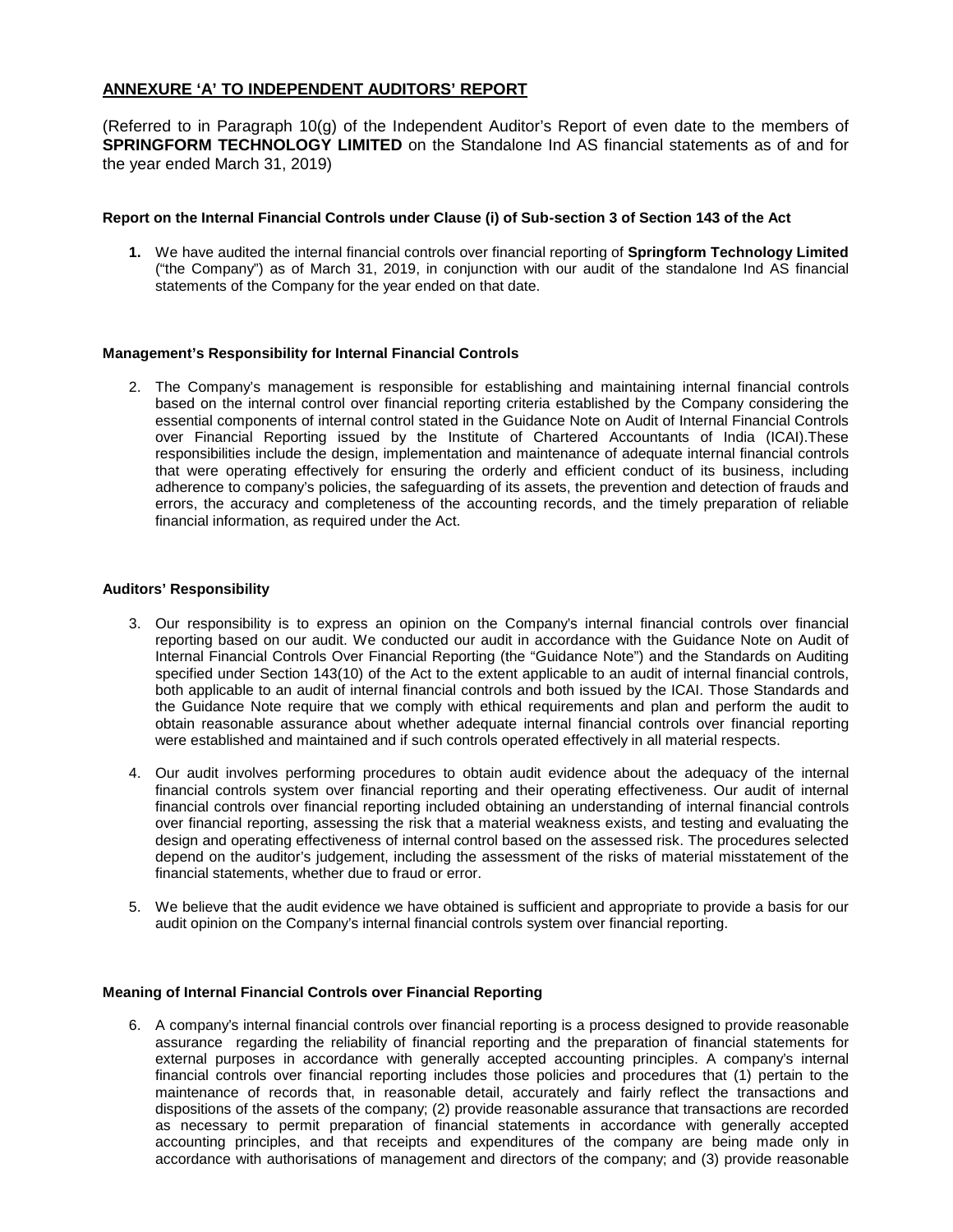assurance regarding prevention or timely detection of unauthorised acquisition, use, or disposition of the company's assets that could have a material effect on the financial statements.

### **Inherent Limitations of Internal Financial Controls over Financial Reporting**

7. Because of the inherent limitations of internal financial controls over financial reporting, including the possibility of collusion or improper management override of controls, material misstatements due to error or fraud may occur and not be detected. Also, projections of any evaluation of the internal financial controls over financial reporting to future periods are subject to the risk that the internal financial controls over financial reporting may become inadequate because of changes in conditions, or that the degree of compliance with the policies or procedures may deteriorate.

### **Opinion**

8. In our opinion, the Company has, in all material respects, an adequate internal financial controls system over financial reporting and such internal financial controls over financial reporting were operating effectively as at March 31, 2019, based on the internal control over financial reporting criteria established by the Company considering the essential components of internal control stated in the Guidance Note on Audit of Internal Financial Controls Over Financial Reporting issued by the Institute of Chartered Accountants of India.

**For J. Raai Chartered Accountant**

**CA Jagajeevandas Raai Proprietor. Membership No. 031499 Firm Registration No. 108292W**

**Place: Mumbai Date: May 29, 2019**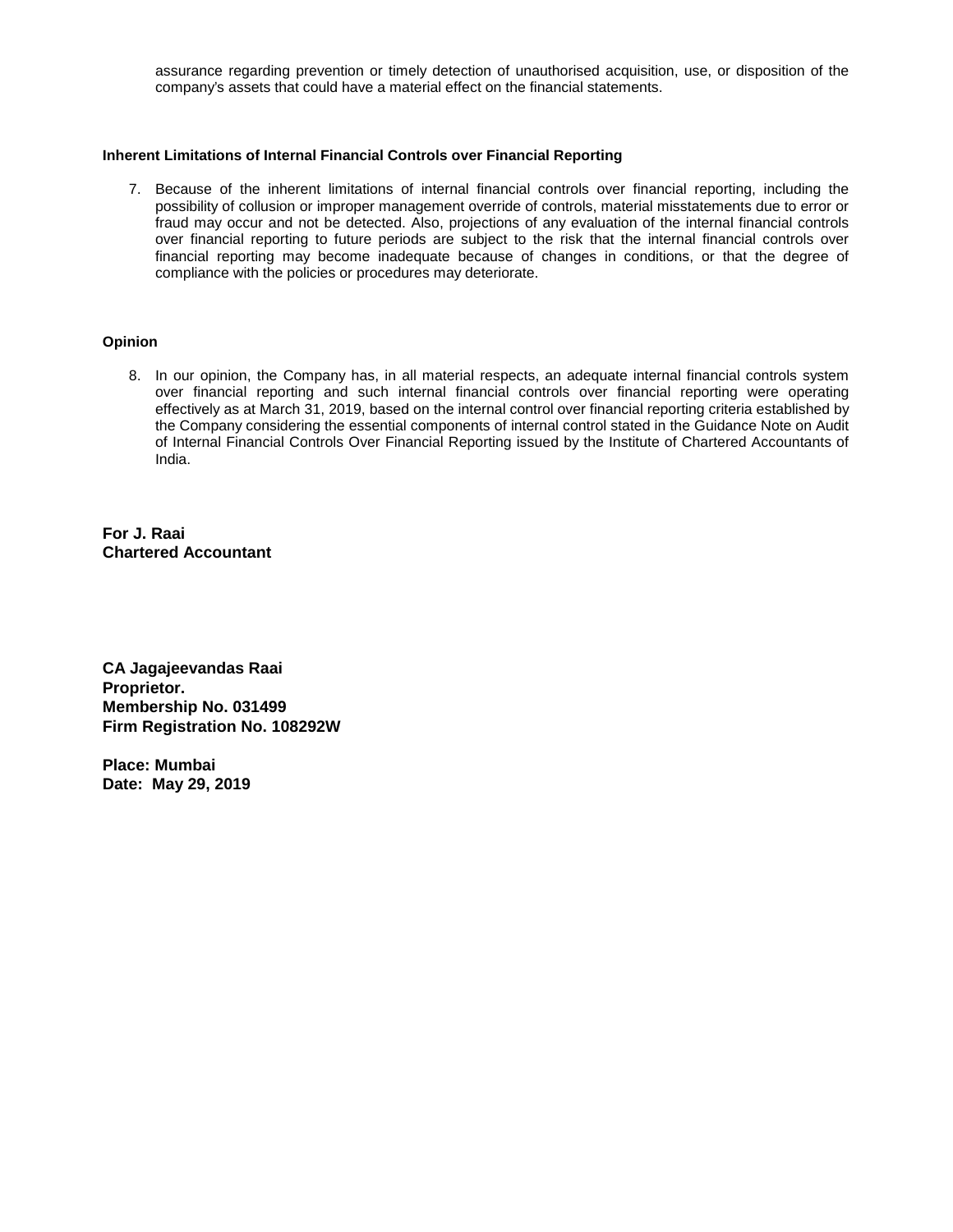### **ANNEXURE 'B' TO AUDITORS' REPORT**

(Referred to in paragraph 9 of the Independent Auditors' Report of even date to the members of **SPRINGFORM TECHNOLOGY LIMITED** on the Standalone Ind AS financial statements as of and for the year ended March 31, 2019)

- i. (a) The Company is maintaining proper records showing full particulars, including quantitative details and situation, of fixed assets.
	- (b) The fixed assets are physically verified by the Management during the year which, in our opinion, is reasonable having regard to the size of the Company and the nature of its assets. We have been informed no material discrepancies have been noticed on such verification.
- ii. The provisions of Clause 3 (ii) of the said order related to physical verification of inventory is not applicable to the company.
- iii. The Company has not granted any loans, secured or unsecured, to companies, firms, Limited Liability Partnerships or other parties covered in the register maintained under Section 189 of the Act. Therefore, the provisions of Clause 3(iii), (iii)(a), (iii)(b) and (iii)(c) of the said Order are not applicable to the Company.
- iv. The Company has not made any investments nor granted any loans or provided any guarantees or security to the parties covered under Section 185 and 186.
- v. In our opinion, and according to the information and explanations given to us the Company has not accepted any deposits from the public within the meaning of Sections 73, 74, 75 and 76 of the Act and the Rules framed there under to the extent notified.
- vi. We are informed that the Central Government has not prescribed for the maintenance of cost records under Section 148(1) the Companies Act, 2013 for the products manufactured by the Company. Accordingly, the provisions of clause 4(vi) of the Companies (Auditors Report) Order 2003 are not applicable to the company.
- vii. (a) According to the information and explanations given to us and the records of the Company examined by us, in our opinion, the Company is generally regular in depositing undisputed statutory dues in respect of income tax, sales tax and service tax, duty of customs, duty of excise, value added tax, GST Tax and other material statutory dues as applicable, with the appropriate authorities.
	- (b) Further, we are informed that the provisions of provident fund, employees' state insurance, wealth tax are not applicable to the Company;
- viii. As the Company does not have any loans or borrowings from any financial institution or bank or Government, nor has it issued any debentures as at the balance sheet date, the provisions of Clause 3(viii) of the Order are not applicable to the Company.
- ix. The Company has not raised any moneys by way of initial public offer, further public offer (including debt instruments) and term loans. Accordingly, the provisions of Clause 3(ix) of the Order are not applicable to the Company.
- x. During the course of our examination of the books and records of the Company, carried out in accordance with the generally accepted auditing practices in India, and according to the information and explanations given to us, we have neither come across any instance of material fraud by the Company or on the Company by its officers or employees, noticed or reported during the year, nor have we been informed of any such case by the Management.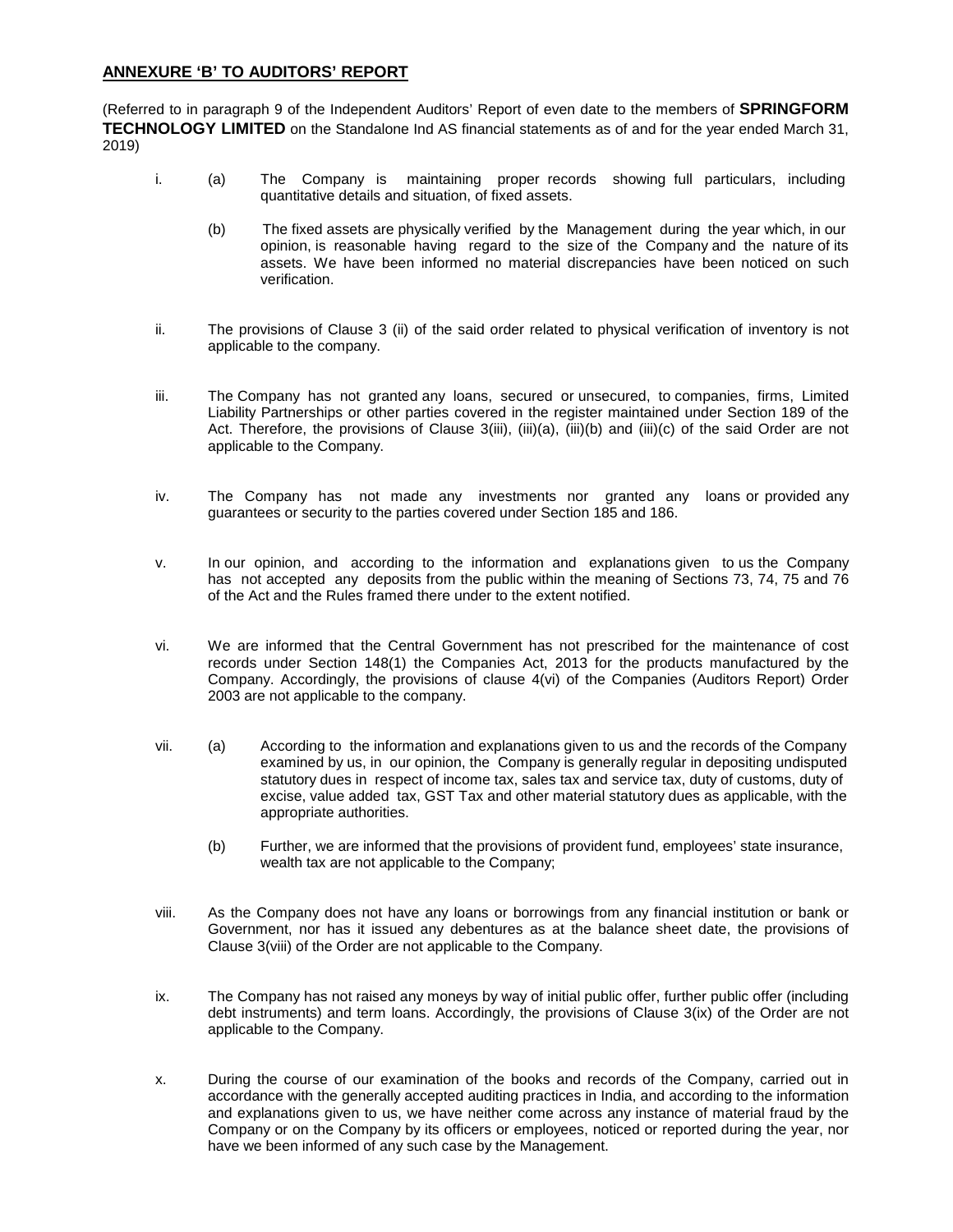- xi. According to the information and explanations furnished to us by the Company, the managerial remuneration has been paid in accordance with the provisions of the section 197 read with schedule V to the Companies Act.
- xii. As the Company is not a Nidhi Company and the Nidhi Rules, 2014 are not applicable to it, the provisions of Clause 3(xii) of the Order are not applicable to the Company.
- xiii. The Company has entered into transactions with related parties in compliance with the provisions of Sections 177 and 188 of the Act. The details of such related party transactions have been disclosed in the Standalone Ind AS financial statements as required under Indian Accounting Standard (Ind AS) 24, Related Party Disclosures specified under Section 133 of the Act, read with Companies (Indian Accounting Standard) Rules, 2015 (as amended).
- xiv. The Company has not made any preferential allotment or private placement of shares or fully or partly convertible debentures during the year under review. Accordingly, the provisions of Clause 3(xiv) of the Order are not applicable to the Company.
- xv. The Company has not entered into any non-cash transactions with its directors or persons connected with him within the meaning of Section 192 of the Act. Accordingly, the provisions of Clause 3(xv) of the Order are not applicable to the Company.
- xvi. The Company is not required to be registered under Section 45-IA of the Reserve Bank of India Act, 1934. Accordingly, the provisions of Clause 3(xvi) of the Order are not applicable to the Company.

**For J. Raai Chartered Accountant**

**CA Jagajeevandas Raai Proprietor. Membership No. 031499 Firm Registration No. 108292W**

**Place: Mumbai Date: May 29, 2019**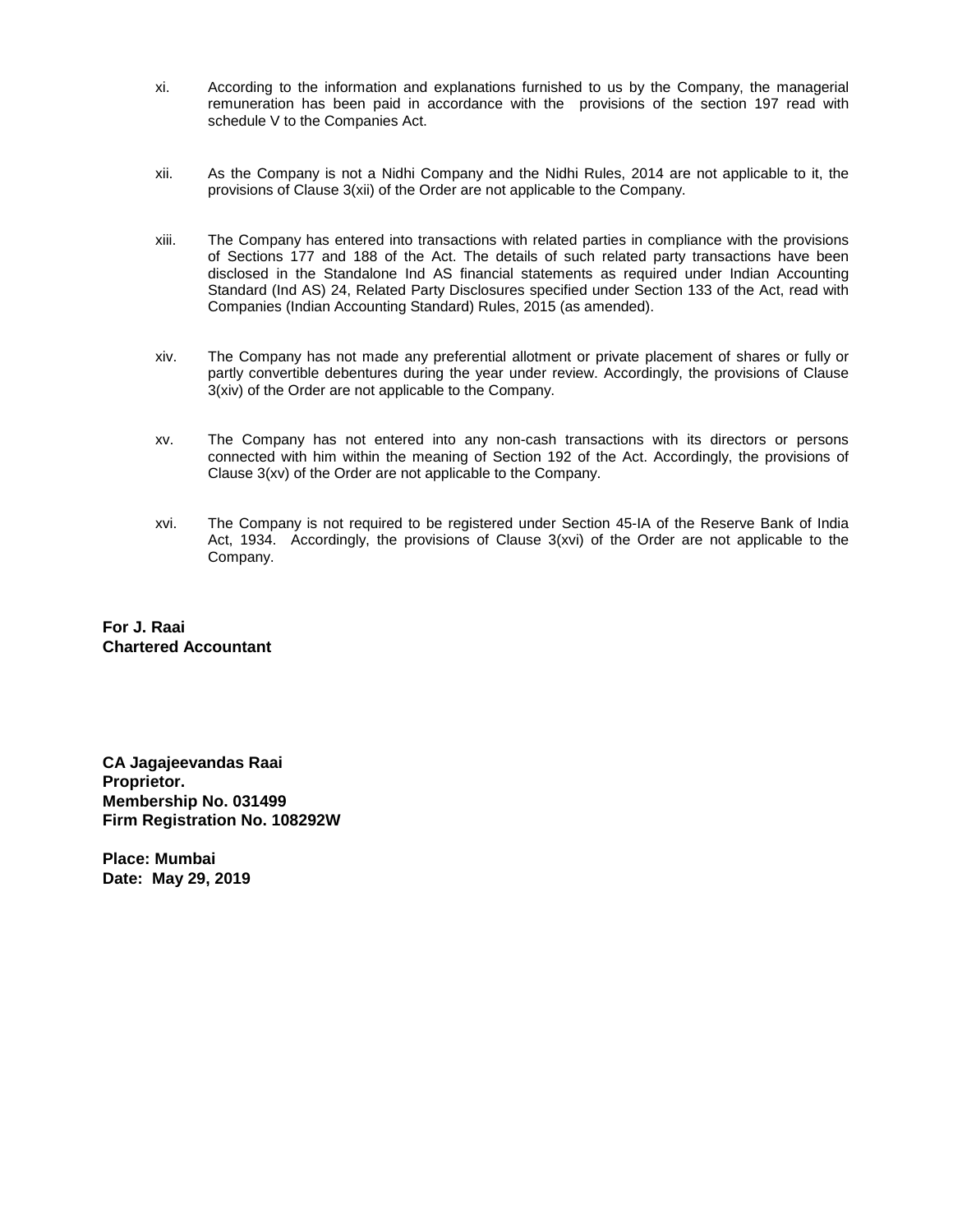# **SPRINGFORM TECHNOLOGY LIMITED STANDALONE BALANCE SHEET AS AT MARCH 31, 2019** *(All amounts in INR Thousands, unless otherwise stated)*

|                                                                                          | <b>Notes</b>            | As at              | As at              |
|------------------------------------------------------------------------------------------|-------------------------|--------------------|--------------------|
| <b>ASSETS</b>                                                                            |                         | March 31, 2019     | March 31, 2018     |
| <b>Non-Current Assets</b>                                                                |                         |                    |                    |
| Property, Plant and Equipment                                                            | 3                       | 10.11              | 10.11              |
| Capital Work-in-progress                                                                 |                         | 0.00               | 0.00               |
| <b>Intangible Assets</b>                                                                 | $\overline{\mathbf{4}}$ | 3168.70            | 2514.80            |
| <b>Investments in Subsidiaries</b>                                                       | 5                       | 0.00               | 0.00               |
| <b>Financial Assets</b>                                                                  |                         |                    |                    |
| i. Rent and Other Deposits                                                               |                         |                    |                    |
| ii. Other Financial Assets                                                               | 6(b)                    | 0.00               | 0.00               |
| Income Tax Assets (Net)                                                                  | 9                       | 0.00               | 0.00               |
| Deferred Tax Assets (Net)                                                                | $\overline{9}$          | 0.00               | 0.00               |
| Other Non-Current Assets                                                                 | $\overline{7}$          | 0.00               | 0.00               |
| <b>Total Non-Current Assets</b>                                                          |                         | 3178.81            | 2524.91            |
|                                                                                          |                         |                    |                    |
| <b>Current Assets</b>                                                                    |                         |                    |                    |
| Inventories                                                                              | 8                       | 0.00               | 0.00               |
| <b>Financial Assets</b>                                                                  |                         |                    |                    |
| i. Trade Receivables                                                                     | 6(a)                    | 2809.63            | 2144.90            |
| ii. Cash and Cash Equivalents                                                            | 6(c)                    | 598.22             | 251.04             |
| iii. Bank Balances other than Cash and Cash Equivalents                                  | 6(d)                    | 0.00               | 0.00               |
| <b>Other Current Assets</b>                                                              | $\overline{7}$          | 967.16             | 1749.16            |
| Assets Classified as Held for Sale                                                       | 10                      | 0.00               | 0.00               |
| <b>Total Current Assets</b>                                                              |                         | 4375.01            | 4145.10            |
| <b>TOTAL ASSETS</b>                                                                      |                         | 7553.82            | 6670.01            |
|                                                                                          |                         |                    |                    |
| <b>EQUITY AND LIABILITIES</b>                                                            |                         |                    |                    |
| <b>EQUITY</b>                                                                            |                         |                    |                    |
| <b>Equity Share Capital</b>                                                              | 11(a)                   | 500.00             | 500.00             |
| Other Equity                                                                             | 11(b)                   | 4359.72            | 3828.37            |
| <b>TOTAL EQUITY</b>                                                                      |                         | 4859.72            | 4328.37            |
| <b>LIABILITIES</b>                                                                       |                         |                    |                    |
| <b>Non-Current Liabilities</b>                                                           |                         |                    |                    |
|                                                                                          |                         |                    |                    |
| Provisions                                                                               | 13                      | 0.00               | 0.00               |
| <b>Employee Benefit Obligations</b>                                                      | 14                      | 0.00               | 0.00               |
| Other Non-Current Liabilities                                                            | 15                      | 0.00               | 0.00               |
| Deferred Tax Assets (liabilities)                                                        | 9                       | 343.40             | 184.46             |
| <b>Total Non-Current Liabilities</b>                                                     |                         | 343.40             | 184.46             |
| <b>Current Liabilities</b>                                                               |                         |                    |                    |
| <b>Financial Liabilities</b>                                                             |                         |                    |                    |
| i. Trade Payables                                                                        | 12(a)                   |                    |                    |
| - Total outstanding dues to Micro Enterprises and Small Enterprises                      |                         |                    |                    |
| - Total outstanding dues to creditors other than Micro Enterprises and Small Enterprises |                         | 362.55             | 65.50              |
| ii. Other Financial Liabilities                                                          | 12(b)                   | 0.00               | 0.00               |
|                                                                                          | 13                      |                    |                    |
| Provisions                                                                               | 14                      | 836.17             | 582.81             |
| <b>Employee Benefit Obligations</b>                                                      |                         | 154.61             | 153.80             |
| Other Current Liabilities                                                                | 15                      | 997.37             | 1355.07            |
| <b>Total Current Liabilities</b>                                                         |                         | 2350.70            | 2157.18            |
| <b>TOTAL LIABILITIES</b><br>TOTAL EQUITY AND LIABILITIES                                 |                         | 2694.10<br>7553.82 | 2341.64<br>6670.01 |

The above Standalone Balance Sheet should be read in conjunction with the accompanying notes.

As per our report attached of even date **For J. Raai Firm Registration No : 108292W Chartered Accountants**

For and on behalf of the Board of Directors

**Pankaj Shah Kishor Shah Managing Director Director DIN 00945911 DIN 00945921**

**For J. Raai Membership Number: 031499**

**Nina Sardesai Shilpa Agarwal Chief Financial Officer Company Secretary**

**Place: Mumbai Place: Mumbai Date: 29.05.2019 Date: 29.05.2019**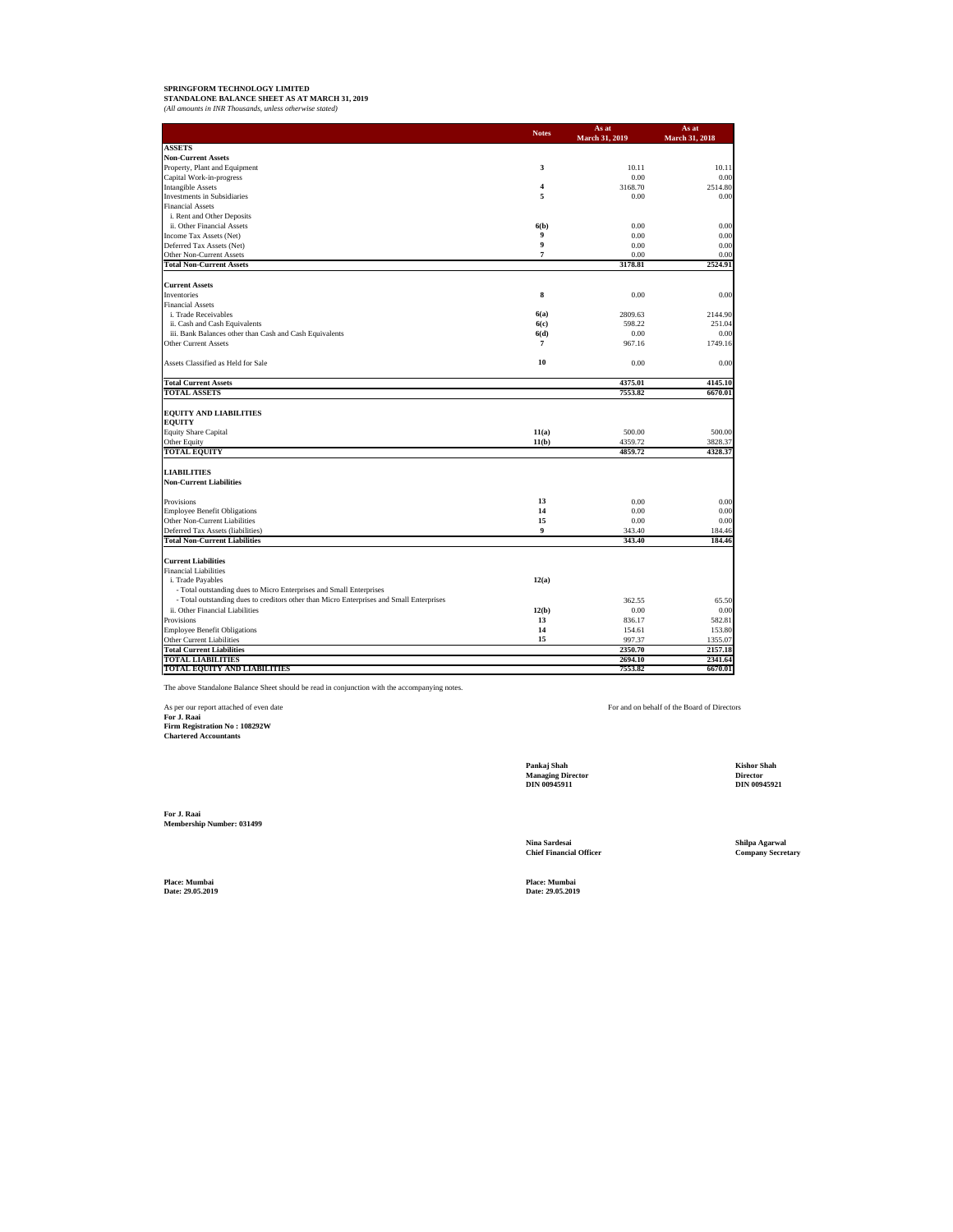**STANDALONE STATEMENT OF PROFIT AND LOSS FOR THE YEAR ENDED MARCH 31, 2019**

*(All amounts in INR Thousands, unless otherwise stated)*

|                                                                                                    | <b>Notes</b> | <b>Year ended</b><br><b>March 31, 2019</b> | <b>Year ended</b><br><b>March 31, 2018</b> |
|----------------------------------------------------------------------------------------------------|--------------|--------------------------------------------|--------------------------------------------|
| <b>Revenue From Operations</b>                                                                     | 16           | 7111.71                                    | 5605.62                                    |
| Other Income                                                                                       | 17           | 0.00                                       | 0.00                                       |
| <b>Total Income</b>                                                                                |              | 7111.71                                    | 5605.62                                    |
| <b>Expenses</b>                                                                                    |              |                                            |                                            |
| <b>Cost of Materials Consumed</b>                                                                  | 18(a)        | 0.00                                       | 0.00                                       |
| Purchases of Stock-In-Trade                                                                        |              |                                            |                                            |
| Changes In Inventories of Work-In-Progress, Stock-In-Trade and Finished Goods                      | 18(b)        | 0.00                                       | 0.00                                       |
| <b>Excise Duty</b>                                                                                 |              |                                            |                                            |
| <b>Employee Benefits Expense</b>                                                                   | 19           | 2040.46                                    | 1912.41                                    |
| Depreciation and Amortisation Expense                                                              | 20           | 790.05                                     | 521.20                                     |
| <b>Other Expenses</b>                                                                              | 21           | 3337.55                                    | 2439.14                                    |
| <b>Total Expenses</b>                                                                              |              | 6168.06                                    | 4872.75                                    |
| <b>Profit Before Tax</b>                                                                           |              | 943.65                                     | 732.87                                     |
| <b>Income Tax Expense</b>                                                                          | 9            |                                            |                                            |
| - Current Tax                                                                                      |              | 253.36                                     | 120.73                                     |
| - Deferred Tax Expense/(Credit)                                                                    |              | 158.94                                     | 44.69                                      |
| <b>Total Tax Expense</b>                                                                           |              | 412.30                                     | 165.42                                     |
| <b>Profit For The Year</b>                                                                         |              | 531.35                                     | 567.45                                     |
| <b>Other Comprehensive Income</b>                                                                  |              |                                            |                                            |
| Items that will not be reclassified to Statement of Profit and Loss:                               |              | 0.00                                       | 0.00                                       |
| Acturial loss/(gain) arising from remeasurements of Post-Employment Benefit Obligations            |              | 0.00                                       | 0.00                                       |
| Tax Adjustment on above                                                                            |              | 0.00                                       | 0.00                                       |
| Other Comprehensive Income for the Year, Net of Tax                                                |              | 0.00                                       | 0.00                                       |
| <b>Total Comprehensive Income for the Year</b>                                                     |              | 0.00                                       | 0.00                                       |
| <b>Earnings Per Equity Share Attributable to Owners of</b><br><b>SPRINGFORM TECHNOLOGY LIMITED</b> |              |                                            |                                            |
| Basic and Diluted Earnings Per Share (In INR)                                                      | 22           | 10.63                                      | 11.35                                      |
| (Face Value of INR 100 each)                                                                       |              |                                            |                                            |

The above Standalone Statement of Profit and Loss should be read in conjunction with the accompanying notes.

**For J. Raai Firm Registration No : 108292W Chartered Accountants**

**For J. Raai Membership Number: 031499** **Pankaj Shah Kishor Shah Managing Director Director DIN 00945911 DIN 00945921**

**Nina Sardesai Shilpa Agarwal**

**Date: 29.05.2019 Date: 29.05.2019**

**Place: Mumbai Place: Mumbai**

**Chief Financial Officer Company Secretary**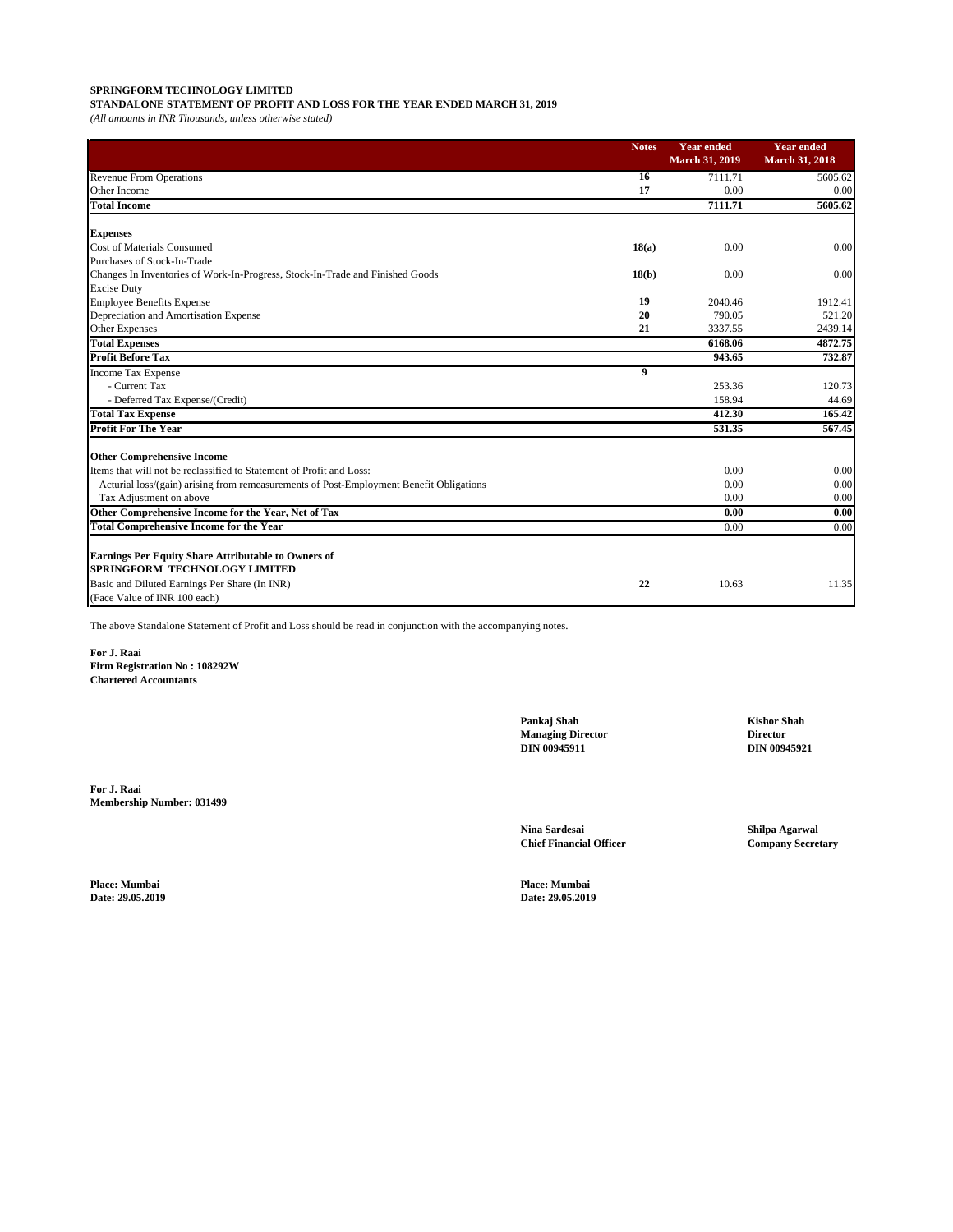**STANDALONE STATEMENT OF CHANGES IN EQUITY FOR THE YEAR ENDED MARCH 31, 2019** *(All amounts in INR Thousands, unless otherwise stated)*

#### **A) Equity Share Capital**

|                                 | <b>Note</b> | Amount |
|---------------------------------|-------------|--------|
| As at April 1, 2017             |             | 500.00 |
| Changes in Equity Share Capital |             | 0.00   |
| As at March 31, 2018            |             | 500.00 |
| Changes in Equity Share Capital |             | 0.00   |
| As at March 31, 2019            |             | 500.00 |

### **B) Other Equity**

|                                                 | <b>Notes</b> | <b>Securities</b><br><b>Premium</b><br><b>Reserve</b> | <b>Employee Stock</b><br><b>Options Outstanding</b><br><b>Account</b> | <b>General</b><br><b>Reserve</b> | <b>Retained Earnings</b> | <b>Total</b> |
|-------------------------------------------------|--------------|-------------------------------------------------------|-----------------------------------------------------------------------|----------------------------------|--------------------------|--------------|
| Balance as at April 1, 2017                     |              |                                                       |                                                                       |                                  |                          |              |
| Profit for the year                             |              |                                                       |                                                                       |                                  |                          |              |
| Other Comprehensive Income for the year         |              |                                                       |                                                                       |                                  |                          |              |
| Total Comprehensive Income for the year 2017-18 |              |                                                       |                                                                       |                                  |                          |              |
| Dividend paid                                   | 25           |                                                       |                                                                       |                                  |                          |              |
| <b>Employee Stock Option Expense</b>            | 32           |                                                       |                                                                       |                                  |                          |              |
| Balance as at March 31, 2018                    |              |                                                       |                                                                       |                                  |                          |              |
| Profit for the year                             |              |                                                       |                                                                       |                                  |                          |              |
| Other Comprehensive Income for the year         |              |                                                       |                                                                       |                                  |                          |              |
| Total Comprehensive Income for the year 2018-19 |              |                                                       |                                                                       |                                  |                          |              |
| Dividend paid                                   | 25           |                                                       |                                                                       |                                  |                          |              |
| <b>Employee Stock Option Expense</b>            | 32           |                                                       |                                                                       |                                  |                          |              |
| Balance as at March 31, 2019                    |              |                                                       |                                                                       |                                  |                          |              |

The above Standalone Statement of Changes in Equity should be read in conjunction with the accompanying notes.

**For J. Raai Firm Registration No : 108292W Chartered Accountants**

> **Pankaj Shah Kishor Shah Managing Director Director DIN 00945911 DIN 00945921**

**For J. Raai Membership Number: 031499**

> **Nina Sardesai Shilpa Agarwal Chief Financial Officer**

**Place: Mumbai Place: Mumbai**

**Date: 29.05.2019 Date: 29.05.2019**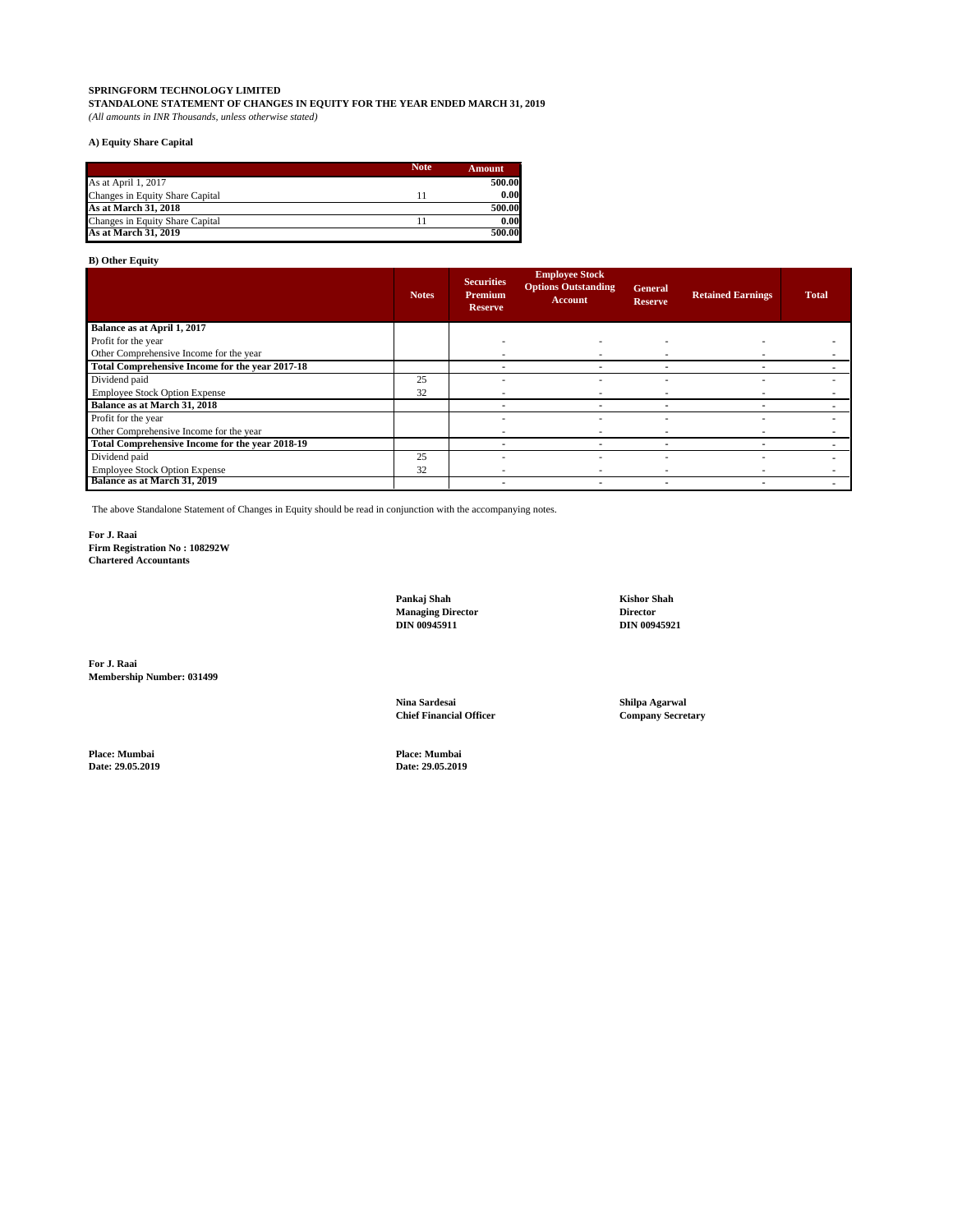**STANDALONE STATEMENT OF CASH FLOWS FOR THE YEAR ENDED MARCH 31, 2019**

*(All amounts in INR Thousands, unless otherwise stated)*

|                                                                                         | <b>Notes</b> | <b>Year ended</b><br><b>March 31, 2019</b> | <b>Year ended</b><br><b>March 31, 2018</b> |
|-----------------------------------------------------------------------------------------|--------------|--------------------------------------------|--------------------------------------------|
| A) Cash Flow from Operating Activities                                                  |              |                                            |                                            |
| <b>Profit Before Tax</b>                                                                |              | 943.65                                     | 732.87                                     |
| Adjustments for                                                                         |              |                                            |                                            |
| Depreciation and Amortisation Expense                                                   | 20           | 790.05                                     | 521.20                                     |
| <b>Interest Income</b>                                                                  | 17           | 0.00                                       | 0.00                                       |
| Provision for Doubtful Debts                                                            | 21           | 0.00                                       | 0.00                                       |
| Provision for Warranty                                                                  | 21           | 0.00                                       | 0.00                                       |
| Income from Sale of Business                                                            | 17           | 0.00                                       | 0.00                                       |
| Provision for Mark to Market Loss                                                       | 12(b)        | 0.00                                       | 0.00                                       |
| Employee share-based payment expense                                                    | 19           | 0.00                                       | 0.00                                       |
| Acturial loss/(gain) arising from remeasurements of Post-Employment Benefit Obligations |              | 0.00                                       | 0.00                                       |
| Loss/(Profit) on disposal/ write off of tangible assets (Net)                           | 21           | 0.00                                       | 0.00                                       |
| Operating profit before Working capital changes                                         |              | 1733.70                                    | 1254.07                                    |
|                                                                                         |              |                                            |                                            |
| <b>Change in Operating Assets and Liabilities</b>                                       |              |                                            |                                            |
| (Increase)/Decrease in Trade Receivables                                                | 6(a)         | 664.73                                     | $-2133.30$                                 |
| (Increase)/Decrease in Inventories                                                      | 8            | 0.00                                       | 0.00                                       |
| (Increase)/Decrease in Other Financial Assets                                           | 6(b)         | 0.00                                       | 0.00                                       |
| (Increase)/Decrease in Other Non-Current Assets                                         | $\tau$       | 0.00                                       | 0.00                                       |
| (Increase)/Decrease in Other Current Assets                                             | 7            | $-782.00$                                  | 3150.00                                    |
| Increase/(Decrease) in Trade Payables                                                   | 12(a)        | $-297.05$                                  | 61.55                                      |
| Increase/(Decrease) in Provisions                                                       | 13           | $-253.37$                                  | $-120.72$                                  |
| Increase/(Decrease) in Employee Benefit Obligations                                     | 14           | 0.00                                       | 0.00                                       |
| Increase/(Decrease) in Other Non-Current Liabilities                                    | 15           | 0.00                                       | 0.00                                       |
| Increase/(Decrease) in Other Current Liabilities                                        | 15           | 356.89                                     | -455.14                                    |
| Cash generated from Operations                                                          |              | $-310.80$                                  | 502.39                                     |
| Income Taxes Paid (Net of Refunds)                                                      | 9            | $-253.37$                                  | $-120.72$                                  |
| Net Cash Inflow from Operating Activities                                               |              | 1791.13                                    | 630.96                                     |
|                                                                                         |              |                                            |                                            |
| <b>B) Cash Flow from Investing Activities:</b>                                          |              |                                            |                                            |
| Purchase of Property, Plant and Equipment                                               | 3,4          | 1443.95                                    | 1200.00                                    |
| Proceeds from Sale of Business (Net)                                                    | 17           | 0.00                                       | 0.00                                       |
| Proceeds from Sale of Tangible/ Intangible Assets                                       | 3,4          | 0.00                                       | 0.00                                       |
| <b>Interest Received</b>                                                                | 17           | 0.00                                       | 0.00                                       |
| <b>Net Cash Outflow from Investing Activities</b>                                       |              | 347.18                                     | $-569.04$                                  |
| C) Cash Flow from Financing Activities                                                  |              |                                            |                                            |
| Dividend Paid                                                                           | 25           | 0.00                                       | 0.00                                       |
| Dividend Distribution Tax Paid                                                          | 25           | 0.00                                       | 0.00                                       |
| Net Cash Outflow from Financing Activities                                              |              | 347.18                                     | $-569.04$                                  |
|                                                                                         |              |                                            |                                            |
| Net increase in Cash and Cash Equivalents                                               |              |                                            |                                            |
| Add: Cash and Cash Equivalents at the beginning of the financial year                   | 6(c)         | 251.04                                     | 820.08                                     |
| Cash and Cash Equivalents at the end of the year                                        |              | 598.22                                     | 251.04                                     |
| Reconciliation of Cash and Cash Equivalents as per the Cash Flow Statement              |              | <b>March 31, 2019</b>                      | <b>March 31, 2018</b>                      |
|                                                                                         |              |                                            |                                            |
| Cash and Cash Equivalents as per above comprise of the following:                       |              | 373.02                                     | 328.17                                     |
| <b>Balances with Banks</b>                                                              |              |                                            |                                            |
| - In Current Accounts                                                                   |              | 225.20                                     | $-77.13$                                   |
| - In Term Deposits with original maturity of less than three months                     |              |                                            |                                            |
| Total Cash and Cash Equivalents at the end of year                                      |              | 598.22                                     | 251.04                                     |

The above Statement of Cash Flows should be read in conjunction with the accompanying notes.

The above Statement of Cash Flows has been prepared under the "Indirect Method" as set out in the Ind AS - 7 on Statement of Cash Flows as notified under Companies (Accounts) Rules, 2015.

**For J. Raai Firm Registration No : 108292W Chartered Accountants**

**For J. Raai Membership Number: 031499** Pankaj Shah **Managing Director**<br>
1999 - Director DIN 00945911<br>
1999 - DIN 00945911 **Managing Director Director DIN 00945911 DIN 00945921**

**Nina Sardesai Shilpa Agarwal Chief Financial Officer** 

**Date: 29.05.2019 Date: 29.05.2019**

**Place: Mumbai Place: Mumbai**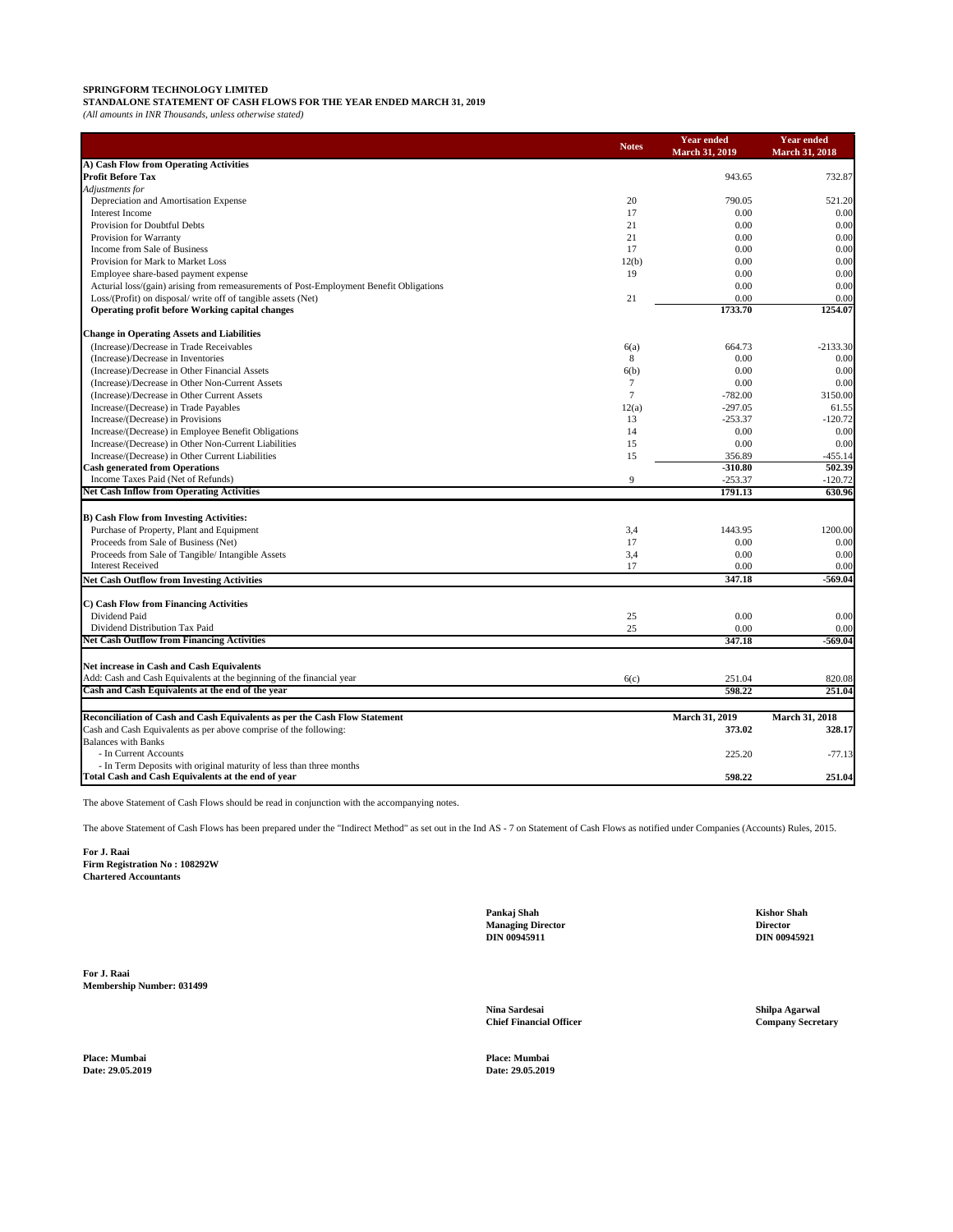**NOTES TO THE STANDALONE FINANCIAL STATEMENTS AS AT AND FOR THE YEAR ENDED MARCH 31, 2019** *(All amounts in INR Thousands, unless otherwise stated)*

#### **Background**

**SPRINGFORM TECHNOLOGY LIMITED** is a Public limited company limited by shares, incorporated and domiciled in India. The Company spread its roots into India **40** years ago. The Company is organised into **Single** business segments:**Information Technology**. The registered office of the Company is **A - Wing, Suchita Enclave, Maharashtra Nagar, Borivali - West, Mumbai - 400 092** . The principal place of business of the Company is located at **A - Wing, Suchita Enclave, Maharashtra Nagar, Borivali - West, Mumbai - 400 092** .

#### **Note 1: Significant accounting policies**

This note provides a list of the significant accounting policies adopted in the preparation of these standalone financial statement. These policies have been consistently applied to all the years presented, unless otherwise stated.

#### **(a) Basis of preparation**

#### (i) Compliance with Ind AS

The standalone financial statements comply in all material aspects with Indian Accounting Standards (Ind AS) notified under Section 133 of the Companies Act, 2013 (the Act) [Companies (Indian Accounting Standards) Rules, 2015] and other relevant provisions of the Act. The financial statements up to year ended March 31, 2019 were prepared in accordance with the accounting standards notified under Companies (Accounting Standard) Rules, 2006 (as amended) and other relevant provisions of the Act.

All asssets and liabilties have been classified as current and non-current as per the Company's normal operating cycle and other criterias set out in the Schedule III to the Companies Act, 2013.

Based on the nature of products and the time between the acquisition of assets for processing and their realisation in cash and cash equivalents, the Company has ascertained it's operating cycle astwelve months for the purpose of current/non-current classification of assets and liablities.

#### (ii) Historical cost convention

The financial statements have been prepared on a historical cost basis.

#### **(b) Foreign Currency Translation**

The company during the year consideration has no foreign currency transaction.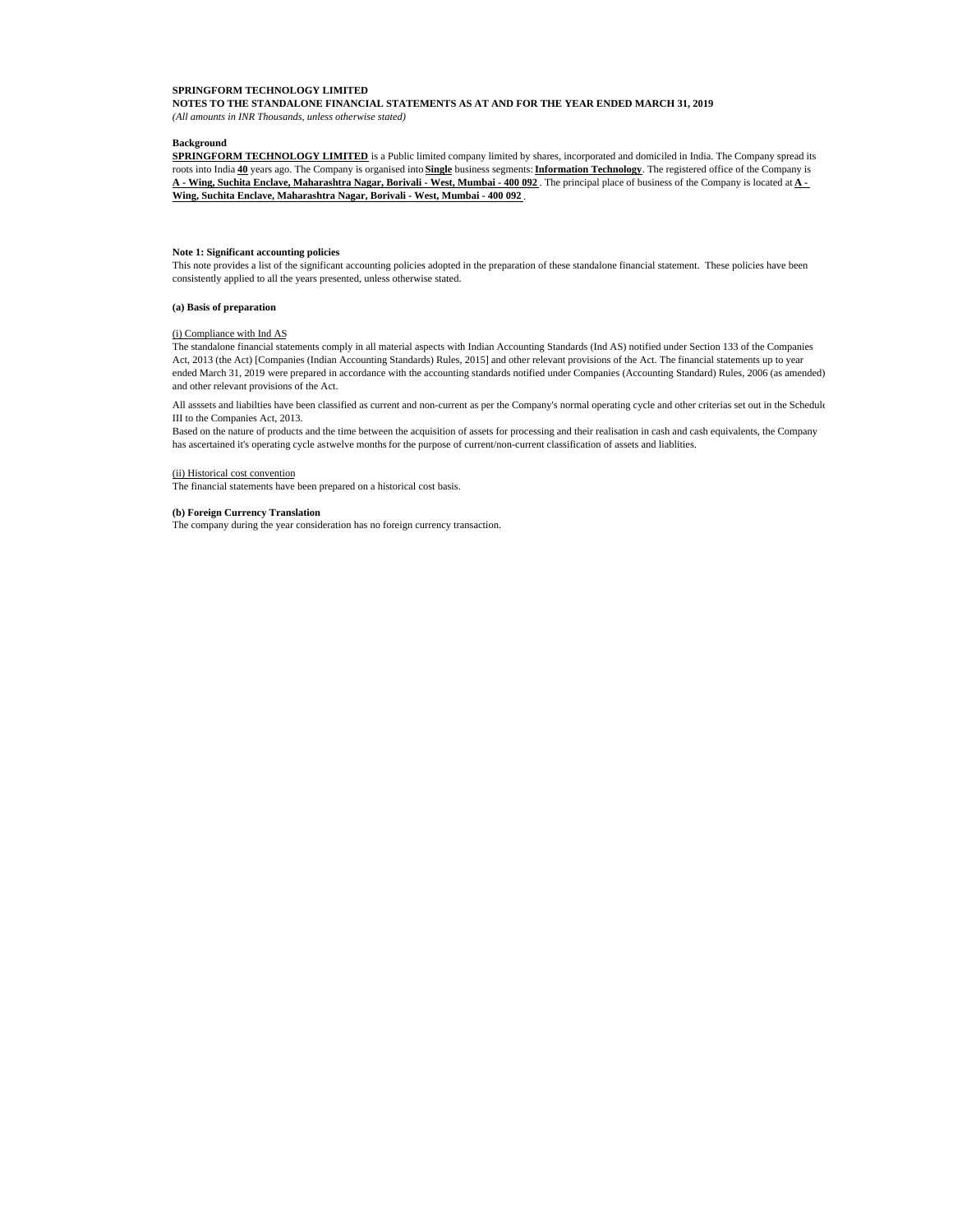**NOTES TO THE STANDALONE FINANCIAL STATEMENTS AS AT AND FOR THE YEAR ENDED MARCH 31, 2019** *(All amounts in INR Thousands, unless otherwise stated)*

#### **(c) Revenue Recognition**

Revenue from sale of goods is recognised when all the significant risks and rewards of ownership in the goods are transferred to the buyer, the amount of revenue can be measured reliably and it is probable that future economic benefits will flow to the entity. This generally happens upon dispatch of the goods to customers, except for sale of instruments where revenue is recognised on installation of the instruments at customer sites.

Income from services is recognised when the service is rendered in terms of the agreements/ arrangements with parties, net of service tax.

Revenue is measured at the fair value of the consideration received or receivable, after the deduction of any discounts, volume rebates, other trade promotion costs and any taxes or duties collected on behalf of the government which are levied on sales such as sales tax, value added tax, etc. Revenue includes excise duty as it is paid on production and is a liability of the manufacturer, irrespective of whether the goods are sold or not.

#### **(d) Income Taxes**

The income tax expense or credit for the period is the tax payable on the current period's taxable income based on the applicable income tax rate adjusted by changes in deferred tax assets and liabilities attributable to temporary differences and to unused tax losses, if any.

The current income tax charge is calculated on the basis of the tax laws enacted or substantively enacted at the end of the reporting period in the country where the company generates taxable income. Management periodically evaluates positions taken in tax returns with respect to situations in which applicable tax regulation is subject to interpretation. It establishes provisions where appropriate on the basis of amounts expected to be paid to the tax authorities.

Deferred income tax is provided in full, using the liability method, on temporary differences arising between the tax bases of assets and liabilities and their carrying amounts in the standalone financial statements. Deferred income tax is determined using tax rates (and laws) that have been enacted or substantially enacted by the end of the reporting period and are expected to apply when the related deferred income tax asset is realised or the deferred income tax liability is settled.

Deferred Tax assets are recognised for all deductible temporary differences and unused tax losses only if it is probable that future taxable amounts will be available to utilise those temporary differences and losses.

Deferred tax assets and liabilities are offset when there is a legally enforceable right to offset current tax assets and liabilities and when the deferred tax balances relate to the same taxation authority. Current tax assets and tax liabilities are offset where the entity has a legally enforceable right to offset and intends either to settle on a net basis, or to realise the asset and settle the liability simultaneously.

Current and deferred tax is recognised in the Statement of Profit and Loss, except to the extent that it relates to items recognised in other comprehensive income or directly in equity. In this case, the tax is also recognised in other comprehensive income or directly in equity, respectively.

#### **(e) Leases**

#### As a lessee

Leases in which a significant portion of the risks and rewards of ownership are not transferred to the Company as lessee are classified as operating leases. Payments made under operating leases are charged to Statement of Profit and Loss on a straight-line basis over the period of the lease unless the payments are structured to increase in line with expected general inflation to compensate for the lessor's expected inflationary cost increases.

#### **(f) Impairment of Assets**

Non-Financial assets are tested for impairment whenever events or changes in circumstances indicate that the carrying amount may not be recoverable. An impairment loss is recognised for the amount by which the asset's carrying amount exceeds its recoverable amount. The recoverable amount is the higher of an asset's fair value less costs of disposal and value in use. For the purposes of assessing impairment, assets are grouped at the lowest levels for which there are separately identifiable cash inflows which are largely independent of the cash inflows from other assets or groups of assets (cash-generating units). Nonfinancial assets other than goodwill that suffered an impairment are reviewed for possible reversal of the impairment at the end of each reporting period.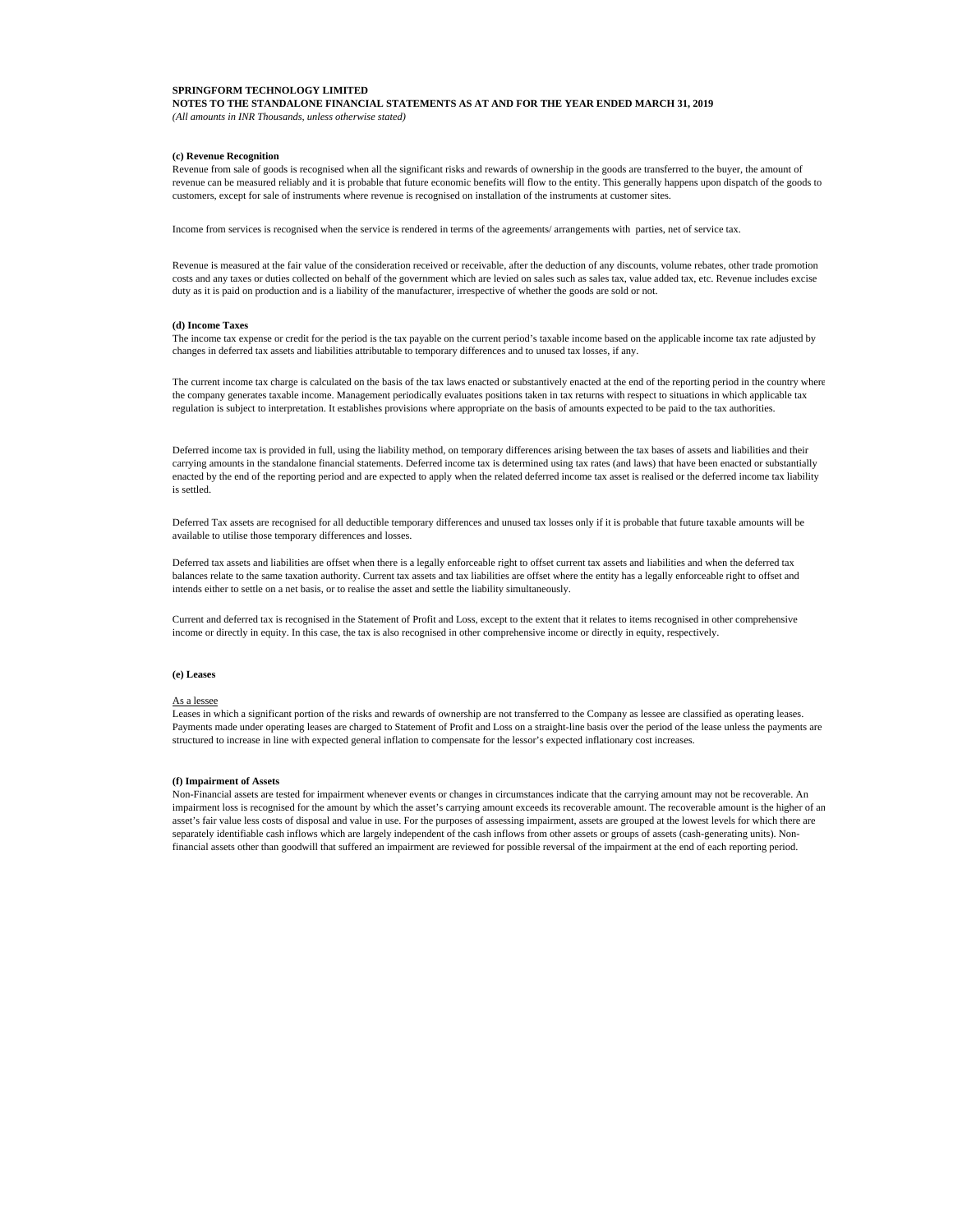**NOTES TO THE STANDALONE FINANCIAL STATEMENTS AS AT AND FOR THE YEAR ENDED MARCH 31, 2019** *(All amounts in INR Thousands, unless otherwise stated)*

#### **(g) Cash and Cash Equivalents**

Cash and cash equivalents includes cash on hand, deposits held at call with financial institutions, other short-term, highly liquid investments with original maturities of three months or less that are readily convertible to known amounts of cash and which are subject to an insignificant risk of changes in value. For the purpose of Cash Flow Statement, Cash and cash equivalents are considered net of outstanding overdrafts, if any, as they are considered an integral part of Company's cash management.

#### **(h) Inventories**

The provisions related to Inventory are Not Applicable.

#### **(i) Non-Current Assets (or disposal groups) held for sale**

Non-current assets (or disposal groups) are classified as held for sale if their carrying amount will be recovered principally through a sale transaction rather than through continuing use and a sale is considered highly probable. They are measured at the lower of their carrying amount and fair value less costs to sell. However, there is no non current assets have been identified / classified during the year.

#### **(j) Financial Instruments**

**(i) Financial Assets**

#### **Classification**

The Company classifies its financial assets in the following measurement categories:

• those to be measured subsequently at fair value (either through other comprehensive income, or through profit or loss), and

• those measured at amortised cost.

The classification depends on the entity's business model for managing the financial assets and the contractual terms of the cash flows. The company has not held any financial asset during the year.

For assets measured at fair value, gains and losses will either be recorded in Statement of Profit and Loss or Other Comprehensive Income.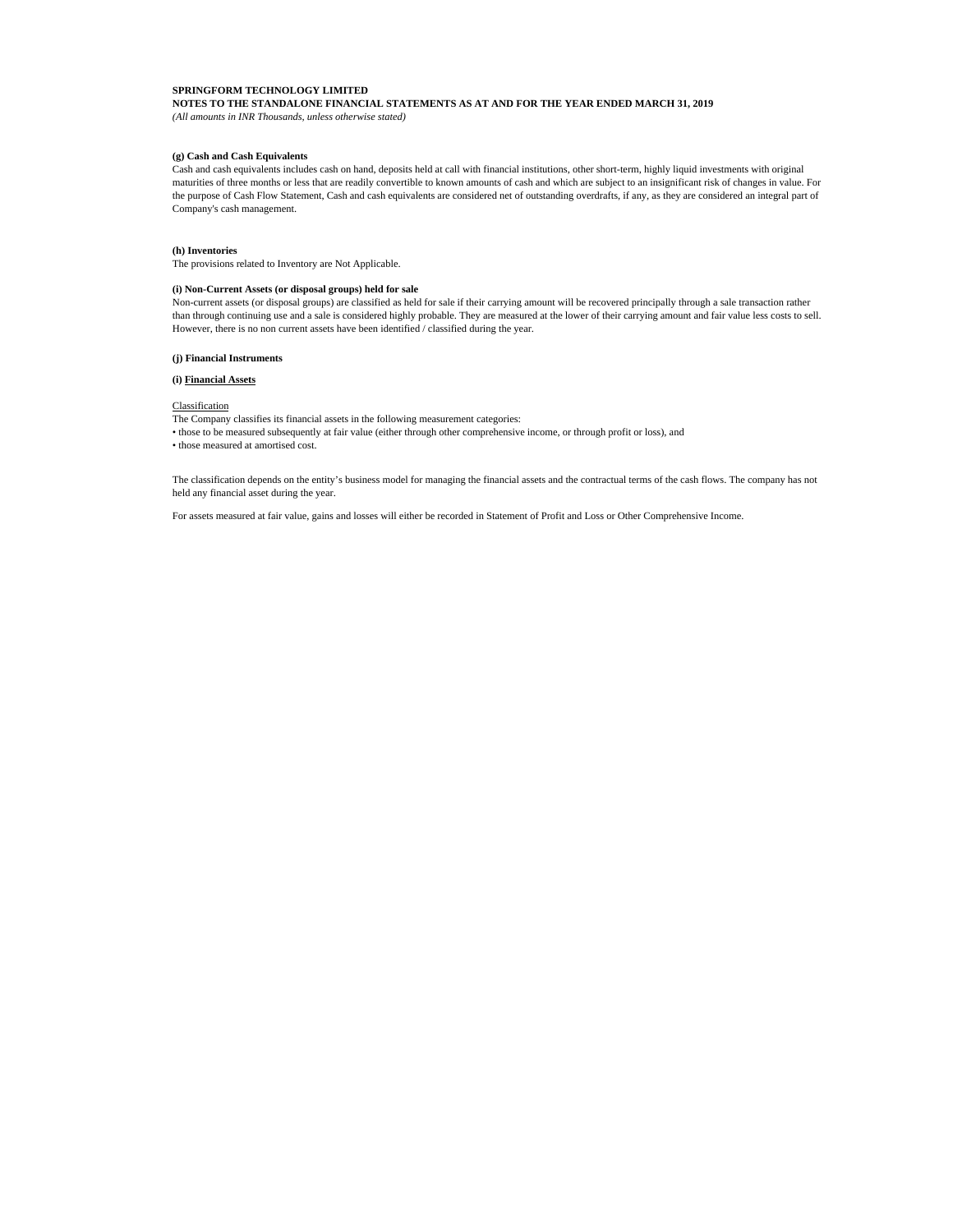**NOTES TO THE STANDALONE FINANCIAL STATEMENTS AS AT AND FOR THE YEAR ENDED MARCH 31, 2019** *(All amounts in INR Thousands, unless otherwise stated)*

#### **(ii) Financial Liabilities:**

#### Classification as debt or equity

Financial liabilities and equity instruments issued by the Company are classified according to the substance of the contractual arrangements entered into and the definitions of a financial liability and an equity instrument.

#### Initial recognition and measurement

Financial liabilities are recognised when the Company becomes a party to the contractual provisions of the instrument. Financial liabilities are initially measured at the amortised cost unless at initial recognition, they are classified as fair value through profit and loss.

#### Subsequent measurement

Financial liabilities are subsequently measured at amortised cost using the effective interest rate method. Financial liabilities carried at fair value through profit or loss are measured at fair value with all changes in fair value recognised in the Statement of Profit and Loss.

#### Derecognition

A financial liability is derecognised when the obligation specified in the contract is discharged, cancelled or expires.

**(iii) Derivatives**

N.A.

#### **(k) Offsetting Financial Instruments**

Financial assets and liabilities are offset and the net amount is reported in the balance sheet where there is a legally enforceable right to offset the recognised amounts and there is an intention to settle on a net basis or realise the asset and settle the liability simultaneously. The legally enforceable right must not be contingent on future events and must be enforceable in the normal course of business and in the event of default, insolvency or bankruptcy of the Company or the counterparty.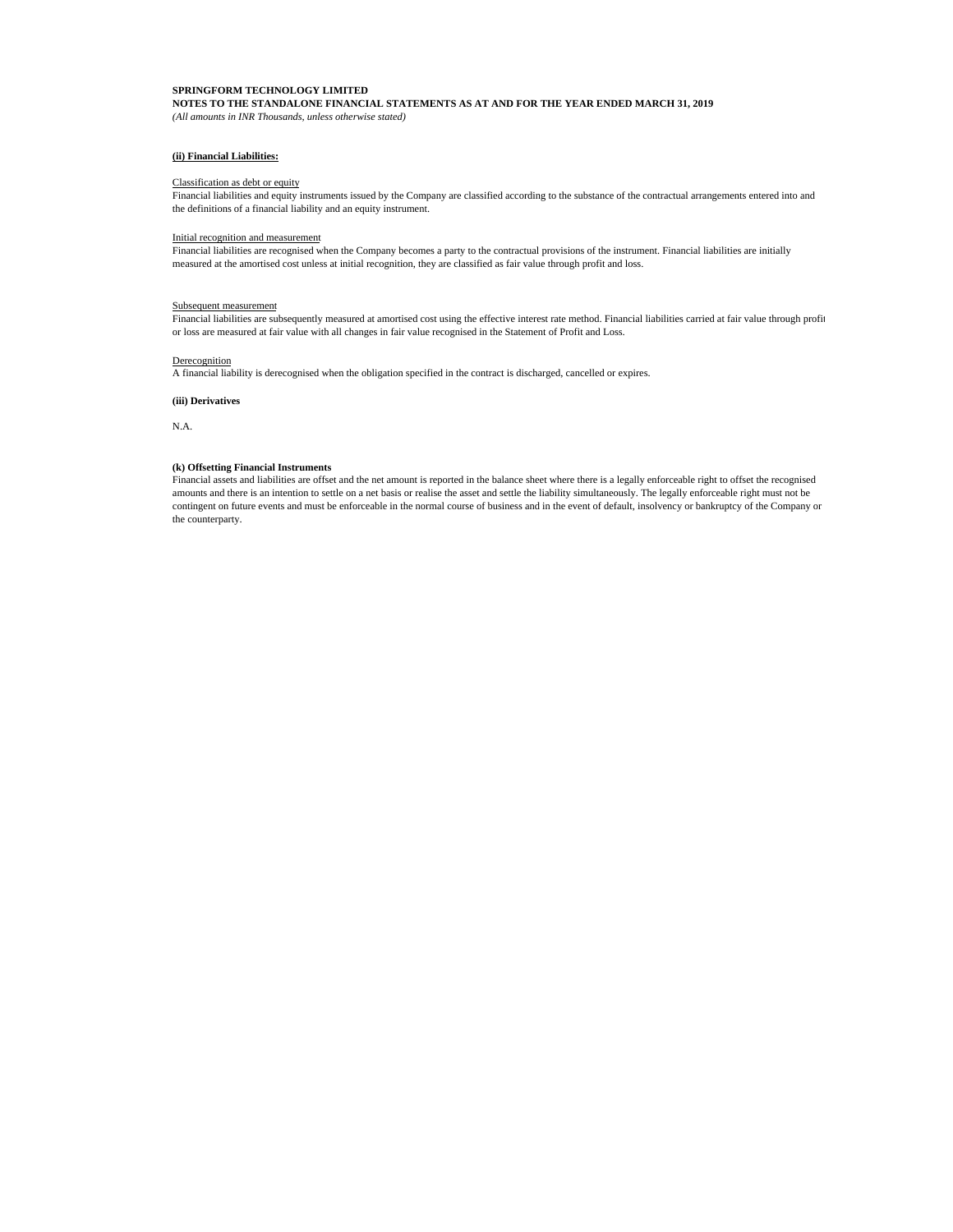#### **NOTES TO THE STANDALONE FINANCIAL STATEMENTS AS AT AND FOR THE YEAR ENDED MARCH 31, 2019** *(All amounts in INR Thousands, unless otherwise stated)*

#### **(l) Property, Plant and Equipment**

 All items of property, plant and equipment are stated at historical cost less depreciation. Historical cost includes expenditure that is directly attributable to the acquisition of the items. Subsequent costs are included in the asset's carrying amount or recognised as a separate asset, as appropriate, only when it is probable that future economic benefits associated with the item will flow to the Company and the cost of the item can be measured reliably. The carrying amount of any component accounted for as a separate asset is derecognised when replaced. All other repairs and maintenance expenses are charged to Statement of Profit and Loss during the reporting period in which they are incurred.

#### Depreciation methods, estimated useful lives and residual value

Depreciation is calculated using the straight-line method to allocate their cost, net of their residual values, if any, over their estimated useful lives. The Company, based on technical assessment made by technical expert, depreciates following assets over estimated useful lives as detailed below :

| <b>Description</b>                                              | <b>Estimated useful life</b> |
|-----------------------------------------------------------------|------------------------------|
| Machinery and equipments                                        |                              |
| Other plant, machinery, equipments and electrical installations | 10 years                     |
| Computer / IM equipments                                        |                              |
| Personal computers                                              | $3/4$ years                  |
| Data processing machines                                        | 5 years                      |
| Networking equipments                                           | 5 years                      |
| Office equipments                                               |                              |
| Mobile phones                                                   | 3 years                      |
| Home appliances                                                 | 5 years                      |
| Other office equipments                                         | 10 years                     |
|                                                                 |                              |

The residual values are not more than 5% of the original cost of the asset. The assets' residual values and useful lives are reviewed, and adjusted if appropriate, at the end of each reporting period. An asset's carrying amount is written down immediately to its recoverable amount if the asset's carrying amount is higher than its estimated recoverable amount.

Gains or losses arising from the retirement or disposal of a tangible asset are determined as the difference between the net disposal proceeds and the carrying amount of the asset and recognised as income or expense in the Statement of Profit and Loss.

The property, plant and equipment including land acquired under finance leases is depreciated over the asset's useful life or the lease term if there is no reasonable certainty that the Company will obtain ownership at the end of the lease term.

Assets costing INR 5,000 or less are depreciated fully in the year of acquisition.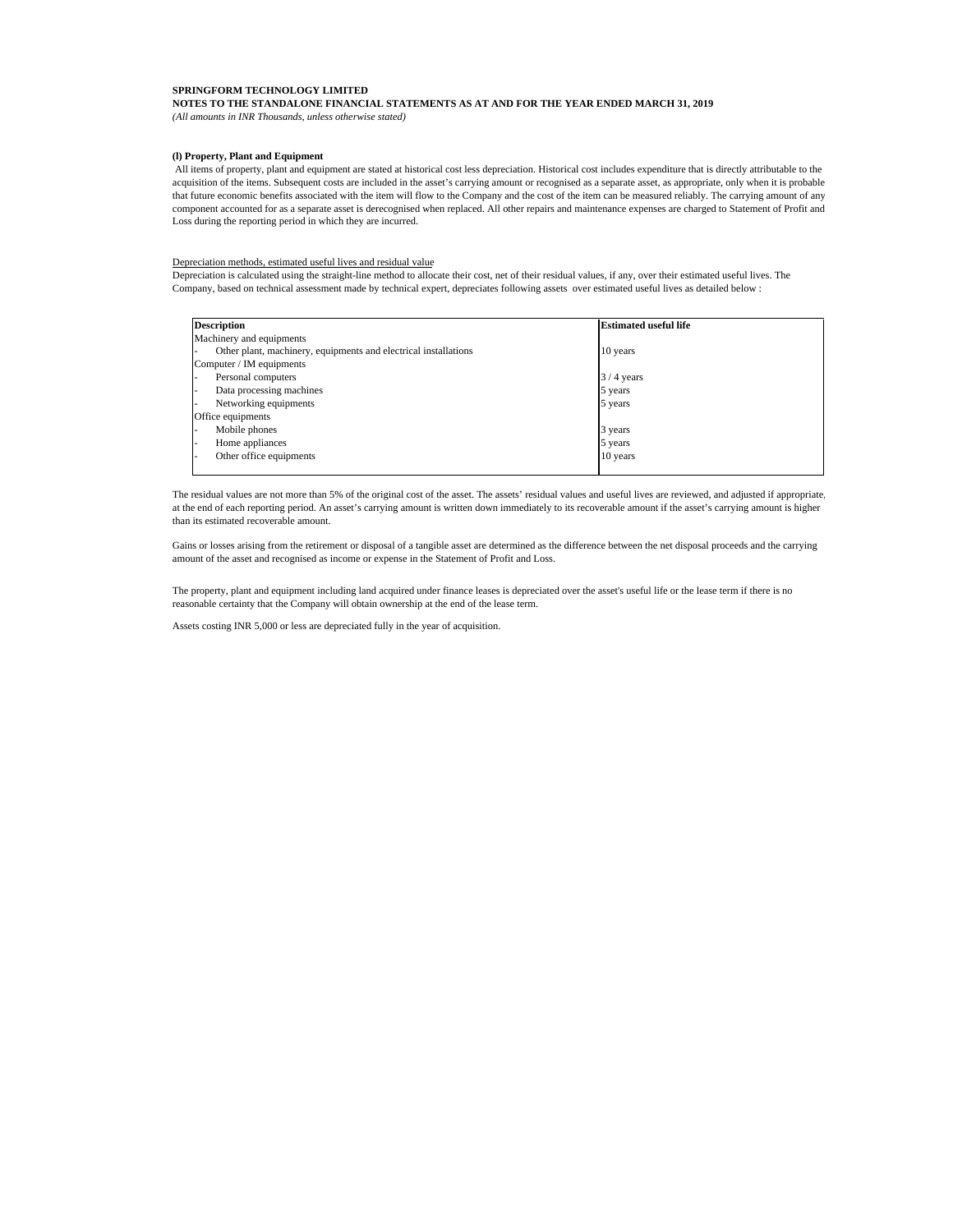**NOTES TO THE STANDALONE FINANCIAL STATEMENTS AS AT AND FOR THE YEAR ENDED MARCH 31, 2019** *(All amounts in INR Thousands, unless otherwise stated)*

#### **(m) Intangible Assets**

Separately acquired intangibles are shown at historical cost. Such assets acquired in a business combination are recognised at fair value at the acquisition date. They have a finite useful life and are subsequently carried at cost less accumulated amortisation and impairment losses. Costs associated with maintaining software programmes are recognised as an expense as incurred.

#### Amortisation method and periods

The Company amortises intangible assets with a finite useful life using the straight-line method over the following periods:

| <b>Description</b>           | <b>Estimated useful life</b> |
|------------------------------|------------------------------|
| Patents and trade marks      | 8 to 10 years                |
| Intellectual property rights | 10 years                     |
| Marketing license fees       | 5 years                      |
| Software and web             | 5 to 8 years                 |

The assets' residual values and useful lives are reviewed, and adjusted if appropriate, at the end of each reporting period.

Gains or losses arising from the retirement or disposal of an intangible asset are determined as the difference between the net disposal proceeds and the carrying amount of the asset and recognised as income or expense in the Statement of Profit and Loss.

#### **(n) Provisions and Contingent Liabilities**

Provisions are recognised when the Company has a present legal or constructive obligation as a result of past events, it is probable that an outflow of resources will be required to settle the obligation and the amount can be reliably estimated.

Contingent liabilities are disclosed when there is a possible obligation arising from past events, the existence of which will be confirmed only by the occurance or non-occurance of one or more uncertain future events not wholly with in the control of the company or a present obligation that arises from past events where it is either not probable that an outflow of resources will be required to settle or a reliable estimate of the amount can not be made. Where the likelihood of outflow of resources is remote, no provision or disclosure as specified in Ind AS -37 - "Provision, contigent liablities and contigent assets" is made.

#### **(o) Employee Benefits**

#### (i) Short-term obligations

All employee benefits payable within twelve months of service such as salaries,wages, bonus, ex-gratia, medical benefits etc. are recognised in the year in which the employees render the related service. Termination benefits are recognised as an expense as and when incurred.

#### (ii) Post-employment obligations

The Payment of Grautity Act,1972 is not applicable to the company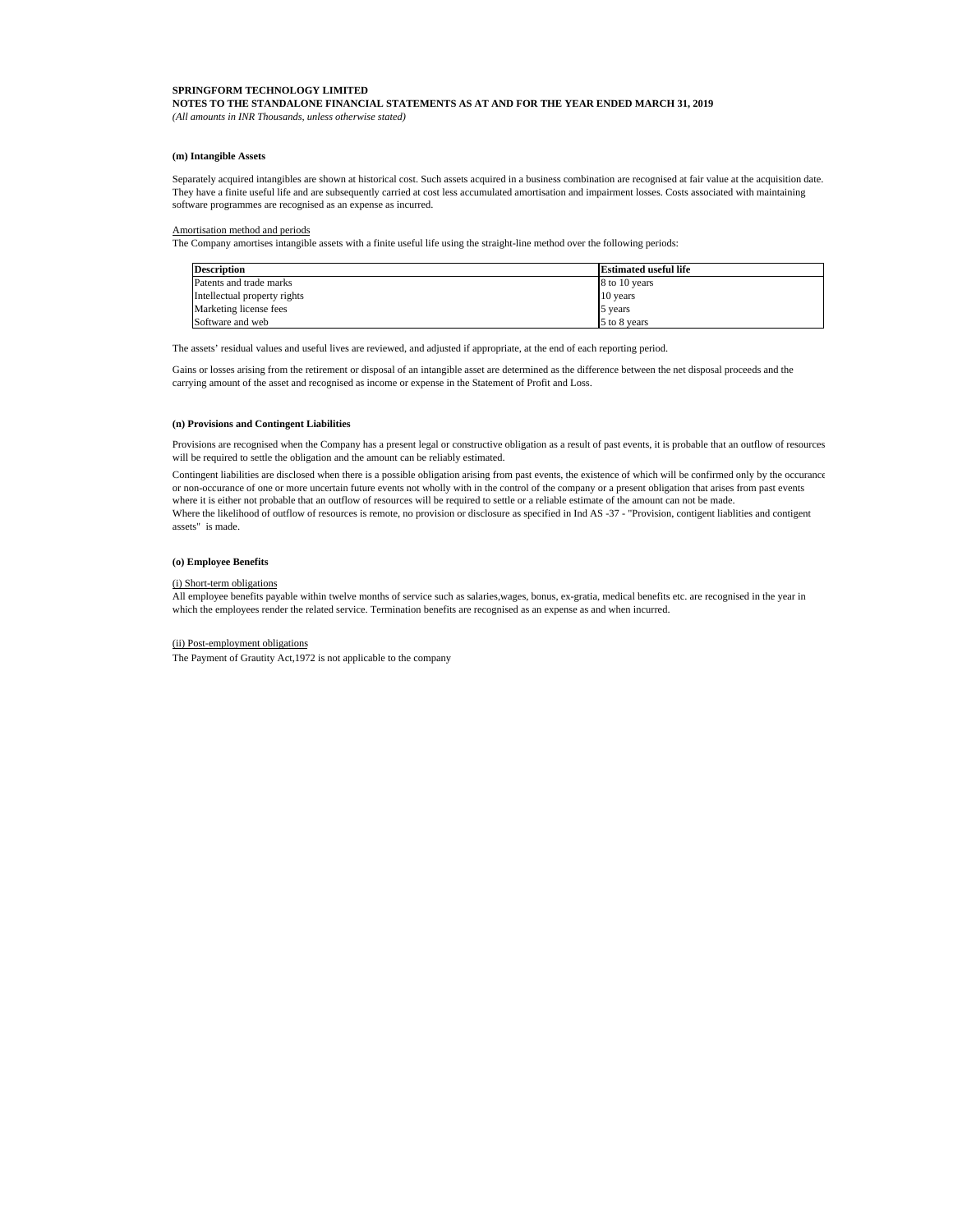**NOTES TO THE STANDALONE FINANCIAL STATEMENTS AS AT AND FOR THE YEAR ENDED MARCH 31, 2019** *(All amounts in INR Thousands, unless otherwise stated)*

### **(p) Dividends**

No dividend declared for the year

### **(q) Earnings Per Share**

(i) Basic earnings per share

Basic earnings per share is calculated by dividing:

the profit attributable to owners of the Company

by the weighted average number of equity shares outstanding during the financial year, adjusted for bonus elements in equity shares issued during the year

(ii) Diluted earnings per share

Diluted earnings per share adjusts the figures used in the determination of basic earnings per share to take into account: the after income tax effect of interest and other financing costs associated with dilutive potential equity shares, and the weighted average number of additional equity shares that would have been outstanding assuming the conversion of all dilutive potential equity shares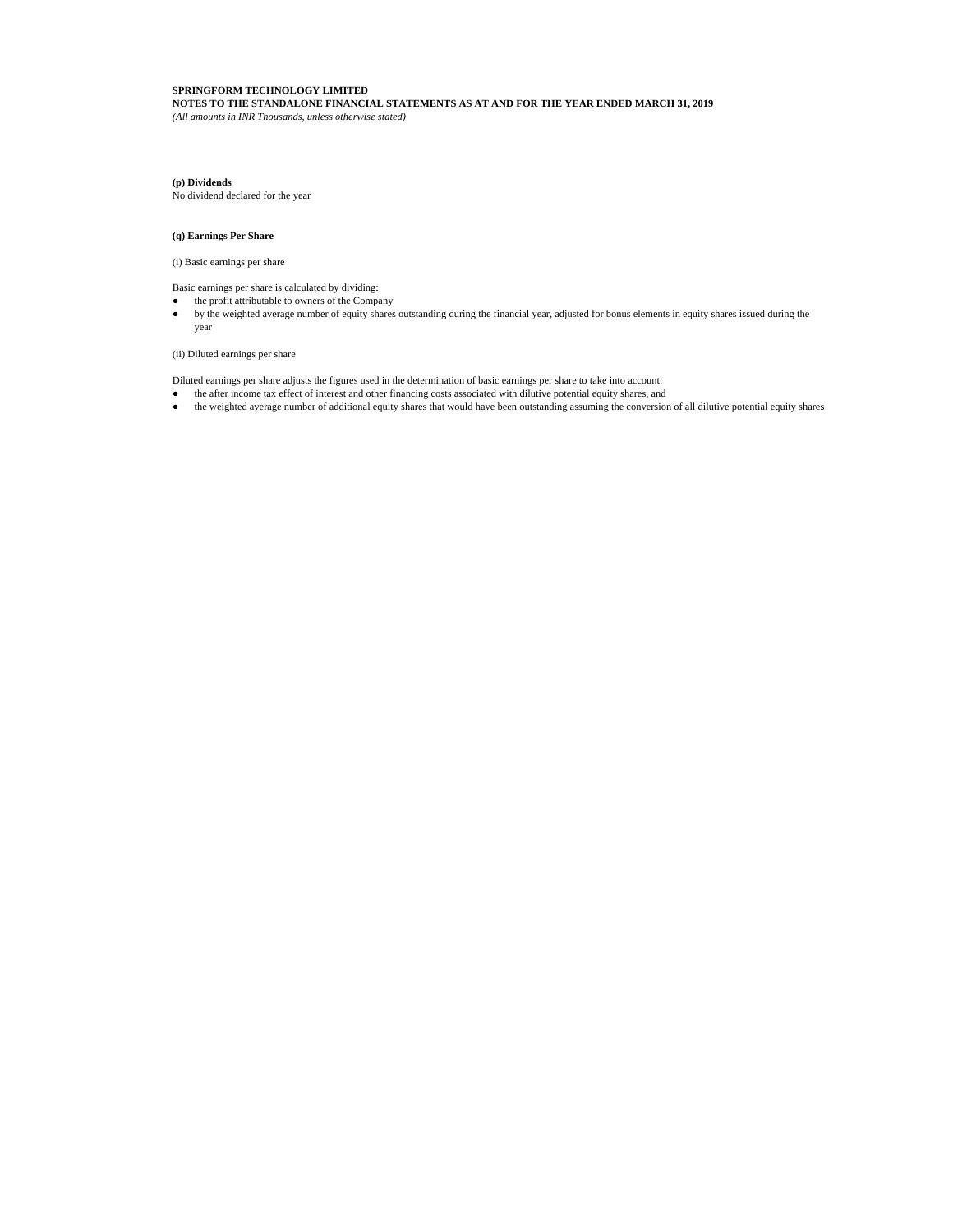**NOTES TO THE STANDALONE FINANCIAL STATEMENTS AS AT AND FOR THE YEAR ENDED MARCH 31, 2019** *(All amounts in INR Thousands, unless otherwise stated)*

#### **(r) Rounding of Amounts**

All amounts disclosed in the financial statements and notes have been rounded off to the nearest hundreds as per the requirement of Schedule III of the Act, unless otherwise stated.

#### **Note 2: Critical Estimates and Judgements**

The preparation of financial statements requires the use of accounting estimates which, by definition, will seldom equal the actual results. This note provides an overview of the areas that involved a higher degree of judgement or complexity, and of items which are more likely to be materially adjusted due to estimates and assumptions turning out to be different than those originally assessed. Detailed information about each of these estimates and judgements is included in relevant notes together with information about the basis of calculation for each affected line item in the financial statements.

The areas involving critical estimates or judgements are:

Estimated useful life of Tangible and Intangible Assets – Note 3 and 4 Estimation of Current Tax Expense and Income Tax Payable / Receivable – Note 9 Estimation of Defined Benefit Obligation – Note 14 Estimation of Contingent Liabilities – Note 27

Estimates and judgements are continually evaluated. They are based on historical experience and other factors, including expectations of future events that may have a financial impact on the Company and that are believed to be reasonable under the circumstances.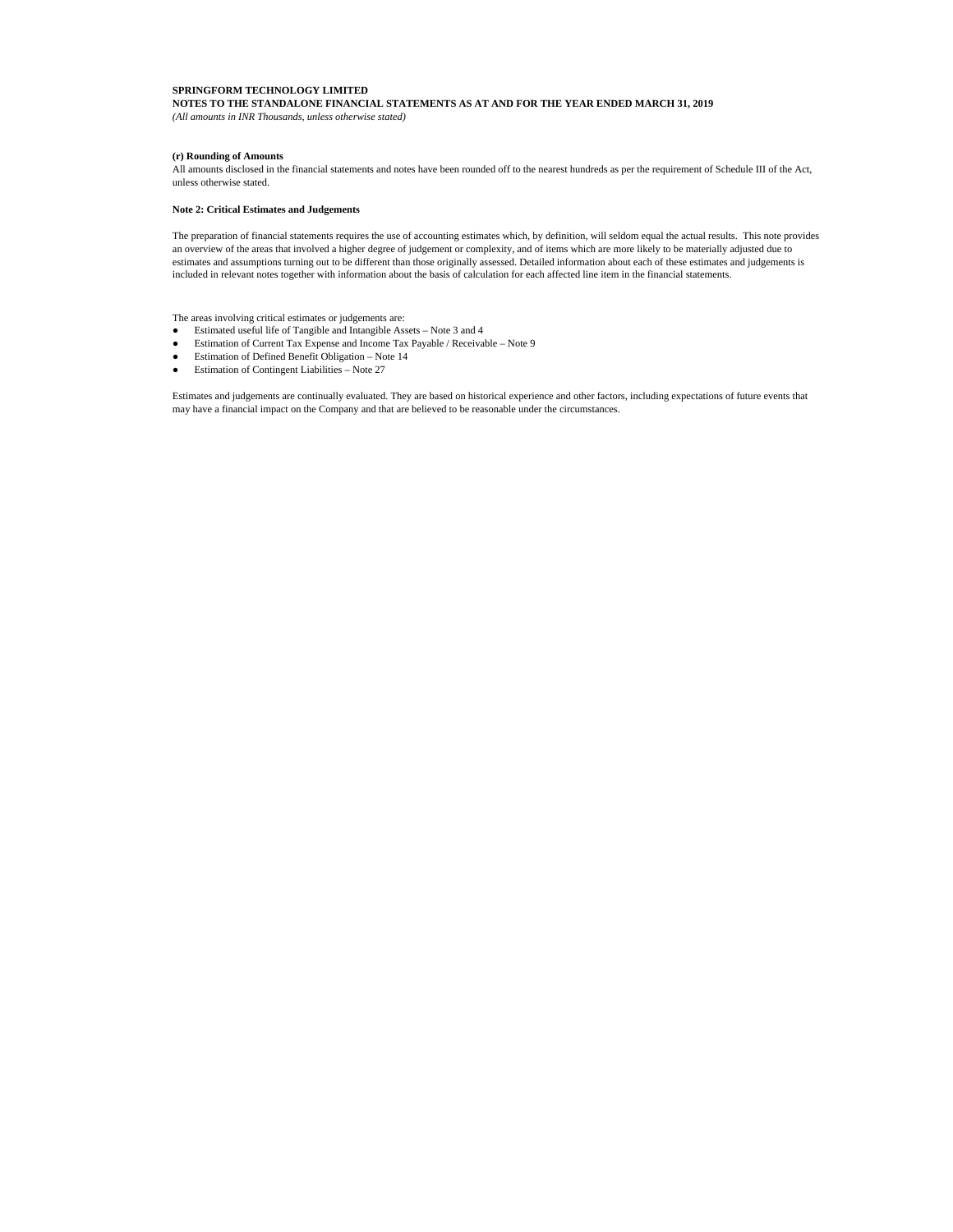**NOTES TO THE STANDALONE FINANCIAL STATEMENTS AS AT AND FOR THE YEAR ENDED MARCH 31, 2019** *(All amounts in INR Thousands, unless otherwise stated)*

| Note 3: Property, Plant and Equipment    |                      |                       |                         |                                                                                                                 |                                                                                                                 |                                  |                                     |                            |                 |                     |                         |                                                    |              |                                           |
|------------------------------------------|----------------------|-----------------------|-------------------------|-----------------------------------------------------------------------------------------------------------------|-----------------------------------------------------------------------------------------------------------------|----------------------------------|-------------------------------------|----------------------------|-----------------|---------------------|-------------------------|----------------------------------------------------|--------------|-------------------------------------------|
|                                          | <b>Freehold Land</b> | <b>Leasehold Land</b> | <b>Land Improvement</b> | <b>Buildings</b><br>(i)                                                                                         | <b>Building</b><br><b>Improvements</b>                                                                          | Leasehold<br><b>Improvements</b> | Machinery &<br>Equipment            | Computer / IM<br>Equipment | <b>Vehicles</b> | Office<br>Equipment | <b>Office Furniture</b> | Surgical<br><b>Instruments</b><br>$(ii)$ & $(iii)$ | <b>Total</b> | <b>Capital Work-in-</b><br>progress (vii) |
| Year ended March 31, 2018                |                      |                       |                         |                                                                                                                 |                                                                                                                 |                                  |                                     |                            |                 |                     |                         |                                                    |              |                                           |
| <b>Gross carrying amount</b>             | <b>1999</b>          |                       |                         |                                                                                                                 |                                                                                                                 | $\overline{\phantom{a}}$         |                                     |                            |                 |                     |                         |                                                    |              |                                           |
| Opening gross carrying amount            |                      |                       |                         |                                                                                                                 |                                                                                                                 | $\sim$                           |                                     | 160.37                     |                 | 41.78               |                         |                                                    | 202.15       |                                           |
| <b>Additions</b>                         |                      |                       |                         |                                                                                                                 |                                                                                                                 |                                  |                                     | $\sim$                     |                 |                     |                         |                                                    |              |                                           |
| Disposals                                |                      |                       |                         |                                                                                                                 |                                                                                                                 |                                  |                                     |                            |                 |                     |                         |                                                    |              |                                           |
| <b>Closing gross carrying amount</b>     |                      |                       |                         | the contract of the contract of the contract of the contract of the contract of the contract of the contract of |                                                                                                                 |                                  | the contract of the contract of the | 160.37                     |                 | 41.78               |                         |                                                    | 202.15       |                                           |
| <b>Accumulated depreciation</b>          |                      |                       |                         |                                                                                                                 |                                                                                                                 |                                  |                                     |                            |                 |                     |                         |                                                    |              |                                           |
| Opening accumulated depreciation         |                      |                       |                         |                                                                                                                 |                                                                                                                 |                                  |                                     | 152.35                     |                 | 39.69               |                         |                                                    | 192.04       |                                           |
| Depreciation charge during the year      | . .                  |                       |                         | $\sim$                                                                                                          |                                                                                                                 | $\sim$                           |                                     | . .                        |                 | $\sim$              | .                       |                                                    | $\sim$       |                                           |
| Disposals                                |                      |                       |                         |                                                                                                                 |                                                                                                                 |                                  |                                     |                            |                 |                     |                         |                                                    |              |                                           |
| <b>Closing accumulated depreciation</b>  |                      |                       |                         |                                                                                                                 | the contract of the contract of the contract of the contract of the contract of the contract of the contract of |                                  |                                     | 152.35                     |                 | 39.69               |                         |                                                    | 192.04       |                                           |
| Net carrying amount as at March 31, 2019 |                      |                       |                         |                                                                                                                 |                                                                                                                 |                                  |                                     | 8.02                       |                 | 2.09                |                         |                                                    | 10.11        |                                           |

| <b>Gross Block</b> |  |  |  |          |  |  | $\sim$ $\sim$ |  |
|--------------------|--|--|--|----------|--|--|---------------|--|
| Accu               |  |  |  | $\cdots$ |  |  |               |  |
| <b>Net Block</b>   |  |  |  | Q A      |  |  |               |  |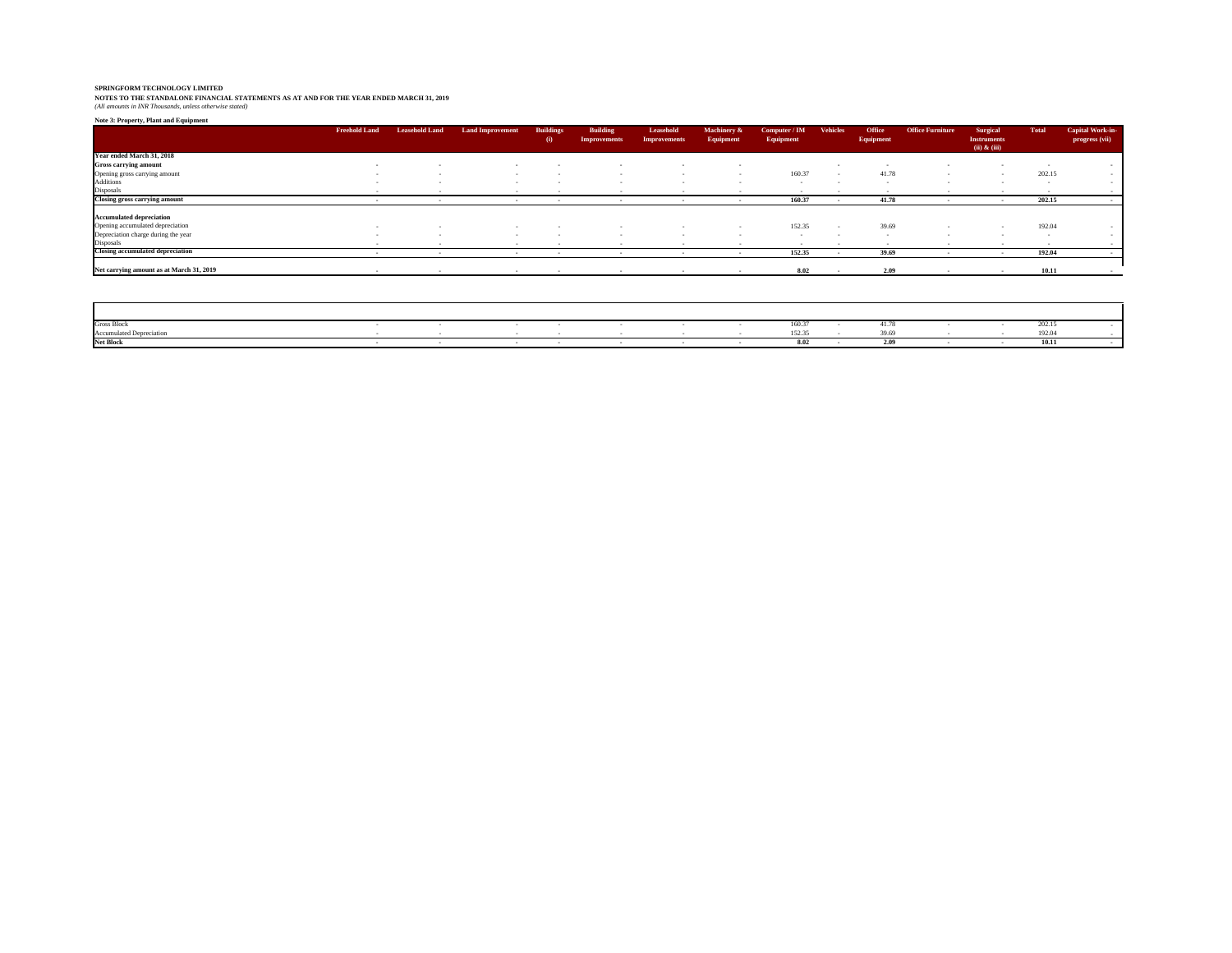**NOTES TO THE STANDALONE FINANCIAL STATEMENTS AS AT AND FOR THE YEAR ENDED MARCH 31, 2019**

*(All amounts in INR Thousands, unless otherwise stated)*

## **Note 4: Intangible Assets**

|                                          | Patents &         | <b>Intellectual</b>    | <b>Computer Software</b> |              |  |
|------------------------------------------|-------------------|------------------------|--------------------------|--------------|--|
|                                          | <b>Trademarks</b> | <b>Property Rights</b> |                          | <b>Total</b> |  |
| Year ended March 31, 2018                |                   |                        |                          |              |  |
| <b>Gross carrying amount</b>             |                   |                        |                          |              |  |
| Opening gross carrying amount            | 0.00              | 0.00                   | 2345.19                  | 2345.19      |  |
| Additions                                | 0.00              | 0.00                   | 1200.00                  | 1200.00      |  |
| Deductions                               | 0.00              | 0.00                   | 0.00                     | 0.00         |  |
| Closing gross carrying amount            | 0.00              | 0.00                   | 3545.19                  | 3545.19      |  |
| <b>Accumulated amortisation</b>          | 0.00              | 0.00                   | 0.00                     | 0.00         |  |
| Amortisation charge for the year         | 0.00              | 0.00                   | 509.19                   | 509.19       |  |
| Deductions                               | 0.00              | 0.00                   | 521.20                   | 521.20       |  |
| <b>Closing accumulated amortisation</b>  | 0.00              | 0.00                   | 1030.39                  | 1030.39      |  |
| Net carrying amount as at March 31, 2018 | 0.00              | 0.00                   | 2514.80                  | 2514.80      |  |
| Year ended March 31, 2019                |                   |                        |                          |              |  |
| <b>Gross carrying amount</b>             |                   |                        |                          |              |  |
| Opening gross carrying amount            | 0.00              | 0.00                   | 3545.19                  | 3545.19      |  |
| Additions                                | 0.00              | 0.00                   | 1443.95                  | 1443.95      |  |
| <b>Closing gross carrying amount</b>     | 0.00              | 0.00                   | 4989.14                  | 4989.14      |  |
| <b>Accumulated amortisation</b>          |                   |                        |                          |              |  |
| Opening accumulated amortisation         | 0.00              | 0.00                   | 1030.39                  | 1030.39      |  |
| Amortisation charge for the year         | 0.00              | 0.00                   | 790.05                   | 790.05       |  |
| <b>Closing accumulated amortisation</b>  | 0.00              | 0.00                   | 1820.44                  | 1820.44      |  |
| Net carrying amount as at March 31, 2019 | 0.00              | 0.00                   | 3168.70                  | 3168.70      |  |

| <b>Description</b>              | <b>Goodwill</b> | <b>Marketing</b><br><b>License Fees</b> | Patents &<br><b>Trademarks</b> | <b>Intellectual Property</b><br><b>Rights</b> | Computer Software | <b>Total</b> |
|---------------------------------|-----------------|-----------------------------------------|--------------------------------|-----------------------------------------------|-------------------|--------------|
| <b>Gross Block</b>              |                 |                                         |                                |                                               | 4989.14           | 4,989.14     |
| <b>Accumulated Amortisation</b> |                 |                                         |                                |                                               | 1820.44           | 1.820.44     |
| <b>Net Block</b>                |                 |                                         |                                |                                               | 3168.70           | 3,168.70     |

# **Note 5: Investments in Subsidiaries**

|                                                                   | As at                 | As at                 |
|-------------------------------------------------------------------|-----------------------|-----------------------|
|                                                                   | <b>March 31, 2019</b> | <b>March 31, 2018</b> |
| Investment in Equity Instruments (fully paid-up)                  | 0.00                  | 0.00                  |
| <b>Unquoted Equity Investment at cost in Subsidiary Companies</b> | 0.00                  | 0.00                  |
|                                                                   |                       |                       |
|                                                                   |                       |                       |
| Total                                                             | 0.00                  | 0.00                  |
|                                                                   |                       |                       |
| Aggregate amount of unquoted investments                          |                       |                       |

\* Amount is below the rounding off norm adopted by the Company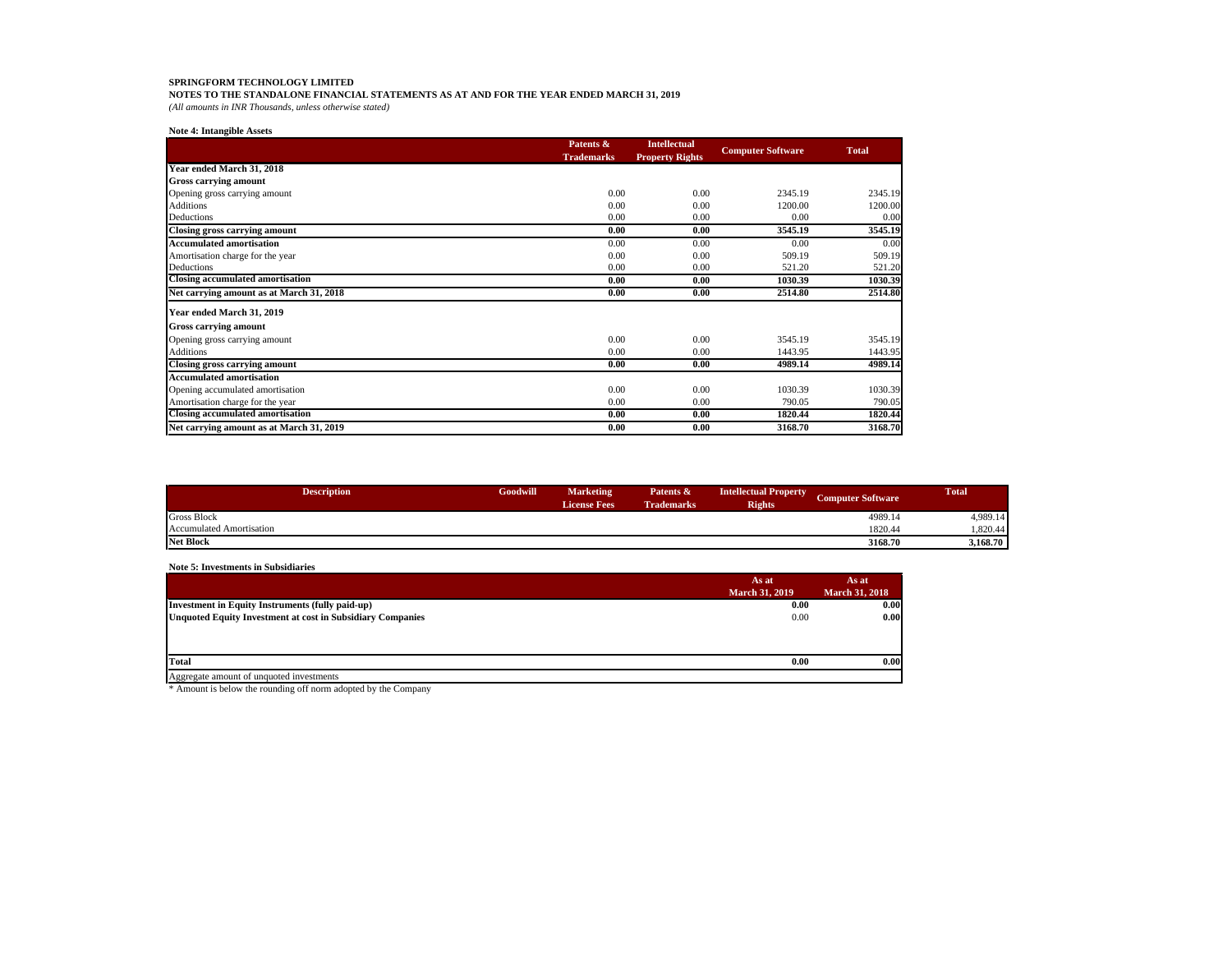**NOTES TO THE STANDALONE FINANCIAL STATEMENTS AS AT AND FOR THE YEAR ENDED MARCH 31, 2019** *(All amounts in INR Thousands, unless otherwise stated)*

## **Note 6: Financial Assets**

**6(a) Trade Receivables**

|                                                  | As at                 | As at                 |
|--------------------------------------------------|-----------------------|-----------------------|
|                                                  | <b>March 31, 2019</b> | <b>March 31, 2018</b> |
| <b>Trade Receivables</b>                         | 0.15                  | 244.90                |
| Receivables from Related Parties (Refer Note 26) | 2809.48               | 1900.00               |
| Less: Allowance for Doubtful Debts               | 0.00                  | 0.00                  |
| Total                                            | 2809.63               | 2144.90               |
| Current portion                                  | 0.00                  | 0.00                  |
| Non current portion                              | 0.00                  | 0.00                  |

## **Break-up of security details**

|                                | As at                 | As at.                |
|--------------------------------|-----------------------|-----------------------|
|                                | <b>March 31, 2019</b> | <b>March 31, 2018</b> |
| Unsecured, considered good     | 0.00                  | 0.00                  |
| Unsecured, considered doubtful | 0.00                  | 0.00                  |
| <b>Total</b>                   | 0.00                  | 0.00                  |
| Allowance for doubtful debts   | 0.00                  | 0.00                  |
| <b>Total Trade Receivables</b> | 2809.63               | 2378.20               |

#### **6(b) Other Financial Assets**

|                                     |                | As at March 31, 2019 |                |             |
|-------------------------------------|----------------|----------------------|----------------|-------------|
|                                     | <b>Current</b> | Non-current          | <b>Current</b> | Non-current |
| Unsecured, considered good          |                |                      |                |             |
| Interest Accrued on Deposits        | 0.00           | 0.00                 | 0.00           | 0.00        |
| Receivable towards sale of business | 0.00           | 0.00                 | 0.00           | 0.00        |
| <b>Other Receivables</b>            | 0.00           | 0.00                 | 0.00           | 0.00        |
| Total                               | 0.00           | 0.00                 | 0.00           | 0.00        |

# **6(c) Cash and Cash Equivalents**

|                                                                     | As at                 | As at                 |
|---------------------------------------------------------------------|-----------------------|-----------------------|
|                                                                     | <b>March 31, 2019</b> | <b>March 31, 2018</b> |
| Cash In Hand                                                        | 373.02                | 328.17                |
| <b>Balances with Banks</b>                                          |                       |                       |
| - in Current Accounts                                               | 225.20                | $-77.13$              |
| - in Term Deposits with original maturity of less than three months | 0.00                  | 0.00                  |
| Total                                                               | 598.22                | 251.04                |

\*Amount is below the rounding off norm adopted by the Company.

## **6(d) Bank Balances other than Cash and Cash Equivalents**

|                                               | As at                 | As at                 |
|-----------------------------------------------|-----------------------|-----------------------|
|                                               | <b>March 31, 2019</b> | <b>March 31, 2018</b> |
| Margin Money Deposit                          | 0.00                  | 0.00                  |
| Balances subject to repatriation restrictions | 0.00                  | 0.00                  |
| <b>Total</b>                                  | 0.00                  | 0.00                  |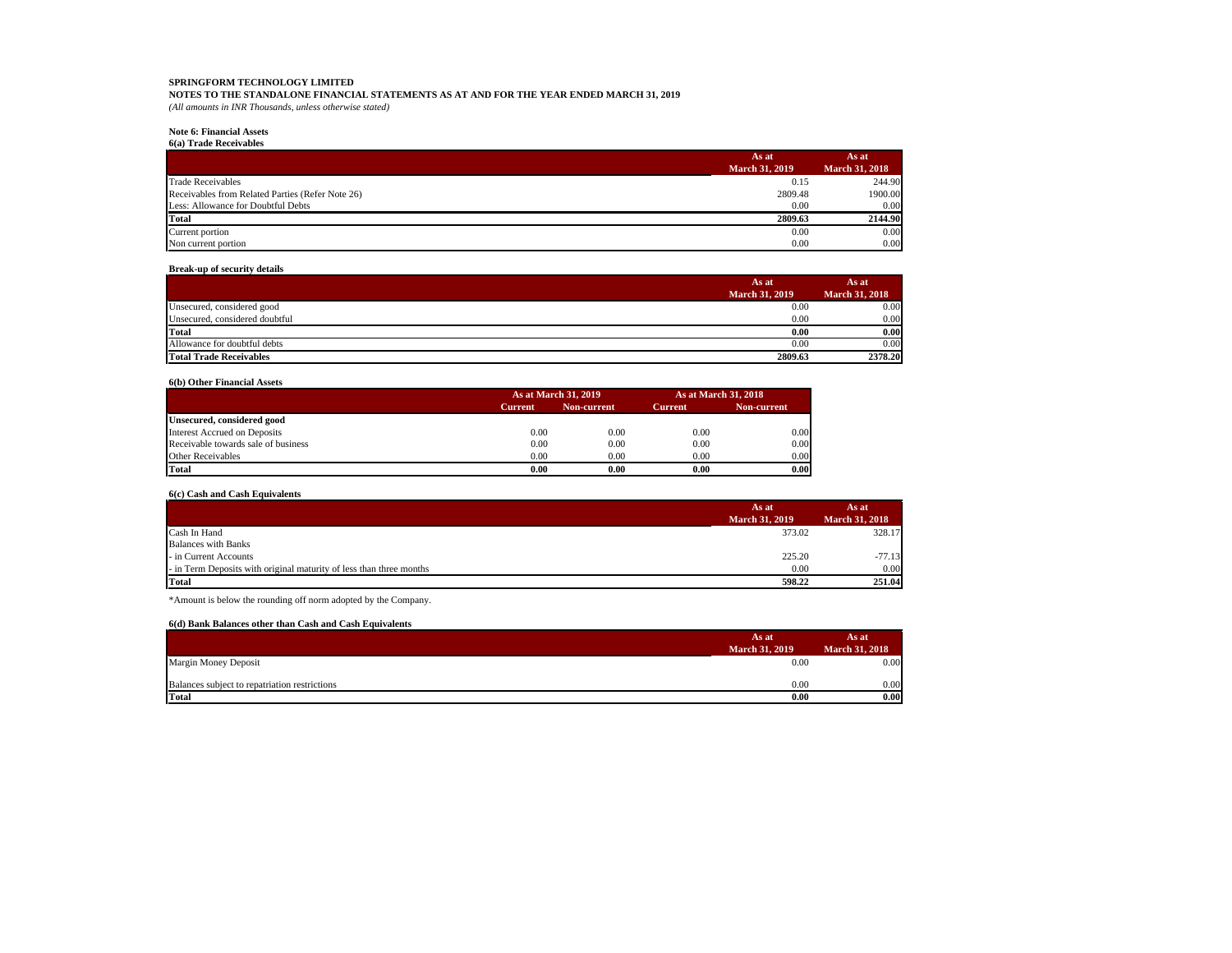**NOTES TO THE STANDALONE FINANCIAL STATEMENTS AS AT AND FOR THE YEAR ENDED MARCH 31, 2019** *(All amounts in INR Thousands, unless otherwise stated)*

#### **Note 7: Other Assets**

|                                             |                | As at March 31, 2019 |                | As at March 31, 2018 |
|---------------------------------------------|----------------|----------------------|----------------|----------------------|
|                                             | <b>Current</b> | Non-current          | <b>Current</b> | Non-current          |
| Capital Advances                            | 0.00           | 0.00                 | 0.00           | 0.00                 |
| <b>Advance to Suppliers</b>                 | 0.00           | 0.00                 | 1000.00        | 0.00                 |
| Deposits with Government Authorities        | 0.00           | 0.00                 | 0.00           | 0.00                 |
| <b>Balances with Government Authorities</b> | 759.16         | 0.00                 | 579.16         | 0.00                 |
| <b>Prepaid Expenses</b>                     | 0.00           | 0.00                 | 0.00           | 0.00                 |
| Other Receivables                           | 208.00         | 0.00                 | 170.00         | 0.00                 |
| Total                                       | 967.16         | 0.00                 | 1749.16        | 0.00                 |

## **Note 8: Inventories**

|                             | As at                 | As at                 |  |
|-----------------------------|-----------------------|-----------------------|--|
|                             | <b>March 31, 2019</b> | <b>March 31, 2018</b> |  |
| Raw and Packaging Materials |                       |                       |  |
|                             | 0.00                  | 0.00                  |  |
| Work-in-Progress            | 0.00                  | 0.00                  |  |
| <b>Finished Goods</b>       | 0.00                  | 0.00                  |  |
| Stock-in-Trade              | 0.00                  | 0.00                  |  |
|                             |                       |                       |  |
| Total                       | 0.00                  | 0.00                  |  |

# **Note 9: Current and Deferred Tax**

The major components of Income Tax Expense for the years ended March 31, 2019 and March 31, 2018 are:

|  | (a) Statement of Profit and Loss: |  |  |
|--|-----------------------------------|--|--|
|--|-----------------------------------|--|--|

|                                                   | <b>Year ended</b>     | <b>Year ended</b>     |
|---------------------------------------------------|-----------------------|-----------------------|
|                                                   | <b>March 31, 2019</b> | <b>March 31, 2018</b> |
| <b>Income Tax Expense</b>                         |                       |                       |
| <b>Current Tax</b>                                |                       |                       |
| Current Tax on profits for the year               | 253.36                | 120.73                |
| <b>Total Current Tax Expense</b>                  | 253.36                | 120.73                |
| <b>Deferred Tax</b>                               |                       |                       |
| (Decrease / (Increase) in Deferred Tax Assets     | 0.00                  | 0.00                  |
| (Decrease) / Increase in Deferred Tax Liabilities | 158.94                | 44.69                 |
| <b>Total Deferred Tax Expense / (Benefit)</b>     | 158.94                | 44.69                 |
| <b>Total</b>                                      | 412.30                | 165.42                |

# **(b) Reconciliation of tax expense and the accounting profit multiplied by tax rate:**

|                                                                                                          | Year ended<br><b>March 31, 2019</b> | <b>Year ended</b><br><b>March 31, 2018</b> |
|----------------------------------------------------------------------------------------------------------|-------------------------------------|--------------------------------------------|
| Profit Before Tax                                                                                        | 943.64                              | 732.87                                     |
| Statutory Income Tax rate                                                                                | 26,000                              | 25.750                                     |
| Computed expected Tax expense                                                                            | 253.36                              | 120.73                                     |
| Differences due to:                                                                                      |                                     |                                            |
| Lower tax rate on capital gain                                                                           | 0.00                                | 0.00                                       |
| Deductions under chapter VI of Income Tax Act, 1961                                                      | 0.00                                | 0.00                                       |
| Investment allowance                                                                                     | 0.00                                | 0.00                                       |
| Expenses not deductible in calculating taxable income                                                    | 0.00                                | 64.63                                      |
| Others                                                                                                   |                                     |                                            |
| Fixed assets (excess of net block over written down value as per the provisions of Income-tax Act, 1961) | 30.84                               | $-328.66$                                  |
| <b>Total</b>                                                                                             | 253.36                              | 120.73                                     |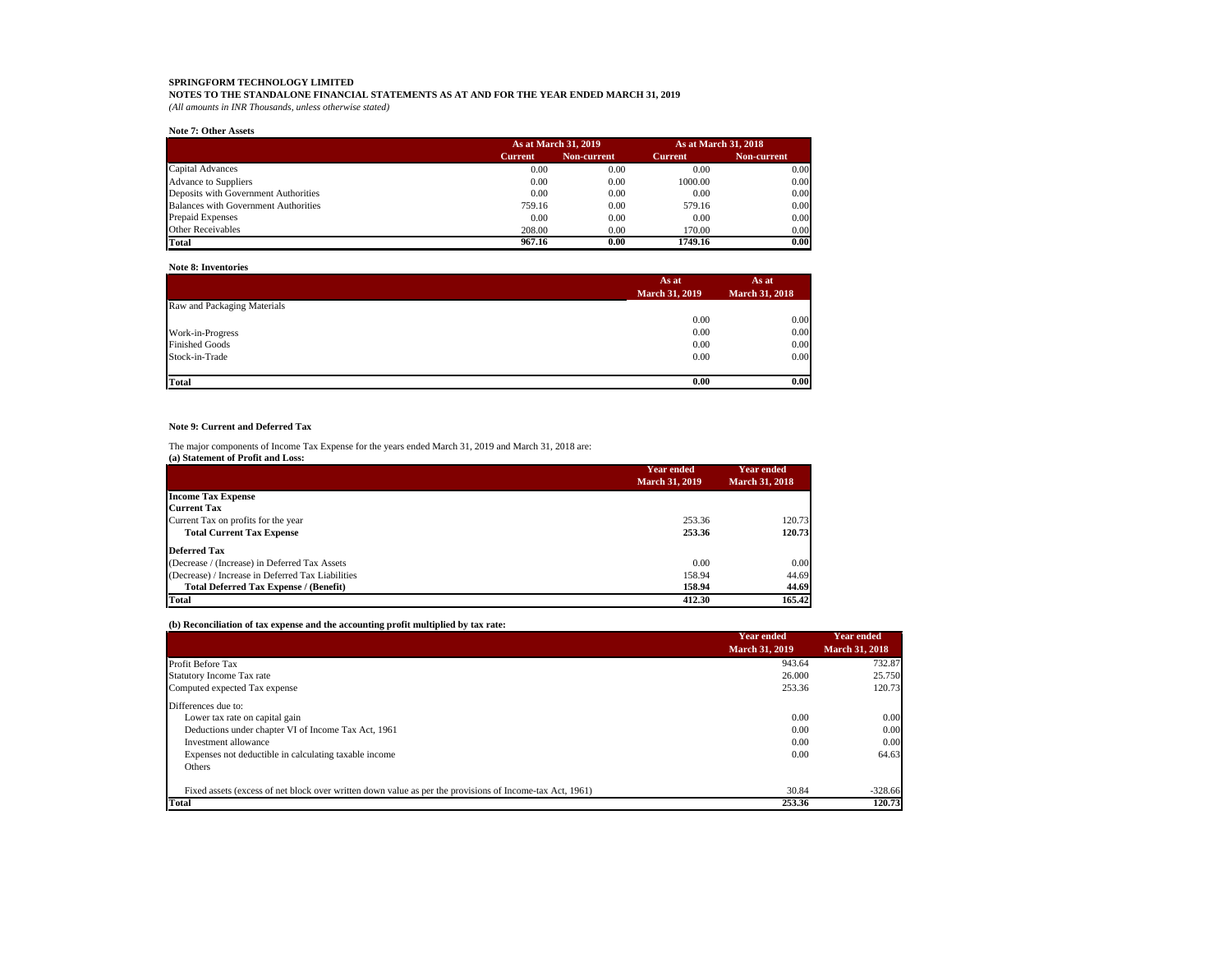**NOTES TO THE STANDALONE FINANCIAL STATEMENTS AS AT AND FOR THE YEAR ENDED MARCH 31, 2019** *(All amounts in INR Thousands, unless otherwise stated)*

## **(c) Income Tax Assets (Net)**

|                                                | As at                 | As at                 |
|------------------------------------------------|-----------------------|-----------------------|
|                                                | <b>March 31, 2019</b> | <b>March 31, 2018</b> |
| Income tax assets                              | 759.16                | 579.16                |
| Income tax liabilities                         | 836.17                | 582.81                |
| Income tax assets (Net) at the end of the vear | $-77.01$              | $-3.65$               |

## **(d) Deferred Tax Liabilities (Net)**

The balance comprises of temporary differences attributable to:

|                                                                                                          | As at<br><b>March 31, 2019</b> | As at<br><b>March 31, 2018</b> |
|----------------------------------------------------------------------------------------------------------|--------------------------------|--------------------------------|
| <b>Deferred Tax Assets</b>                                                                               |                                |                                |
| Fixed assets (excess of written down value as per the provisions of income-tax act, 1961 over net block) | 0.00                           | 0.00                           |
| & Expenses not deductible in calculating taxable income                                                  |                                |                                |
|                                                                                                          | 0.00                           | 0.00                           |
|                                                                                                          | 0.00                           | 0.00                           |
| <b>Deferred Tax Liabilities</b>                                                                          |                                |                                |
|                                                                                                          | 0.00                           | 0.00                           |
| Fixed assets (excess of net block over written down value as per the provisions of Income-tax Act, 1961) | 343.40                         | 184.46                         |
| & Expenses not deductible in calculating taxable income                                                  |                                |                                |
| <b>Total</b>                                                                                             | 343.40                         | 184.46                         |

#### **Movement in Deferred Tax Liabilities**

|                                            |      |      | <b>Disallowance under</b> | <b>Fixed Assets</b> |      | <b>Total</b> |
|--------------------------------------------|------|------|---------------------------|---------------------|------|--------------|
|                                            |      |      | the Income-tax Act,       | (Difference in Net) |      |              |
|                                            |      |      | 1961                      | <b>Blocks</b> )     |      |              |
| At April 01, 2017                          | 0.00 | 0.00 | 64.63                     | 328.66              | 0.00 | 393.29       |
| Recognised in Statement of Profit and Loss | 0.00 | 0.00 | 64.63                     | 328.66              | 0.00 | 393.29       |
| Recognised in Other Comprehensive Income   | 0.00 | 0.00 | 0.00                      | 0.00                | 0.00 | 0.00         |
| At March 31, 2018                          | 0.00 | 0.00 | 64.63                     | 328.66              | 0.00 | 393.29       |
| Recognised in Statement of Profit and Loss | 0.00 | 0.00 | 0.00                      | 1320.77             | 0.00 | 1320.77      |
| Recognised in Other Comprehensive Income   | 0.00 | 0.00 | 0.00                      | 0.00                | 0.00 | 0.00         |
| <b>At March 31, 2019</b>                   | 0.00 | 0.00 | 0.00                      | 1320.77             | 0.00 | 1320.77      |

## **Note 10: Assets Classified as Held for Sale**

|                  | As at                 | As at                 |
|------------------|-----------------------|-----------------------|
|                  | <b>March 31, 2019</b> | <b>March 31, 2018</b> |
| Land             | 0.00                  | 0.00                  |
| <b>Buildings</b> | 0.00                  | 0.00                  |
| <b>Total</b>     | 0.00                  | 0.00                  |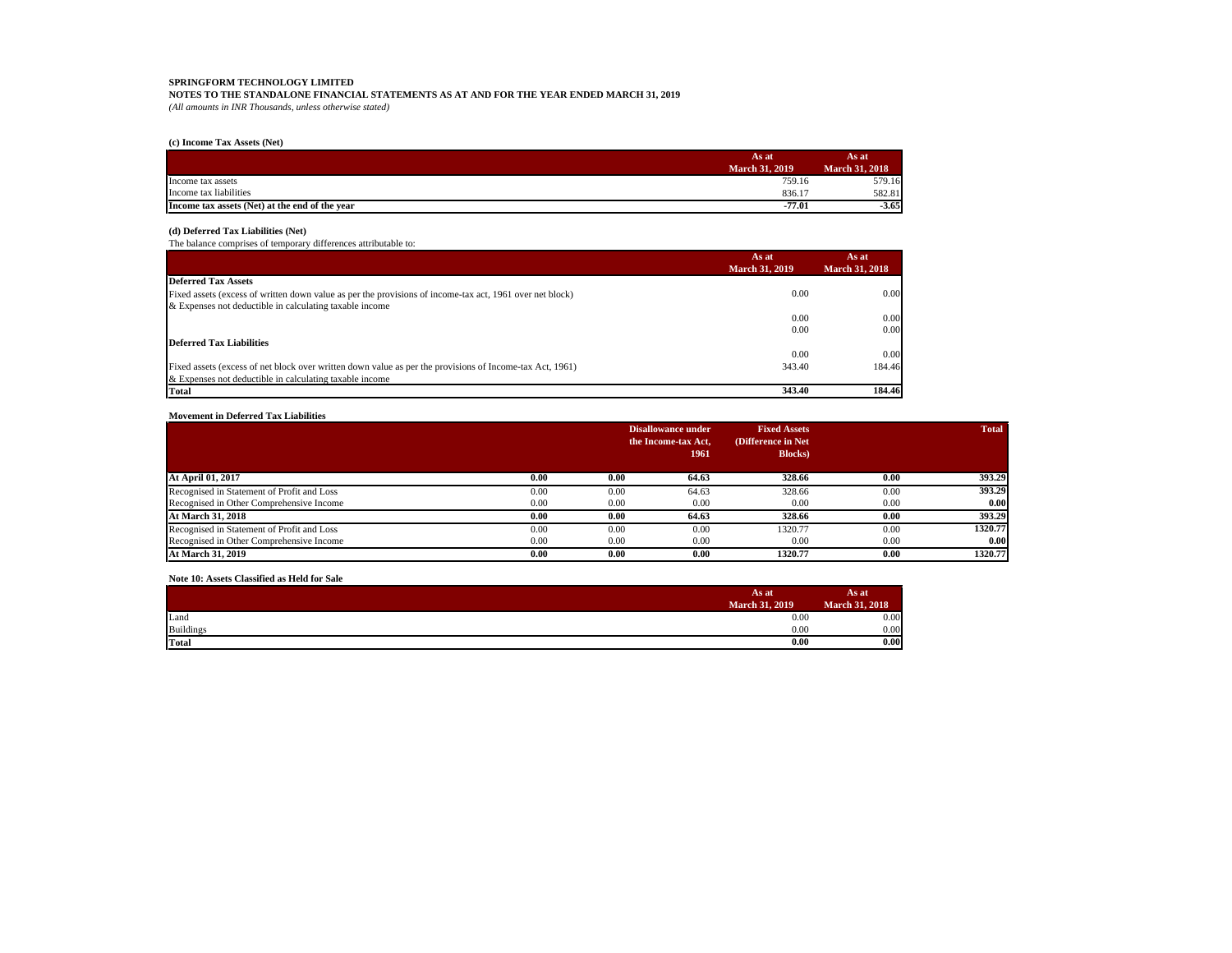# **NOTES TO THE STANDALONE FINANCIAL STATEMENTS AS AT AND FOR THE YEAR ENDED MARCH 31, 2019**

*(All amounts in INR Thousands, unless otherwise stated)*

# **Note 11: Equity Share Capital and Other Equity**

**11(a) Equity Share Capital**

|                                                                                             | As at<br><b>March 31, 2019</b> | As at<br><b>March 31, 2018</b> |
|---------------------------------------------------------------------------------------------|--------------------------------|--------------------------------|
| Authorised equity share capital:                                                            |                                |                                |
| 50000 equity shares of INR 10/- each (March 31, 2019: 500000/- and April 1, 2018: 500000/-) | 500.00                         | 500.00                         |
| Issued and subscribed equity share capital:                                                 |                                |                                |
|                                                                                             |                                |                                |
| 50000 equity shares of INR 10/- each (March 31, 2019: 500000/- and April 1, 2018: 500000/-) | 500.00                         | 500.00                         |
|                                                                                             | 500.00                         | 500.00                         |
| (i) Movements in equity share capital                                                       |                                |                                |
|                                                                                             | <b>Number</b>                  | <b>Equity share</b>            |
|                                                                                             | of Shares                      | capital                        |
|                                                                                             |                                | (at par value)                 |
| As at March 31, 2018                                                                        | 50000.00                       | 10.00                          |
| As at March 31, 2019                                                                        | 50000.00                       | 10.00                          |

# **Terms and rights attached to equity shares**

The Company has only one class of equity shares having a par value of INR 10 per share. Each shareholder is eligible for one vote per share held. The dividend proposed by the Board of Directors is subject to the approval of the shareholders in ensuing Annual General Meeting except in case of interim dividend. In the event of liquidation of the Company, the shareholders will be eligible to receive remaining assets of the Company, after distribution of all preferential amounts, in proportion to their shareholding.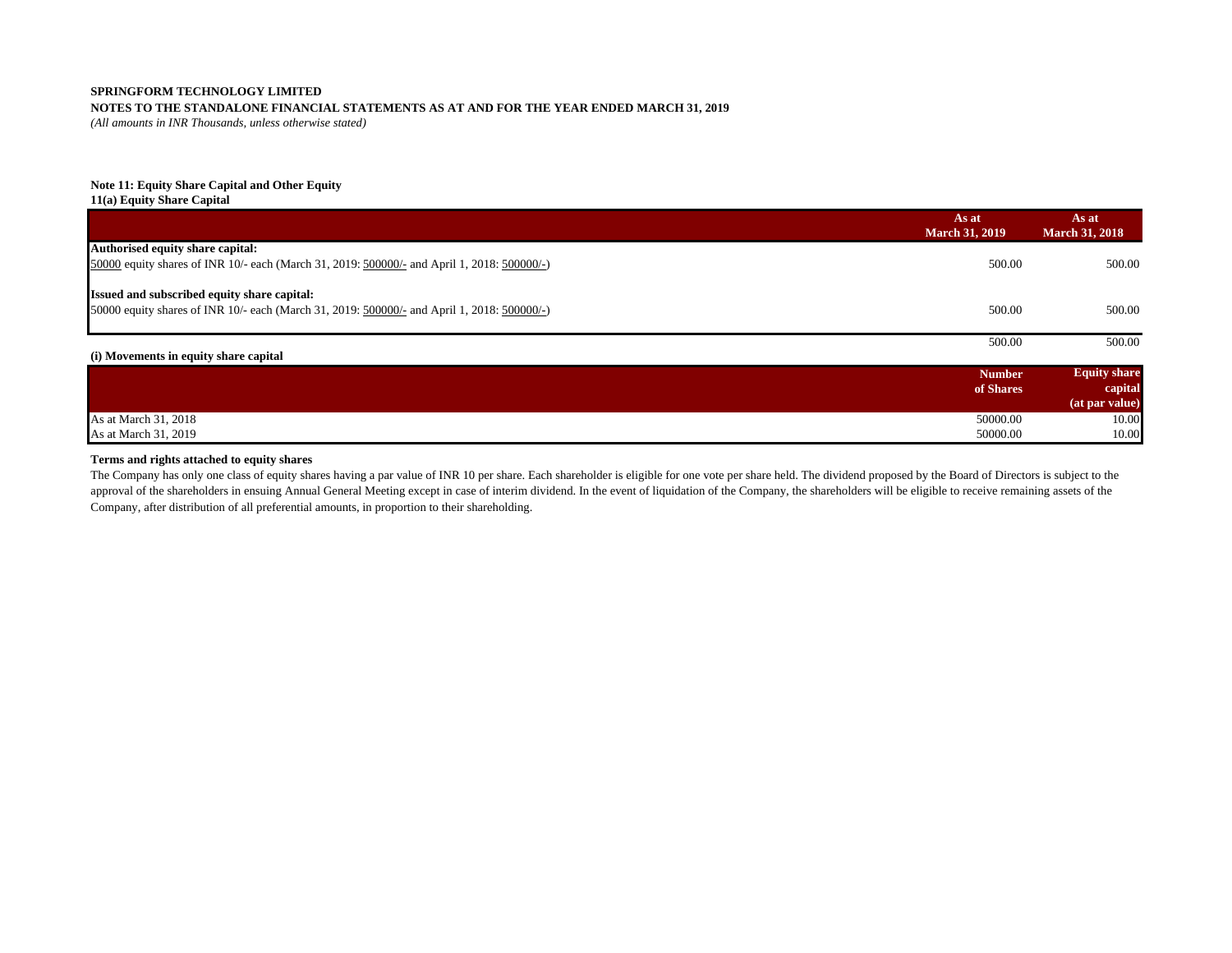# **NOTES TO THE STANDALONE FINANCIAL STATEMENTS AS AT AND FOR THE YEAR ENDED MARCH 31, 2019**

*(All amounts in INR Thousands, unless otherwise stated)*

# **(ii) Shares held by holding and Ultimate Holding Company, shareholders holding more than 5% shares of the aggregate shares in the Company**

| Number of     | $\frac{0}{0}$ |               |               |
|---------------|---------------|---------------|---------------|
|               |               | Number of     | $\frac{0}{0}$ |
| <b>Shares</b> | holding       | <b>Shares</b> | holding       |
| (in lakhs)    |               | (in lakhs)    |               |
|               |               |               |               |
|               |               |               |               |
|               |               |               |               |

**(iii) Shares allotted as fully paid up pursuant to contract without payment being received in cash (during 5 years immediately preceding March 31, 2019)** Nil Equity Shares of INR 10 each were issued on March 31, 2019

# **Nature and purpose of other reserves:**

(a) Securities premium reserve

Securities premium reserve is used to record the premium on issue of shares. The reserve is utilised in accordance with the provisions of the Companies Act, 2013.

# (b) Employee Stock options outstanding account

The employee stock options outstanding account is used to recognise the grant date fair value of options issued to employees under the parent's employee stock option plan.

## **Note 11(b) : Other Equity**

|                                            | As at                 | As at                 |  |
|--------------------------------------------|-----------------------|-----------------------|--|
|                                            | <b>March 31, 2019</b> | <b>March 31, 2018</b> |  |
| Securities premium reserve                 | 0.00                  | 0.00                  |  |
| Employee stock options outstanding account | 0.00                  | 0.00                  |  |
| General reserve                            | 3828.37               | 3260.92               |  |
| Retained earnings                          | 531.35                | 567.45                |  |
| Total                                      | 4359.72               | 3828.37               |  |

# (i) Securities premium reserve

|                        | As at<br><b>March 31, 2019</b> | As at<br><b>March 31, 2018</b> |
|------------------------|--------------------------------|--------------------------------|
| ~<br>Opening balance   | 0.00                           | <b>U.UU</b>                    |
| <b>Closing balance</b> | 0.00                           | 0.00                           |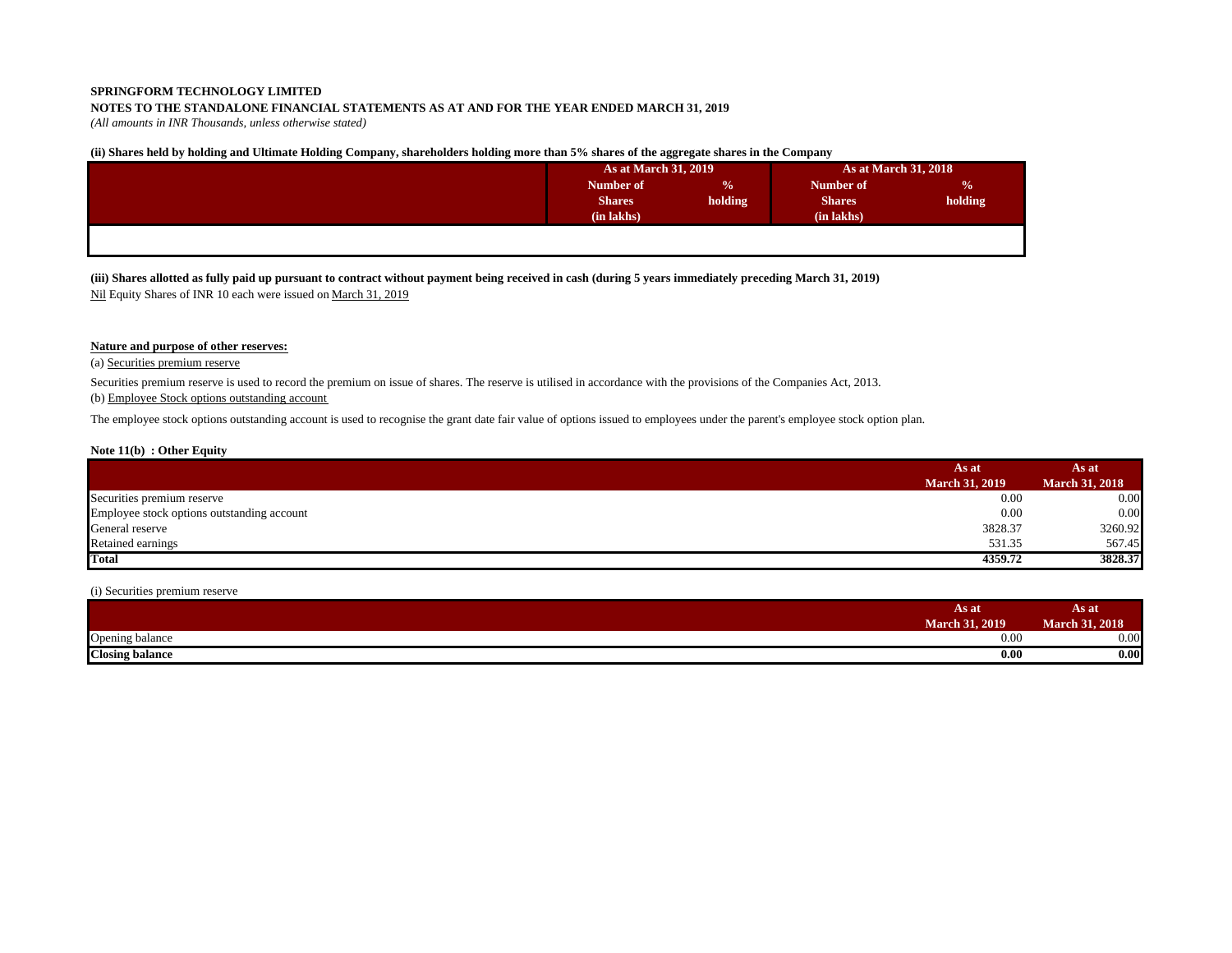# **NOTES TO THE STANDALONE FINANCIAL STATEMENTS AS AT AND FOR THE YEAR ENDED MARCH 31, 2019**

*(All amounts in INR Thousands, unless otherwise stated)*

(ii) Share options outstanding account

|                                                       | As at                 | As at                 |
|-------------------------------------------------------|-----------------------|-----------------------|
|                                                       | <b>March 31, 2019</b> | <b>March 31, 2018</b> |
| Opening balance                                       | 0.00                  | 0.00                  |
| Add: Employee stock option expense                    | 0.00                  | 0.00                  |
| Less: Employee stock option exercised during the year | 0.00                  | 0.00                  |
| Less: Employee stock option cancelled during the year | 0.00                  | 0.00                  |
| <b>Closing Balance</b>                                | 0.00                  | 0.00                  |

# (iii) General reserve

|                        | As at            | As at            |
|------------------------|------------------|------------------|
|                        | . 2019<br>March. | 1.2018<br>магси. |
| Opening balance        | 0.00             | $\Omega$<br>v.vv |
| <b>Closing Balance</b> | 0.00             | 0.00             |

# (iv) Retained earnings

|                                                                               | As at                 | As at                 |
|-------------------------------------------------------------------------------|-----------------------|-----------------------|
|                                                                               | <b>March 31, 2019</b> | <b>March 31, 2018</b> |
| Opening balance                                                               | 0.00                  | 0.00                  |
| Net profit for the period                                                     | 531.35                | 567.45                |
| Items of other comprehensive income recognised directly in retained earnings: |                       |                       |
| Remeasurements of post-employment benefit obligation, net of tax              | 0.00                  | 0.00                  |
| Dividends (including dividend distribution tax)                               | 0.00                  | 0.00                  |
| <b>Closing Balance</b>                                                        | 531.35                | 567.45                |

# **Note 12: Financial Liabilities**

**12(a): Trade Payables**

|                                                   | As at<br><b>March 31, 2019</b> | As at<br><b>March 31, 2018</b> |
|---------------------------------------------------|--------------------------------|--------------------------------|
| <b>Current</b>                                    |                                |                                |
| Trade payables                                    | 362.55                         | 65.50                          |
| Trade payables to related parties (Refer Note 26) | 0.00                           | 0.00                           |
| <b>Total</b>                                      | 362.55                         | 65.50                          |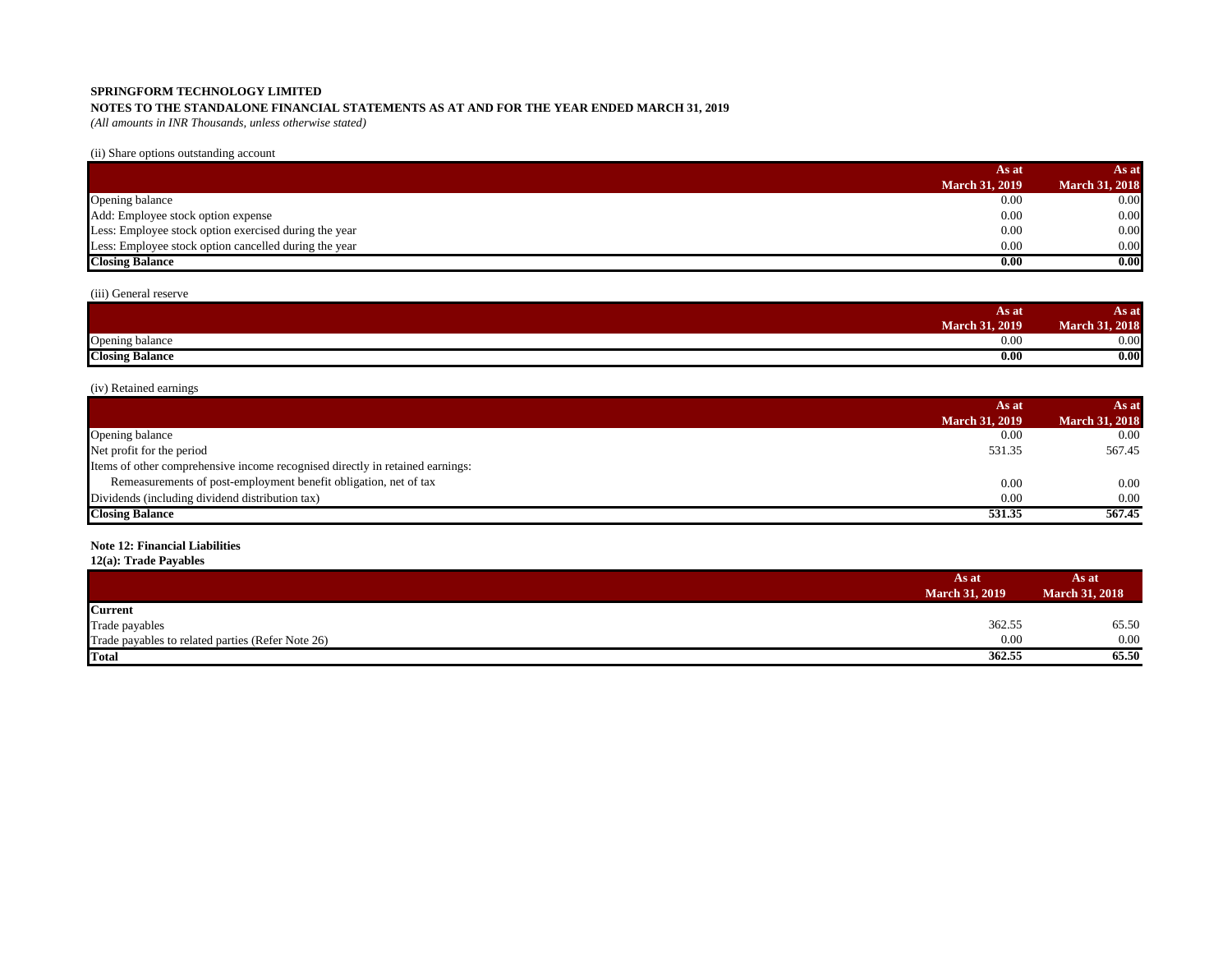# **NOTES TO THE STANDALONE FINANCIAL STATEMENTS AS AT AND FOR THE YEAR ENDED MARCH 31, 2019**

*(All amounts in INR Thousands, unless otherwise stated)*

# **12(b): Other Financial Liabilities**

|                      | As at                 | As at                 |
|----------------------|-----------------------|-----------------------|
|                      | <b>March 31, 2019</b> | <b>March 31, 2018</b> |
| Derivative liability | 0.00                  | 0.00                  |
| <b>Total</b>         | 0.00                  | 0.00                  |

## **Note 13: Provisions**

|                                                  | <b>As at March 31, 2019</b> |             |         | <b>As at March 31, 2018</b> |  |
|--------------------------------------------------|-----------------------------|-------------|---------|-----------------------------|--|
|                                                  | Current                     | Non-current | Current | Non-current                 |  |
| Provision for warranty                           | 0.00                        | 0.00        | 0.00    | 0.00                        |  |
| Provision for others/contingencies               | 836.17                      | 0.00        | 582.81  | 0.00                        |  |
| Provision for sales return and price adjustments | 0.00                        | 0.00        | 0.00    | 0.00                        |  |
| Total                                            | 836.17                      | $0.00\,$    | 582.81  | 0.00                        |  |

# **(i) Information about individual provisions and significant estimates**

# **Others/contingencies**

The Company has provided towards indirect taxes which represent estimates made for probable liabilities arising out of pending disputes/litigations with various authorities. The timing of the outflow with regard to the said matters depends on the exhaustion of remedies available to the Company under the law and hence the Company is not able to reasonably ascertain the timing of the outflow resulting in they being disclosed at their potential undiscounted values. The provision also contains disputed claims raised by various other authorities/parties whose claim amount is presented on an undiscounted basis due to the inherent uncertainty in the timing of the outflow. The future cash flow in respect of such claims are determinable only on resolution of such cases.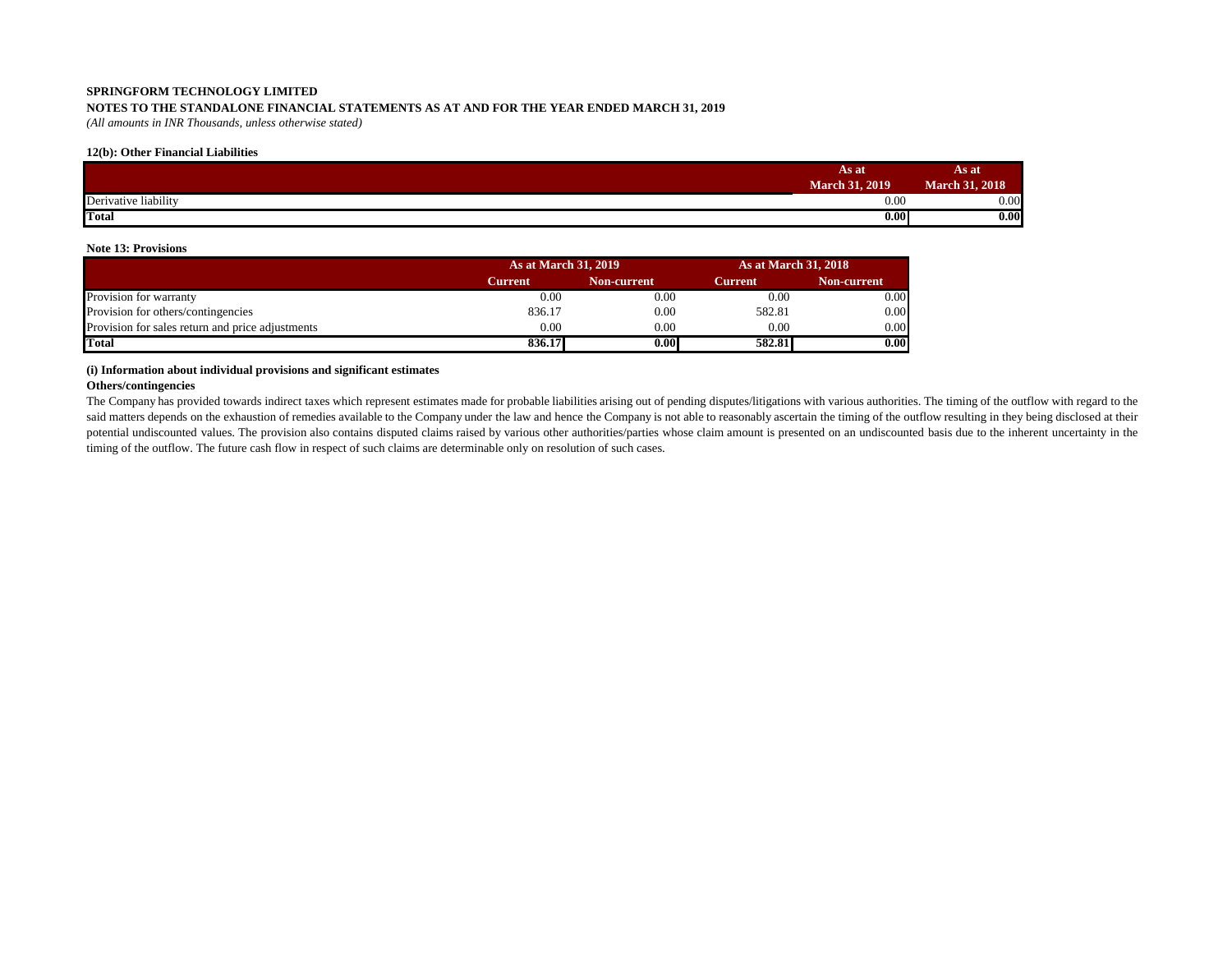# **NOTES TO THE STANDALONE FINANCIAL STATEMENTS AS AT AND FOR THE YEAR ENDED MARCH 31, 2019**

*(All amounts in INR Thousands, unless otherwise stated)*

# **(ii) Movements in provisions**

**Movements in each class of provision during the financial year, are set out below:**

|                                            |                 | Others/              | Sales returns and | <b>Total</b> |
|--------------------------------------------|-----------------|----------------------|-------------------|--------------|
|                                            | <b>Warranty</b> | <b>Contingencies</b> | price adjustments |              |
| As at April 1, 2018                        | 0.00            | 0.00                 | 0.00              | 0.00         |
| Charged/(credited) to profit or loss       |                 |                      |                   |              |
| Additional provisions recognised           | 0.00            | 0.00                 | 0.00              | 0.00         |
| Unused amounts reversed                    | 0.00            | 0.00                 | 0.00              | 0.00         |
| Amounts used during the year               |                 |                      |                   |              |
| Closing Balance as at March 31, 2019       | 0.00            | 0.00                 | 0.00              | 0.00         |
| Less: Deposits under protest               | 0.00            | 0.00                 | 0.00              | 0.00         |
| Closing Balance as at March 31, 2019 (net) | 0.00            | 0.00                 | 0.00              | 0.00         |

# **Note 14: Employee Benefit Obligations**

|                                              | <b>As at March 31, 2019</b> |             | <b>As at March 31, 2018</b> |             |
|----------------------------------------------|-----------------------------|-------------|-----------------------------|-------------|
|                                              | Current                     | Non-current | Current                     | Non-current |
| Provision for compensated absences           | $0.00\,$                    | 0.00        | 0.00                        | 0.00        |
| Payable towards salaries, wages, bonus, etc. | 154.61                      | 0.00        | 153.80                      | 0.00        |
| Provision for executive retirement scheme    | 0.00                        | 0.00        | 0.00                        | 0.00        |
| <b>Total</b>                                 | 154.61                      | 0.00        | 153.80                      | 0.00        |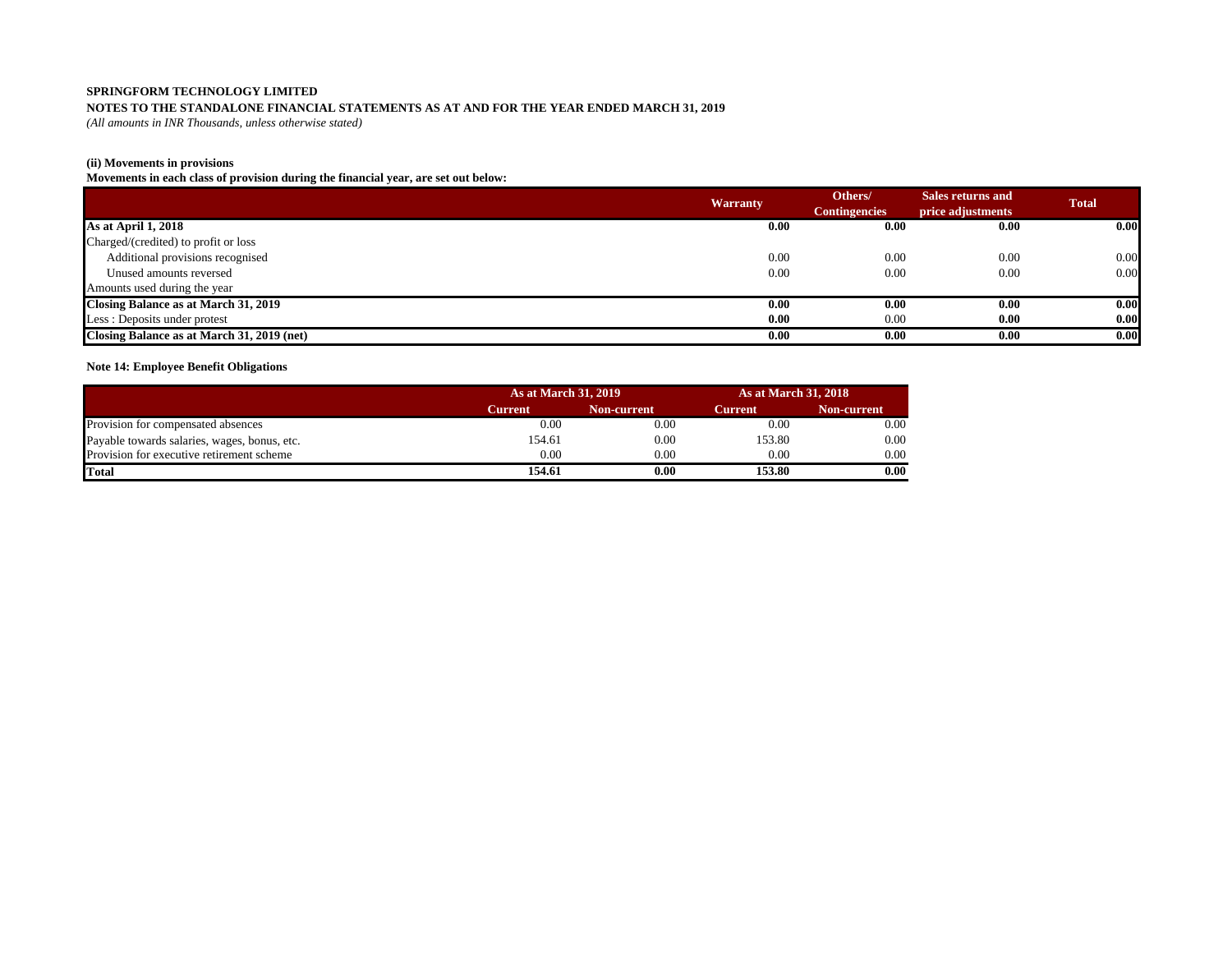# **NOTES TO THE STANDALONE FINANCIAL STATEMENTS AS AT AND FOR THE YEAR ENDED MARCH 31, 2019**

*(All amounts in INR Thousands, unless otherwise stated)*

# **Note 15: Other Liabilities**

|                                                                    | <b>As at March 31, 2019</b> |             | <b>As at March 31, 2018</b> |             |
|--------------------------------------------------------------------|-----------------------------|-------------|-----------------------------|-------------|
|                                                                    | Current                     | Non-current | Current                     | Non-current |
| Advance from customers (Refer Note below)                          | 0.00                        | 0.00        | 687.20                      | 0.00        |
| Statutory dues including provident fund and tax deducted at source | 972.37                      | 0.00        | 642.87                      | 0.00        |
| Others                                                             | 25.00                       | 0.00        | 25.00                       | 0.00        |
|                                                                    | 997.37                      | 0.00        | 1355.07                     | 0.00        |

# **Note 16: Revenue from Operations**

|                                          | <b>Year ended March</b> | <b>Year ended March</b> |  |
|------------------------------------------|-------------------------|-------------------------|--|
|                                          | 31, 2019                | 31, 2018                |  |
| Sale of products (including excise duty) | 7111.71                 | 5605.62                 |  |
| Other operating revenues                 |                         |                         |  |
| Income from services                     | 0.00                    | 0.00                    |  |
| Others                                   | 0.00                    | 0.00                    |  |
|                                          | 0.00                    | 0.00                    |  |
| <b>Total</b>                             | 7111.71                 | 5605.62                 |  |

# **Note 17: Other Income**

|                                                                         | <b>Year ended March</b> | Year ended March |  |
|-------------------------------------------------------------------------|-------------------------|------------------|--|
|                                                                         | 31, 2019                | 31, 2018         |  |
| Interest income from financial assets at amortised cost                 | 0.00                    | 0.00             |  |
| Profit on disposal of tangible/intangible assets (Net) - (Refer Note 3) | 0.00                    | 0.00             |  |
| Gain on foreign currency fluctuations and translations (Net)            | 0.00                    | 0.00             |  |
| Income from sale of business [Refer Note $35(a)$ and $35(c)$ ]          | 0.00                    | 0.00             |  |
| Sundry receipts [Refer Note 35(d)]                                      | 0.00                    | 0.00             |  |
| <b>Total</b>                                                            | 0.00                    | 0.00             |  |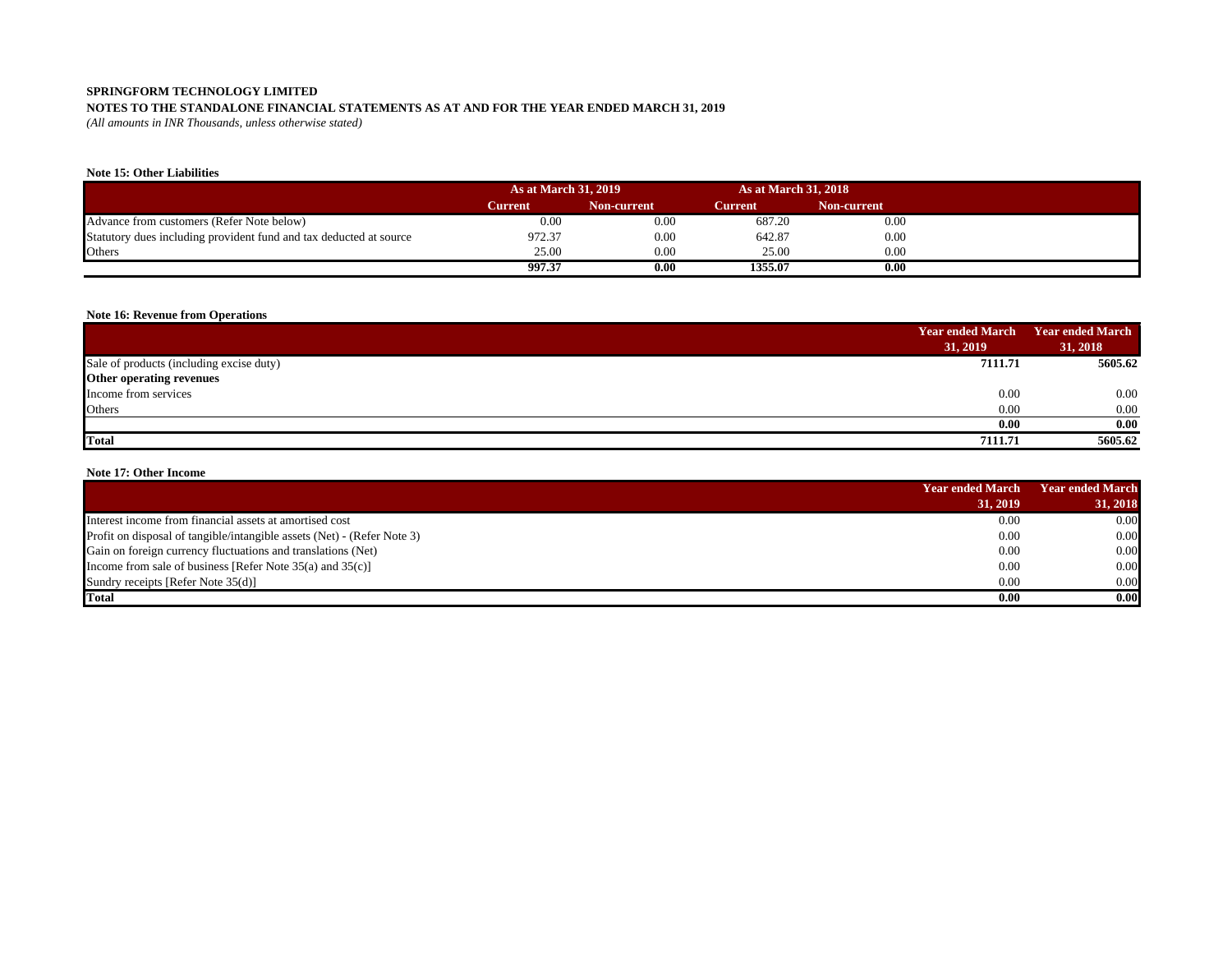# **NOTES TO THE STANDALONE FINANCIAL STATEMENTS AS AT AND FOR THE YEAR ENDED MARCH 31, 2019**

*(All amounts in INR Thousands, unless otherwise stated)*

| Note 18(a): Cost of Materials Consumed | 0.00                    | 0.00             |
|----------------------------------------|-------------------------|------------------|
|                                        | <b>Year ended March</b> | Year ended March |
|                                        | 31, 2019                | 31, 2018         |
| Raw materials consumed                 | 0.00                    | 0.00             |
| Packaging materials consumed           | 0.00                    | 0.00             |
| <b>Total</b>                           | 0.00                    | 0.00             |

# **Note 18(b) : Changes in Inventories of Work-in-Progress, Stock-in-Trade and Finished Goods**

|                                                                      | <b>March 31, 2019</b> | <b>March 31, 2018</b> |
|----------------------------------------------------------------------|-----------------------|-----------------------|
| <b>Opening balance</b>                                               |                       |                       |
| Work-in-progress                                                     | 0.00                  | 0.00                  |
| Finished goods                                                       | 0.00                  | 0.00                  |
| Stock-in-trade                                                       | 0.00                  | 0.00                  |
| <b>Total opening balance</b>                                         | 0.00                  | 0.00                  |
| <b>Closing balance</b>                                               |                       |                       |
| Work-in-progress                                                     | 0.00                  | 0.00                  |
| Finished goods                                                       | 0.00                  | 0.00                  |
| Stock-in-trade                                                       | 0.00                  | 0.00                  |
| <b>Total closing balance</b>                                         | 0.00                  | 0.00                  |
| Total changes in inventories of work-in-progress, stock-in-trade and | 0.00                  | 0.00                  |
| finished goods                                                       |                       |                       |
| (Decrease)/increase in excise duty on finished products              | 0.00                  | 0.00                  |
| <b>Total</b>                                                         | 0.00                  | 0.00                  |

# **Note 19: Employee Benefits Expense**

|                                           | <b>Year ended March</b> | <b>Year ended March</b> |
|-------------------------------------------|-------------------------|-------------------------|
|                                           | 31, 2019                | 31, 2018                |
| Salaries, wages, bonus, etc.              | 2040.46                 | 1912.41                 |
| Contribution to provident and other funds | 0.00                    | 0.00                    |
| Employee share-based payment expense      | 0.00                    | 0.00                    |
| Gratuity expense (Refer Note 14)          | 0.00                    | 0.00                    |
| Workmen and staff welfare                 | 0.00                    | 0.00                    |
| <b>Total</b>                              | 2040.46                 | 1912.41                 |

# **Note 20: Depreciation and Amortisation Expense**

|                                               | <b>Year ended March</b> | <b>Year ended March</b> |
|-----------------------------------------------|-------------------------|-------------------------|
|                                               | 31.2019                 | 31, 2018                |
| Depreciation of property, plant and equipment | 0.00                    | 0.00                    |
| Amoritsation of intangible assets             | 790.05                  | 521.20                  |
| <b>Total</b>                                  | 790.05                  | 521.20                  |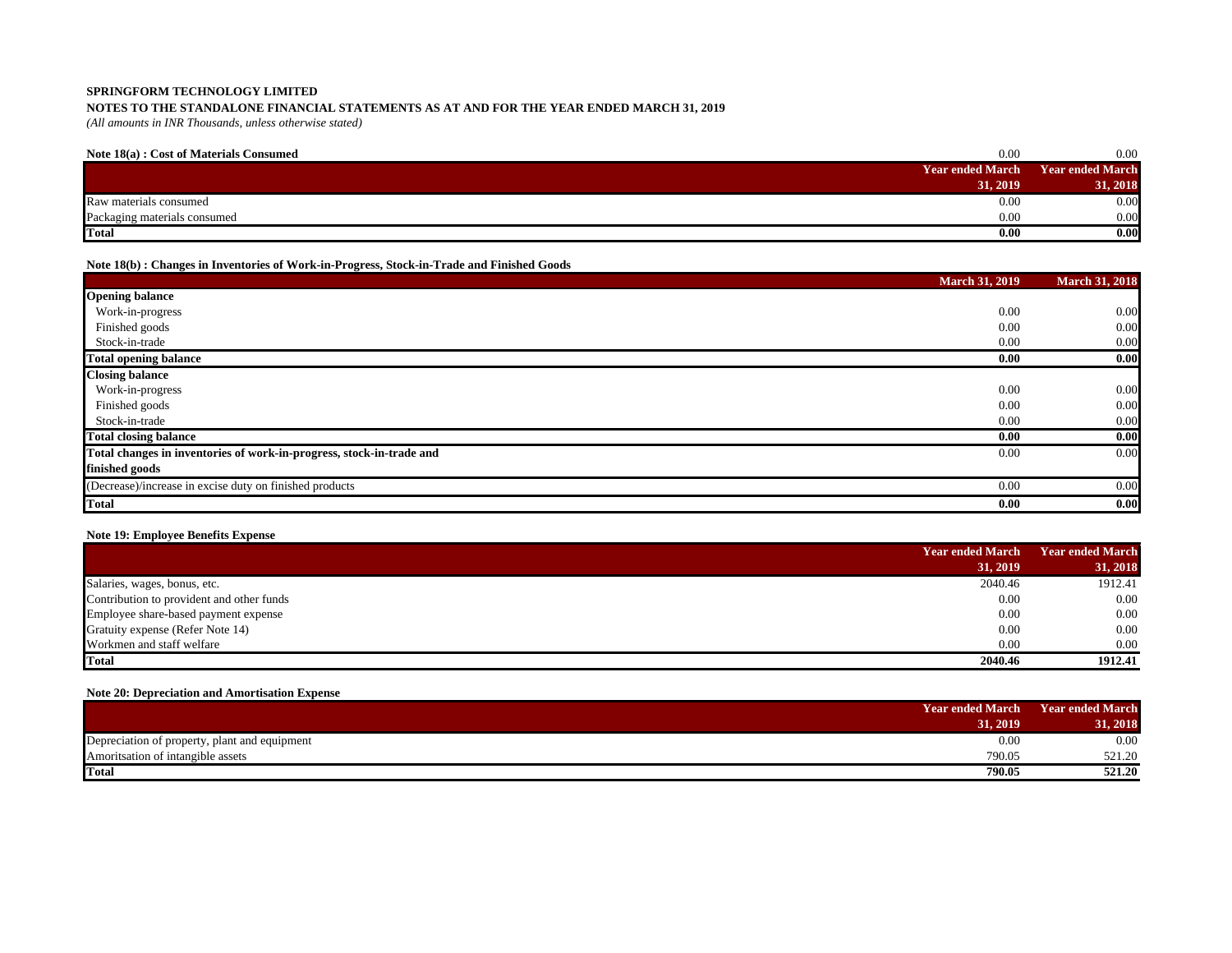**NOTES TO THE STANDALONE FINANCIAL STATEMENTS AS AT AND FOR THE YEAR ENDED MARCH 31, 2019**

*(All amounts in INR Thousands, unless otherwise stated)*

# **Note 21: Other Expenses**

|                                                  | <b>Year ended March</b> | <b>Year ended March</b> |  |
|--------------------------------------------------|-------------------------|-------------------------|--|
|                                                  | 31, 2019                | 31, 2018                |  |
|                                                  |                         |                         |  |
| Stores and spare parts consumed                  | 375.05                  | 141.10                  |  |
| Heat, light and power                            | 35.77                   | 44.63                   |  |
| Rent                                             | 0.00                    | 0.00                    |  |
| Rates and taxes                                  | 51.24                   | 53.78                   |  |
| Repairs and maintenance                          |                         |                         |  |
| Machinery and equipment                          | 0.00                    | 0.00                    |  |
| Building                                         | 0.00                    | 0.00                    |  |
| Others                                           | 1.60                    | 15.78                   |  |
| <b>Annual Listing Fees</b>                       | 250.00                  | 250.00                  |  |
| Advertisement                                    | 316.61                  | 282.90                  |  |
| Directors' fees                                  | 0.00                    | 0.00                    |  |
| <b>Bank</b> charges                              | 0.95                    | 3.45                    |  |
| Postage & Telegram                               | 2.55                    | 3.58                    |  |
| Printing & Stationery                            | 4.40                    | 5.85                    |  |
| Membership & Subscription                        | 27.00                   | 0.00                    |  |
| R.O.C. Charges                                   | 2.45                    | 7.13                    |  |
| Telephone Expenses                               | 21.29                   | 32.24                   |  |
| Tax Expenses                                     | 1084.83                 | 818.32                  |  |
| Professional and Legal Fees                      | 1122.34                 | 755.38                  |  |
| <b>Travelling Expenses</b>                       | 10.89                   | 0.00                    |  |
| Corporate social responsibility (Refer Note (b)) | 0.00                    | 0.00                    |  |
| Miscellaneous (Refer Note (a))                   | 30.58                   | 25.00                   |  |
| Total                                            | 3337.55                 | 2439.14                 |  |

# **(a): Details of auditor's remuneration**

| Miscellaneous expenses includes auditor's remuneration as below: | 0.00  | 0.00  |
|------------------------------------------------------------------|-------|-------|
| As auditor:                                                      |       |       |
| Audit fee*                                                       | 25.00 | 25.00 |
| Tax audit and related services                                   | 0.00  | 0.00  |
| In other capacities                                              |       |       |
| Re-imbursement of expenses                                       | 0.00  | 0.00  |
| Others                                                           | 5.58  | 0.00  |
| <b>Total</b>                                                     | 30.58 | 25.00 |

# **(b): Corporate social responsibility expenditure**

| (a) Gross amount required to be spent by the Company during the year                                                                                                                                                                                                                          | 0.00   | 0.00   |
|-----------------------------------------------------------------------------------------------------------------------------------------------------------------------------------------------------------------------------------------------------------------------------------------------|--------|--------|
| (b) Amount spent and paid during the year on                                                                                                                                                                                                                                                  |        |        |
| (1) Eradicating hunger, poverty and malnutrition, promoting health-care including preventive health-care and<br>sanitation                                                                                                                                                                    | 0.00   | 0.00   |
| (2) Promoting education, including special education & employment enhancing vocation skills especially among<br>children, women & differently abled and livelihood enhancement projects.                                                                                                      | 0.00   | 0.00   |
| (3) Promoting gender equality, empowering women, setting up homes and hostels for women and orphans; setting<br>up old age homes, day care centres and such other facilities for senior citizens and measures for reducing<br>inequalities faced by socially and economically backward groups | 0.00   | 0.00   |
| <b>Total</b>                                                                                                                                                                                                                                                                                  | 0.00   | 0.00   |
| <b>Note 22: Earnings Per Share</b>                                                                                                                                                                                                                                                            |        |        |
| Profit attributable to the equity holders of the Company used in calculating basic and diluted earnings per share                                                                                                                                                                             |        |        |
|                                                                                                                                                                                                                                                                                               | 10.63  | 11.35  |
| Profit for the year                                                                                                                                                                                                                                                                           | 531.34 | 567.46 |
| Weighted average number of equity shares used as the denominator in calculating basic earnings per share                                                                                                                                                                                      |        |        |
|                                                                                                                                                                                                                                                                                               | 50.00  | 50.00  |
| Earnings per equity share (basic and diluted)                                                                                                                                                                                                                                                 |        | 11.35  |

The Company does not have any outstanding dilutive potential equity shares. Consequently, the basic and diluted earnings per share of the Company remain the same.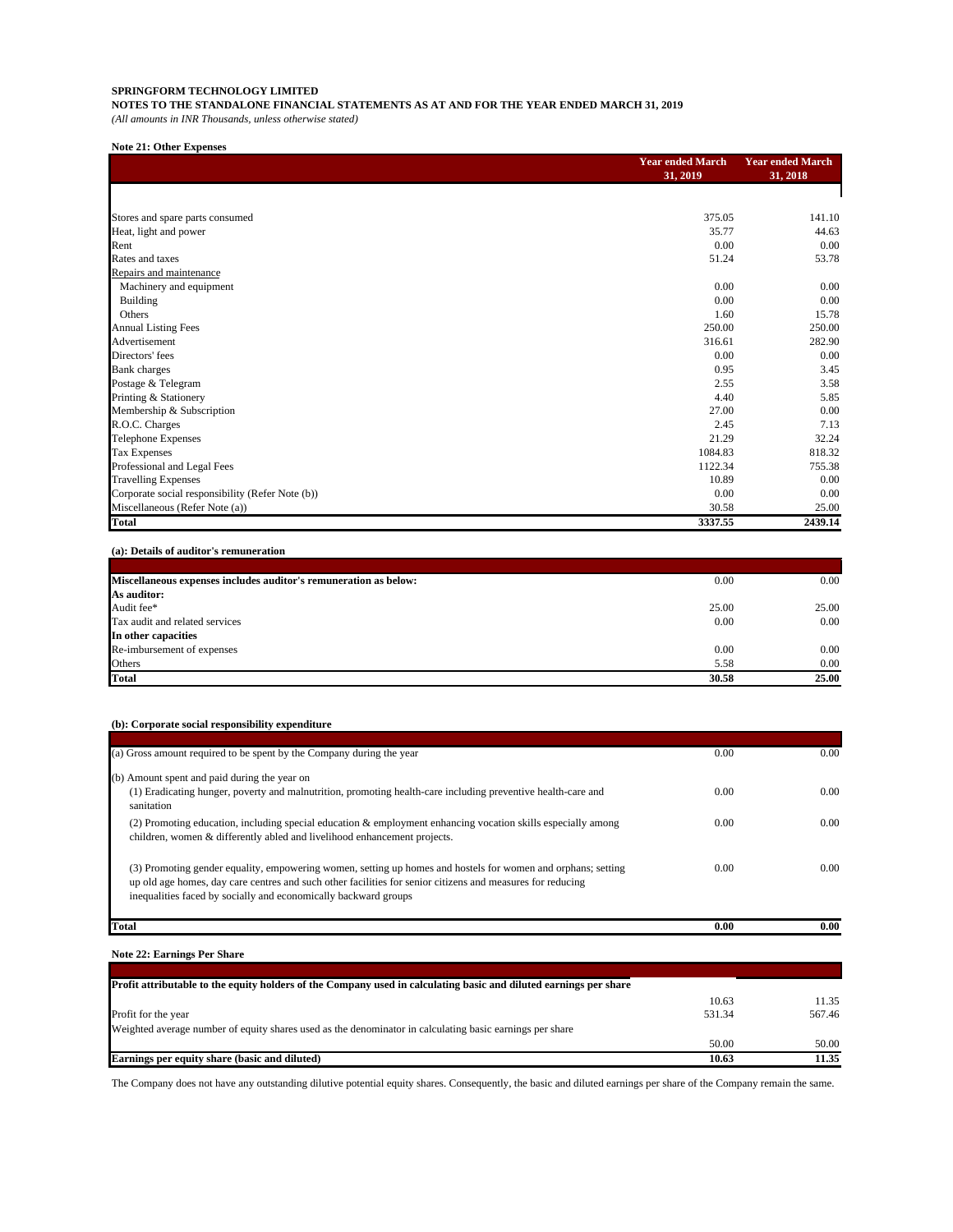**NOTES TO THE STANDALONE FINANCIAL STATEMENTS AS AT AND FOR THE YEAR ENDED MARCH 31, 2019**

*(All amounts in INR Thousands, unless otherwise stated)*

## **Note 23: Fair Value Measurements**

#### **Financial Instruments by category**

|                                                   |             | As at March 31, 2019     |             | As at March 31, 2018     |
|---------------------------------------------------|-------------|--------------------------|-------------|--------------------------|
|                                                   | <b>FVPL</b> | <b>Amortised</b><br>cost | <b>FVPL</b> | <b>Amortised</b><br>cost |
| <b>Financial Assets</b>                           |             |                          |             |                          |
| <b>Trade Receivables</b>                          |             | 2809.63                  | 0.00        | 2144.90                  |
| Cash and Cash Equivalents                         |             | 598.22                   | 0.00        | 251.04                   |
| Bank Balance other than Cash and Cash Equivalents | ٠           | 0.00                     | 0.00        | 0.00                     |
| Rent and Other Deposits                           | ٠           | 0.00                     | 0.00        | 0.00                     |
| <b>Interest Accrued on Deposits</b>               | ٠           | 0.00                     | 0.00        | 0.00                     |
| Receivable towards sale of business               |             | 0.00                     | 0.00        | 0.00                     |
| Other Receivables                                 |             | 0.00                     | 0.00        | 0.00                     |
| <b>Total Financial Assets</b>                     | 0.00        | 3407.85                  | 0.00        | 2395.94                  |
| <b>Financial Liabilities</b>                      |             |                          |             |                          |
| Derivative Financial Liabilities                  | ٠           | 0.00                     | 0.00        | 0.00                     |
| <b>Trade Payables</b>                             | ٠           | 362.55                   | 0.00        | 65.50                    |
| <b>Total Financial Liabilities</b>                |             | 362.55                   | 0.00        | 65.50                    |

#### **(i) Fair value hierarchy**

No financial instruments are recognised and measured at fair value, except derivative contracts which are measured at fair value through profit and loss. These derivative contracts are overthe-counter foreign exchange forwards that are not traded in an active market. Their fair valuation is determined using valuation techniques that maximise the use of observable market data and rely as little as possible on entity-specific estimates. Since all significant inputs required to fair value these derivative contracts are observable, the instruments are classified as level 2.

For all the financial assets and liabilities referred above that are measured at amortised cost, their carrying amounts are reasonable approximations of their fair values.

#### **(ii) Valuation processes**

The finance department of the Company includes a team that carries out the valuations of financial assets and liabilities required for financial reporting purposes.

## **Note 24: Financial Risk Management**

The Company's business activities expose it to a variety of financial risks, namely credit risk, liquidity risk and market risks. The Company's senior management and key management personnel have the ultimate responsibility for managing these risks. The Company has a mechanism to identify and analyse the risks faced by the Company, to set appropriate risk limits and controls and to monitor risks and adherence to limits. Risk management policies and systems are reviewed regularly to reflect changes in market conditions and the Company's activities.

The Company's senior management and key management personnel are supported by the finance team and respective business divisions that provides assurance that the Company's financial risk activities are governed by appropriate policies and procedures and that financial risks are identified, measured and managed in accordance with the Company's policies and risk objectives. The activities are designed to:

-protect the Company's financial results and position from financial risks

-maintain market risks within acceptable parameters, while optimising returns; and

-protect the Company's financial investments, while maximising returns.

#### **(A) Management of Credit Risk**

Credit risk is the risk of financial loss to the Company if a customer or counter-party fails to meet its contractual obligations.

#### **Trade Receivables**

Concentrations of credit risk with respect to trade receivables are limited, due to the Company's customer base being large and diverse. All trade receivables are reviewed and assessed for default on a regular basis. Our historical experience of collecting receivables, supported by the level of default, is that credit risk is low.

## **(B) Management of Liquidity risk**

Liquidity risk is the risk that the Company will face in meeting its obligations associated with its financial liabilities. The Company's approach to manage liquidity is to ensure that it will have sufficient funds to meet its liabilities when due without incurring unacceptable losses.

The Company maintained a cautious funding strategy, with a positive cash balance throughout the years. This was the result of cash delivery from the business. Cash flow from operating activities provides the funds to service the financing of financial liabilities on a day-to-day basis. Accordingly, low liquidity risk is perceived.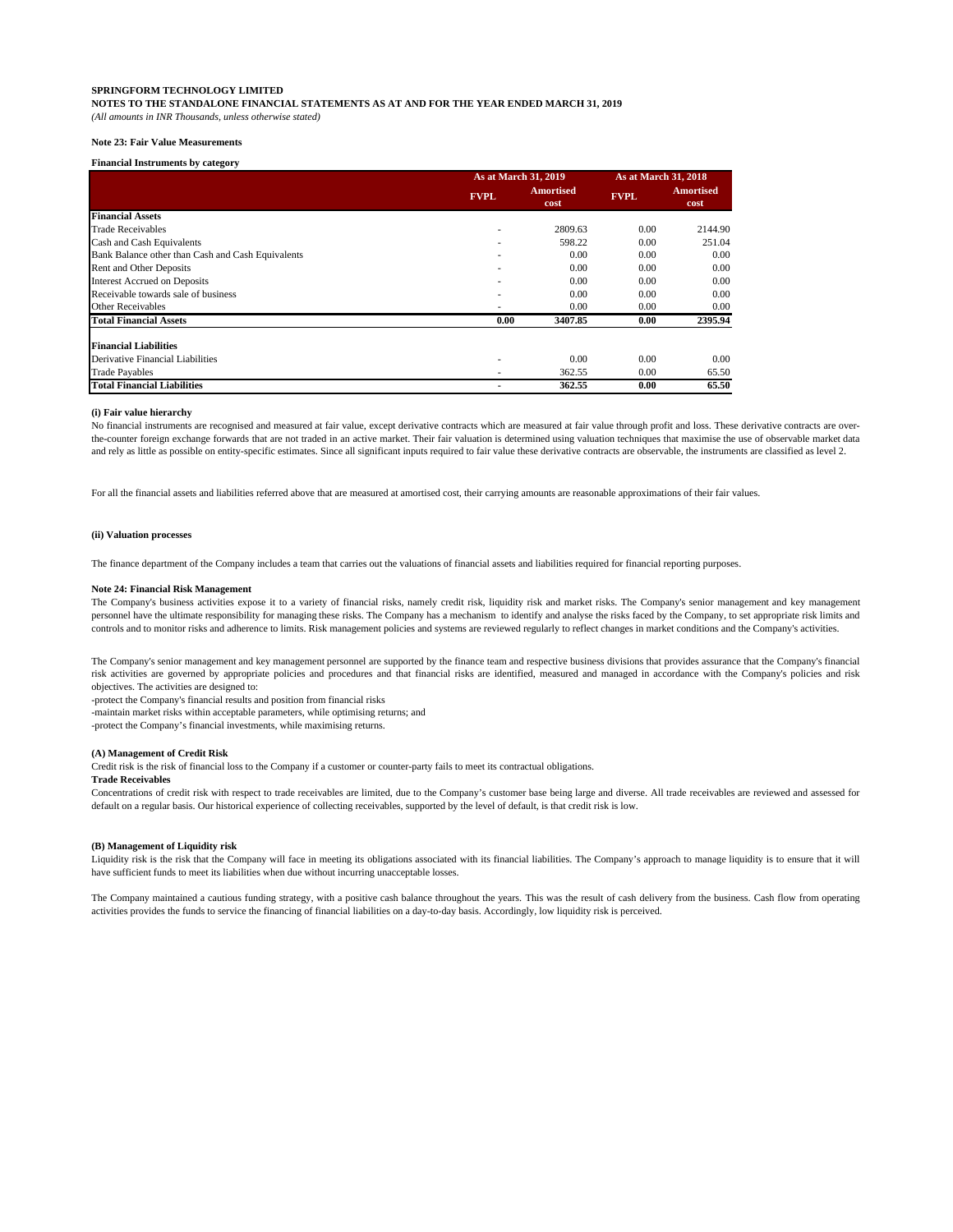**NOTES TO THE STANDALONE FINANCIAL STATEMENTS AS AT AND FOR THE YEAR ENDED MARCH 31, 2019**

*(All amounts in INR Thousands, unless otherwise stated)*

## *Maturities of financial liabilities*

The following table shows the maturity analysis of the Company's financial liabilities based on contractually agreed undiscounted cash flows as at the Balance sheet date:

| <b>Contractual maturities of financial liabilities</b> |             |                        |        | Less than 12 More than 12 |              |
|--------------------------------------------------------|-------------|------------------------|--------|---------------------------|--------------|
| <b>March 31, 2019</b>                                  | <b>Note</b> | <b>Carrying amount</b> | months | months                    | <b>Total</b> |
| <b>Non-derivatives</b>                                 |             |                        |        |                           |              |
| Trade payables                                         | 12(a)       | 362.55                 | 362.55 | 0.00                      | 362.55       |
| <b>Total non-derivative liabilities</b>                |             | 362.55                 | 362.55 | 0.00                      | 362.55       |
| Derivatives (Net settled)                              |             |                        |        |                           |              |
| Derivative liability                                   | 12(b)       | 0.00                   | 0.00   | 0.00                      | 0.00         |
| <b>Total derivative liabilities</b>                    |             | 0.00                   | 0.00   | 0.00                      | 0.00         |

| <b>Contractual maturities of financial liabilities</b> |             |                        | Less than 12 | More than 12 | <b>Total</b> |
|--------------------------------------------------------|-------------|------------------------|--------------|--------------|--------------|
| <b>March 31, 2018</b>                                  | <b>Note</b> | <b>Carrying amount</b> | months       | months       |              |
| <b>Non-derivatives</b>                                 |             |                        |              |              |              |
| Trade payables                                         | 12(a)       | 65.50                  | 65.50        | 0.00         | 65.50        |
| Total non-derivative liabilities                       |             | 65.50                  | 65.50        | 0.00         | 65.50        |
| Derivatives (Net settled)                              |             |                        |              |              |              |
| Derivative liability                                   | 12(b)       | 0.00                   | 0.00         | 0.00         | 0.00         |
| <b>Total derivative liabilities</b>                    |             | 0.00                   | 0.00         | 0.00         | 0.00         |

#### **(C) Management of Market risk**

The Company's is not exposed to foreign currency risk.

## **Note 25: Capital Risk Management**

For the purpose of Company's Capital Risk Management, "Capital" includes issued equity share capital, securities premium and all other equity reserves attributable to the shareholders.

The Company's objective in managing its capital is to safeguard its ability to continue as a going concern and to optimise returns to our shareholders.

The capital structure of the Company is based on management's assessment of the appropriate balance of key elements in order to meet its strategic and day-to day needs. The Management considers the amount of capital in pro risk and manages the capital structure in light of changes in economic conditions and the risk characteristics of the underlying assets. In order to maintain or adjust the capital structure, the Company may adjust the amou to shareholders, return capital to shareholders or issue new shares.

The Company maintains a stable and strong capital structure with a focus on total equity so as to maintain shareholders and creditors confidence and to sustain future development and growth of its business. The Company wil appropriate steps in order to maintain, or if necessary adjust, its capital structure. Company is not subject to any debt.

The management monitors the return on capital as well as the level of dividends to shareholders. The Company's goal is to continue to be able to provide return to shareholders by continuing to distribute dividends in futur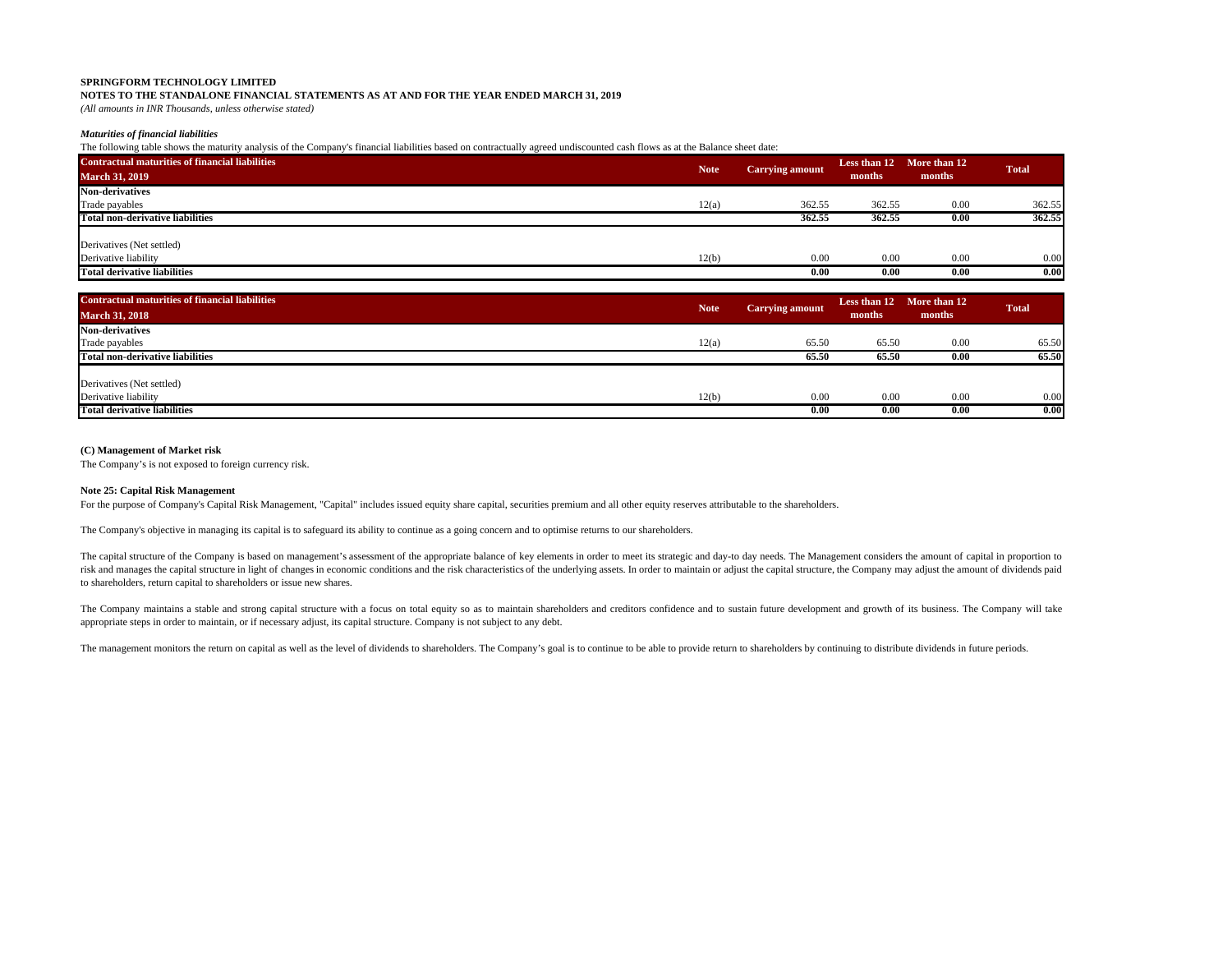**Note 26: Related Party Transactions**

**(a) Relationships**

**Holding and Ultimate Holding Company**

**Subsidiaries Enterprise having significant influence and a subsidiary of the Holding Company**

## **Fellow Subsidiaries / Associate Enterprises with whom the Company has transactions** Spring Fastners - Proprietorship of Rajiv K. Shah, son of Kishor Shah

**Key Management Personnel**

Spring India - Proprietorship Firm Kishor Shah Spire India - Proprietorship Firm Pankaj Shah Stripco Springs Pvt. Ltd. - Pvt. Ltd. Company, Directors Kishor Shah & Pankaj Shah Dewsoft Solutions LLP - Firm, Partners Kishor Shah & Pankaj Shah **Post employment benefit entity**

# **(b) Key management personnel compensation**

|                                       | <b>Year ended March</b> | <b>Year ended March</b> |
|---------------------------------------|-------------------------|-------------------------|
|                                       | 31, 2019                | 31, 2018                |
| Salaries and other employee benefits* | 502.00                  | 480.00                  |
| Employee share-based payment          | 0.00                    | 0.00                    |
| Sitting fees                          | 0.00                    | 0.00                    |
| Total                                 | 502.00                  | 480.00                  |

\*Compensation excludes provision for gratuity and leave encashment since these are based on actuarial valuation on an overall Company basis.

**(c) Transactions with related parties**

| <b>Nature of transactions</b>                                                                                                                                                                                                                                                                                                                                                         | <b>Year ended March</b><br>31, 2019 | <b>Year ended March</b><br>31, 2018 |
|---------------------------------------------------------------------------------------------------------------------------------------------------------------------------------------------------------------------------------------------------------------------------------------------------------------------------------------------------------------------------------------|-------------------------------------|-------------------------------------|
| <b>Holding Company</b>                                                                                                                                                                                                                                                                                                                                                                |                                     |                                     |
| Purchase of Goods                                                                                                                                                                                                                                                                                                                                                                     | 0.00                                | 0.00                                |
| Sale of Goods                                                                                                                                                                                                                                                                                                                                                                         | 10.00                               | 0.00                                |
| Purchase of tangible assets                                                                                                                                                                                                                                                                                                                                                           | 0.00                                | 0.00                                |
| Income from services                                                                                                                                                                                                                                                                                                                                                                  | 0.00                                | 0.00                                |
| Fees for services received and other reimbursements                                                                                                                                                                                                                                                                                                                                   | 0.00                                | 0.00                                |
| Royalty                                                                                                                                                                                                                                                                                                                                                                               | 0.00                                | 0.00                                |
| <b>Subsidiaries</b>                                                                                                                                                                                                                                                                                                                                                                   |                                     |                                     |
| Income from services                                                                                                                                                                                                                                                                                                                                                                  | 0.00                                | 0.00                                |
| Fees for services received and other reimbursements                                                                                                                                                                                                                                                                                                                                   | 0.00                                | 0.00                                |
|                                                                                                                                                                                                                                                                                                                                                                                       |                                     |                                     |
|                                                                                                                                                                                                                                                                                                                                                                                       | 0.00                                | 0.00                                |
|                                                                                                                                                                                                                                                                                                                                                                                       |                                     |                                     |
|                                                                                                                                                                                                                                                                                                                                                                                       | 0.00                                |                                     |
|                                                                                                                                                                                                                                                                                                                                                                                       | 5841.00                             | 0.00                                |
|                                                                                                                                                                                                                                                                                                                                                                                       | 1666.16                             | 7016.13                             |
|                                                                                                                                                                                                                                                                                                                                                                                       | 0.00                                |                                     |
|                                                                                                                                                                                                                                                                                                                                                                                       | 0.00                                |                                     |
| Enterprises having significant influence and a subsidiary of the Holding Company<br>Dividend paid<br><b>Fellow Subsidiaries/Associate Enterprises</b><br>Purchase of goods<br>Sale of goods<br>Purchase of tangible / In-tangible assets<br>Sale of tangible / In-tangible assets<br>Income from services and other recoveries<br>Fees for services received and other reimbursements | 0.00                                | 2416.00<br>0.00<br>0.00<br>0.00     |

#### **(d) Outstanding balances arising from sales/purchases of goods and services** The following balances are outstanding at the end of the reporting period in relation to transactions with related parties:

|                                                                      | <b>March 31, 2019</b> | <b>March 31, 2018</b> |
|----------------------------------------------------------------------|-----------------------|-----------------------|
| Outstanding payables                                                 | 0.00                  | 0.00                  |
| Fellow Subsidiaries/Associate Enterprises                            | 0.00                  | 0.00                  |
| Total payables to related parties (Refer Note 12(a))                 | 0.00                  | 0.00                  |
|                                                                      |                       |                       |
|                                                                      | <b>March 31, 2019</b> | <b>March 31, 2018</b> |
|                                                                      |                       |                       |
|                                                                      | 909.48                | 0.00                  |
| Outstanding receivables<br>Fellow Subsidiaries/Associate Enterprises | 909.48                | 0.00                  |

**(e) Terms and conditions**

The transactions were made on normal commercial terms and conditions and at market rates. All outstanding balances are unsecured and are repayable in cash.

# **(f) Details of material (above 10% by nature) transactions and balances with related parties during the year:**

| <b>Nature of Transaction</b>                            | <b>Year ended March</b><br>31, 2019 | <b>Year ended March</b><br>31, 2018 |
|---------------------------------------------------------|-------------------------------------|-------------------------------------|
| Purchase of Goods                                       | 0.00                                | 0.00                                |
| Sale of Goods<br><b>Spring Fastners</b><br>Spring India | 1150.50<br>2242.00                  | 2888.50<br>2154.88                  |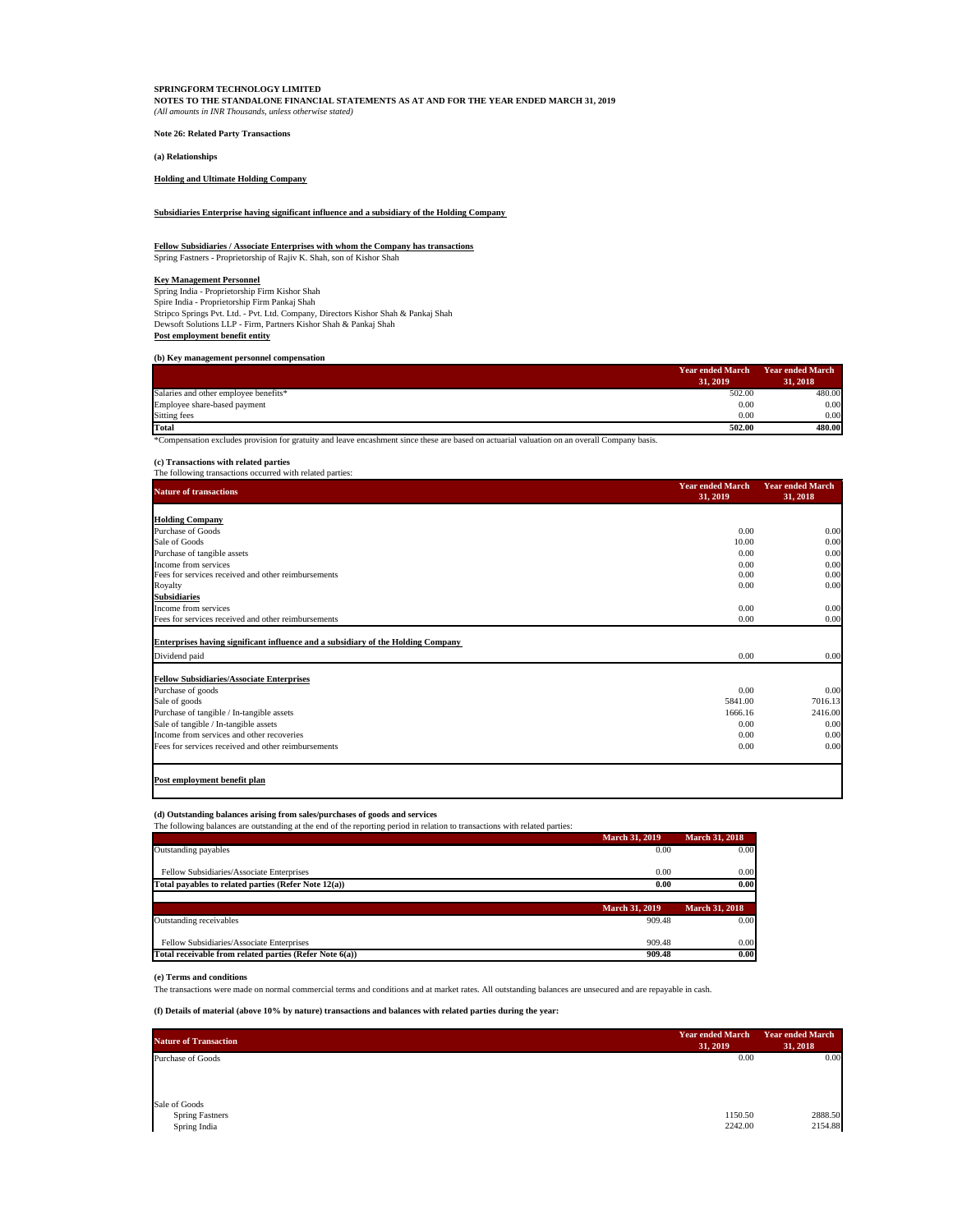| Spire India<br>Stripco Springs Pvt. Ltd.                                  | 2448.50<br>10.00 | 1972.75<br>0.00 |
|---------------------------------------------------------------------------|------------------|-----------------|
| Purchase of tangible / In-tangible assets<br><b>Dewsoft Solutions LLP</b> | 1666.16          | 2416.00         |
| Sale of tangible / In-tangible assets                                     | 0.00             | 0.00            |
| Income from Services and Other Recoveries                                 | 0.00             | 0.00            |
| Fees for Services received and Other Reimbursements                       | 0.00             | 0.00            |
| Royalty                                                                   | 0.00             | 0.00            |
| Dividend Paid                                                             | 0.00             | 0.00            |
| Remuneration                                                              | 0.00             | 0.00            |
| <b>Outstanding balances</b>                                               | March 31, 2019   | March 31, 2018  |
| <b>Outstanding Payables</b>                                               | 0.00             | 0.00            |
| <b>Outstanding Receivables</b>                                            | 2809.48          | 1900.00         |

# **Note 27: Contingent Liabilities**

The Company had contingent liabilities at March 31, 2019 in respect of:<br>(i) Claims against the Company not acknowledged as debts<br>The disputed demands for excise duty, custom duty, sales tax, GST and other matters as on of

|                    | March 31, 2019           | <b>March 31, 2018</b>    |
|--------------------|--------------------------|--------------------------|
| Income Tax         |                          |                          |
| Sales Tax          | 640.36                   | 640.36                   |
| <b>Excise Duty</b> | $\overline{\phantom{a}}$ | $\overline{\phantom{a}}$ |
| CGST               | 120.73                   | 2.21                     |
| SGST               | 123.92                   | 2.21                     |
| Others             | . .                      | $\sim$                   |
|                    | 885.01                   | 644.78                   |

It is not practicable for the Company to estimate the timings of cash outflows, if any, in respect of the above pending resolution of the respective proceedings.

| (ii) Guarantees                                                                                                       |                       |                       |
|-----------------------------------------------------------------------------------------------------------------------|-----------------------|-----------------------|
|                                                                                                                       | <b>March 31, 2019</b> | <b>March 31, 2018</b> |
| Guarantees given by banks on behalf of the Company in the normal course of business against which the Company has not | 0.00                  | 0.00                  |
| received any claims from the beneficiaries.                                                                           |                       |                       |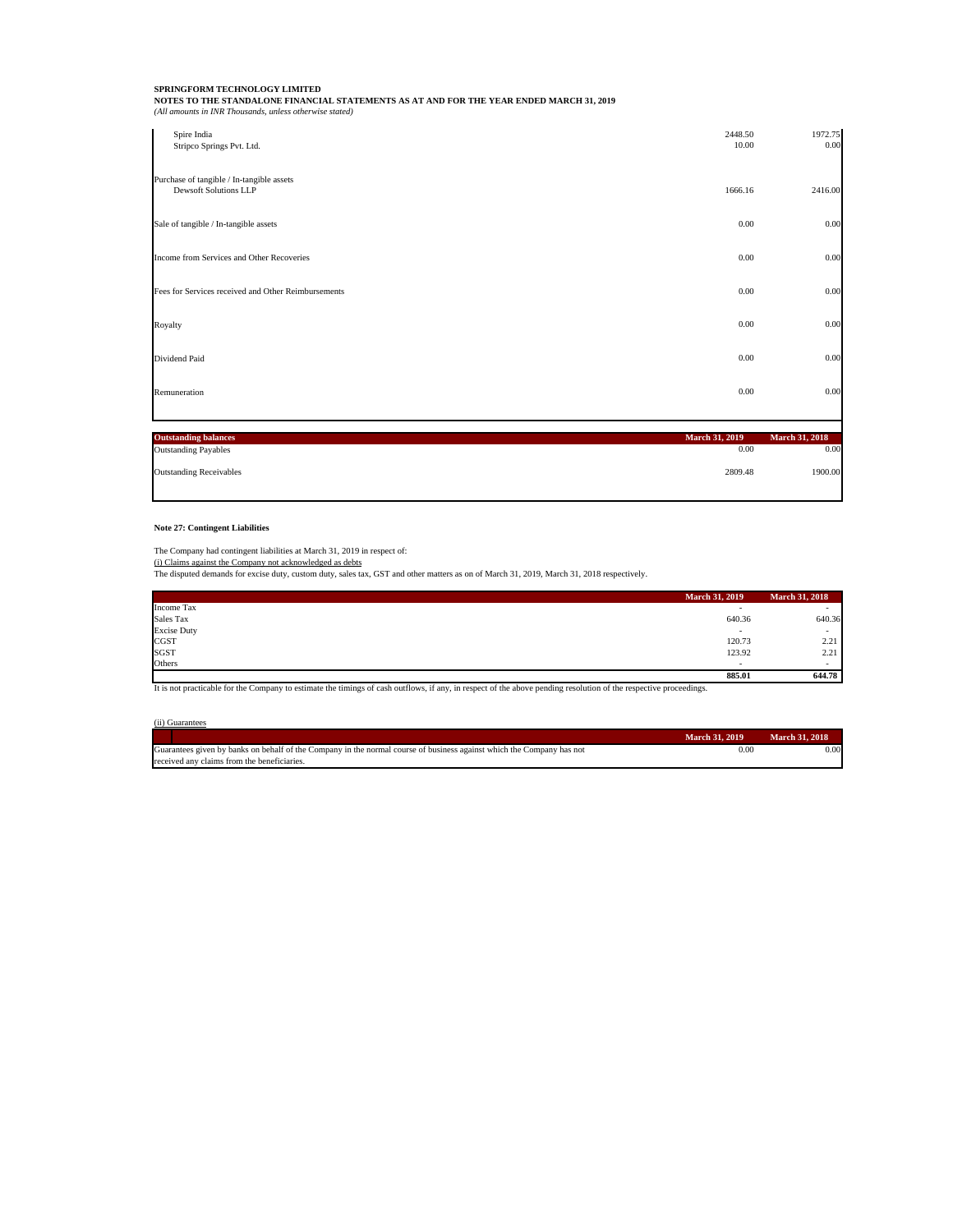# **SPRINGFORM TECHNOLOGY LIMITED NOTES TO THE STANDALONE FINANCIAL STATEMENTS AS AT AND FOR THE YEAR ENDED MARCH 31, 2019**

*(All amounts in INR Thousands, unless otherwise stated)*

# **Note 28: Commitments**

Lakhs)

# **(a) Estimated amount of contracts remaining to be executed on capital account and not provided for:**

Capital expenditure contracted for at the end of the reporting period but not recognised as liabilities is as follows:

|                                  | <b>March 31, 2019</b> | 2018<br><b>March</b><br>- 44 | 1, 2017<br>$\bullet$<br>ADEL |
|----------------------------------|-----------------------|------------------------------|------------------------------|
| Plant and Equipment<br>Property. |                       |                              |                              |
|                                  |                       |                              |                              |

#### **Note 29: Research & Development Expenditure 31, 2019 Year ended March 31, 2018** Research and Development Expenditure incurred on revenue account, debited to the various heads of accounts including depreciation Rs. Nil Lakhs (year ended March 31, 2019 Rs.Nil - -

**Note 30:** The Company maintains cash balances for the purpose of carrying out it's operations.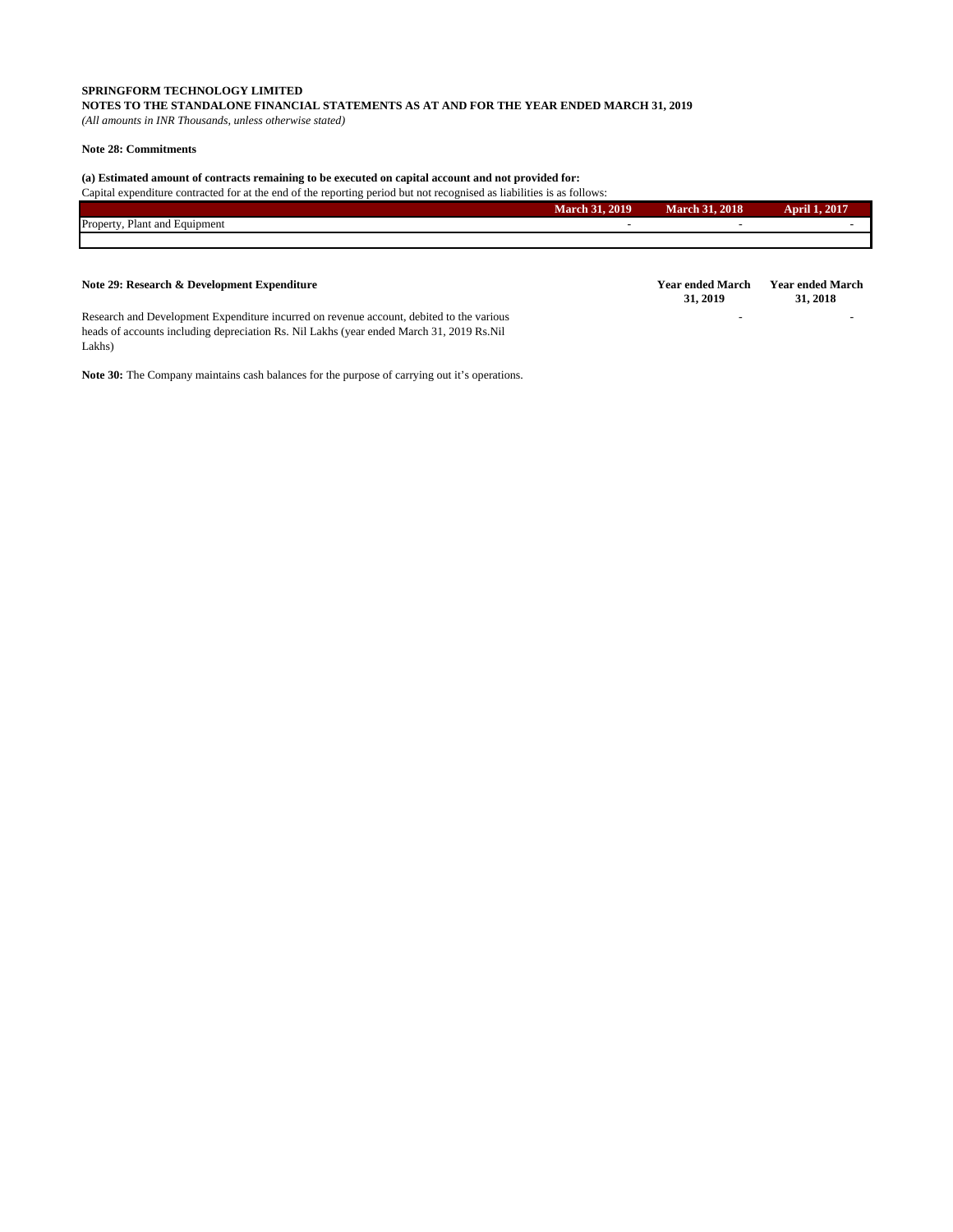# **Note 31: Segment Information**

#### **Description of segments and principal activities**

Operating segments are reported in a manner consistent with the internal reporting provided to the Chief Operating Decision Maker ("CODM") of the Company. The CODM, who is responsible for allocating resources and assessing performance of the operating segments, has been identified as the Company's Managing Director who is in-charge of corporate planning, examination ofthe Company's performance both from a product and geographic perspective as well as allocation of resources of the Company among the businesses. The company operates only under information Technology business and thus have only one reportable segment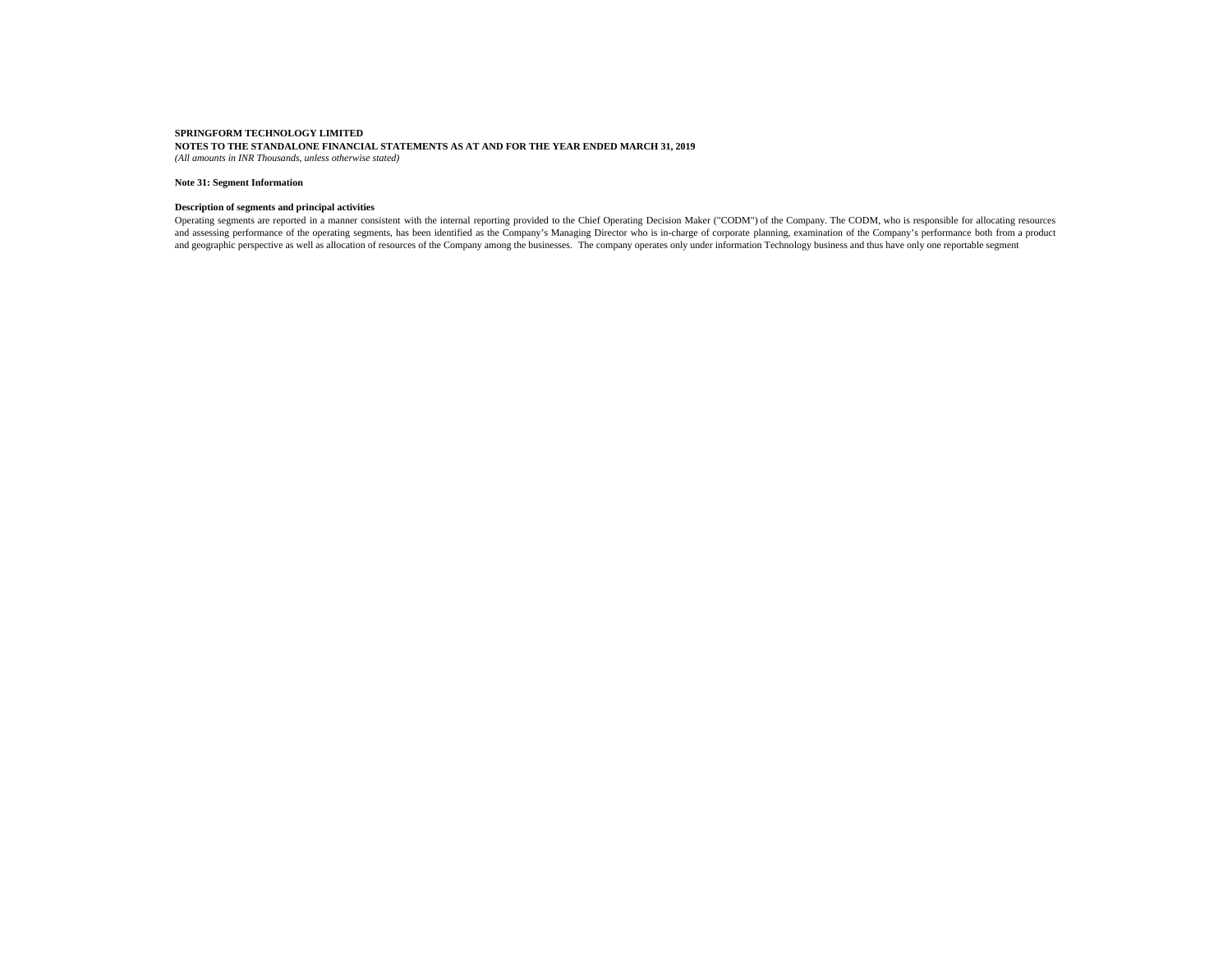# **Note 32: Share-Based Payments**

# Stock options

|                            | <b>March 31, 2019</b> | <b>March 31, 2018</b> |
|----------------------------|-----------------------|-----------------------|
| Risk-free rate             | 0.00%                 | 0.00%                 |
| <b>Expected volatility</b> | 0.00%                 | 0.00%                 |
| Expected life (in years)   | 0.0                   | 0.0                   |
| Expected dividend yield    | 0.00%                 | 0.00%                 |

A summary of option activity under the Plan as of March 31, 2019, March 31, 2018 and April 1, 2017, and changes during the years ending on those dates is presented below:

|                        | <b>March 31, 2019</b>                       | March 31, 2018     |                                             |                    |
|------------------------|---------------------------------------------|--------------------|---------------------------------------------|--------------------|
|                        | Weighted average                            |                    | Weighted average                            |                    |
|                        | exercise<br>price per share<br>option (INR) | Number of<br>units | exercise<br>price per share<br>option (INR) | Number of<br>units |
| Opening balance        |                                             |                    |                                             |                    |
| Granted                |                                             |                    |                                             |                    |
| Exercised              |                                             |                    |                                             |                    |
| Cancelled/Forfeited    |                                             |                    |                                             |                    |
| <b>Closing balance</b> |                                             |                    |                                             |                    |
| Vested and exercisable |                                             |                    |                                             |                    |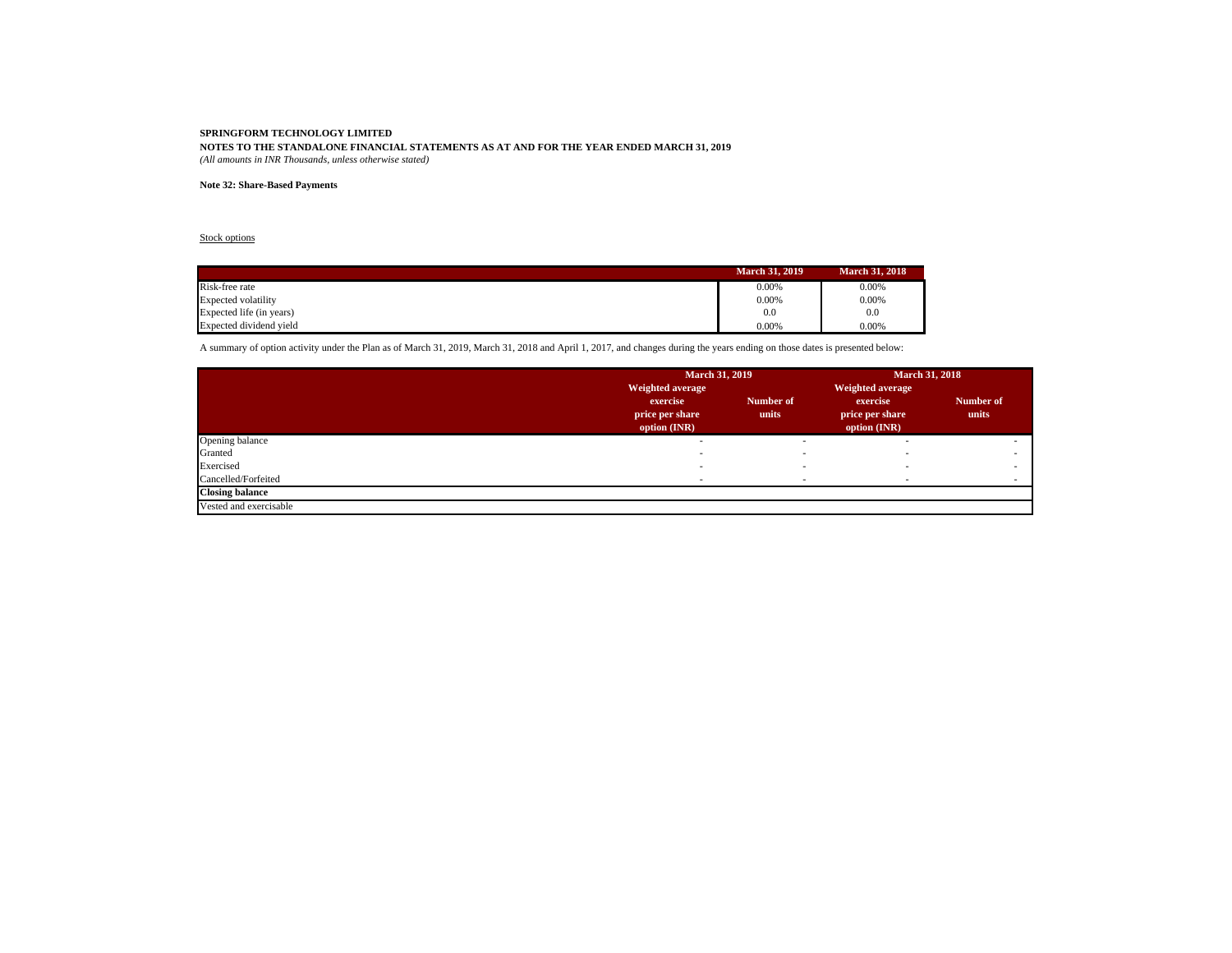**Share options outstanding at the end of the year have the following expiry date and exercise prices:**

|              | <b>Grant Date</b> | <b>Expiry date</b> | <b>Exercise price (USD)</b> | <b>Share options</b><br><b>March 31, 2019</b> | <b>Share options</b><br><b>March 31, 2018</b> |
|--------------|-------------------|--------------------|-----------------------------|-----------------------------------------------|-----------------------------------------------|
|              |                   |                    |                             |                                               |                                               |
| <b>Total</b> |                   |                    |                             |                                               |                                               |
|              |                   |                    |                             |                                               |                                               |

Restricted Share Units and Performance Share Units

|                          | <b>Outstanding restricted</b><br>share units | Outstanding<br>performance share units |
|--------------------------|----------------------------------------------|----------------------------------------|
| Shares at April 1, 2017  |                                              |                                        |
| Granted                  |                                              |                                        |
| Issued                   |                                              |                                        |
| Cancelled/Forfeited      |                                              |                                        |
| Shares at March 31, 2018 |                                              |                                        |
| Granted                  |                                              |                                        |
| Issued                   |                                              |                                        |
| Cancelled/Forfeited      |                                              |                                        |
| Shares at March 31, 2019 |                                              |                                        |